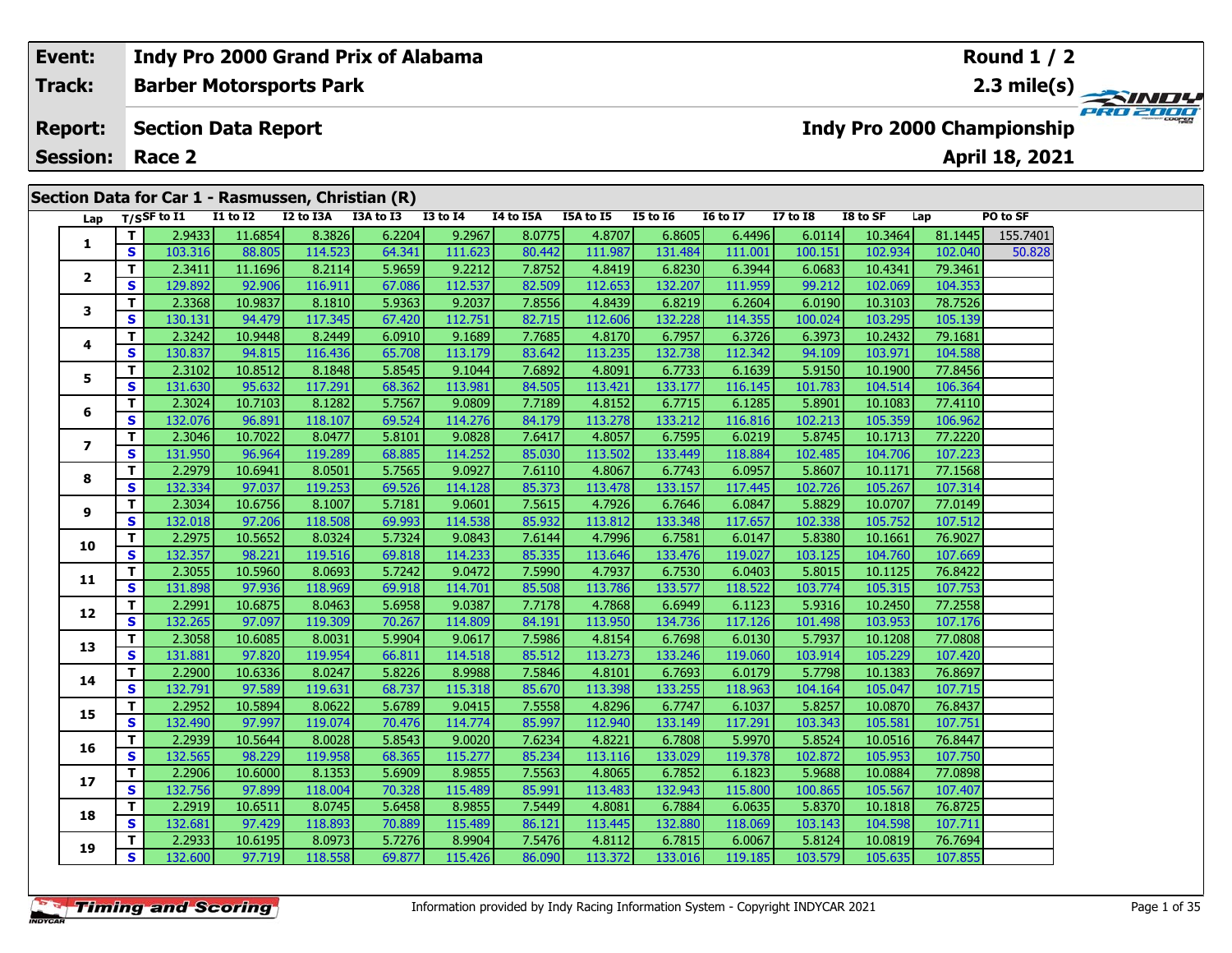| Event:          |                                                                                                                |                                |                 |           | <b>Indy Pro 2000 Grand Prix of Alabama</b> |                 |           |           |                 |                 |              |          |         | <b>Round 1 / 2</b>                |                           |
|-----------------|----------------------------------------------------------------------------------------------------------------|--------------------------------|-----------------|-----------|--------------------------------------------|-----------------|-----------|-----------|-----------------|-----------------|--------------|----------|---------|-----------------------------------|---------------------------|
| Track:          | Section Data for Car 1 - Rasmussen, Christian (R)<br>Lap<br>20<br><b>S</b><br>21<br><b>S</b><br>22<br><b>S</b> | <b>Barber Motorsports Park</b> |                 |           |                                            |                 |           |           |                 |                 |              |          |         |                                   | 2.3 mile(s) $\rightarrow$ |
| <b>Report:</b>  |                                                                                                                | <b>Section Data Report</b>     |                 |           |                                            |                 |           |           |                 |                 |              |          |         | <b>Indy Pro 2000 Championship</b> | PRO 2000                  |
| <b>Session:</b> |                                                                                                                | Race 2                         |                 |           |                                            |                 |           |           |                 |                 |              |          |         | April 18, 2021                    |                           |
|                 |                                                                                                                |                                |                 |           |                                            |                 |           |           |                 |                 |              |          |         |                                   |                           |
|                 |                                                                                                                | T/SSF to $I1$                  | <b>I1 to I2</b> | I2 to I3A | I3A to I3                                  | <b>I3 to I4</b> | I4 to I5A | I5A to I5 | <b>I5 to 16</b> | <b>16 to 17</b> | $I7$ to $I8$ | I8 to SF | Lap     | PO to SF                          |                           |
|                 |                                                                                                                | 2.2831                         | 10.5153         | 8.0482    | 5.6660                                     | 8.9656          | 7.6038    | 4.8173    | 6.7794          | 6.0333          | 5.8294       | 10.0951  | 76.6365 |                                   |                           |
|                 |                                                                                                                | 133.192                        | 98.687          | 119.281   | 70.637                                     | 115.745         | 85.454    | 113.228   | 133.057         | 118.660         | 103.277      | 105.497  | 108.043 |                                   |                           |
|                 |                                                                                                                | 2.2792                         | 10.6253         | 8.1152    | 5.6783                                     | 8.9585          | 7.7730    | 4.8683    | 6.8093          | 6.2300          | 5.9497       | 10.0671  | 77.3539 |                                   |                           |
|                 |                                                                                                                | 133.420                        | 97.666          | 118.297   | 70.484                                     | 115.837         | 83.594    | 112.042   | 132.473         | 114.913         | 101.189      | 105.790  | 107.040 |                                   |                           |
|                 |                                                                                                                | 2.2920                         | 10.6221         | 8.0889    | 5.7235                                     | 9.0148          | 7.5828    | 4.8072    | 6.7516          | 6.0563          | 5.8091       | 10.0856  | 76.8339 |                                   |                           |
|                 |                                                                                                                | 132.675                        | 97.695          | 118.681   | 69.927                                     | 115.114         | 85.690    | 113.466   | 133.605         | 118.209         | 103.638      | 105.596  | 107.765 |                                   |                           |
| 23              |                                                                                                                | 2.2994                         | 10.6912         | 8.1633    | 5.9445                                     | 15.5587         | 8.4391    | 4.8418    | 6.7907          | 6.5724          | 6.1781       | 10.1537  | 85.6329 |                                   |                           |
|                 | S.                                                                                                             | 132.248                        | 97.064          | 117.600   | 67.327                                     | 66.698          | 76.996    | 112.655   | 132.835         | 108.927         | 97.448       | 104.888  | 96.692  |                                   |                           |

**<sup>T</sup>** 2.2968 10.7482 8.0801 5.6570 9.0244 7.7563 4.8349 6.7950 6.1257 5.9136 10.1119 77.3439 **<sup>S</sup>** 132.398 96.549 118.810 70.749 114.991 83.774 112.816 132.751 116.870 101.807 105.321 107.054

**<sup>T</sup>** 2.2962 10.6989 8.0426 5.6995 8.9823 7.6613 4.7924 6.7686 6.0706 5.8932 10.1004 77.0060 **<sup>S</sup>** 132.432 96.994 119.364 70.221 115.530 84.812 113.817 133.269 117.931 102.159 105.441 107.524

**<sup>T</sup>** 2.2877 10.6705 8.1288 5.7207 8.9680 7.6736 4.7899 6.7696 6.1618 5.9047 10.0900 77.1653 **<sup>S</sup>** 132.924 97.252 118.099 69.961 115.714 84.676 113.876 133.249 116.185 101.960 105.550 107.302

**<sup>T</sup>** 2.2727 10.6414 8.0883 5.7737 9.0516 7.7233 4.8052 6.7383 6.0216 5.8041 10.1232 77.0434 **<sup>S</sup>** 133.802 97.518 118.690 69.319 114.646 84.131 113.513 133.868 118.890 103.728 105.204 107.472

**<sup>T</sup>** 2.2799 10.5877 8.0355 5.7011 8.9631 7.5844 4.7901 6.7174 5.9736 5.7516 10.2254 76.6098 **<sup>S</sup>** 133.379 98.013 119.470 70.202 115.778 85.672 113.871 134.285 119.846 104.674 104.152 108.080

**<sup>T</sup>** 2.2950 10.7379 8.2172 5.8315 9.0388 7.7498 4.8288 6.7652 6.0322 5.8212 10.0912 77.4088 **<sup>S</sup>** 132.501 96.642 116.828 68.632 114.808 83.844 112.959 133.336 118.681 103.423 105.537 106.965

**<sup>T</sup>** 2.2856 10.6486 8.1555 5.7865 8.9780 7.7310 4.8198 6.7573 6.0306 5.7875 10.0820 77.0624 **<sup>S</sup>** 133.046 97.452 117.712 69.166 115.586 84.048 113.170 133.492 118.713 104.025 105.634 107.445

**<sup>T</sup>** 2.3513 11.6444 9.2155 6.1597 10.0731 8.4863 5.0991 7.5828 7.2456 **<sup>S</sup>** 129.329 89.118 104.172 64.975 103.020 76.567 106.971 118.959 98.806

**24**

**25**

**26**

**27**

**28**

**29**

**30**

**31**

98.806

107.302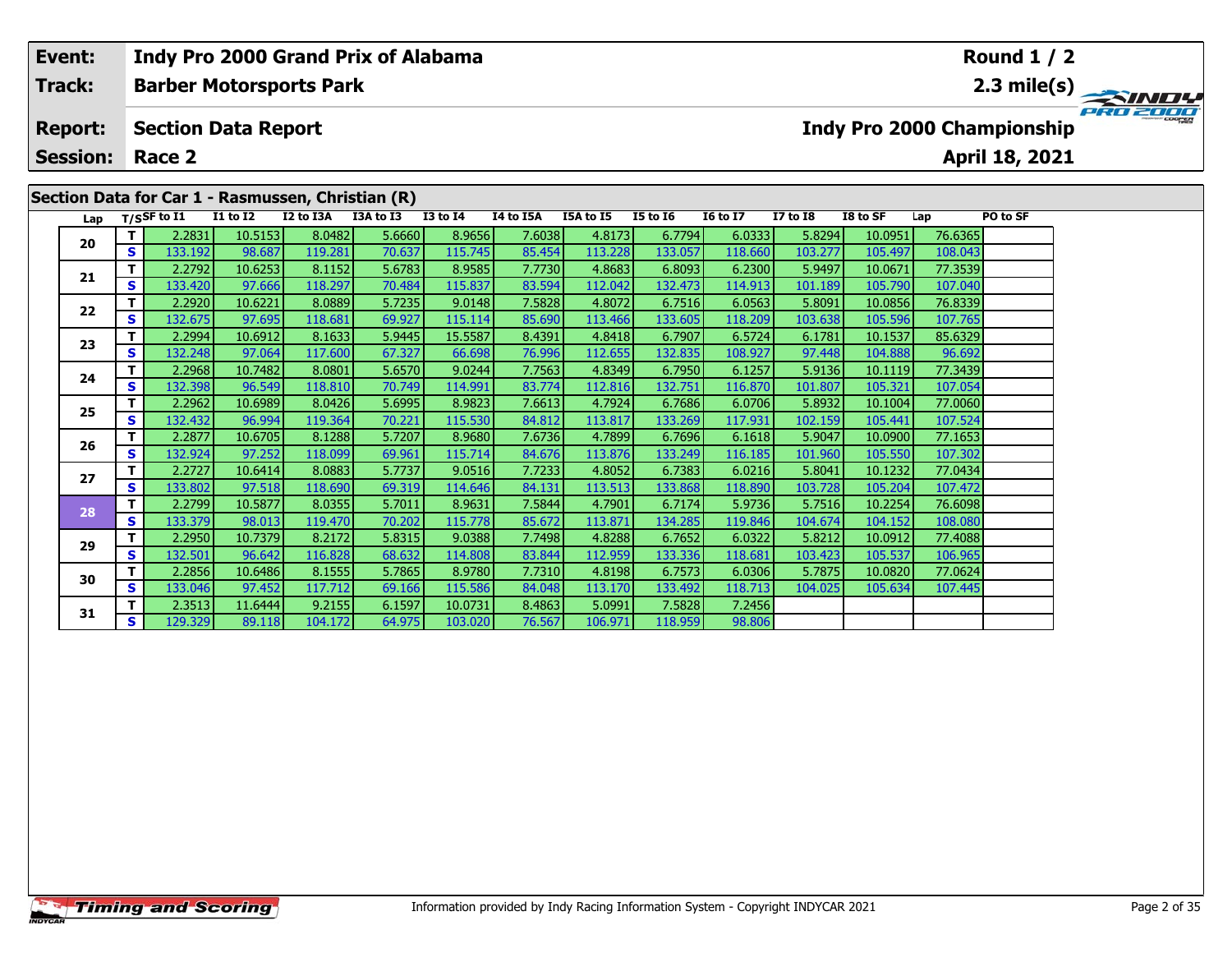### **Event:Round 1 / 2 Indy Pro 2000 Grand Prix of Alabama Track:Barber Motorsports Park 2.3 mile(s) PRO 2000 Report: Section Data Report Indy Pro 2000 Championship April 18, 2021 Session: Race 2 Section Data for Car 11 - Yeany, Hunter (R) Lap T/SSF to I1 I1 to I2 I2 to I3A I3A to I3 I3 to I4 I4 to I5A I5A to I5 I5 to I6 I6 to I7 I7 to I8 I8 to SF Lap PO to SF <sup>T</sup>** 2.8834 13.4016 8.3493 6.5690 9.4596 8.8475 4.8719 6.8807 7.0238 6.3012 10.8507 85.4387 123.1099 **<sup>S</sup>** 105.463 77.433 114.980 60.927 109.701 73.441 111.959 131.098 101.926 95.545 98.150 96.912 64.300**1**64.300 **<sup>T</sup>** 2.3563 12.1593 8.1363 6.1936 9.2612 8.5271 4.8144 6.9123 6.7352 6.1225 10.5361 81.7543 **<sup>S</sup>** 129.054 85.344 117.990 64.619 112.051 76.201 113.296 130.499 106.294 98.333 101.081 101.279**2**

| 5 I | 105.4631 | 77.4331          | 114.9801 | <b>60.9271</b> |
|-----|----------|------------------|----------|----------------|
| ΤI  | 2.3563   | 12.1593          | 8.1363   | 6.1936         |
| S   | 129.054  | 85.344           | 117.990  | 64.619         |
| т   | 2.3026   | 11.1872          | 8.1621   | 6.0071         |
| S   | 132.064  | 92.760           | 117.617  | 66.626         |
| тI  | ודרפר ר' | 11.2110 <b>1</b> | 8.0847   | 5.9040         |

| $\mathbf{2}$             | T            | 2.3563  | 12.1593 | 8.1363  | 6.1936 | 9.2612  | 8.5271 | 4.8144  | 6.9123  | 6.7352  | 6.1225  | 10.5361 | 81.7543 |
|--------------------------|--------------|---------|---------|---------|--------|---------|--------|---------|---------|---------|---------|---------|---------|
|                          | S            | 129.054 | 85.344  | 117.990 | 64.619 | 112.051 | 76.201 | 113.296 | 130.499 | 106.294 | 98.333  | 101.081 | 101.279 |
| 3                        | T            | 2.3026  | 11.1872 | 8.1621  | 6.0071 | 9.1722  | 8.0102 | 4.8295  | 6.7335  | 6.3965  | 6.0661  | 10.3355 | 79.2025 |
|                          | $\mathbf{s}$ | 132.064 | 92.760  | 117.617 | 66.626 | 113.138 | 81.118 | 112.942 | 133.964 | 111.922 | 99.248  | 103.043 | 104.542 |
| 4                        | T.           | 2.2837  | 11.2119 | 8.0847  | 5.9040 | 9.1337  | 7.7787 | 4.7971  | 6.6974  | 6.4531  | 5.9989  | 10.2696 | 78.6128 |
|                          | $\mathbf{s}$ | 133.157 | 92.556  | 118.743 | 67.789 | 113.615 | 83.532 | 113.705 | 134.686 | 110.940 | 100.359 | 103.704 | 105.326 |
| 5                        | т            | 2.2803  | 10.9551 | 8.1251  | 5.9230 | 9.1530  | 7.8801 | 4.7969  | 6.6857  | 6.3361  | 6.0112  | 10.2851 | 78.4316 |
|                          | $\mathbf{s}$ | 133.356 | 94.725  | 118.152 | 67.572 | 113.376 | 82.457 | 113.710 | 134.922 | 112.989 | 100.154 | 103.548 | 105.570 |
| 6                        | Т            | 2.2659  | 10.9980 | 8.0494  | 5.9220 | 9.1032  | 7.8696 | 4.7913  | 6.6930  | 6.2565  | 6.0329  | 10.2441 | 78.2259 |
|                          | S            | 134.203 | 94.356  | 119.264 | 67.583 | 113.996 | 82.567 | 113.843 | 134.774 | 114.426 | 99.794  | 103.962 | 105.847 |
| $\overline{\phantom{a}}$ | T            | 2.2825  | 10.9407 | 8.0743  | 5.9502 | 9.0935  | 7.9506 | 4.8016  | 6.6920  | 6.4244  | 6.1581  | 10.4059 | 78.7738 |
|                          | S            | 133.227 | 94.850  | 118.896 | 67.263 | 114.117 | 81.726 | 113.598 | 134.795 | 111.436 | 97.765  | 102.346 | 105.111 |
| 8                        | T            | 2.2655  | 10.9616 | 8.0301  | 5.9028 | 9.0708  | 7.7694 | 4.7780  | 6.6696  | 6.3519  | 6.0105  | 10.2795 | 78.0897 |
|                          | S            | 134.227 | 94.669  | 119.550 | 67.803 | 114.403 | 83.632 | 114.160 | 135.247 | 112.708 | 100.166 | 103.604 | 106.032 |
| 9                        | Т            | 2.2765  | 11.0768 | 8.1114  | 5.8997 | 9.0734  | 7.9124 | 4.7975  | 6.6970  | 6.2191  | 5.9723  | 11.2384 | 79.2745 |
|                          | $\mathbf{s}$ | 133.578 | 93.685  | 118.352 | 67.839 | 114.370 | 82.121 | 113.696 | 134.694 | 115.115 | 100.806 | 94.764  | 104.447 |
| 10                       | T            | 2.3282  | 11.2934 | 8.1039  | 5.8686 | 9.1014  | 7.6796 | 4.7615  | 6.6606  | 6.2607  | 5.9491  | 10.3290 | 78.3360 |
|                          | $\mathbf{s}$ | 130.612 | 91.888  | 118.461 | 68.198 | 114.018 | 84.610 | 114.555 | 135.430 | 114.350 | 101.199 | 103.108 | 105.699 |
| 11                       | T            | 2.2752  | 10.8140 | 8.0381  | 5.8480 | 9.1237  | 7.9815 | 4.7699  | 6.6664  | 6.3805  | 5.9781  | 10.3780 | 78.2534 |
|                          | $\mathbf{s}$ | 133.655 | 95.961  | 119.431 | 68.438 | 113.740 | 81.410 | 114.353 | 135.312 | 112.203 | 100.708 | 102.621 | 105.810 |
| 12                       | T            | 2.2830  | 10.8557 | 8.0563  | 5.7733 | 9.0218  | 7.8940 | 4.8826  | 6.7283  | 6.3869  | 6.3218  | 10.8280 | 79.0317 |
|                          | $\mathbf{s}$ | 133.198 | 95.593  | 119.161 | 69.324 | 115.024 | 82.312 | 111.714 | 134.067 | 112.090 | 95.233  | 98.356  | 104.768 |
| 13                       | T            | 2.3272  | 10.9150 | 8.0870  | 5.8365 | 9.1020  | 7.6316 | 4.8340  | 6.7913  | 6.2795  | 6.0087  | 10.2041 | 78.0169 |
|                          | $\mathbf{s}$ | 130.668 | 95.074  | 118.709 | 68.573 | 114.011 | 85.142 | 112.837 | 132.824 | 114.007 | 100.196 | 104.370 | 106.131 |
| 14                       | T.           | 2.2941  | 10.9232 | 8.1428  | 5.8108 | 9.0924  | 7.7184 | 4.8145  | 6.7482  | 6.3486  | 6.0581  | 10.2865 | 78.2376 |
|                          | $\mathbf{s}$ | 132.553 | 95.002  | 117.896 | 68.876 | 114.131 | 84.185 | 113.294 | 133.672 | 112.766 | 99.379  | 103.534 | 105.831 |
| 15                       | T            | 2.2999  | 10.8257 | 8.1044  | 5.7799 | 9.0665  | 7.6341 | 4.8295  | 6.7725  | 6.1463  | 5.9744  | 10.2400 | 77.6732 |
|                          | S            | 132.219 | 95.858  | 118.454 | 69.245 | 114.457 | 85.115 | 112.942 | 133.192 | 116.478 | 100.771 | 104.004 | 106.600 |
| 16                       | T            | 2.3016  | 10.7654 | 8.1689  | 5.8140 | 9.1183  | 7.6591 | 4.8257  | 6.7683  | 6.2637  | 5.9534  | 10.2657 | 77.9041 |
|                          | $\mathbf{s}$ | 132.122 | 96.395  | 117.519 | 68.839 | 113.807 | 84.837 | 113.031 | 133.275 | 114.295 | 101.126 | 103.744 | 106.285 |
| 17                       | T            | 2.2977  | 10.8131 | 8.1152  | 5.7783 | 9.0473  | 7.9948 | 4.9088  | 6.8495  | 6.3120  | 5.8896  | 10.6026 | 78.6089 |
|                          | $\mathbf{s}$ | 132.346 | 95.969  | 118.297 | 69.264 | 114.700 | 81.274 | 111.118 | 131.695 | 113.420 | 102.222 | 100.447 | 105.332 |
| 18                       | T            | 2.3058  | 10.8255 | 8.0948  | 5.8376 | 9.0811  | 7.7525 | 4.8405  | 6.7987  | 6.2556  | 5.9015  | 10.3826 | 78.0762 |
|                          | S            | 131.881 | 95.860  | 118.595 | 68.560 | 114.273 | 83.815 | 112.686 | 132.679 | 114.443 | 102.016 | 102.575 | 106.050 |
| 19                       | Т            | 2.3007  | 10.8124 | 8.1507  | 5.8819 | 9.1198  | 7.7518 | 4.8175  | 6.7899  | 6.2222  | 5.8945  | 10.3655 | 78.1069 |
|                          | S            | 132.173 | 95.976  | 117.781 | 68.044 | 113.788 | 83.822 | 113.224 | 132.851 | 115.057 | 102.137 | 102.745 | 106.009 |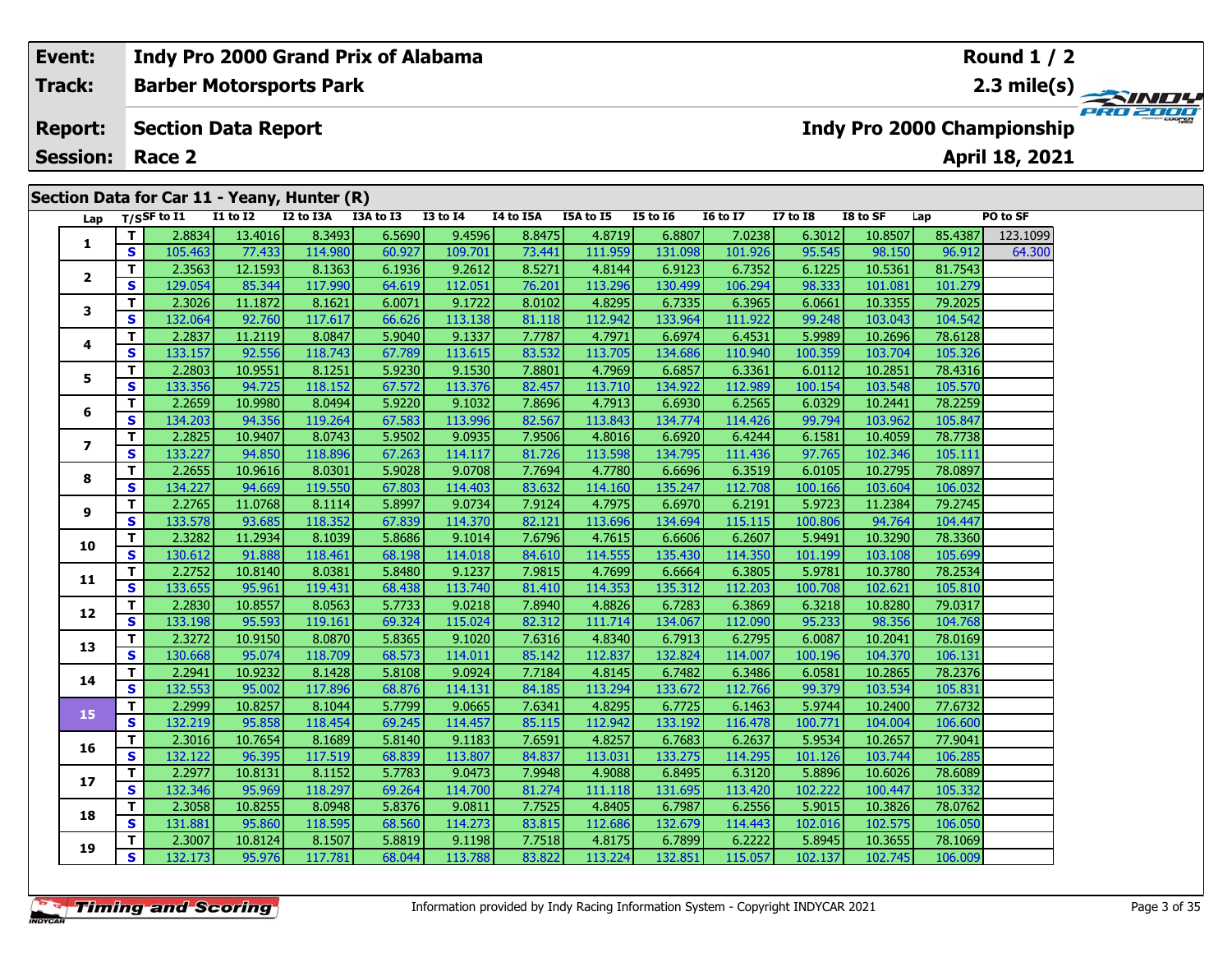# **Event: Indy Pro 2000 Grand Prix of Alabama Round 1 / 2Track:Barber Motorsports Park 2.3 mile(s)** PRO 2000 **Report: Section Data Report Indy Pro 2000 Championship April 18, 2021 Session: Race 2Section Data for Car 11 - Yeany, Hunter (R) Lap T/SSF to I1 I1 to I2 I2 to I3A I3A to I3 I3 to I4 I4 to I5A I5A to I5 I5 to I6 I6 to I7 I7 to I8 I8 to SF Lap PO to SF <sup>T</sup>** 2.2895 10.8663 8.1506 5.9330 9.1240 7.6369 4.8201 6.7675 6.1364 5.9256 10.2796 77.9295 **<sup>S</sup>** 132.820 95.500 117.783 67.458 113.736 85.083 113.162 133.291 116.666 101.601 103.603 106.250**20 <sup>T</sup>** 2.3053 10.8027 8.1664 5.8265 9.0749 7.6762 4.8247 6.7548 6.2280 5.9546 10.2851 77.8992 **<sup>S</sup>** 131.909 96.062 117.555 68.691 114.351 84.648 113.055 133.541 114.950 101.106 103.548 106.291**21<sup>T</sup>** 2.2948 10.8309 8.1099 5.8138 9.0834 7.6716 4.8309 6.7598 6.1084 5.9339 10.2859 77.7233 **<sup>S</sup>** 132.513 95.812 118.374 68.841 114.244 84.698 112.910 133.443 117.201 101.459 103.540 106.532

**<sup>T</sup>** 2.3131 10.8528 8.1374 5.8193 9.0957 7.7385 4.8374 6.7901 6.3877 5.9673 10.4442 78.3835 **<sup>S</sup>** 131.465 95.618 117.974 68.776 114.090 83.966 112.758 132.847 112.076 100.891 101.970 105.634

**<sup>T</sup>** 2.3081 10.9943 8.1351 5.7499 9.0874 7.6569 4.8337 6.8057 6.2850 5.9362 10.3357 78.1280 **<sup>S</sup>** 131.749 94.388 118.007 69.606 114.194 84.861 112.844 132.543 113.908 101.419 103.041 105.980

**<sup>T</sup>** 2.3132 10.9032 8.1664 5.8228 9.0748 7.6935 4.8333 6.7950 6.2985 5.9860 10.2321 78.1188 **<sup>S</sup>** 131.459 95.176 117.555 68.735 114.353 84.457 112.853 132.751 113.663 100.576 104.084 105.992

**<sup>T</sup>** 2.2991 10.9031 8.1675 5.8241 9.0767 7.7487 4.8409 6.7858 6.2189 5.9142 10.2417 78.0207 **<sup>S</sup>** 132.265 95.177 117.539 68.719 114.329 83.856 112.676 132.931 115.118 101.797 103.987 106.126

**<sup>T</sup>** 2.2961 10.8991 8.0990 5.9591 9.1266 7.7493 4.8080 6.7471 6.2571 5.9148 10.4038 78.2600 **<sup>S</sup>** 132.438 95.212 118.533 67.162 113.704 83.849 113.447 133.694 114.415 101.786 102.366 105.801

**<sup>T</sup>** 2.3106 10.8833 8.1495 5.9049 9.1316 7.6261 4.8100 6.7689 6.3985 5.9300 10.4259 78.3393 **<sup>S</sup>** 131.607 95.350 117.799 67.779 113.641 85.204 113.400 133.263 111.887 101.525 102.149 105.694

**<sup>T</sup>** 2.3206 10.9442 8.1254 5.8520 9.0999 7.6227 4.8416 6.7884 6.2984 5.9776 10.5441 78.4149 **<sup>S</sup>** 131.040 94.820 118.148 68.392 114.037 85.242 112.660 132.880 113.665 100.717 101.004 105.592

**<sup>T</sup>** 2.3208 10.9007 8.0817 5.8583 9.1049 7.6884 4.8158 6.7846 6.2385 5.9400 10.3892 78.1229 **<sup>S</sup>** 131.028 95.198 118.787 68.318 113.975 84.513 113.264 132.955 114.757 101.354 102.510 105.987

**<sup>T</sup>** 2.3718 12.2562 10.4865 6.6577 12.9074 **<sup>S</sup>** 128.211 84.670 91.546 60.115 80.398

**22**

**23**

**24**

**25**

**26**

**27**

**28**

**29**

**30**

**31**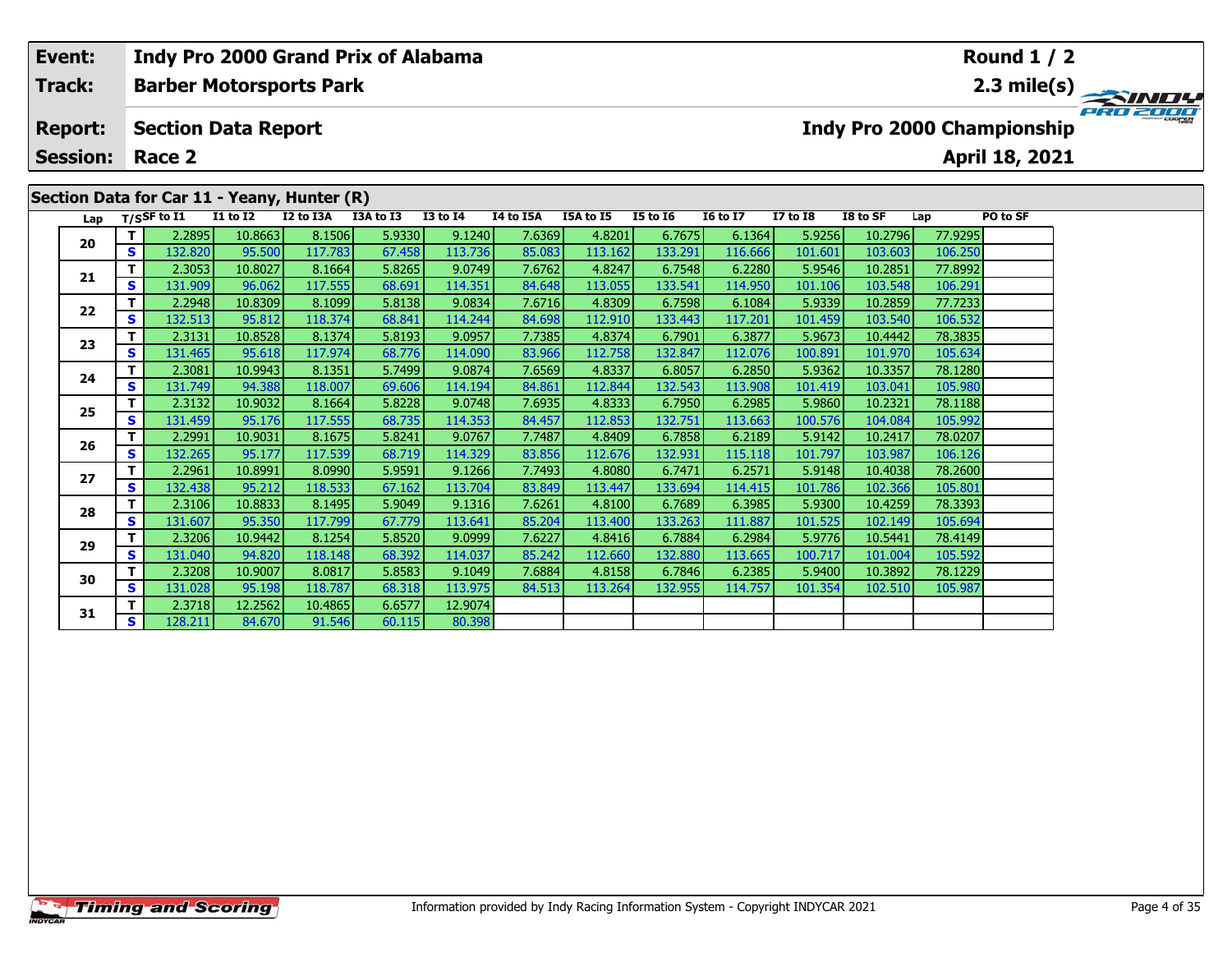# **Event: Indy Pro 2000 Grand Prix of Alabama Round 1 / 2Barber Motorsports Park 2.3 mile(s) Track:** PRO 2001 **Section Data Report Indy Pro 2000 Championship Report: April 18, 2021 Session: Race 2 Section Data for Car 18 - McElrea, Hunter Lap T/SSF to I1 I1 to I2 I2 to I3A I3A to I3 I3 to I4 I4 to I5A I5A to I5 I5 to I6 I6 to I7 I7 to I8 I8 to SF Lap PO to SF <sup>T</sup>** 2.9831 12.0712 8.4456 6.2111 9.3506 8.1879 4.8886 6.8422 6.3405 5.8965 10.4808 81.6981 152.6454 **<sup>S</sup>** 101.938 85.967 113.669 64.437 110.980 79.358 111.577 131.836 112.911 102.102 101.614 101.349 51.858**1 <sup>T</sup>** 2.3088 11.0427 8.2591 5.9612 9.2197 8.0180 4.8679 6.8058 6.2284 5.8683 10.3729 78.9528 **<sup>S</sup>** 131.710 93.974 116.235 67.139 112.555 81.039 112.051 132.541 114.943 102.593 102.671 104.873**2**

| Lap                     |                    | T/SSF to 11       | 11 to 12          | 12 to 13A         | 13A to 13        | 13 to 14          | 14 to 15A        | L5A to 15         | 15 to 16          | 10 to 1/          | 1\to 18           | <b>IS TO SF</b>    | Lap                | PO to SF |
|-------------------------|--------------------|-------------------|-------------------|-------------------|------------------|-------------------|------------------|-------------------|-------------------|-------------------|-------------------|--------------------|--------------------|----------|
|                         | T.                 | 2.9831            | 12.0712           | 8.4456            | 6.2111           | 9.3506            | 8.1879           | 4.8886            | 6.8422            | 6.3405            | 5.8965            | 10.4808            | 81.6981            | 152.6454 |
| 1                       | S                  | 101.938           | 85.967            | 113.669           | 64.437           | 110.980           | 79.358           | 111.577           | 131.836           | 112.911           | 102.102           | 101.614            | 101.349            | 51.858   |
|                         | T.                 | 2.3088            | 11.0427           | 8.2591            | 5.9612           | 9.2197            | 8.0180           | 4.8679            | 6.8058            | 6.2284            | 5.8683            | 10.3729            | 78.9528            |          |
| $\overline{\mathbf{2}}$ | $\mathbf{s}$       | 131.710           | 93.974            | 116.235           | 67.139           | 112.555           | 81.039           | 112.051           | 132.541           | 114.943           | 102.593           | 102.671            | 104.873            |          |
| 3                       | T.                 | 2.3119            | 11.0631           | 8.2181            | 5.9335           | 9.2201            | 7.9834           | 4.8491            | 6.7880            | 6.1597            | 5.8898            | 10.4230            | 78.8397            |          |
|                         | $\mathbf{s}$       | 131.533           | 93.801            | 116.815           | 67.452           | 112.551           | 81.390           | 112.486           | 132.888           | 116.225           | 102.218           | 102.178            | 105.023            |          |
| 4                       | T.                 | 2.3074            | 10.8287           | 8.3057            | 6.0304           | 9.2187            | 8.0061           | 4.8273            | 6.7710            | 6.0999            | 6.4137            | 10.2844            | 79.0933            |          |
|                         | S                  | 131.789           | 95.831            | 115.583           | 66.368           | 112.568           | 81.160           | 112.994           | 133.222           | 117.364           | 93.869            | 103.555            | 104.686            |          |
| 5                       | T                  | 2.2871            | 10.9076           | 8.2442            | 5.8921           | 9.1577            | 7.8286           | 4.8342            | 6.7666            | 6.0817            | 5.7957            | 10.2660            | 78.0615            |          |
|                         | $\mathbf{s}$       | 132.959           | 95.138            | 116.446           | 67.926           | 113.317           | 83.000           | 112.832           | 133.309           | 117.715           | 103.878           | 103.741            | 106.070            |          |
| 6                       | T.                 | 2.2897            | 10.7746           | 8.1834            | 5.8495           | 9.1214            | 7.7436           | 4.8158            | 6.7696            | 6.0587            | 5.7510            | 10.2692            | 77.6265            |          |
|                         | S                  | 132.808           | 96.312            | 117.311           | 68.421           | 113.768           | 83.911           | 113.264           | 133.249           | 118.162           | 104.685           | 103.708            | 106.665            |          |
| $\overline{ }$          | T.                 | 2.2908            | 10.6612           | 8.1683            | 5.7970           | 9.0967            | 7.7326           | 4.8307            | 6.7638            | 6.0468            | 5.7573            | 10.2962            | 77.4414            |          |
|                         | S.                 | 132.744           | 97.337            | 117.528           | 69.040           | 114.077           | 84.030           | 112.914           | 133.364           | 118.395           | 104.571           | 103.436            | 106.920            |          |
| 8                       | T.                 | 2.2948            | 10.6997           | 8.1424            | 5.7770           | 9.1287            | 7.7445           | 4.8326            | 6.7768            | 6.0617            | 5.7264            | 10.2544            | 77.4390            |          |
|                         | $\mathbf{s}$       | 132.513           | 96.987            | 117.901           | 69.279           | 113.677           | 83.901           | 112.870           | 133.108           | 118.104           | 105.135           | 103.858            | 106.923            |          |
| 9                       | T.                 | 2.2921            | 10.6657           | 8.1401            | 5.8132           | 9.1339            | 7.6856           | 4.8328            | 6.7796            | 6.0334            | 5.7174            | 10.2460            | 77.3398            |          |
|                         | S                  | 132.669           | 97.296            | 117.935           | 68.848           | 113.613           | 84.544           | 112.865           | 133.053           | 118.658           | 105.301           | 103.943            | 107.060            |          |
| 10                      | T.                 | 2.2973            | 10.6342           | 8.1253            | 5.7517           | 9.1124            | 7.7051           | 4.8314            | 6.7642            | 6.0531            | 5.6856            | 10.2548            | 77.2151            |          |
|                         | S                  | 132.369           | 97.584            | 118.149           | 69.584           | 113.881           | 84.330           | 112.898           | 133.356           | 118.271           | 105.890           | 103.854            | 107.233            |          |
| 11                      | T.                 | 2.2982            | 10.7000           | 8.0914            | 5.7689           | 9.1728            | 7.7891           | 4.8206            | 6.7769            | 5.9975            | 5.7112            | 10.2536            | 77.3802            |          |
|                         | $\mathbf{s}$       | 132.317           | 96.984            | 118.644           | 69.377           | 113.131           | 83.421           | 113.151           | 133.106           | 119.368           | 105.415           | 103.866            | 107.004            |          |
| 12                      | T                  | 2.2947            | 10.6944           | 8.1298            | 5.7957           | 9.1346            | 7.6901           | 4.8223            | 6.7556            | 5.9725            | 5.6542            | 10.2795            | 77.2234            |          |
|                         | S                  | 132.519           | 97.035            | 118.084           | 69.056           | 113.604           | 84.495           | 113.111           | 133.526           | 119.868           | 106.478           | 103.604            | 107.221            |          |
| 13                      | T.                 | 2.2984            | 10.6668           | 8.1068            | 5.7651           | 9.1267            | 7.6935           | 4.8340            | 6.7717            | 5.9654            | 5.6589            | 10.3289            | 77.2162            |          |
|                         | S                  | 132.305           | 97.286            | 118.419           | 69.422           | 113.702           | 84.457           | 112.837           | 133.208           | 120.010           | 106.389           | 103.109            | 107.231            |          |
| 14                      | T.<br>$\mathbf{s}$ | 2.2918            | 10.7471           | 8.1192            | 5.8052           | 9.1040            | 7.7207           | 4.8382            | 6.7843            | 6.0135            | 5.6580            | 10.2693            | 77.3513            |          |
|                         | T.                 | 132.686<br>2.2896 | 96.559<br>10.7062 | 118.238<br>8.1275 | 68.943<br>5.7424 | 113.986<br>9.0968 | 84.160<br>7.6677 | 112.739<br>4.8420 | 132.961<br>6.7872 | 119.050<br>5.9761 | 106.406<br>5.6927 | 103.707<br>10.3358 | 107.044<br>77.2640 |          |
| 15                      | S                  | 132.814           | 96.928            | 118.118           | 69.697           | 114.076           | 84.742           | 112.651           | 132.904           | 119.795           | 105.757           | 103.040            | 107.165            |          |
|                         | T.                 | 2.2938            | 10.7755           | 8.1573            | 5.7754           | 9.0989            | 7.7259           | 4.8451            | 6.7859            | 5.9632            | 5.6772            | 10.2920            | 77.3902            |          |
| 16                      | S                  | 132.571           | 96.304            | 117.686           | 69.299           | 114.050           | 84.103           | 112.579           | 132.929           | 120.055           | 106.046           | 103.478            | 106.990            |          |
|                         | T                  | 2.2907            | 10.8008           | 8.1678            | 5.7402           | 9.1164            | 7.6601           | 4.8268            | 6.7812            | 5.9849            | 5.7769            | 10.2946            | 77.4404            |          |
| 17                      | $\mathbf{s}$       | 132.750           | 96.079            | 117.535           | 69.724           | 113.831           | 84.826           | 113.005           | 133.022           | 119.619           | 104.216           | 103.452            | 106.921            |          |
|                         | T.                 | 2.2887            | 10.7931           | 8.1964            | 5.7207           | 9.1012            | 7.6894           | 4.8572            | 6.8085            | 6.0210            | 5.7069            | 10.2972            | 77.4803            |          |
| 18                      | S                  | 132.866           | 96.147            | 117.125           | 69.961           | 114.021           | 84.502           | 112.298           | 132.488           | 118.902           | 105.494           | 103.426            | 106.866            |          |
|                         | T.                 | 2.2959            | 10.7086           | 8.1683            | 5.7674           | 9.1108            | 7.6926           | 4.8527            | 6.8003            | 6.0274            | 5.7333            | 10.2534            | 77.4107            |          |
| 19                      | S                  | 132.450           | 96.906            | 117.528           | 69.395           | 113.901           | 84.467           | 112.402           | 132.648           | 118.776           | 105.009           | 103.868            | 106.962            |          |
|                         |                    |                   |                   |                   |                  |                   |                  |                   |                   |                   |                   |                    |                    |          |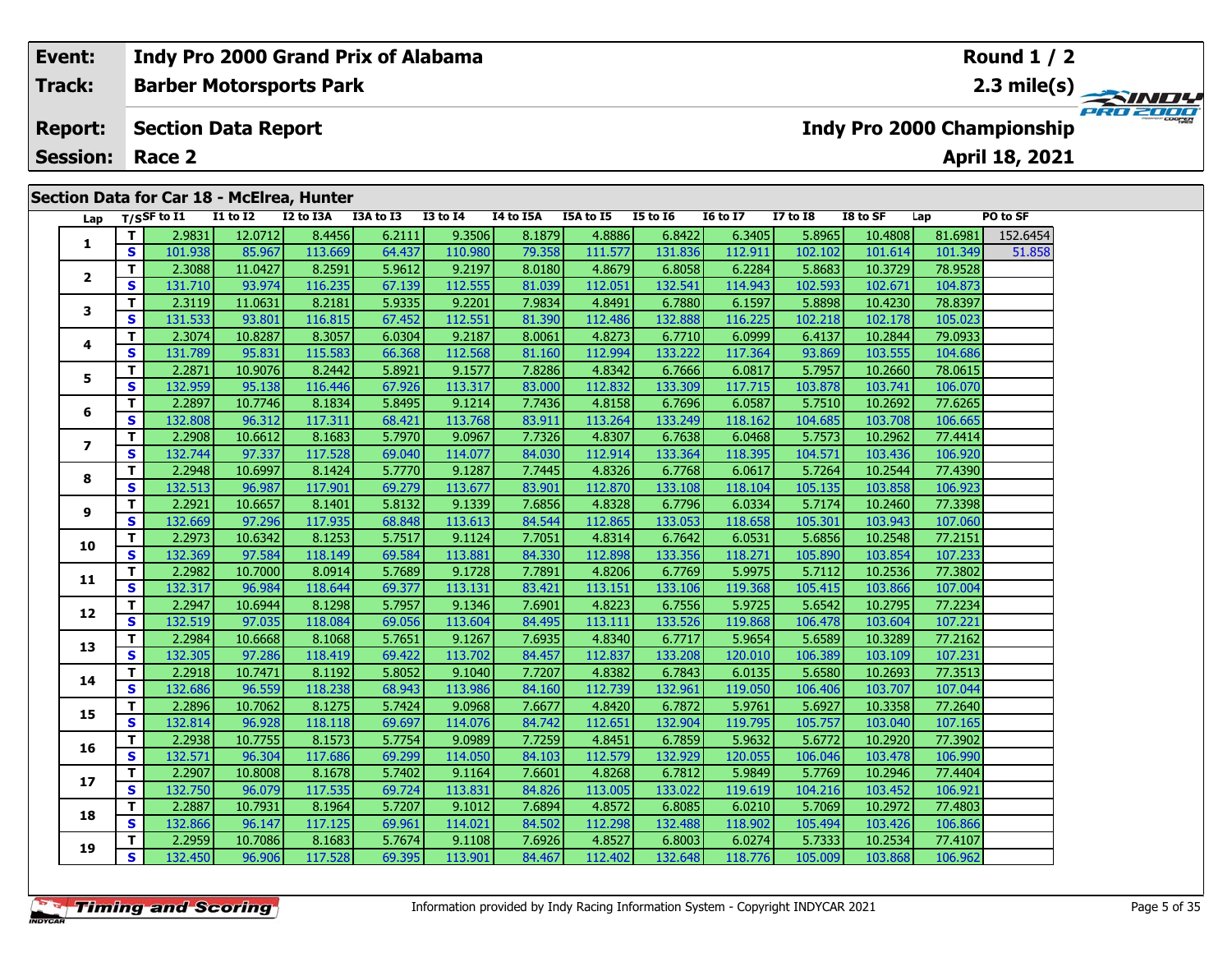| Event:          |          |                            |                 | Indy Pro 2000 Grand Prix of Alabama       |           |              |           |           |                 |                 |                 |          |         | Round $1/2$                |                                   |
|-----------------|----------|----------------------------|-----------------|-------------------------------------------|-----------|--------------|-----------|-----------|-----------------|-----------------|-----------------|----------|---------|----------------------------|-----------------------------------|
| <b>Track:</b>   |          |                            |                 | <b>Barber Motorsports Park</b>            |           |              |           |           |                 |                 |                 |          |         |                            | $\frac{2.3 \text{ mile(s)}}{PRO}$ |
| <b>Report:</b>  |          | <b>Section Data Report</b> |                 |                                           |           |              |           |           |                 |                 |                 |          |         | Indy Pro 2000 Championship |                                   |
| <b>Session:</b> |          | Race 2                     |                 |                                           |           |              |           |           |                 |                 |                 |          |         | April 18, 2021             |                                   |
|                 |          |                            |                 | Section Data for Car 18 - McElrea, Hunter |           |              |           |           |                 |                 |                 |          |         |                            |                                   |
| Lap             |          | T/SSF to $I1$              | <b>I1 to I2</b> | I2 to I3A                                 | I3A to I3 | $I3$ to $I4$ | I4 to I5A | I5A to I5 | <b>I5 to 16</b> | <b>16 to 17</b> | <b>I7 to I8</b> | I8 to SF | Lap     | PO to SF                   |                                   |
| 20              |          | 2.2768                     | 10.6993         | 8.1533                                    | 5.7474    | 9.0944       | 7.6573    | 4.8265    | 6.7939          | 5.9755          | 5.6773          | 10.2353  | 77.1370 |                            |                                   |
|                 | <b>S</b> | 133.561                    | 96.990          | 117.744                                   | 69.636    | 114.106      | 84.857    | 113.012   | 132.773         | 119.807         | 106.044         | 104.052  | 107.341 |                            |                                   |
|                 |          | 2.2772                     | 10.6755         | 8.2100                                    | 5.7167    | 9.0726       | 7.6521    | 4.8200    | 6.7684          | 6.0796          | 5.6798          | 10.2909  | 77.2428 |                            |                                   |
| 21              | S        | 133.537                    | 97.206          | 116.931                                   | 70.010    | 114.380      | 84.914    | 113.1651  | 133.273         | 117.756         | 105.998         | 103.489  | 107.194 |                            |                                   |

**<sup>T</sup>** 2.2915 10.6989 8.1937 5.7706 9.0807 7.6676 4.8554 6.7819 5.9458 5.6792 10.2123 77.1776 **<sup>S</sup>** 132.704 96.994 117.163 69.356 114.278 84.743 112.340 133.008 120.406 106.009 104.286 107.285

**<sup>T</sup>** 2.2914 10.7193 8.1829 5.8669 9.4284 8.8714 4.8576 6.7909 6.2143 6.2336 10.2826 79.7393 **<sup>S</sup>** 132.710 96.809 117.318 68.218 110.064 73.244 112.289 132.832 115.203 96.581 103.573 103.838

**<sup>T</sup>** 2.2807 11.0248 8.1925 5.8276 9.0824 7.7254 4.8267 6.7836 6.1918 5.8373 10.2771 78.0499 **<sup>S</sup>** 133.332 94.127 117.180 68.678 114.257 84.109 113.008 132.974 115.622 103.138 103.628 106.086

**<sup>T</sup>** 2.2919 10.7667 8.1553 5.7779 9.0498 7.7010 4.8233 6.7761 6.0227 5.7539 10.2699 77.3885 **<sup>S</sup>** 132.681 96.383 117.715 69.269 114.669 84.375 113.087 133.122 118.868 104.633 103.701 106.993

**<sup>T</sup>** 2.2871 10.6427 8.1499 5.7608 9.0503 8.7656 4.9614 6.8758 6.0837 5.7579 10.2924 78.6276 **<sup>S</sup>** 132.959 97.506 117.793 69.474 114.662 74.128 109.940 131.191 117.677 104.560 103.474 105.307

**<sup>T</sup>** 2.2869 10.7409 8.1308 5.7870 9.0702 7.7425 4.8161 6.7478 6.0088 5.7509 10.1974 77.2793 **<sup>S</sup>** 132.971 96.615 118.070 69.160 114.411 83.923 113.256 133.680 119.143 104.687 104.438 107.144

**<sup>T</sup>** 2.2873 10.6825 8.1519 5.7595 9.1139 7.7174 4.8378 6.7646 5.9856 5.7221 10.2384 77.2610 **<sup>S</sup>** 132.948 97.143 117.764 69.490 113.862 84.196 112.748 133.348 119.605 105.214 104.020 107.169

**<sup>T</sup>** 2.3032 10.6432 8.1453 5.7541 9.1070 7.6478 4.8343 6.7841 5.9887 5.6329 10.3061 77.1467 **<sup>S</sup>** 132.030 97.501 117.859 69.555 113.948 84.962 112.830 132.965 119.543 106.880 103.337 107.328

**<sup>T</sup>** 2.2992 10.6323 8.1059 5.7868 9.0785 7.6725 4.8292 6.7824 6.0149 5.7011 10.1989 77.1017 **<sup>S</sup>** 132.259 97.601 118.432 69.162 114.306 84.689 112.949 132.998 119.023 105.602 104.423 107.391

**<sup>T</sup>** 2.5224 14.4393 10.6950 6.3440 10.1744 9.5416 5.5202 9.9291 **<sup>S</sup>** 120.556 71.868 89.762 63.088 101.994 68.099 98.811 90.849

| <b>Timing and Scoring</b> |  |  |
|---------------------------|--|--|

**22**

**23**

**24**

**25**

**26**

**27**

**28**

**29**

**30**

**31**

90.849

103.83

105.307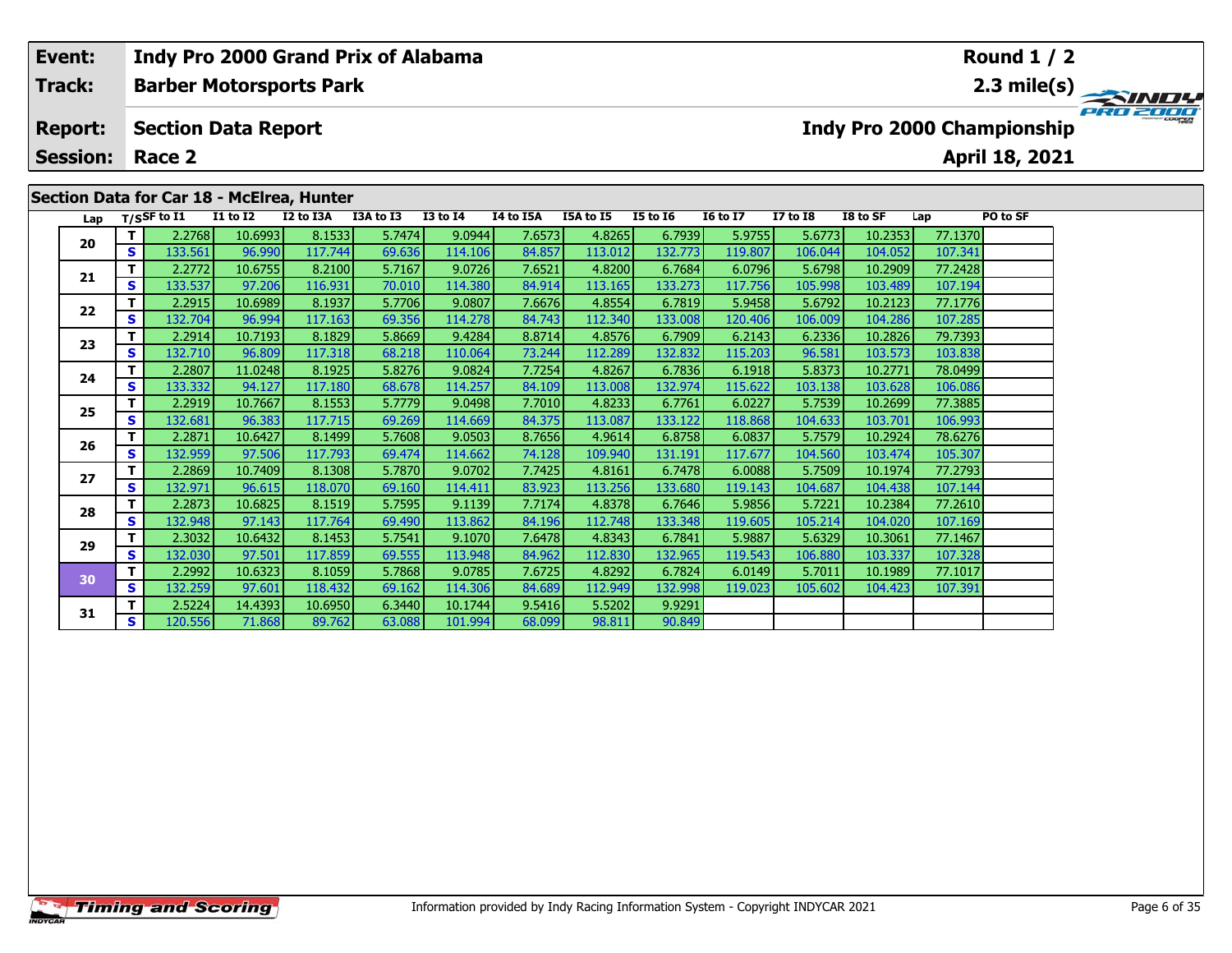# **Event: Indy Pro 2000 Grand Prix of Alabama Round 1 / 2Barber Motorsports Park 2.3 mile(s) Track:** PRO 2000 **Report: Indy Pro 2000 Championship Section Data Report April 18, 2021 Session: Race 2 Section Data for Car 20 - Lazier, Flinn (R) Lap T/SSF to I1 I1 to I2 I2 to I3A I3A to I3 I3 to I4 I4 to I5A I5A to I5 I5 to I6 I6 to I7 I7 to I8 I8 to SF Lap PO to SF <sup>T</sup>** 3.0269 14.4746 8.8101 6.4793 9.5872 8.4873 4.8861 7.1230 6.9449 6.5360 10.6909 87.0463 121.5390 **<sup>S</sup>** 100.463 71.693 108.966 61.770 108.241 76.558 111.634 126.638 103.084 92.112 99.617 95.122 65.131**1 <sup>T</sup>** 2.4253 11.5904 8.3427 6.1740 9.3723 8.2899 4.8594 6.9204 6.6346 6.2294 10.4888 81.3272 **<sup>S</sup>** 125.383 89.533 115.071 64.825 110.723 78.381 112.247 130.346 107.905 96.646 101.537 101.811**2**

| Lap            |              | T/SSF to I1 | <b>I1 to I2</b> | I2 to I3A | I3A to I3 | <b>I3 to I4</b> | I4 to I5A | I5A to I5 | <b>I5 to 16</b> | <b>16 to 17</b> | <b>I7 to I8</b> | I8 to SF | Lap     | PO to SF |
|----------------|--------------|-------------|-----------------|-----------|-----------|-----------------|-----------|-----------|-----------------|-----------------|-----------------|----------|---------|----------|
|                | T.           | 3.0269      | 14.4746         | 8.8101    | 6.4793    | 9.5872          | 8.4873    | 4.8861    | 7.1230          | 6.9449          | 6.5360          | 10.6909  | 87.0463 | 121.5390 |
| 1              | S            | 100.463     | 71.693          | 108.966   | 61.770    | 108.241         | 76.558    | 111.634   | 126.638         | 103.084         | 92.112          | 99.617   | 95.122  | 65.131   |
| $\mathbf{2}$   | т            | 2.4253      | 11.5904         | 8.3427    | 6.1740    | 9.3723          | 8.2899    | 4.8594    | 6.9204          | 6.6346          | 6.2294          | 10.4888  | 81.3272 |          |
|                | S            | 125.383     | 89.533          | 115.071   | 64.825    | 110.723         | 78.381    | 112.247   | 130.346         | 107.905         | 96.646          | 101.537  | 101.811 |          |
| 3              | т            | 2.3680      | 11.5927         | 8.2966    | 6.1298    | 9.3286          | 8.2609    | 4.8590    | 6.8122          | 6.5606          | 6.0897          | 10.4280  | 80.7261 |          |
|                | S            | 128.417     | 89.516          | 115.710   | 65.292    | 111.241         | 78.656    | 112.257   | 132.416         | 109.123         | 98.863          | 102.129  | 102.569 |          |
| 4              | T.           | 2.3356      | 11.0696         | 8.3188    | 5.9587    | 9.3183          | 7.9640    | 4.8570    | 6.8342          | 6.4185          | 6.0568          | 10.3205  | 79.4520 |          |
|                | S            | 130.198     | 93.746          | 115.401   | 67.167    | 111.364         | 81.589    | 112.303   | 131.990         | 111.538         | 99.400          | 103.193  | 104.214 |          |
| 5              | T.           | 2.3333      | 10.8567         | 8.2795    | 5.8865    | 9.2648          | 7.9193    | 4.8594    | 6.8243          | 6.3180          | 6.0499          | 10.3056  | 78.8973 |          |
|                | S            | 130.327     | 95.584          | 115.949   | 67.991    | 112.008         | 82.049    | 112.247   | 132.181         | 113.313         | 99.513          | 103.342  | 104.947 |          |
| 6              | T.           | 2.3301      | 10.8523         | 8.2130    | 5.8673    | 9.3104          | 7.9333    | 4.8489    | 6.8286          | 6.3231          | 6.0802          | 10.2186  | 78.8058 |          |
|                | S            | 130.506     | 95.623          | 116.888   | 68.213    | 111.459         | 81.904    | 112.490   | 132.098         | 113.221         | 99.017          | 104.222  | 105.068 |          |
| $\overline{ }$ | T.           | 2.3242      | 10.7911         | 8.2248    | 5.8344    | 9.2691          | 7.9349    | 4.8722    | 6.8473          | 6.2974          | 6.1127          | 10.8127  | 79.3208 |          |
|                | S            | 130.837     | 96.165          | 116.720   | 68.598    | 111.956         | 81.888    | 111.952   | 131.737         | 113.683         | 98.491          | 98.495   | 104.386 |          |
| 8              | T.           | 2.3480      | 10.8765         | 8.2494    | 5.8435    | 9.2593          | 7.8762    | 4.8495    | 6.8426          | 6.2715          | 6.0356          | 10.3072  | 78.7593 |          |
|                | $\mathbf{s}$ | 129.511     | 95.410          | 116.372   | 68.491    | 112.074         | 82.498    | 112.476   | 131.828         | 114.153         | 99.749          | 103.326  | 105.130 |          |
| 9              | T            | 2.3319      | 10.9517         | 8.2412    | 5.8470    | 9.2755          | 7.8155    | 4.8535    | 6.8608          | 6.2451          | 5.9660          | 10.2920  | 78.6802 |          |
|                | $\mathbf{s}$ | 130.405     | 94.755          | 116.488   | 68.450    | 111.878         | 83.139    | 112.384   | 131.478         | 114.635         | 100.913         | 103.478  | 105.236 |          |
| 10             | T.           | 2.3318      | 10.9619         | 8.2628    | 5.8674    | 9.2086          | 7.7949    | 4.8429    | 6.8219          | 6.9584          | 6.2956          | 10.3320  | 79.6782 |          |
|                | $\mathbf{s}$ | 130.410     | 94.667          | 116.183   | 68.212    | 112.691         | 83.359    | 112.630   | 132.228         | 102.884         | 95.630          | 103.078  | 103.918 |          |
| 11             | T            | 2.3362      | 10.8013         | 8.2055    | 5.8688    | 9.2441          | 7.7898    | 4.8371    | 6.8346          | 6.1969          | 5.9517          | 10.4798  | 78.5458 |          |
|                | S            | 130.165     | 96.074          | 116.995   | 68.196    | 112.258         | 83.413    | 112.765   | 131.982         | 115.527         | 101.155         | 101.624  | 105.416 |          |
| 12             | T.           | 2.3482      | 10.8138         | 8.2187    | 5.8572    | 9.2576          | 7.8426    | 4.8631    | 6.8702          | 6.3588          | 6.0215          | 10.2864  | 78.7381 |          |
|                | $\mathbf{s}$ | 129.500     | 95.963          | 116.807   | 68.331    | 112.095         | 82.852    | 112.162   | 131.298         | 112.586         | 99.983          | 103.535  | 105.159 |          |
| 13             | T.           | 2.3415      | 10.7711         | 8.2067    | 5.8407    | 9.2383          | 7.7856    | 4.8742    | 6.8681          | 6.1459          | 5.8964          | 10.3509  | 78.3194 |          |
|                | $\mathbf{s}$ | 129.870     | 96.344          | 116.978   | 68.524    | 112.329         | 83.458    | 111.906   | 131.338         | 116.486         | 102.104         | 102.890  | 105.721 |          |
| 14             | т            | 2.3344      | 10.8347         | 8.2207    | 5.8680    | 9.2305          | 7.7888    | 4.8528    | 6.8550          | 6.2491          | 5.8635          | 10.3307  | 78.4282 |          |
|                | $\mathbf{s}$ | 130.265     | 95.778          | 116.778   | 68.205    | 112.424         | 83.424    | 112.400   | 131.589         | 114.562         | 102.677         | 103.091  | 105.574 |          |
| 15             | T.           | 2.3373      | 10.7442         | 8.2031    | 5.8696    | 9.2071          | 7.7922    | 4.8645    | 6.8719          | 6.3127          | 5.9667          | 10.2853  | 78.4546 |          |
|                | S            | 130.103     | 96.585          | 117.029   | 68.186    | 112.709         | 83.388    | 112.130   | 131.266         | 113.408         | 100.901         | 103.546  | 105.539 |          |
| 16             | Т            | 2.3370      | 10.7640         | 8.2428    | 5.8378    | 9.1919          | 7.8195    | 4.8603    | 6.8627          | 6.2113          | 5.9376          | 10.3566  | 78.4215 |          |
|                | $\mathbf{s}$ | 130.120     | 96.407          | 116.465   | 68.558    | 112.896         | 83.096    | 112.227   | 131.442         | 115.259         | 101.395         | 102.833  | 105.583 |          |
| 17             | T.           | 2.3357      | 10.7061         | 8.2742    | 5.8199    | 9.1584          | 7.7530    | 4.8662    | 6.8687          | 6.1939          | 5.9277          | 10.3329  | 78.2367 |          |
|                | S            | 130.193     | 96.929          | 116.023   | 68.769    | 113.309         | 83.809    | 112.090   | 131.327         | 115.583         | 101.565         | 103.069  | 105.833 |          |
| 18             | т            | 2.3377      | 10.9026         | 8.2528    | 5.7890    | 9.1779          | 7.7975    | 4.8624    | 6.8901          | 6.2868          | 5.8818          | 10.3220  | 78.5006 |          |
|                | S            | 130.081     | 95.182          | 116.324   | 69.136    | 113.068         | 83.331    | 112.178   | 130.919         | 113.875         | 102.357         | 103.178  | 105.477 |          |
| 19             | т            | 2.3352      | 10.8866         | 8.2400    | 5.8411    | 9.1634          | 7.8129    | 4.8584    | 6.8739          | 6.1572          | 5.9419          | 10.2436  | 78.3542 |          |
|                | S            | 130.220     | 95.322          | 116.505   | 68.519    | 113.247         | 83.167    | 112.270   | 131.228         | 116.272         | 101.322         | 103.967  | 105.674 |          |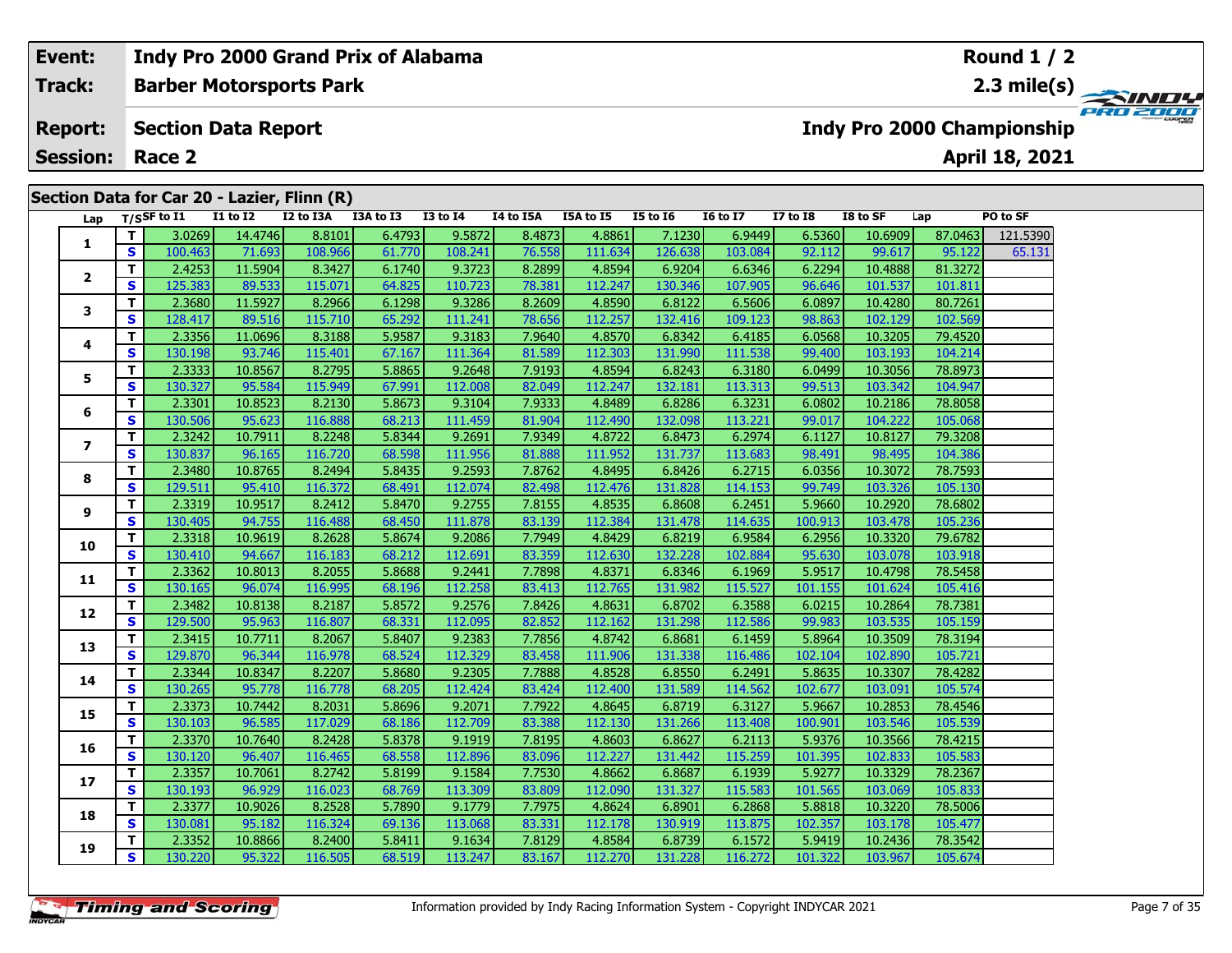# **Round 1 / 2Event: Indy Pro 2000 Grand Prix of Alabama Track:Barber Motorsports Park 2.3 mile(s)** PRO 2000 **Report: Section Data Report Indy Pro 2000 Championship April 18, 2021 Session: Race 2 Section Data for Car 20 - Lazier, Flinn (R) Lap T/SSF to I1 I1 to I2 I2 to I3A I3A to I3 I3 to I4 I4 to I5A I5A to I5 I5 to I6 I6 to I7 I7 to I8 I8 to SF Lap PO to SF <sup>T</sup>** 2.3237 10.7960 8.2212 5.8096 9.2009 7.8114 4.8413 6.8487 6.1559 5.8846 10.2914 78.1847 **<sup>S</sup>** 130.865 96.121 116.771 68.891 112.785 83.183 112.667 131.710 116.296 102.309 103.484 105.903**20 <sup>T</sup>** 2.3301 10.8178 8.2221 5.8271 9.1989 7.7670 4.8471 6.8464 6.1736 5.9488 10.1779 78.1568 **<sup>S</sup>** 130.506 95.928 116.758 68.684 112.810 83.658 112.532 131.755 115.963 101.205 104.638 105.941**21**

| 21 | S | 130.506 | 95.928  | 116.758 | 68.684 | 112.810 | 83.658 | 112.532 | 131.755 | 115.963  | 101.205 | 104.638 | 105.941 |  |
|----|---|---------|---------|---------|--------|---------|--------|---------|---------|----------|---------|---------|---------|--|
| 22 | т | 2.3250  | 10.9010 | 8.3164  | 5.8779 | 9.2261  | 7.8158 | 4.8818  | 6.8634  | 6.2279   | 5.9320  | 10.3131 | 78.6804 |  |
|    | S | 130.792 | 95.196  | 115.435 | 68.090 | 112.477 | 83.136 | 111.732 | 131.428 | 114.952  | 101.491 | 103.267 | 105.236 |  |
| 23 | т | 2.3422  | 10.8018 | 8.2623  | 5.8693 | 9.1881  | 7.8492 | 4.8807  | 6.8984  | 6.2784   | 5.9922  | 10.3919 | 78.7545 |  |
|    | S | 129.831 | 96.070  | 116.190 | 68.190 | 112.943 | 82.782 | 111.757 | 130.762 | 114.027  | 100.472 | 102.484 | 105.137 |  |
| 24 | т | 2.3476  | 10.8787 | 8.2730  | 5.8198 | 9.2077  | 7.8353 | 4.8788  | 6.9034  | 6.2329   | 5.9518  | 10.3490 | 78,6780 |  |
|    | S | 129.533 | 95.391  | 116.040 | 68.770 | 112.702 | 82.929 | 111.801 | 130.667 | 114.860  | 101.154 | 102.908 | 105.239 |  |
| 25 | т | 2.3355  | 10.7434 | 8.2311  | 5.8585 | 9.2040  | 7.8607 | 4.8629  | 6.8722  | 6.2251   | 5.9350  | 10.5859 | 78.7143 |  |
|    | S | 130.204 | 96.592  | 116.631 | 68.316 | 112.747 | 82.661 | 112.167 | 131.260 | 115.004  | 101.440 | 100.606 | 105.191 |  |
| 26 | т | 2.3424  | 10.8604 | 8.2496  | 5.8564 | 9.2299  | 7.8445 | 4.8554  | 6.8600  | 6.2275   | 6.0229  | 10.1942 | 78.5432 |  |
|    | S | 129.820 | 95.551  | 116.369 | 68.340 | 112.431 | 82.832 | 112.340 | 131.494 | 114.9591 | 99.959  | 104.471 | 105.420 |  |
| 27 | т | 2.3260  | 10.8069 | 8.2296  | 5.8198 | 9.2039  | 7.7647 | 4.8416  | 6.8218  | 6.2475   | 6.0081  | 10.2279 | 78.2978 |  |
|    | S | 130.736 | 96.025  | 116.652 | 68.770 | 112.749 | 83.683 | 112.660 | 132.230 | 114.591  | 100.206 | 104.127 | 105.750 |  |
| 28 |   | 2.3426  | 11.0581 | 8.2767  | 5.8941 | 9.2389  | 7.8067 | 4.8572  | 6.8634  | 6.3614   | 6.0216  | 10.2528 | 78.9735 |  |
|    | S | 129.809 | 93.843  | 115.988 | 67.903 | 112.322 | 83.233 | 112.298 | 131.428 | 112.540  | 99.981  | 103.874 | 104.845 |  |
| 29 | т | 2.3421  | 10.7770 | 8.2138  | 5.8635 | 9.2109  | 7.8347 | 4.8720  | 6.8883  | 6.2618   | 5.9788  | 10.2394 | 78.4823 |  |
|    | S | 129.837 | 96.291  | 116.876 | 68.257 | 112.663 | 82.935 | 111.957 | 130.953 | 114.330  | 100.697 | 104.010 | 105.501 |  |
| 30 | т | 2.3313  | 10.7668 | 8.2438  | 5.8829 | 9.2076  | 7.8158 | 4.8557  | 6.8732  | 6.2199   | 5.9131  | 10.3067 | 78.4168 |  |
|    | s | 130.438 | 96.382  | 116.451 | 68.032 | 112.703 | 83.136 | 112.333 | 131.241 | 115.100  | 101.816 | 103.331 | 105.590 |  |
| 31 | т | 2.5726  | 12.3506 | 9.1267  | 6.1580 |         |        |         |         |          |         |         |         |  |
|    | S | 118.204 | 84.022  | 105.186 | 64.993 |         |        |         |         |          |         |         |         |  |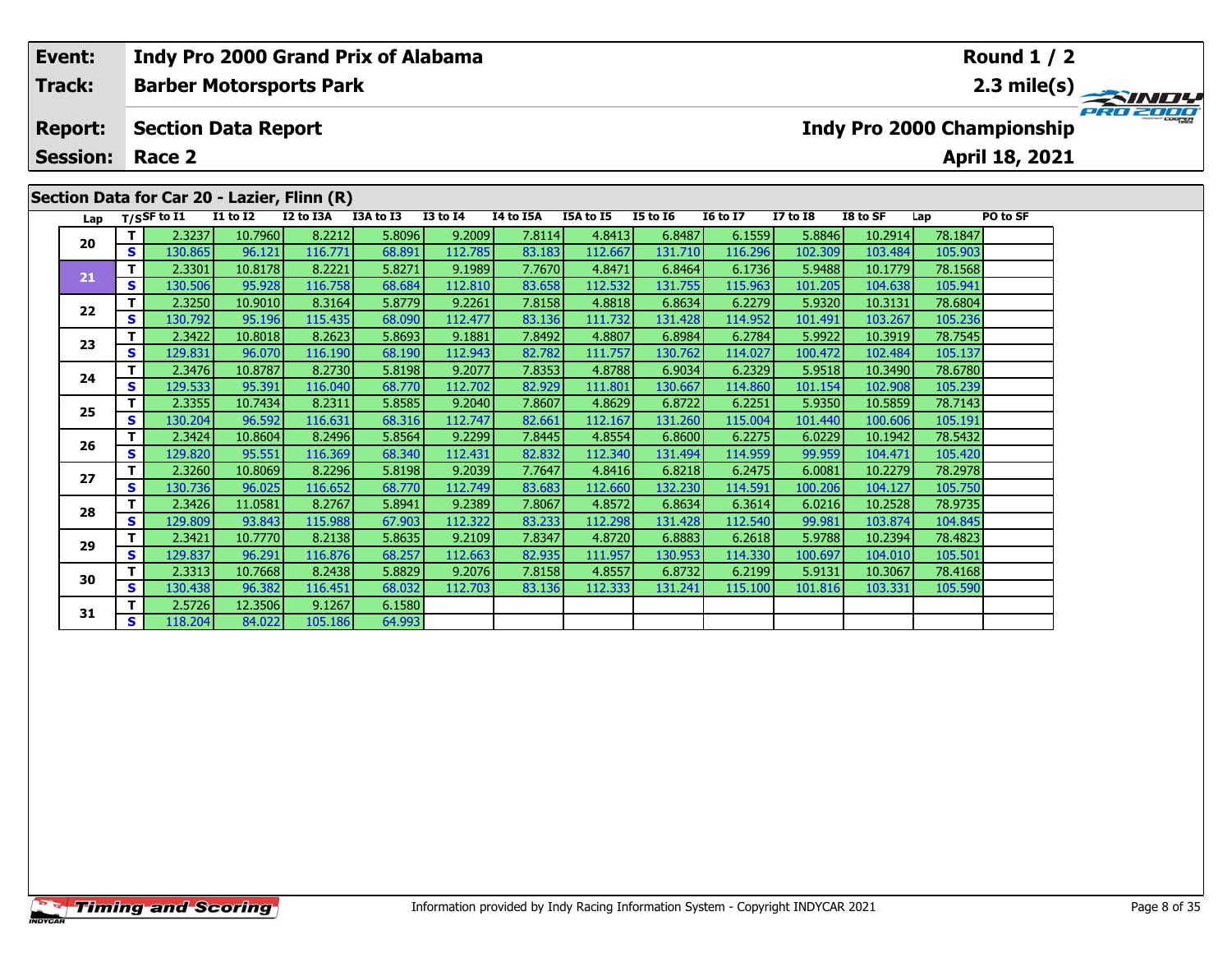| Event:         | <b>Session: Race 2</b><br>S.<br>S.<br>S.                               |         |                            | Indy Pro 2000 Grand Prix of Alabama |           |              |           |           |                 |                 |              |          |                            | Round $1/2$    |          |                           |
|----------------|------------------------------------------------------------------------|---------|----------------------------|-------------------------------------|-----------|--------------|-----------|-----------|-----------------|-----------------|--------------|----------|----------------------------|----------------|----------|---------------------------|
| Track:         |                                                                        |         |                            | <b>Barber Motorsports Park</b>      |           |              |           |           |                 |                 |              |          |                            |                |          | 2.3 mile(s) $\rightarrow$ |
| <b>Report:</b> |                                                                        |         | <b>Section Data Report</b> |                                     |           |              |           |           |                 |                 |              |          | Indy Pro 2000 Championship | April 18, 2021 |          | PRO 2000                  |
|                |                                                                        |         |                            |                                     |           |              |           |           |                 |                 |              |          |                            |                |          |                           |
|                |                                                                        |         | <b>I1 to I2</b>            | I2 to I3A                           | I3A to I3 | $I3$ to $I4$ | I4 to I5A | I5A to I5 | <b>I5 to I6</b> | <b>16 to 17</b> | $I7$ to $I8$ | I8 to SF | Lap                        | PI to PO       | PO to SF | SF to PI                  |
|                |                                                                        | 3.0360  | 12.8691                    | 8.3987                              | 6.4801    | 9.3994       | 8.6114    | 4.8391    | 7.0233          | 7.2004          | 6.5033       | 11.7190  | 86.0798                    |                | 141.8972 |                           |
|                |                                                                        | 100.162 | 80.637                     | 114.303                             | 61.763    | 110.404      | 75.455    | 112.718   | 128.436         | 99.426          | 92.575       | 90.878   | 96.190                     |                | 55.786   |                           |
|                |                                                                        | 2.4156  | 11.6590                    | 8.1573                              | 6.2623    | 9.3514       | 8.3068    | 4.8082    | 7.2072          | 6.5554          | 6.0836       | 10.3457  | 81.1525                    |                |          |                           |
|                |                                                                        | 125.886 | 89.007                     | 117.686                             | 63.911    | 110.970      | 78.222    | 113.443   | 125.159         | 109.209         | 98.962       | 102.941  | 102.030                    |                |          |                           |
|                |                                                                        | 2.2914  | 11.0158                    | 8.0956                              | 5.9216    | 9.0886       | 7.8961    | 4.7909    | 6.7079          | 6.3538          | 6.1785       | 10.3106  | 78.6508                    |                |          |                           |
|                | Section Data for Car 21 - Simpson, Kyffin (R)<br>Lap T/SSF to I1<br>s. | 132.710 | 94.204                     | 118.583                             | 67.588    | 114.179      | 82.290    | 113.852   | 134.475         | 112.674         | 97.442       | 103.292  | 105.275                    |                |          |                           |
|                |                                                                        | 2.2926  | 10.9750                    | 8.1869                              | 5.9895    | 9.1039       | 7.8555    | 4.7738    | 6.6813          | 6.3836          | 6.1244       | 10.2781  | 78.6446                    |                |          |                           |
|                |                                                                        | 132.640 | 94.554                     | 117.261                             | 66.821    | 113.987      | 82.716    | 114.260   | 135.010         | 112.148         | 98.303       | 103.618  | 105.284                    |                |          |                           |

**<sup>T</sup>** 2.2650 10.9054 8.0181 6.2078 9.2583 8.0816 4.7579 6.6576 6.5109 5.9062 10.2134 78.7822 **<sup>S</sup>** 134.256 95.157 119.729 64.472 112.086 80.401 114.642 135.491 109.955 101.934 104.275 105.100

**<sup>T</sup>** 2.2823 10.9959 8.0405 5.9224 9.0739 7.8425 4.7601 6.6627 6.2835 6.0196 10.3007 78.1841 **<sup>S</sup>** 133.239 94.374 119.396 67.579 114.364 82.853 114.589 135.387 113.935 100.014 103.391 105.904

**<sup>T</sup>** 2.2595 10.8323 8.2201 6.0011 9.3079 8.0470 4.7669 6.6760 6.7516 5.9872 10.3333 79.1829 **<sup>S</sup>** 134.583 95.799 116.787 66.692 111.489 80.747 114.425 135.118 106.035 100.555 103.065 104.568

**<sup>T</sup>** 2.2608 10.7811 8.0317 5.9141 9.0743 7.8982 4.7926 6.6737 6.3375 5.9686 10.2079 77.9405 **<sup>S</sup>** 134.506 96.254 119.526 67.673 114.359 82.268 113.812 135.164 112.964 100.869 104.331 106.235

**<sup>T</sup>** 2.2567 10.8363 8.1875 6.0277 9.1743 8.0030 4.7734 6.6750 6.2793 5.7756 12.4895 80.4783 **<sup>S</sup>** 134.750 95.764 117.252 66.398 113.112 81.191 114.270 135.138 114.011 104.239 85.272 102.885

**<sup>T</sup>** 2.7194 10.8573 8.0565 5.7914 9.0500 7.6275 4.7907 6.7155 6.2753 5.9146 10.1873 77.9855 **<sup>S</sup>** 111.823 95.579 119.158 69.107 114.666 85.188 113.857 134.323 114.084 101.790 104.542 106.174

**<sup>T</sup>** 2.2807 10.6698 8.0373 5.7521 9.0035 7.5955 4.7897 6.7185 6.1111 5.8955 10.1441 76.9978 **<sup>S</sup>** 133.332 97.258 119.443 69.579 115.258 85.547 113.881 134.263 117.149 102.119 104.987 107.536

**<sup>T</sup>** 2.2755 10.5786 8.0419 5.7362 8.9750 7.6188 4.8081 6.7348 6.1148 5.8686 10.1840 76.9363 **<sup>S</sup>** 133.637 98.097 119.375 69.772 115.624 85.285 113.445 133.938 117.078 102.588 104.576 107.621

**<sup>T</sup>** 2.2853 10.6406 8.0204 5.7958 9.0300 7.6343 4.8011 6.7452 6.0664 5.8521 10.1339 77.0051 **<sup>S</sup>** 133.064 97.525 119.695 69.055 114.920 85.112 113.610 133.731 118.012 102.877 105.093 107.525

**<sup>T</sup>** 2.2858 10.7164 8.0716 5.9469 9.2046 7.6213 4.7995 6.7497 6.1086 5.8556 10.1166 77.4766 **<sup>S</sup>** 133.035 96.835 118.936 67.300 112.740 85.257 113.648 133.642 117.197 102.815 105.273 106.871

**<sup>T</sup>** 2.2724 10.6237 8.0573 5.7453 9.0189 7.6389 4.8160 6.7656 6.0312 5.8164 10.2074 76.9931 **<sup>S</sup>** 133.819 97.680 119.147 69.662 115.061 85.061 113.259 133.328 118.701 103.508 104.336 107.542

**<sup>T</sup>** 2.2794 11.2210 8.1050 5.7598 9.0145 7.6520 4.8159 6.7844 6.1944 5.9118 10.1418 77.8800 **<sup>S</sup>** 133.408 92.481 118.445 69.486 115.118 84.915 113.261 132.959 115.574 101.838 105.011 106.317

**<sup>T</sup>** 2.2803 10.6731 8.0647 5.7426 9.0030 7.6058 4.8020 6.7716 6.1787 5.9173 10.1939 77.2330 **<sup>S</sup>** 133.356 97.228 119.037 69.694 115.265 85.431 113.589 133.210 115.867 101.743 104.474 107.208

**5**

**Indy Pro 2000 Grand Prix of Alabama**

**6**

**7**

**8**

**9**

**10**

**11**

**12**

**13**

**14**

**15**

**16**

**17**

**18**

**19**

**0 T** 2.4069 12.5768 8.7326 6.1804 9.2945 8.6116 5.0422 7.8081 7.5654 | 101.5099 52.8048 | 84.6818<br>**S 1**26.341 82.511 109.933 64.758 111.650 75.453 108.178 115.527 94.629 | 81.568 16.553 | 90.258

**<sup>T</sup>** 8.3681 5.9426 9.1874 7.8049 4.8348 6.7974 6.2590 5.9313 10.6916 114.8781 78.9014 **<sup>S</sup>** 114.721 67.349 112.951 83.252 112.818 132.704 114.381 101.503 99.611 72.076 100.327

107.621

**Round 1 / 2**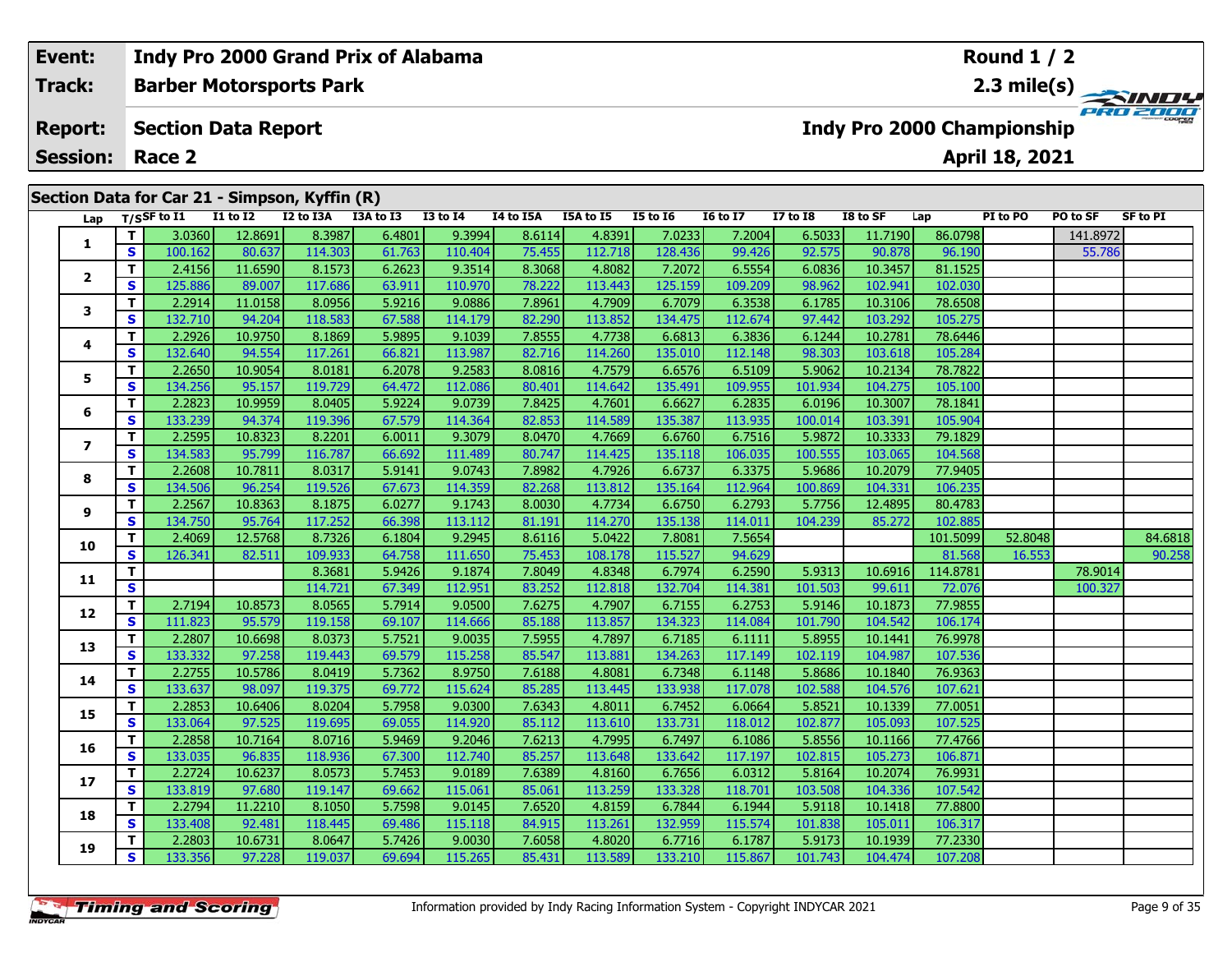| Event:<br><b>Track:</b><br><b>Report:</b><br>20<br>S.<br>21<br>S.<br>22<br><b>S</b>                                                                                                                                                                                                                                                                                                                                                                         |          | <b>Barber Motorsports Park</b> |         |         | Indy Pro 2000 Grand Prix of Alabama |         |        |         |         |         |         |                            |         | Round $1/2$ |          |          |
|-------------------------------------------------------------------------------------------------------------------------------------------------------------------------------------------------------------------------------------------------------------------------------------------------------------------------------------------------------------------------------------------------------------------------------------------------------------|----------|--------------------------------|---------|---------|-------------------------------------|---------|--------|---------|---------|---------|---------|----------------------------|---------|-------------|----------|----------|
|                                                                                                                                                                                                                                                                                                                                                                                                                                                             |          | <b>Section Data Report</b>     |         |         |                                     |         |        |         |         |         |         | Indy Pro 2000 Championship |         |             |          | PRO 2000 |
| <b>Session:</b><br>April 18, 2021<br>Race 2<br>Section Data for Car 21 - Simpson, Kyffin (R)<br>Lap $T/SSF$ to $\overline{11}$<br>$I1$ to $I2$<br>I2 to I3A<br><b>I3 to I4</b><br>I4 to I5A<br><b>I5 to 16</b><br>PI to PO<br>I3A to I3<br><b>I5A to I5</b><br><b>16 to 17</b><br><b>I7 to I8</b><br>PO to SF<br>I8 to SF<br>Lap<br>8.0977<br>5.7355<br>9.0000<br>6.7533<br>6.1379<br>2.2772<br>10.6394<br>7.6200<br>4.8075<br>5.9140<br>10.1267<br>77.1092 |          |                                |         |         |                                     |         |        |         |         |         |         |                            |         |             | SF to PI |          |
|                                                                                                                                                                                                                                                                                                                                                                                                                                                             |          |                                |         |         |                                     |         |        |         |         |         |         |                            |         |             |          |          |
|                                                                                                                                                                                                                                                                                                                                                                                                                                                             |          | 133.537                        | 97.536  | 118.552 | 69.781                              | 115.303 | 85.272 | 113.459 | 133.571 | 116.637 | 101.800 | 105.168                    | 107.380 |             |          |          |
|                                                                                                                                                                                                                                                                                                                                                                                                                                                             |          | 2.2860                         | 10.6456 | 8.0660  | 5.7414                              | 9.0261  | 7.5616 | 4.7980  | 6.7364  | 6.0711  | 5.7949  | 10.1947                    | 76.9218 |             |          |          |
|                                                                                                                                                                                                                                                                                                                                                                                                                                                             |          | 133.023                        | 97.479  | 119.018 | 69.709                              | 114.970 | 85.931 | 113.684 | 133.906 | 117.921 | 103.892 | 104.466                    | 107.642 |             |          |          |
|                                                                                                                                                                                                                                                                                                                                                                                                                                                             |          | 2.2937                         | 10.6317 | 8.0546  | 5.8199                              | 9.0739  | 7.7328 | 4.8318  | 6.7841  | 6.0838  | 5.8590  | 10.1943                    | 77.3596 |             |          |          |
|                                                                                                                                                                                                                                                                                                                                                                                                                                                             |          | 132.577                        | 97.607  | 119.187 | 68.769                              | 114.364 | 84.028 | 112.888 | 132.965 | 117.675 | 102.756 | 104.470                    | 107.033 |             |          |          |
| 23                                                                                                                                                                                                                                                                                                                                                                                                                                                          |          | 2.3051                         | 10.6367 | 8.1063  | 5.7446                              | 9.0579  | 7.6472 | 4.8191  | 6.7930  | 6.0572  | 5.8020  | 10.2063                    | 77.1754 |             |          |          |
|                                                                                                                                                                                                                                                                                                                                                                                                                                                             | <b>S</b> | 131.921                        | 97.561  | 118.426 | 69.670                              | 114.566 | 84.969 | 113.186 | 132.790 | 118.191 | 103.765 | 104.347                    | 107.288 |             |          |          |

**<sup>T</sup>** 2.2979 10.6634 8.0816 5.7800 9.0115 7.6761 4.8231 6.7976 6.1343 5.8649 10.2569 77.3873 **<sup>S</sup>** 132.334 97.317 118.788 69.243 115.156 84.649 113.092 132.701 116.706 102.652 103.833 106.994

**<sup>T</sup>** 2.2953 10.7611 8.1336 5.7645 8.9891 7.5813 4.8054 6.7975 6.1424 5.8442 10.1491 77.2635 **<sup>S</sup>** 132.484 96.433 118.029 69.430 115.443 85.707 113.509 132.703 116.552 103.016 104.935 107.166

**<sup>T</sup>** 2.2853 10.7110 8.0817 5.8009 9.0366 7.6527 4.7979 6.7471 6.0633 5.8079 10.1660 77.1504 **<sup>S</sup>** 133.064 96.884 118.787 68.994 114.836 84.908 113.686 133.694 118.073 103.660 104.761 107.323

**<sup>T</sup>** 2.2950 10.7365 8.0575 5.7739 9.0421 7.6012 4.8057 6.7473 6.0910 5.8965 10.2233 77.2700 **<sup>S</sup>** 132.501 96.654 119.144 69.317 114.766 85.483 113.502 133.690 117.536 102.102 104.174 107.157

**<sup>T</sup>** 2.3093 10.6529 8.0691 5.7768 9.0028 7.6286 4.8139 6.7606 6.1869 5.9259 10.2223 77.3491 **<sup>S</sup>** 131.681 97.413 118.972 69.282 115.267 85.176 113.308 133.427 115.714 101.596 104.184 107.047

**<sup>T</sup>** 2.3112 10.6849 8.0521 5.7743 9.0103 7.6211 4.8012 6.7722 6.0849 5.9074 10.2344 77.2540 **<sup>S</sup>** 131.573 97.121 119.224 69.312 115.171 85.260 113.608 133.198 117.653 101.914 104.061 107.179

**<sup>T</sup>** 2.2937 10.6746 8.0781 5.7267 8.9778 7.5868 4.7965 6.7772 6.1844 5.9633 10.1376 77.1967 **<sup>S</sup>** 132.577 97.215 118.840 69.888 115.588 85.645 113.719 133.100 115.760 100.958 105.054 107.258

**24**

**25**

**26**

**27**

**28**

**29**

**30**

**31**

**<sup>T</sup>** 2.3125 **<sup>S</sup>** 131.499

107.323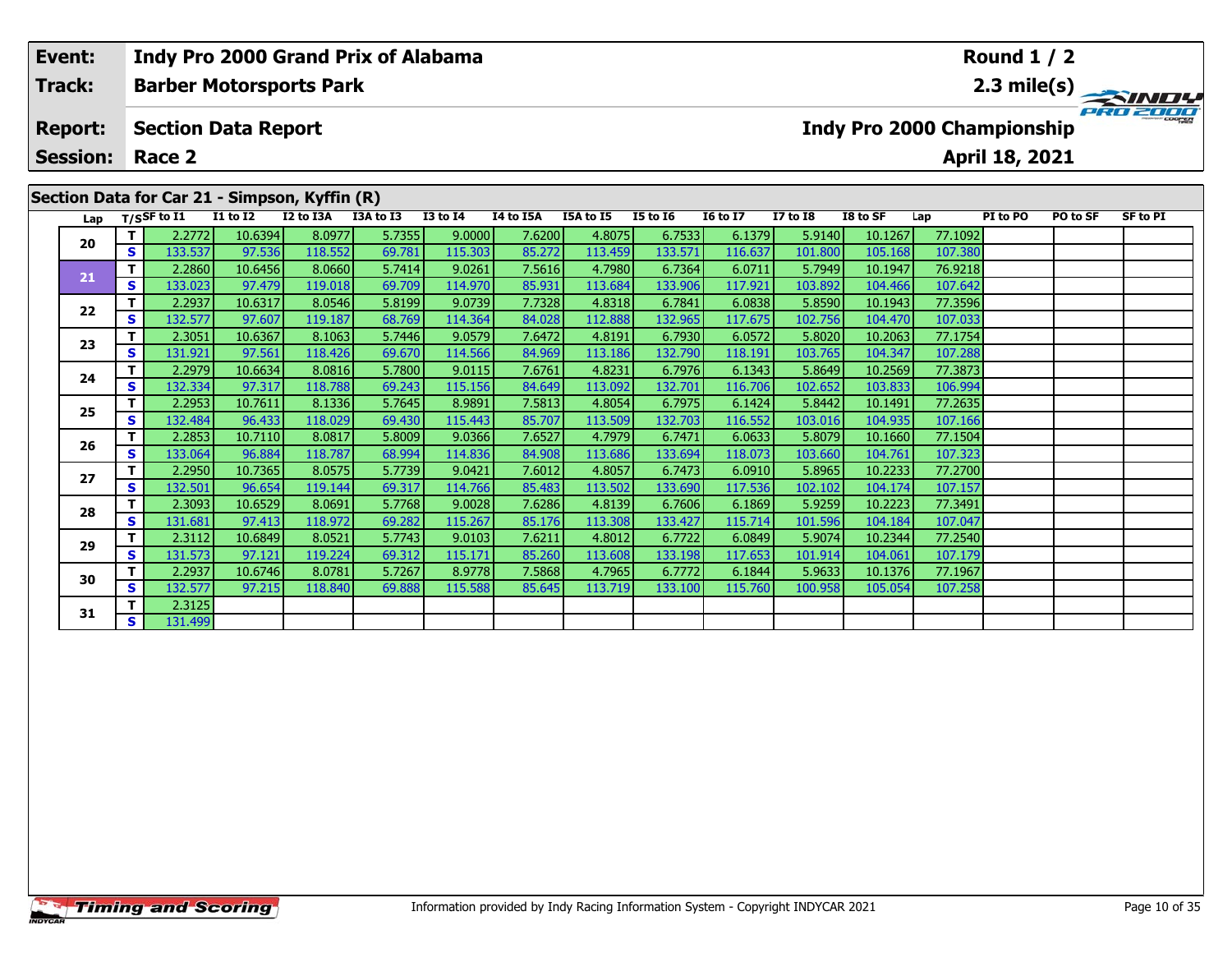### **Event:Round 1 / 2 Indy Pro 2000 Grand Prix of Alabama Track:Barber Motorsports Park 2.3 mile(s)** PRO 200 **Report: Section Data Report Indy Pro 2000 Championship April 18, 2021 Session: Race 2 Section Data for Car 22 - Sulaiman, Manuel Lap T/SSF to I1 I1 to I2 I2 to I3A I3A to I3 I3 to I4 I4 to I5A I5A to I5 I5 to I6 I6 to I7 I7 to I8 I8 to SF Lap PO to SF T** 2.9745 13.0361 8.4304 6.4326 9.3239 8.5538 4.8592 7.1724 6.9590 6.6064 11.1122 85.4605 133.2268  $\Box$ **12**

|                |              | 2.J/TJ  | דמרמירד | דטכד.ט  | ט.ד.ט  | <b>P.P.P.</b> | 0.JJJ0 | אכט.ד   | 7.1727  | 0.5350  | דטטט.ט  | 11.11 <i>66</i> | כטטד.כס | 177.SZ00 |
|----------------|--------------|---------|---------|---------|--------|---------------|--------|---------|---------|---------|---------|-----------------|---------|----------|
| 1              | S            | 102.233 | 79.604  | 113.874 | 62.219 | 111.298       | 75.963 | 112.252 | 125.766 | 102.875 | 91.131  | 95.841          | 96.887  | 59.417   |
| $\overline{2}$ | T.           | 2.4039  | 11.2839 | 8.2726  | 6.0481 | 9.2487        | 7.9378 | 4.8568  | 6.7971  | 6.3983  | 6.0380  | 10.4704         | 79.7556 |          |
|                | S.           | 126.499 | 91.965  | 116.046 | 66.174 | 112.203       | 81.858 | 112.307 | 132.710 | 111.891 | 99.709  | 101.715         | 103.817 |          |
| 3              | T            | 2.3534  | 11.0688 | 8.2329  | 5.9437 | 9.2561        | 7.9228 | 4.8410  | 6.7748  | 6.3167  | 6.0554  | 10.3616         | 79.1272 |          |
|                | S.           | 129.213 | 93.752  | 116.605 | 67.336 | 112.113       | 82.013 | 112.674 | 133.147 | 113.336 | 99.423  | 102.783         | 104.642 |          |
| 4              | T.           | 2.3354  | 10.9527 | 8.2044  | 5.9580 | 9.1893        | 7.8768 | 4.8387  | 6.7729  | 6.1739  | 5.9640  | 10.3767         | 78.6428 |          |
|                | S.           | 130.209 | 94.746  | 117.010 | 67.175 | 112.928       | 82.492 | 112.727 | 133.185 | 115.957 | 100.947 | 102.634         | 105.286 |          |
| 5.             | T.           | 2.3302  | 10.8624 | 8.1717  | 5.8975 | 9.2111        | 7.8516 | 4.8202  | 6.7424  | 6.3469  | 6.0777  | 10.3561         | 78.6678 |          |
|                | S.           | 130.500 | 95.534  | 117.479 | 67.864 | 112.661       | 82.757 | 113.160 | 133.787 | 112.797 | 99.058  | 102.838         | 105.253 |          |
| 6              | T.           | 2.3228  | 10.9900 | 8.2418  | 5.8677 | 9.1827        | 7.8547 | 4.8283  | 6.7805  | 6.1738  | 6.0191  | 10.3951         | 78.6565 |          |
|                | S            | 130.916 | 94.425  | 116.479 | 68.209 | 113.009       | 82.724 | 112.970 | 133.035 | 115.959 | 100.023 | 102.452         | 105.268 |          |
| $\overline{ }$ | T.           | 2.3291  | 10.9535 | 8.1959  | 5.8782 | 9.1630        | 7.7784 | 4.8582  | 6.7821  | 6.2049  | 5.9521  | 10.4126         | 78.5080 |          |
|                | S.           | 130.562 | 94.739  | 117.132 | 68.087 | 113.252       | 83.536 | 112.275 | 133.004 | 115.378 | 101.148 | 102.280         | 105.467 |          |
| 8              | $\mathbf{T}$ | 2.3318  | 10.8551 | 8.1670  | 5.8345 | 9.1597        | 7.7996 | 4.8353  | 6.7802  | 6.1641  | 5.9122  | 10.2877         | 78.1272 |          |
|                | <b>S</b>     | 130.410 | 95.598  | 117.546 | 68.597 | 113.293       | 83.308 | 112.807 | 133.041 | 116.142 | 101.831 | 103.522         | 105.981 |          |
| 9              | T.           | 2.3320  | 10.9843 | 8.1989  | 5.9013 | 9.1644        | 7.8397 | 4.8481  | 6.8089  | 6.1414  | 5.9512  | 10.3127         | 78.4829 |          |
|                | S.           | 130.399 | 94.474  | 117.089 | 67.820 | 113.235       | 82.882 | 112.509 | 132.480 | 116.571 | 101.164 | 103.271         | 105.501 |          |
| 10             | T.           | 2.3312  | 10.8804 | 8.1887  | 5.8822 | 9.1302        | 7.7296 | 4.8356  | 6.7676  | 6.1008  | 5.8886  | 10.2875         | 78.0224 |          |
|                | S            | 130.444 | 95.376  | 117.235 | 68.040 | 113.659       | 84.063 | 112.800 | 133.289 | 117.347 | 102.239 | 103.524         | 106.123 |          |
| 11             | T.           | 2.3312  | 10.8164 | 8.1986  | 5.8163 | 9.1217        | 7.6964 | 4.8249  | 6.7776  | 6.1471  | 5.9317  | 10.3552         | 78.0171 |          |
|                | S            | 130.444 | 95.940  | 117.093 | 68.811 | 113.765       | 84.426 | 113.050 | 133.092 | 116.463 | 101.496 | 102.847         | 106.131 |          |
| 12             | T.           | 2.3296  | 10.7666 | 8.1485  | 5.8184 | 9.1404        | 7.7212 | 4.8443  | 6.7720  | 6.2223  | 6.0301  | 10.3015         | 78.0949 |          |
|                | S            | 130.534 | 96.384  | 117.813 | 68.786 | 113.532       | 84.154 | 112.597 | 133.202 | 115.055 | 99.840  | 103.383         | 106.025 |          |
| 13             | T.           | 2.3192  | 10.8054 | 8.1358  | 5.8031 | 9.1261        | 7.6666 | 4.8380  | 6.7886  | 6.0887  | 5.9138  | 10.3046         | 77.7899 |          |
|                | S            | 131.119 | 96.038  | 117.997 | 68.968 | 113.710       | 84.754 | 112.744 | 132.877 | 117.580 | 101.803 | 103.352         | 106.441 |          |
| 14             | T.           | 2.3342  | 10.7835 | 8.1002  | 5.7795 | 9.0899        | 7.7221 | 4.8216  | 6.7712  | 6.1194  | 5.9353  | 10.3083         | 77.7652 |          |
|                | S            | 130.276 | 96.233  | 118.516 | 69.249 | 114.163       | 84.145 | 113.127 | 133.218 | 116.990 | 101.435 | 103.315         | 106.474 |          |
| 15             | T.           | 2.3217  | 10.8455 | 8.1382  | 5.8223 | 9.1131        | 7.7077 | 4.8437  | 6.7905  | 6.0444  | 5.8578  | 10.2512         | 77.7361 |          |
|                | S.           | 130.978 | 95.683  | 117.962 | 68.740 | 113.872       | 84.302 | 112.611 | 132.839 | 118.442 | 102.777 | 103.890         | 106.514 |          |
| 16             | T.           | 2.3272  | 10.8387 | 8.1731  | 5.8254 | 9.0762        | 7.6522 | 4.8320  | 6.7785  | 6.1105  | 5.8561  | 10.2379         | 77.7078 |          |
|                | S            | 130.668 | 95.743  | 117.458 | 68.704 | 114.335       | 84.913 | 112.884 | 133.074 | 117.160 | 102.807 | 104.025         | 106.553 |          |
| 17             | т            | 2.3108  | 10.7879 | 8.1552  | 5.7818 | 9.0720        | 7.7656 | 4.8457  | 6.7894  | 6.0712  | 5.8949  | 10.2351         | 77.7096 |          |
|                | S            | 131.596 | 96.194  | 117.716 | 69.222 | 114.388       | 83.673 | 112.565 | 132.861 | 117.919 | 102.130 | 104.054         | 106.551 |          |
| 18             | T.           | 2.3162  | 10.7747 | 8.1376  | 5.7808 | 9.0763        | 7.7170 | 4.8399  | 6.7902  | 6.0580  | 5.8625  | 10.2242         | 77.5774 |          |
|                | S            | 131.289 | 96.311  | 117.971 | 69.234 | 114.334       | 84.200 | 112.700 | 132.845 | 118.176 | 102.694 | 104.165         | 106.732 |          |
| 19             | T.           | 2.3182  | 10.8653 | 8.1521  | 5.8295 | 9.0569        | 7.7062 | 4.8291  | 6.7906  | 6.0226  | 5.8694  | 10.2523         | 77.6922 |          |
|                | S            | 131.175 | 95.508  | 117.761 | 68.656 | 114.579       | 84.318 | 112.952 | 132.837 | 118.870 | 102.574 | 103.879         | 106.574 |          |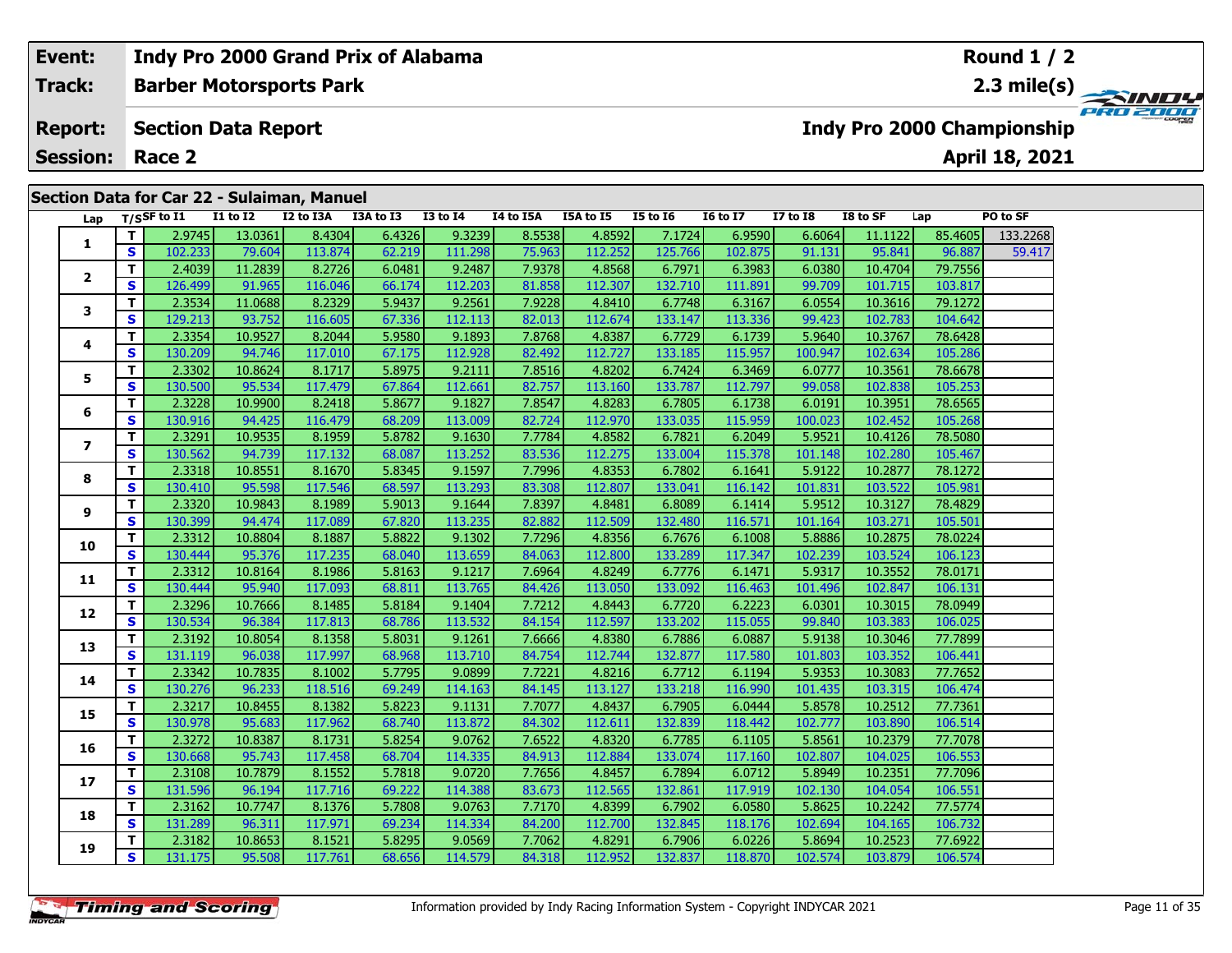| Event:          |            |                                |                            |                                            | Indy Pro 2000 Grand Prix of Alabama |                   |           |           |                 |                 |              |          |         | Round $1/2$                       |                                                 |
|-----------------|------------|--------------------------------|----------------------------|--------------------------------------------|-------------------------------------|-------------------|-----------|-----------|-----------------|-----------------|--------------|----------|---------|-----------------------------------|-------------------------------------------------|
| Track:          |            |                                |                            | <b>Barber Motorsports Park</b>             |                                     |                   |           |           |                 |                 |              |          |         |                                   | $\frac{2.3 \text{ mile(s)}}{4.7 \text{ rad/s}}$ |
| <b>Report:</b>  |            |                                | <b>Section Data Report</b> |                                            |                                     |                   |           |           |                 |                 |              |          |         | <b>Indy Pro 2000 Championship</b> |                                                 |
| <b>Session:</b> |            | Race 2                         |                            |                                            |                                     |                   |           |           |                 |                 |              |          |         | <b>April 18, 2021</b>             |                                                 |
|                 |            |                                |                            |                                            |                                     |                   |           |           |                 |                 |              |          |         |                                   |                                                 |
|                 |            |                                |                            | Section Data for Car 22 - Sulaiman, Manuel |                                     |                   |           |           |                 |                 |              |          |         |                                   |                                                 |
|                 |            | Lap $T/SSF$ to $\overline{11}$ | <b>I1 to I2</b>            | I2 to I3A                                  | I3A to I3                           | <b>I3 to I4</b>   | I4 to I5A | I5A to I5 | <b>I5 to I6</b> | <b>16 to 17</b> | $I7$ to $I8$ | I8 to SF | Lap     | PO to SF                          |                                                 |
| 20              |            | 2.3017                         | 10.8985                    | 8.2040                                     | 5.7919                              | 9.0591            | 7.6441    | 4.8101    | 6.7704          | 6.1273          | 5.9433       | 10.3037  | 77.8541 |                                   |                                                 |
|                 | S.         | 132.116                        | 95.217                     | 117.016                                    | 69.101                              | l 14.551 <b>l</b> | 85.003    | 113.398   | 133.234         | 116.839         | 101.298      | 103.361  | 106.353 |                                   |                                                 |
|                 |            | 2.3086                         | 10.7852                    | 8.1537                                     | 5.7815                              | 9.0617            | 7.6469    | 4.8149    | 6.7565          | 6.0739          | 5.9068       | 10.3547  | 77.6444 |                                   |                                                 |
| 21              | S.         | 131.721                        | 96.218                     | 117.738                                    | 69.226                              | 114.518           | 84.972    | 113.285   | 133.508         | 117.866         | 101.924      | 102.852  | 106.640 |                                   |                                                 |
|                 | <u>т І</u> | n poes L                       | $10 \text{ oz}$            | 0.1250                                     | r 7700 li                           | 0.111c            | z copol   | 10001     | $C$ 744 $c$     | $c$ 0412        | 0007         | 10.2450  | 77E102  |                                   |                                                 |

| ZU | s  | 132.116 | 95.217  | 117.016 | 69.101 | 114.551 | 85.003 | 113.398 | 133.234 | 116.839 | 101.298 | 103.361 | 106.353 |  |
|----|----|---------|---------|---------|--------|---------|--------|---------|---------|---------|---------|---------|---------|--|
|    |    | 2.3086  | 10.7852 | 8.1537  | 5.7815 | 9.0617  | 7.6469 | 4.8149  | 6.7565  | 6.0739  | 5.9068  | 10.3547 | 77.6444 |  |
| 21 | S  | 131.721 | 96.218  | 117.738 | 69.226 | 114.518 | 84.972 | 113.285 | 133.508 | 117.866 | 101.924 | 102.852 | 106.640 |  |
|    |    | 2.3051  | 10.7680 | 8.1350  | 5.7782 | 9.1116  | 7.6928 | 4.8201  | 6.7446  | 6.0412  | 5.8687  | 10.2450 | 77.5103 |  |
| 22 | S  | 131.921 | 96.371  | 118.009 | 69.265 | 113.891 | 84.465 | 113.162 | 133.743 | 118.504 | 102.586 | 103.953 | 106.825 |  |
|    |    | 2.3124  | 10.9066 | 8.1437  | 5.9190 | 9.1220  | 7.7525 | 4.8410  | 6.7988  | 6.1461  | 5.9231  | 10.3786 | 78.2438 |  |
| 23 | S  | 131.504 | 95.147  | 117.883 | 67.617 | 113.761 | 83.815 | 112.674 | 132.677 | 116.482 | 101.644 | 102.615 | 105.823 |  |
| 24 | т  | 2.3205  | 10.8811 | 8.1633  | 5.7971 | 9.0927  | 7.6880 | 4.8312  | 6.7974  | 6.0657  | 5.8458  | 10.3227 | 77.8055 |  |
|    | S  | 131.045 | 95.370  | 117.600 | 69.039 | 114.128 | 84.518 | 112.902 | 132.704 | 118.026 | 102.988 | 103.171 | 106.419 |  |
|    |    | 2.3127  | 10.8518 | 8.1358  | 5.8365 | 9.0376  | 7.9596 | 4.8460  | 6.8062  | 6.1884  | 6.0040  | 10.2998 | 78.2784 |  |
| 25 | S  | 131.487 | 95.627  | 117.997 | 68.573 | 114.823 | 81.634 | 112.558 | 132.533 | 115.686 | 100.274 | 103.400 | 105.776 |  |
|    |    | 2.3071  | 10.8912 | 8.1162  | 5.8474 | 9.0460  | 7.7583 | 4.8161  | 6.7659  | 6.0727  | 5.8863  | 10.2959 | 77.8031 |  |
| 26 | S  | 131.807 | 95.281  | 118.282 | 68.445 | 114.717 | 83.752 | 113.256 | 133.322 | 117.890 | 102.279 | 103.439 | 106.422 |  |
| 27 |    | 2.2887  | 10.7413 | 8.0863  | 5.8261 | 9.0678  | 7.7209 | 4.8021  | 6.7138  | 6.1344  | 5.8957  | 10.3042 | 77.5813 |  |
|    | S  | 132.866 | 96.611  | 118.719 | 68.696 | 114.441 | 84.158 | 113.587 | 134.357 | 116.704 | 102.116 | 103.356 | 106.727 |  |
|    |    | 2.3021  | 10.8775 | 8.1067  | 5.8491 | 9.0658  | 7.6617 | 4.8081  | 6.7298  | 6.0474  | 5.8539  | 10.2618 | 77.5639 |  |
| 28 | S  | 132.093 | 95.401  | 118.421 | 68.425 | 114.466 | 84.808 | 113.445 | 134.037 | 118.383 | 102.845 | 103.783 | 106.751 |  |
|    |    | 2.3085  | 10.8674 | 8.1749  | 5.8437 | 9.0719  | 7.7053 | 4.8223  | 6.7536  | 6.0629  | 5.8633  | 10.2391 | 77.7129 |  |
| 29 | S  | 131.727 | 95.490  | 117.433 | 68.489 | 114.389 | 84.328 | 113.111 | 133.565 | 118.080 | 102.680 | 104.013 | 106.546 |  |
|    | т  | 2.2939  | 10.8776 | 8.1268  | 5.9257 | 9.0978  | 7.8072 | 4.8209  | 6.7578  | 6.1900  | 5.9521  | 10.3967 | 78.2465 |  |
| 30 | S  | 132.565 | 95.400  | 118.128 | 67.541 | 114.064 | 83.227 | 113.144 | 133.482 | 115.656 | 101.148 | 102.436 | 105.819 |  |
|    |    | 2.5521  | 14.2296 | 11.3358 | 7.7632 | 11.4240 |        |         |         |         |         |         |         |  |
| 31 | S. | 119.153 | 72.927  | 84.687  | 51.554 | 90.837  |        |         |         |         |         |         |         |  |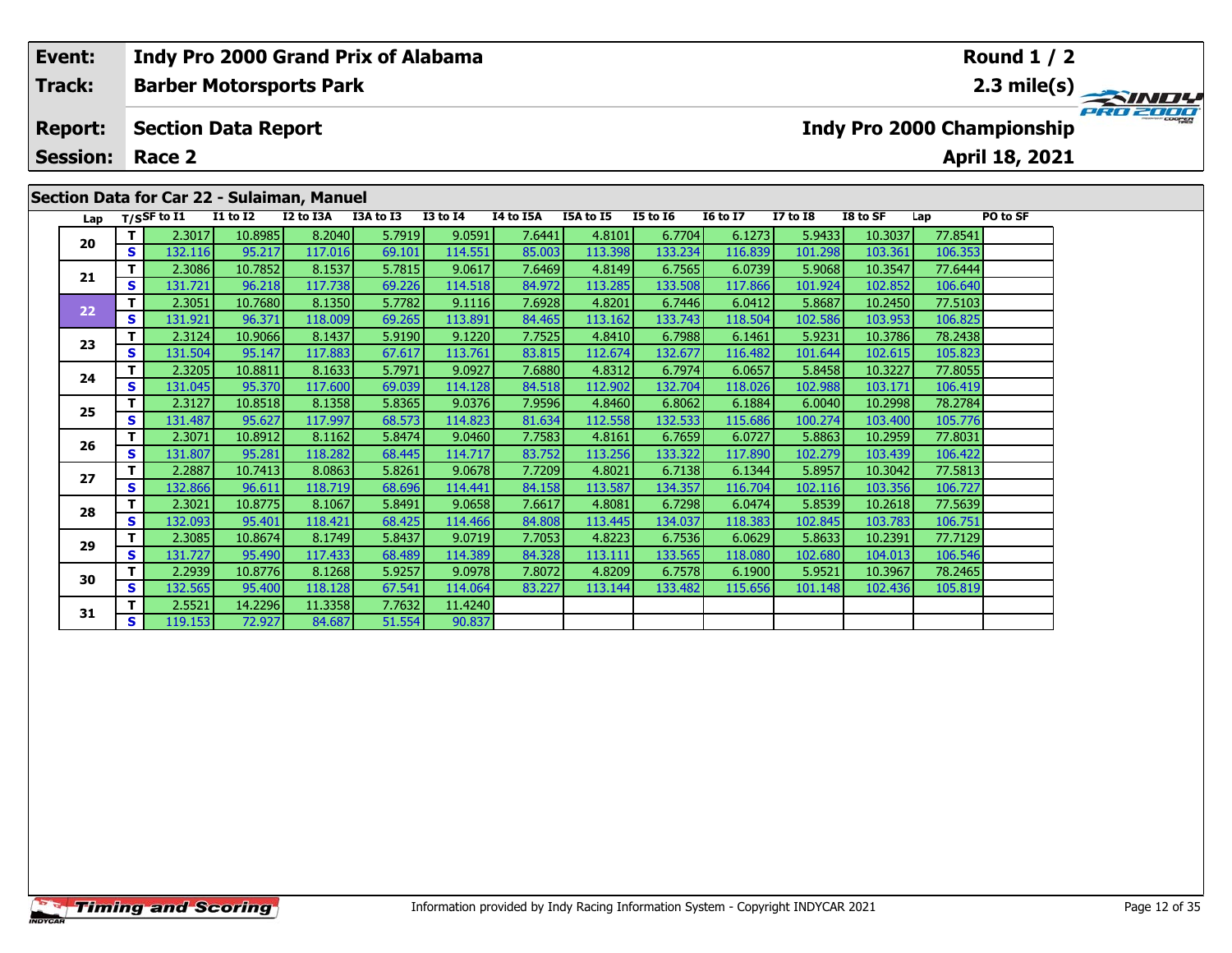# **Event: Indy Pro 2000 Grand Prix of Alabama Round 1 / 2Track:Barber Motorsports Park 2.3 mile(s)** PRO 2001 **Report: Section Data Report Indy Pro 2000 Championship April 18, 2021 Session: Race 2 Section Data for Car 27 - Kaminsky, Colin Lap T/SSF to I1 I1 to I2 I2 to I3A I3A to I3 I3 to I4 I4 to I5A I5A to I5 I5 to I6 I6 to I7 I7 to I8 I8 to SF Lap PO to SF <sup>T</sup>** 2.9646 12.8576 8.4090 6.3908 9.6074 8.8176 4.9027 6.9229 6.7612 6.1984 10.6859 84.5181 131.7904 **<sup>S</sup>** 102.574 80.709 114.163 62.626 108.013 73.690 111.256 130.299 105.885 97.129 99.664 97.967 60.064**1 <sup>T</sup>** 2.3360 11.1179 8.2918 5.9495 9.2096 7.9479 4.8399 6.7774 6.2954 6.0723 10.3993 79.2370 **<sup>S</sup>** 130.176 93.338 115.777 67.271 112.679 81.754 112.700 133.096 113.719 99.146 102.411 104.497**2**

| Lap            |                         | <sup>1733</sup> שנ | 11 W 14 | 14 W 19M | 13M W 13 | 13 W 17 | 17 W 19M | 13M W 13 | 13 W 19 | 10 W 17 | 17 W 10 | וכ שו טו | ⊾αμ     | rv w Ji  |
|----------------|-------------------------|--------------------|---------|----------|----------|---------|----------|----------|---------|---------|---------|----------|---------|----------|
|                | т                       | 2.9646             | 12.8576 | 8.4090   | 6.3908   | 9.6074  | 8.8176   | 4.9027   | 6.9229  | 6.7612  | 6.1984  | 10.6859  | 84.5181 | 131.7904 |
| 1              | S                       | 102.574            | 80.709  | 114.163  | 62.626   | 108.013 | 73.690   | 111.256  | 130.299 | 105.885 | 97.129  | 99.664   | 97.967  | 60.064   |
|                | T.                      | 2.3360             | 11.1179 | 8.2918   | 5.9495   | 9.2096  | 7.9479   | 4.8399   | 6.7774  | 6.2954  | 6.0723  | 10.3993  | 79.2370 |          |
| $\mathbf{2}$   | S                       | 130.176            | 93.338  | 115.777  | 67.271   | 112.679 | 81.754   | 112.700  | 133.096 | 113.719 | 99.146  | 102.411  | 104.497 |          |
| 3              | T.                      | 2.2971             | 10.9707 | 8.3046   | 6.0203   | 9.1892  | 7.9474   | 4.8544   | 6.7686  | 6.1275  | 6.0427  | 10.4434  | 78.9659 |          |
|                | S                       | 132.380            | 94.591  | 115.599  | 66.480   | 112.929 | 81.759   | 112.363  | 133.269 | 116.835 | 99.632  | 101.978  | 104.855 |          |
| 4              | T.                      | 2.3130             | 10.8991 | 8.1681   | 5.9531   | 9.1174  | 7.8390   | 4.8185   | 6.7461  | 6.1813  | 6.0188  | 10.2722  | 78.3266 |          |
|                | S                       | 131.470            | 95.212  | 117.530  | 67.230   | 113.818 | 82.890   | 113.200  | 133.714 | 115.819 | 100.027 | 103.678  | 105.711 |          |
| 5              | T.                      | 2.2800             | 10.8282 | 8.1883   | 5.9975   | 9.1468  | 7.8312   | 4.8299   | 6.7384  | 6.5433  | 6.3927  | 10.3273  | 79.1036 |          |
|                | S                       | 133.373            | 95.836  | 117.240  | 66.732   | 113.452 | 82.972   | 112.933  | 133.866 | 109.411 | 94.177  | 103.125  | 104.673 |          |
| 6              | T.                      | 2.3074             | 10.8377 | 8.2095   | 5.9005   | 9.1582  | 7.7314   | 4.8312   | 6.7745  | 6.0851  | 5.8847  | 10.2762  | 77.9964 |          |
|                | $\mathbf{s}$            | 131.789            | 95.752  | 116.938  | 67.829   | 113.311 | 84.043   | 112.902  | 133.153 | 117.650 | 102.307 | 103.638  | 106.159 |          |
| $\overline{ }$ | T.                      | 2.3069             | 10.9338 | 8.2342   | 5.9079   | 9.1019  | 7.6974   | 4.8417   | 6.7668  | 6.1185  | 5.8621  | 10.2201  | 77.9913 |          |
|                | S                       | 131.818            | 94.910  | 116.587  | 67.744   | 114.012 | 84.415   | 112.658  | 133.305 | 117.007 | 102.701 | 104.206  | 106.166 |          |
| 8              | T.                      | 2.2877             | 10.7004 | 8.2068   | 5.8876   | 9.0925  | 7.7859   | 4.8291   | 6.7606  | 6.2070  | 5.9401  | 10.1997  | 77.8974 |          |
|                | S                       | 132.924            | 96.980  | 116.976  | 67.978   | 114.130 | 83.455   | 112.952  | 133.427 | 115.339 | 101.353 | 104.415  | 106.294 |          |
| 9              | T                       | 2.2800             | 10.8261 | 8.1643   | 5.9239   | 9.1418  | 7.7089   | 4.8217   | 6.7755  | 6.0745  | 5.8467  | 10.1625  | 77.7259 |          |
|                | $\overline{\mathbf{s}}$ | 133.373            | 95.854  | 117.585  | 67.561   | 113.515 | 84.289   | 113.125  | 133.133 | 117.855 | 102.972 | 104.797  | 106.528 |          |
| 10             | T                       | 2.2883             | 10.7118 | 8.2304   | 5.9843   | 9.0890  | 7.7868   | 4.8160   | 6.7252  | 6.1657  | 6.1435  | 10.2227  | 78.1637 |          |
|                | $\mathbf{s}$            | 132.889            | 96.877  | 116.641  | 66.880   | 114.174 | 83.445   | 113.259  | 134.129 | 116.112 | 97.997  | 104.180  | 105.932 |          |
| 11             | T.                      | 2.2913             | 10.8192 | 8.1966   | 5.8493   | 9.0803  | 7.7971   | 4.8119   | 6.7450  | 6.1072  | 5.9315  | 10.2977  | 77.9271 |          |
|                | S                       | 132.715            | 95.915  | 117.122  | 68.423   | 114.283 | 83.335   | 113.355  | 133.735 | 117.224 | 101.500 | 103.421  | 106.253 |          |
| 12             | T.                      | 2.2836             | 10.7560 | 8.1897   | 5.8924   | 9.1183  | 7.7320   | 4.8225   | 6.7338  | 6.2361  | 6.1743  | 10.4183  | 78.3570 |          |
|                | S                       | 133.163            | 96.479  | 117.220  | 67.923   | 113.807 | 84.037   | 113.106  | 133.958 | 114.801 | 97.508  | 102.224  | 105.670 |          |
| 13             | T.                      | 2.3086             | 10.8536 | 8.1849   | 5.8693   | 9.0935  | 7.7553   | 4.8387   | 6.7680  | 6.0492  | 5.8741  | 10.2955  | 77.8907 |          |
|                | $\mathbf{s}$            | 131.721            | 95.611  | 117.289  | 68.190   | 114.117 | 83.784   | 112.727  | 133.281 | 118.348 | 102.492 | 103.443  | 106.303 |          |
| 14             | $\overline{\mathsf{r}}$ | 2.2800             | 10.8636 | 8.1785   | 5.8005   | 9.0634  | 7.7268   | 4.8165   | 6.7538  | 6.1084  | 5.9446  | 10.2614  | 77.7975 |          |
|                | $\mathbf{s}$            | 133.373            | 95.523  | 117.381  | 68.999   | 114.496 | 84.093   | 113.247  | 133.561 | 117.201 | 101.276 | 103.787  | 106.430 |          |
| 15             | T                       | 2.2810             | 10.7292 | 8.2026   | 5.8424   | 9.0653  | 7.7010   | 4.8353   | 6.7640  | 6.0185  | 5.8872  | 10.2339  | 77.5604 |          |
|                | S.                      | 133.315            | 96.720  | 117.036  | 68.504   | 114.472 | 84.375   | 112.807  | 133.360 | 118.951 | 102.263 | 104.066  | 106.756 |          |
| 16             | T.                      | 2.2831             | 10.7224 | 8.2139   | 5.9007   | 9.0667  | 7.7621   | 4.8341   | 6.7607  | 6.0810  | 5.8596  | 10.2758  | 77.7601 |          |
|                | S                       | 133.192            | 96.781  | 116.875  | 67.827   | 114.455 | 83.711   | 112.835  | 133.425 | 117.729 | 102.745 | 103.642  | 106.481 |          |
| 17             | T                       | 2.2726             | 10.8359 | 8.1843   | 5.9577   | 9.0745  | 7.7484   | 4.8265   | 6.7682  | 6.1328  | 5.9263  | 10.2983  | 78.0255 |          |
|                | S                       | 133.807            | 95.768  | 117.298  | 67.178   | 114.356 | 83.859   | 113.012  | 133.277 | 116.734 | 101.589 | 103.415  | 106.119 |          |
| 18             | T                       | 2.2876             | 10.7499 | 8.1866   | 5.8729   | 9.0860  | 7.6918   | 4.8307   | 6.7778  | 6.1784  | 5.9201  | 10.2385  | 77.8203 |          |
|                | S                       | 132.930            | 96.534  | 117.265  | 68.148   | 114.212 | 84.476   | 112.914  | 133.088 | 115.873 | 101.695 | 104.019  | 106.399 |          |
| 19             | T.                      | 2.2763             | 10.8577 | 8.2227   | 5.8675   | 9.0327  | 7.7459   | 4.8256   | 6.7596  | 6.3078  | 5.9242  | 10.2660  | 78.0860 |          |
|                | S.                      | 133.590            | 95.575  | 116.750  | 68.211   | 114.886 | 83.886   | 113.034  | 133.447 | 113.496 | 101.625 | 103.741  | 106.037 |          |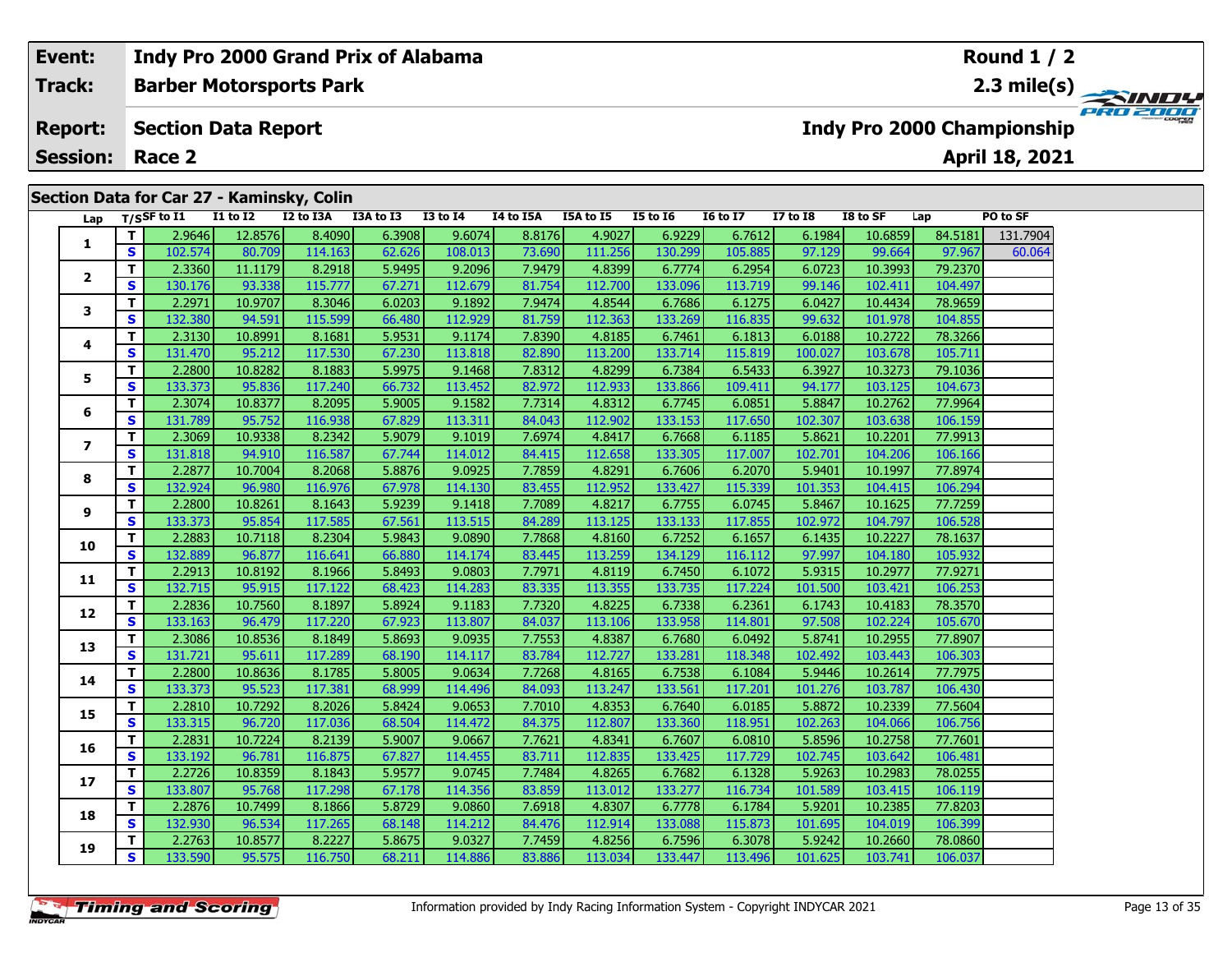| Event:          |          |                            |                 | Indy Pro 2000 Grand Prix of Alabama                    |           |                 |                  |           |                 |                 |              |          |         | Round $1/2$                       |          |
|-----------------|----------|----------------------------|-----------------|--------------------------------------------------------|-----------|-----------------|------------------|-----------|-----------------|-----------------|--------------|----------|---------|-----------------------------------|----------|
| <b>Track:</b>   |          |                            |                 | <b>Barber Motorsports Park</b>                         |           |                 |                  |           |                 |                 |              |          |         |                                   |          |
| <b>Report:</b>  |          | <b>Section Data Report</b> |                 |                                                        |           |                 |                  |           |                 |                 |              |          |         | <b>Indy Pro 2000 Championship</b> | PRO 2000 |
| <b>Session:</b> |          | Race 2                     |                 |                                                        |           |                 |                  |           |                 |                 |              |          |         | April 18, 2021                    |          |
| Lap             |          | T/SSF to I1                | <b>I1 to I2</b> | Section Data for Car 27 - Kaminsky, Colin<br>I2 to I3A | I3A to I3 | <b>I3 to I4</b> | <b>I4 to I5A</b> | I5A to I5 | <b>I5 to 16</b> | <b>16 to 17</b> | $I7$ to $I8$ | I8 to SF | Lap     | PO to SF                          |          |
| 20              |          | 2.2719                     | 10.8482         | 8.2031                                                 | 5.8730    | 9.0501          | 7.7172           | 4.8169    | 6.7669          | 6.1101          | 5.8701       | 10.2341  | 77.7616 |                                   |          |
|                 | <b>S</b> | 133.849                    | 95.659          | 117.029                                                | 68.147    | 114.665         | 84.198           | 113.238   | 133.303         | 117.168         | 102.561      | 104.064  | 106.479 |                                   |          |
| 21              |          | 2.2768                     | 10.8161         | 8.2530                                                 | 5.9008    | 8.9949          | 7.6860           | 4.8389    | 6.7579          | 6.1361          | 5.8286       | 10.2138  | 77.7029 |                                   |          |
|                 | <b>S</b> | 133.561                    | 95.943          | 116.321                                                | 67.826    | 115.368         | 84.540           | 112.723   | 133.480         | 116.672         | 103.292      | 104.271  | 106.560 |                                   |          |
| 22              |          | 2.2864                     | 10.8158         | 8.2018                                                 | 5.8720    | 9.0624          | 7.7292           | 4.8352    | 6.7557          | 6.1173          | 5.8069       | 10.2135  | 77.6962 |                                   |          |
|                 | <b>S</b> | 133.000                    | 95.945          | 117.047                                                | 68.159    | 114.509         | 84.067           | 112.809   | 133.524         | 117.030         | 103.678      | 104.274  | 106.569 |                                   |          |

**<sup>T</sup>** 2.2799 10.9036 8.2166 5.8581 9.0452 7.7235 4.8322 6.7649 6.0613 5.9066 10.3542 77.9461 **<sup>S</sup>** 133.379 95.173 116.837 68.320 114.727 84.129 112.879 133.342 118.111 101.928 102.857 106.227

**<sup>T</sup>** 2.2753 10.8809 8.2100 5.8337 9.0243 7.7658 4.8277 6.7660 6.1275 5.9953 10.2605 77.9670 **<sup>S</sup>** 133.649 95.371 116.931 68.606 114.993 83.671 112.984 133.320 116.835 100.420 103.796 106.199

**<sup>T</sup>** 2.2760 10.9328 8.1880 5.8138 9.0027 8.0162 4.8528 6.7897 6.2502 6.0844 10.4057 78.6123 **<sup>S</sup>** 133.608 94.919 117.245 68.841 115.268 81.057 112.400 132.855 114.542 98.949 102.348 105.327

**<sup>T</sup>** 2.2974 11.0218 8.1890 5.9345 9.0303 7.8356 4.8495 6.7837 6.1522 5.8507 10.3340 78.2787 **<sup>S</sup>** 132.363 94.152 117.230 67.441 114.916 82.926 112.476 132.972 116.366 102.901 103.058 105.776

**<sup>T</sup>** 2.2896 10.8245 8.1675 5.8942 9.0773 7.8294 4.8621 6.7583 6.1495 5.8715 10.3850 78.1089 **<sup>S</sup>** 132.814 95.868 117.539 67.902 114.321 82.991 112.185 133.472 116.417 102.537 102.552 106.006

**<sup>T</sup>** 2.3036 10.7049 8.1397 5.8699 9.0835 7.6807 4.8350 6.7527 6.0713 5.8129 10.2544 77.5086 **<sup>S</sup>** 132.007 96.939 117.940 68.183 114.243 84.598 112.814 133.583 117.917 103.571 103.858 106.827

**<sup>T</sup>** 2.2997 10.7662 8.1530 5.8778 9.0580 7.7994 4.8631 6.7801 6.0963 5.8564 10.3554 77.9054 **<sup>S</sup>** 132.231 96.388 117.748 68.091 114.565 83.311 112.162 133.043 117.433 102.801 102.845 106.283

**<sup>T</sup>** 2.3034 10.8107 8.1683 5.8686 9.0540 7.7790 4.8306 6.7723 6.1696 5.8807 10.2001 77.8373 **<sup>S</sup>** 132.018 95.991 117.528 68.198 114.615 83.529 112.917 133.196 116.038 102.376 104.411 106.376

65.969

**<sup>T</sup>** 2.6672 13.3738 10.8305 6.9167 10.1827 9.8497 **<sup>S</sup>** 114.011 77.594 88.639 57.864 101.911 65.969

**23**

**24**

**25**

**26**

**27**

**28**

**29**

**30**

**31**

106.227

105.776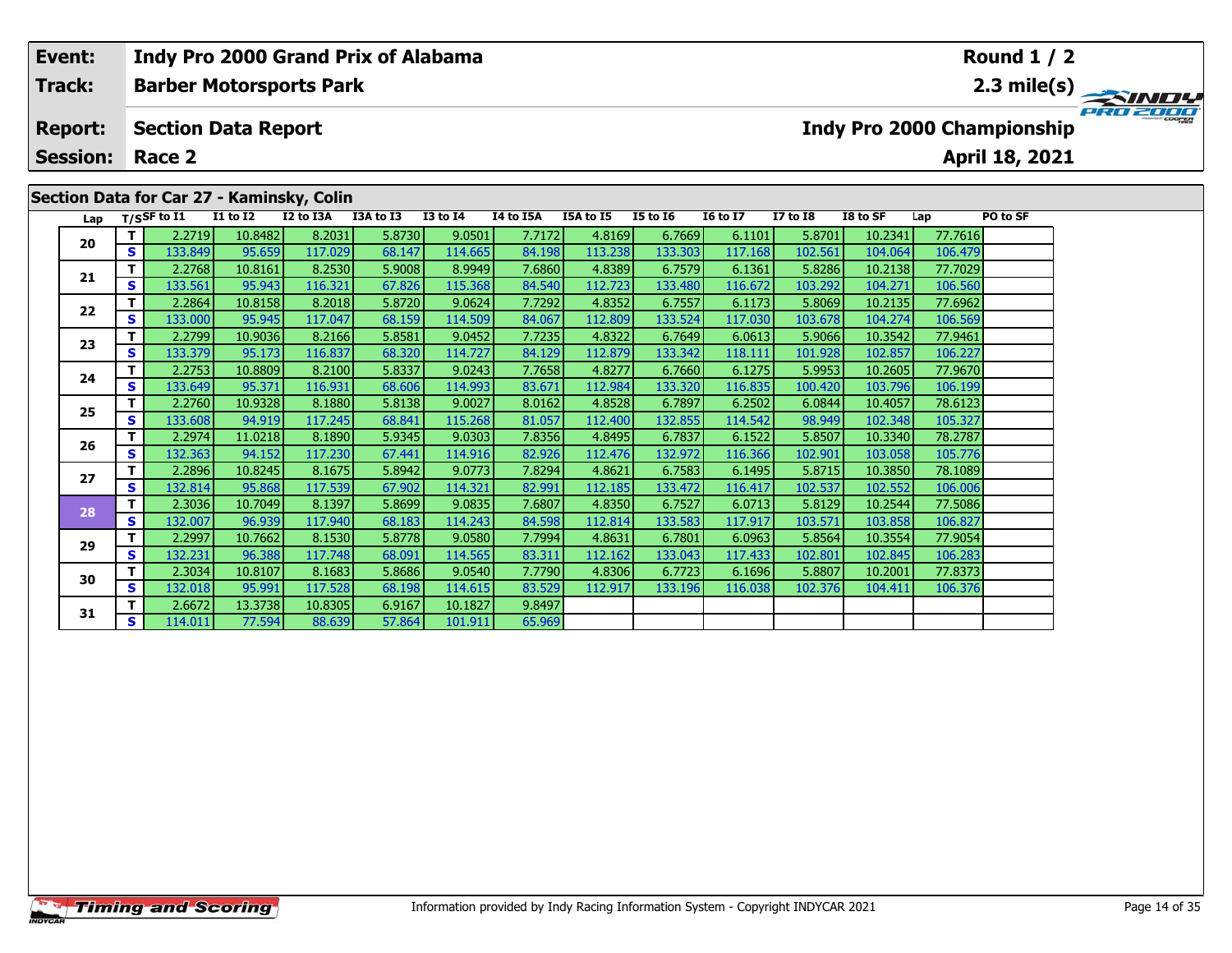#### **Event: Indy Pro 2000 Grand Prix of Alabama Round 1 / 2Track:Barber Motorsports Park 2.3 mile(s)** PRO 2000 **Report: Section Data Report Indy Pro 2000 Championship April 18, 2021 Session: Race 2Section Data for Car 3 - Roe, James (R) Lap T/SSF to I1 I1 to I2 I2 to I3A I3A to I3 I3 to I4 I4 to I5A I5A to I5 I5 to I6 I6 to I7 I7 to I8 I8 to SF Lap PO to SF <sup>T</sup>** 2.8642 12.9344 8.3126 6.4293 9.3768 8.8947 4.8782 7.1843 6.7331 6.2880 11.0775 84.9731 125.1725 **<sup>S</sup>** 106.170 80.230 115.487 62.251 110.670 73.052 111.815 125.558 106.327 95.745 96.141 97.443 63.240**1 <sup>T</sup>** 2.4180 11.5911 8.2692 6.2327 9.3453 8.0971 4.8520 6.7881 6.4980 6.0823 10.3541 80.5279 **<sup>S</sup>** 125.761 89.528 116.093 64.214 111.043 80.248 112.418 132.886 110.174 98.983 102.858 102.822**2 <sup>T</sup>** 2.2980 10.9819 8.1777 5.9390 9.2577 7.8713 4.8391 6.7680 6.5405 6.0695 10.4154 79.1581 **<sup>S</sup>** 132.329 94.494 117.392 67.390 112.093 82.550 112.718 133.281 109.458 99.192 102.252 104.601**3**

**<sup>T</sup>** 2.2941 10.9193 8.1706 5.9204 9.2148 7.8183 4.8250 6.7665 6.3532 5.9782 10.4101 78.6705 **<sup>S</sup>** 132.553 95.036 117.494 67.601 112.615 83.109 113.048 133.310 112.685 100.707 102.304 105.249

**<sup>T</sup>** 2.3028 10.8818 8.2622 6.0637 9.2638 7.9287 4.8210 6.7484 6.2818 5.8957 10.3950 78.8449 **<sup>S</sup>** 132.053 95.364 116.192 66.004 112.020 81.952 113.141 133.668 113.966 102.116 102.453 105.016

**<sup>T</sup>** 2.3003 10.7478 8.1299 5.8280 9.2197 7.8008 4.8020 6.7446 6.2385 5.9419 10.3565 78.1100 **<sup>S</sup>** 132.196 96.553 118.083 68.673 112.555 83.296 113.589 133.743 114.757 101.322 102.834 106.004

**<sup>T</sup>** 2.2813 10.8857 8.1968 6.1006 9.2551 7.9380 4.8446 6.7761 6.5920 5.9472 10.3108 79.1282 **<sup>S</sup>** 133.297 95.329 117.119 65.605 112.125 81.856 112.590 133.122 108.603 101.232 103.290 104.640

**<sup>T</sup>** 2.2941 10.6641 8.1573 5.8735 9.1445 7.7828 4.8217 6.7699 6.2581 5.8240 10.3239 77.9139 **<sup>S</sup>** 132.553 97.310 117.686 68.141 113.481 83.488 113.125 133.244 114.397 103.373 103.159 106.271

**<sup>T</sup>** 2.2956 10.8918 8.2348 6.0010 9.2366 7.8521 4.8037 6.7656 6.2486 5.8897 10.8991 79.1186 **<sup>S</sup>** 132.467 95.276 116.578 66.693 112.349 82.751 113.549 133.328 114.571 102.220 97.714 104.653

**<sup>T</sup>** 2.3334 10.7921 8.1637 5.8734 9.1283 7.6929 4.8209 6.7705 6.2707 5.8252 10.3825 78.0536 **<sup>S</sup>** 130.321 96.156 117.594 68.142 113.682 84.464 113.144 133.232 114.167 103.352 102.576 106.081

**<sup>T</sup>** 2.3078 10.7488 8.1260 5.8314 9.2168 7.8355 4.8277 6.7886 6.2019 5.8263 10.2967 78.0075 **<sup>S</sup>** 131.767 96.544 118.139 68.633 112.591 82.927 112.984 132.877 115.434 103.332 103.431 106.144

**<sup>T</sup>** 2.2947 10.6546 8.0996 5.7922 9.1424 7.7095 4.8215 6.7585 6.2998 5.9010 10.3150 77.7888 **<sup>S</sup>** 132.519 97.397 118.524 69.098 113.507 84.282 113.130 133.468 113.640 102.024 103.248 106.442

**<sup>T</sup>** 2.2957 10.7680 8.1126 5.8381 9.1071 7.6949 4.8267 6.7824 6.2428 5.8932 10.3849 77.9464 **<sup>S</sup>** 132.461 96.371 118.334 68.554 113.947 84.442 113.008 132.998 114.678 102.159 102.553 106.227

| 4 |          | 2.29831 | 10.6597 | 8.12671 | 5.77981 | 9.07681 | 7.69201 | 4.80551 | 6.76741  | 6.23451 | 5.93651 | 10.27431 | 77.6515 |
|---|----------|---------|---------|---------|---------|---------|---------|---------|----------|---------|---------|----------|---------|
|   | S        | 132.311 | 97.351  | 118.129 | 69.246  | 114.327 | 84.474  | 113.506 | 133.293  | 114.830 | 101.414 | 103.657  | 106.630 |
| 5 |          | 2.2914  | 10.7831 | 8.1487  | 5.8000  | 9.0623  | 7.6335  | 4.8424  | 6.7867   | 6.1831  | 5.8396  | 10.3558  | 77.7266 |
|   | S        | 132.710 | 96.236  | 117.810 | 69.005  | 114.510 | 85.121  | 112.641 | 132.914  | 115.785 | 103.097 | 102.841  | 106.527 |
| 6 |          | 2.2942  | 10.7415 | 8.1337  | 5.8025  | 9.0756  | 7.6369  | 4.8101  | 6.7659   | 6.2373  | 5.8866  | 10.3018  | 77.6861 |
|   | S        | 132.548 | 96.609  | 118.027 | 68.975  | 114.343 | 85.083  | 113.398 | 133.322  | 114.779 | 102.274 | 103.380  | 106.583 |
|   |          | 2.2879  | 10.6526 | 8.1671  | 5.8090  | 9.0734  | 7.7221  | 4.8105  | 6.7687   | 6.2470  | 6.0945  | 10.2524  | 77.8852 |
|   | <b>S</b> | 132.913 | 97.415  | 117.545 | 68.898  | 114.370 | 84.145  | 113.388 | 133.267  | 114.600 | 98.785  | 103.878  | 106.310 |
| 8 |          | 2.2845  | 10.8178 | 8.1332  | 5.7742  | 9.0959  | 7.6845  | 4.8311  | 6.7978   | 6.2633  | 5.9608  | 10.3325  | 77.9756 |
|   | S        | 133.110 | 95.928  | 118.035 | 69.313  | 114.087 | 84.556  | 112.905 | 132.697  | 114.302 | 101.001 | 103.073  | 106.187 |
| 9 | ÷        | 2.2857  | 10.7371 | 8.1818  | 6.2723  | 9.1223  | 8.2586  | 4.8372  | 6.7965   | 6.2844  | 5.9090  | 10.4493  | 79.1342 |
|   | <b>S</b> | 133.041 | 96.649  | 117.334 | 63.809  | 113.757 | 78.678  | 112.762 | 132.7221 | 113.918 | 101.886 | 101.921  | 104.632 |
|   |          |         |         |         |         |         |         |         |          |         |         |          |         |
|   |          |         |         |         |         |         |         |         |          |         |         |          |         |

**4**

**5**

**6**

**7**

**8**

**9**

**10**

**11**

**12**

**13**

**14**

**15**

**16**

**17**

**18**

**19**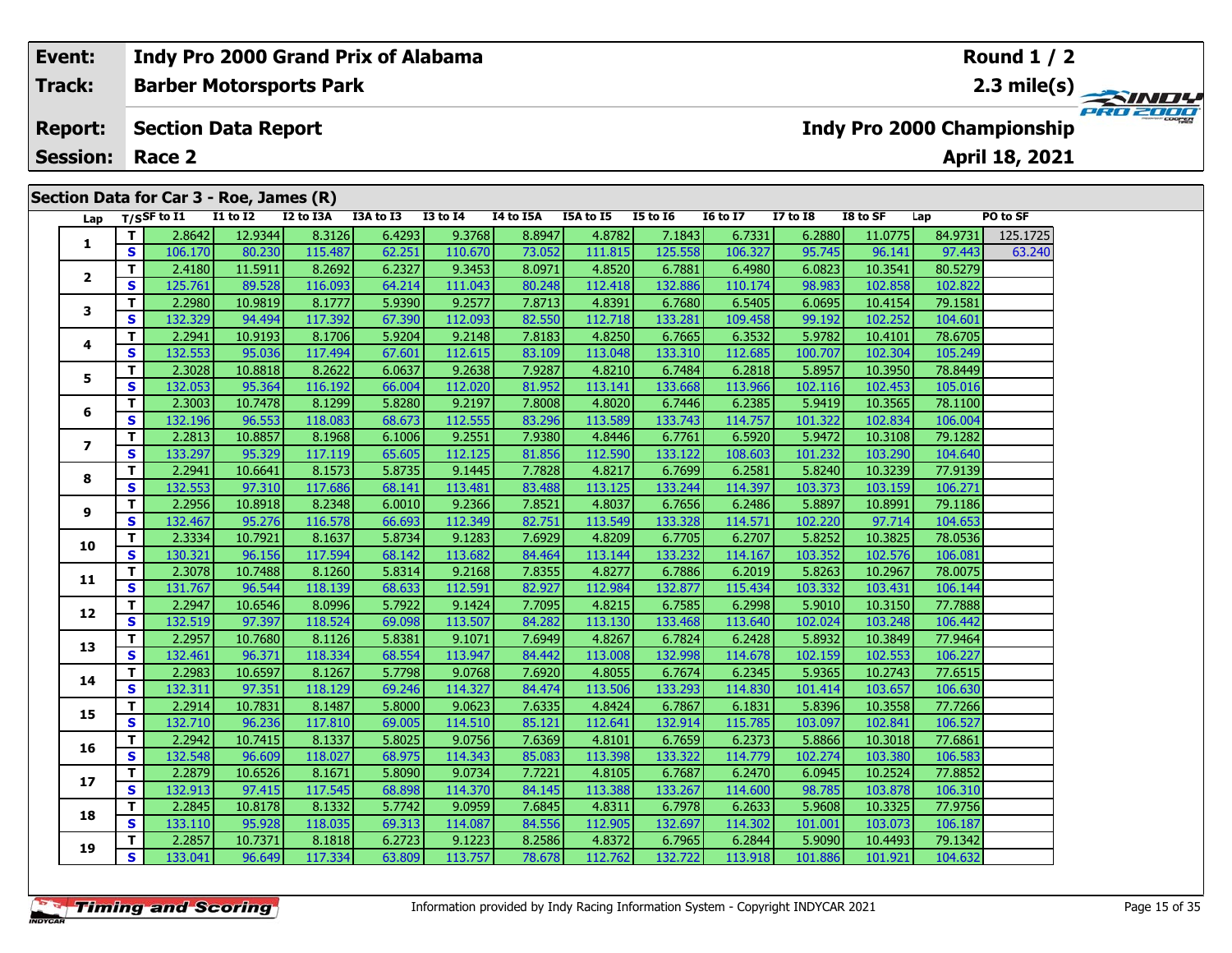| Event:          |          |                                         |                          | Indy Pro 2000 Grand Prix of Alabama |             |                 |              |                  |                 |                 |                 |                       |                          | Round $1/2$                       |             |
|-----------------|----------|-----------------------------------------|--------------------------|-------------------------------------|-------------|-----------------|--------------|------------------|-----------------|-----------------|-----------------|-----------------------|--------------------------|-----------------------------------|-------------|
| Track:          |          |                                         |                          | <b>Barber Motorsports Park</b>      |             |                 |              |                  |                 |                 |                 |                       |                          |                                   | 2.3 mile(s) |
| <b>Report:</b>  |          | <b>Section Data Report</b>              |                          |                                     |             |                 |              |                  |                 |                 |                 |                       |                          | <b>Indy Pro 2000 Championship</b> |             |
| <b>Session:</b> |          | Race 2                                  |                          |                                     |             |                 |              |                  |                 |                 |                 |                       |                          | April 18, 2021                    |             |
|                 |          | Section Data for Car 3 - Roe, James (R) |                          |                                     |             |                 |              |                  |                 |                 |                 |                       |                          |                                   |             |
| Lap             |          | T/SSF to I1                             | <b>I1 to I2</b>          | I2 to I3A                           | I3A to I3   | <b>I3 to I4</b> | I4 to I5A    | <b>I5A to I5</b> | <b>I5 to 16</b> | <b>16 to 17</b> | <b>I7 to I8</b> | I8 to SF              | Lap                      | PO to SF                          |             |
| 20              |          | 2.3013                                  | 10.7954                  | 8.1939                              | 5.8193      | 9.0833          | 7.6740       | 4.8100           | 6.7670          | 6.2709          | 5.8836          | 10.4192               | 78.0179                  |                                   |             |
|                 | <b>S</b> | 132.139                                 | 96.127                   | 117.160                             | 68.776      | 114.246         | 84.672       | 113.400          | 133.301         | 114.164         | 102.326         | 102.215               | 106.129                  |                                   |             |
|                 |          | 2.2923                                  | 10.7492                  | 8.1488                              | 5.8025      | 9.0678          | 7.7012       | 4.8111           | 6.7584          | 6.2104          | 5.8845          | 10.2828               | 77.7090                  |                                   |             |
| 21              | <b>S</b> | 132.658                                 | 96.540                   | 117.809                             | 68.975      | 114.441         | 84.373       | 113.374          | 133.470         | 115.276         | 102.310         | 103.571               | 106.551                  |                                   |             |
|                 |          | 2.2856                                  | 10.7333                  | 8.1185                              | 5.7930      | 9.0606          | 7.7132       | 4.8187           | 6.7480          | 6.2766          | 6.0118          | 10.6169               | 78.1762                  |                                   |             |
| 22              | S.       | 133.046                                 | 96.683                   | 118.248                             | 69.088      | 114.532         | 84.242       | 113.195          | 133.676         | 114.060         | 100.144         | 100.312               | 105.915                  |                                   |             |
|                 | -        | 2222                                    | $\overline{11}$ conclude | 0.1001                              | $F = 0.504$ | 0.1100          | $\sim$ ones. | $1000 - 1$       | 27.55           | connat          | r ocasti        | $\sqrt{2}$ $\sqrt{2}$ | $\overline{\phantom{a}}$ |                                   |             |

|    |              | Lap T/SSF to I1   | <b>I1 to I2</b>   | I2 to I3A         | I3A to I3        | $I3$ to $I4$      | I4 to I5A        | I5A to I5         | <b>I5 to 16</b>   | <b>I6 to I7</b> | <b>I7 to I8</b>   | I8 to SF           | Lap                | PO to SF |
|----|--------------|-------------------|-------------------|-------------------|------------------|-------------------|------------------|-------------------|-------------------|-----------------|-------------------|--------------------|--------------------|----------|
| 20 | T.           | 2.3013            | 10.7954           | 8.1939            | 5.8193           | 9.0833            | 7.6740           | 4.8100            | 6.7670            | 6.2709          | 5.8836            | 10.4192            | 78.0179            |          |
|    | S            | 132.139           | 96.127            | 117.160           | 68.776           | 114.246           | 84.672           | 113.400           | 133.301           | 114.164         | 102.326           | 102.215            | 106.129            |          |
| 21 | Т            | 2.2923            | 10.7492           | 8.1488            | 5.8025           | 9.0678            | 7.7012           | 4.8111            | 6.7584            | 6.2104          | 5.8845            | 10.2828            | 77.7090            |          |
|    | S            | 132.658           | 96.540            | 117.809           | 68.975           | 114.441           | 84.373           | 113.374           | 133.470           | 115.276         | 102.310           | 103.571            | 106.551            |          |
| 22 | T            | 2.2856            | 10.7333           | 8.1185            | 5.7930           | 9.0606            | 7.7132           | 4.8187            | 6.7480            | 6.2766          | 6.0118            | 10.6169            | 78.1762            |          |
|    | S            | 133.046           | 96.683            | 118.248           | 69.088           | 114.532           | 84.242           | 113.195           | 133.676           | 114.060         | 100.144           | 100.312            | 105.915            |          |
| 23 | т            | 2.2790            | 11.0936           | 8.1207            | 5.8584           | 9.1185            | 7.8355           | 4.8337            | 6.7959            | 6.3293          | 5.9643            | 10.2485            | 78.4774            |          |
|    | S            | 133.432           | 93.543            | 118.216           | 68.317           | 113.805           | 82.927           | 112.844           | 132.734           | 113.110         | 100.942           | 103.918            | 105.508            |          |
| 24 | т            | 2.2819            | 10.7814           | 8.1550            | 5.7638           | 9.0460            | 7.6750           | 4.8105            | 6.8203            | 6.2102          | 5.8415            | 10.4363            | 77.8219            |          |
|    | S            | 133.262           | 96.252            | 117.719           | 69.438           | 114.717           | 84.661           | 113.388           | 132.259           | 115.280         | 103.064           | 102.048            | 106.397            |          |
| 25 | T            | 2.2873            | 10.7231           | 8.1522            | 5.8489           | 9.0397            | 7.7752           | 4.8127            | 6.7798            | 6.2934          | 5.9725            | 10.2520            | 77.9368            |          |
|    | S            | 132.948           | 96.775            | 117.760           | 68.428           | 114.797           | 83.570           | 113.336           | 133.049           | 113.756         | 100.803           | 103.882            | 106.240            |          |
| 26 | T            | 2.2851            | 10.8253           | 8.1474            | 5.8499           | 9.0711            | 7.7880           | 4.8197            | 6.7744            | 6.2503          | 5.9238            | 10.4310            | 78.1660            |          |
|    | $\mathbf{s}$ | 133.076           | 95.861            | 117.829           | 68.416           | 114.399           | 83.433           | 113.172           | 133.155           | 114.540         | 101.632           | 102.100            | 105.928            |          |
| 27 | T.           | 2.2851            | 10.7853           | 8.0936            | 5.7488           | 9.0521            | 7.6637           | 4.7857            | 6.7250            | 6.2139          | 5.7356            | 10.4601            | 77.5489            |          |
|    | S            | 133.076           | 96.217            | 118.612           | 69.619           | 114.639           | 84.786           | 113.976           | 134.133           | 115.211         | 104.966           | 101.815            | 106.771            |          |
| 28 | T.           | 2.2991            | 10.7241           | 8.1438            | 5.7973           | 9.1208            | 7.6936           | 4.8123            | 6.7585            | 6.1921          | 5.8521            | 10.3610            | 77.7547            |          |
|    | S            | 132.265           | 96.766            | 117.881           | 69.037           | 113.776           | 84.456           | 113.346           | 133.468           | 115.617         | 102.877           | 102.789            | 106.489            |          |
| 29 | $\mathbf{T}$ | 2.2951            | 10.7595           | 8.1280            | 5.8027           | 9.0756            | 7.6585           | 4.8325            | 6.7932            | 6.1315          | 5.7919            | 10.3798            | 77.6483            |          |
|    | S            | 132.496           | 96.448            | 118.110           | 68.973           | 114.343           | 84.843           | 112.872           | 132.787           | 116.759         | 103.946           | 102.603            | 106.635            |          |
| 30 | T.<br>S      | 2.2922<br>132.663 | 10.7966<br>96.116 | 8.1427<br>117.897 | 5.8321<br>68.625 | 9.0536<br>114.620 | 7.6727<br>84.686 | 4.8050<br>113.518 | 6.7624<br>133.391 | 6.1513          | 5.8119<br>103.588 | 10.4094<br>102.311 | 77.7299<br>106.523 |          |
|    | T.           | 2.3998            | 13.0699           | 11.2690           | 6.9747           | 12.2278           |                  |                   |                   | 116.383         |                   |                    |                    |          |
| 31 | S            |                   |                   |                   |                  |                   |                  |                   |                   |                 |                   |                    |                    |          |
|    |              | 126.715           | 79.398            | 85.189            | 57.383           | 84.866            |                  |                   |                   |                 |                   |                    |                    |          |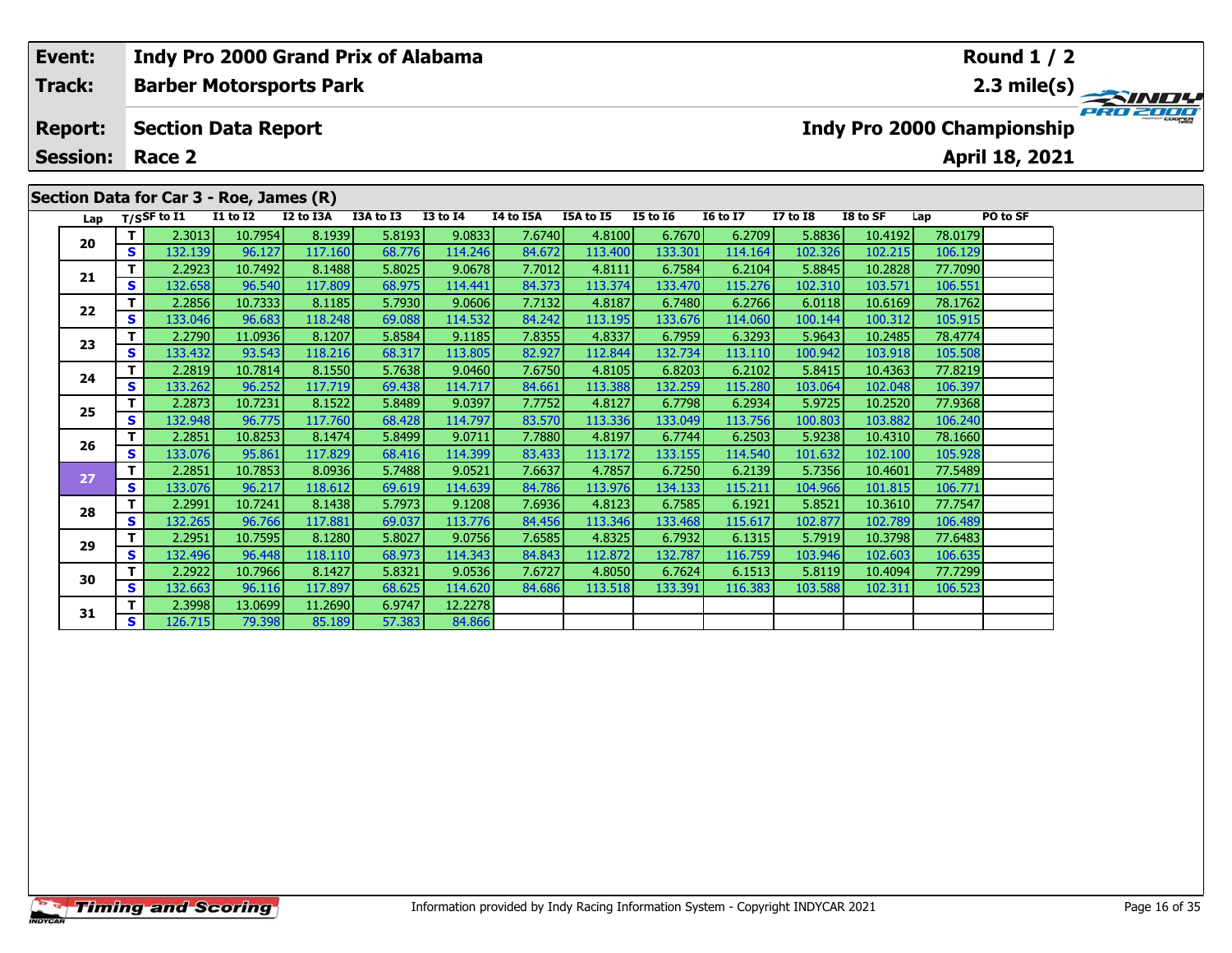| Event:          |              |                          |                            | Indy Pro 2000 Grand Prix of Alabama                |           |              |           |           |                 |                 |                  |            |                                                                                                                                                                                                                                                                                                                                                                                                                                                                                 | <b>Round 1 / 2</b>                |           |
|-----------------|--------------|--------------------------|----------------------------|----------------------------------------------------|-----------|--------------|-----------|-----------|-----------------|-----------------|------------------|------------|---------------------------------------------------------------------------------------------------------------------------------------------------------------------------------------------------------------------------------------------------------------------------------------------------------------------------------------------------------------------------------------------------------------------------------------------------------------------------------|-----------------------------------|-----------|
| Track:          |              |                          |                            | <b>Barber Motorsports Park</b>                     |           |              |           |           |                 |                 |                  |            |                                                                                                                                                                                                                                                                                                                                                                                                                                                                                 |                                   |           |
| <b>Report:</b>  |              |                          | <b>Section Data Report</b> |                                                    |           |              |           |           |                 |                 |                  |            |                                                                                                                                                                                                                                                                                                                                                                                                                                                                                 | <b>Indy Pro 2000 Championship</b> | PRO 200er |
| <b>Session:</b> |              | Race 2                   |                            |                                                    |           |              |           |           |                 |                 |                  |            |                                                                                                                                                                                                                                                                                                                                                                                                                                                                                 | April 18, 2021                    |           |
|                 |              |                          |                            | Section Data for Car 40 - Miller, Jack William (R) |           |              |           |           |                 |                 |                  |            |                                                                                                                                                                                                                                                                                                                                                                                                                                                                                 |                                   |           |
| Lap             |              | T/SSF to $\overline{11}$ | <b>I1 to I2</b>            | I2 to I3A                                          | I3A to I3 | $I3$ to $I4$ | I4 to I5A | I5A to I5 | <b>I5 to 16</b> | <b>16 to 17</b> | <b>I7 to I8</b>  | I8 to SF   | Lap                                                                                                                                                                                                                                                                                                                                                                                                                                                                             | PO to SF                          |           |
|                 |              | 2.8184                   | 14.5510                    | 8.5911                                             | 6.3360    | 9.3258       | 8.4963    | 4.8598    | 7.0349          | 6.9786          | 6.4407           | 10.9437    | 86.3763                                                                                                                                                                                                                                                                                                                                                                                                                                                                         | 119.4424                          |           |
| ÷.              | <b>S</b>     | 107.895                  | 71.317                     | 111.744                                            | 63.167    | 111.275      | 76.477    | 112.238   | 128.224         | 102.586         | 93.475           | 97.316     | 95.860                                                                                                                                                                                                                                                                                                                                                                                                                                                                          | 66.274                            |           |
| $\overline{2}$  |              | 2.3206                   | 11.5205                    | 8.2767                                             | 6.2432    | 9.2338       | 8.4554    | 4.8097    | 6.8878          | 6.6505          | 6.2038           | 10.6137    | 81.2157                                                                                                                                                                                                                                                                                                                                                                                                                                                                         |                                   |           |
|                 | $\mathbf{s}$ | 131.040                  | 90.077                     | 115.988                                            | 64.106    | 112.384      | 76.847    | 113.407   | 130.963         | 107.647         | 97.045           | 100.342    | 101.951                                                                                                                                                                                                                                                                                                                                                                                                                                                                         |                                   |           |
| 3               | т.           | 2.3715                   | 11.9814                    | 8.3050                                             | 6.0738    | 9.1468       | 8.0937    | 4.8094    | 6.7627          | 6.4299          | 5.9784           | 10.4032    | 80.3558                                                                                                                                                                                                                                                                                                                                                                                                                                                                         |                                   |           |
|                 | <b>S</b>     | 128.227                  | 86.612                     | 115.593                                            | 65.894    | 113.452      | 80.281    | 113.414   | 133.385         | 111.341         | 100.703          | 102.372    | 103.042                                                                                                                                                                                                                                                                                                                                                                                                                                                                         |                                   |           |
|                 | - 1          | 2222                     | $\sqrt{2}$                 | 0.1000                                             | r ona al  | 0.0001       | 0.0255    | 10000     | c poort         | 2.222           | $F \sim 10^{-1}$ | $\sqrt{2}$ | $\overline{\phantom{a}}$ $\overline{\phantom{a}}$ $\overline{\phantom{a}}$ $\overline{\phantom{a}}$ $\overline{\phantom{a}}$ $\overline{\phantom{a}}$ $\overline{\phantom{a}}$ $\overline{\phantom{a}}$ $\overline{\phantom{a}}$ $\overline{\phantom{a}}$ $\overline{\phantom{a}}$ $\overline{\phantom{a}}$ $\overline{\phantom{a}}$ $\overline{\phantom{a}}$ $\overline{\phantom{a}}$ $\overline{\phantom{a}}$ $\overline{\phantom{a}}$ $\overline{\phantom{a}}$ $\overline{\$ |                                   |           |

| Lap          |              | T/SSF to $I1$ | <b>I1 to I2</b> | I2 to I3A | I3A to I3 | I3 to I4 | I4 to I5A | I5A to I5 | I5 to I6 | <b>I6 to I7</b> | <b>I7 to I8</b> | I8 to SF | Lap     | PO to SF |
|--------------|--------------|---------------|-----------------|-----------|-----------|----------|-----------|-----------|----------|-----------------|-----------------|----------|---------|----------|
| 1            | T.           | 2.8184        | 14.5510         | 8.5911    | 6.3360    | 9.3258   | 8.4963    | 4.8598    | 7.0349   | 6.9786          | 6.4407          | 10.9437  | 86.3763 | 119.4424 |
|              | S            | 107.895       | 71.317          | 111.744   | 63.167    | 111.275  | 76.477    | 112.238   | 128.224  | 102.586         | 93.475          | 97.316   | 95.860  | 66.274   |
| $\mathbf{2}$ | T.           | 2.3206        | 11.5205         | 8.2767    | 6.2432    | 9.2338   | 8.4554    | 4.8097    | 6.8878   | 6.6505          | 6.2038          | 10.6137  | 81.2157 |          |
|              | S            | 131.040       | 90.077          | 115.988   | 64.106    | 112.384  | 76.847    | 113.407   | 130.963  | 107.647         | 97.045          | 100.342  | 101.951 |          |
| 3            | T.           | 2.3715        | 11.9814         | 8.3050    | 6.0738    | 9.1468   | 8.0937    | 4.8094    | 6.7627   | 6.4299          | 5.9784          | 10.4032  | 80.3558 |          |
|              | S            | 128.227       | 86.612          | 115.593   | 65.894    | 113.452  | 80.281    | 113.414   | 133.385  | 111.341         | 100.703         | 102.372  | 103.042 |          |
| 4            | T.           | 2.2975        | 10.9316         | 8.1926    | 5.9314    | 9.0800   | 8.0255    | 4.8226    | 6.7325   | 6.3134          | 5.9462          | 10.3492  | 78.6225 |          |
|              | S            | 132.357       | 94.929          | 117.179   | 67.476    | 114.287  | 80.964    | 113.104   | 133.984  | 113.395         | 101.249         | 102.907  | 105.313 |          |
| 5            | T.           | 2.2936        | 10.9332         | 8.2066    | 5.9169    | 9.0910   | 7.8808    | 4.8113    | 6.7272   | 6.0466          | 5.8665          | 10.2850  | 78.0587 |          |
|              | S            | 132.582       | 94.915          | 116.979   | 67.641    | 114.149  | 82.450    | 113.369   | 134.089  | 118.399         | 102.624         | 103.549  | 106.074 |          |
| 6            | T.           | 2.2765        | 10.9955         | 8.1292    | 5.8908    | 9.0548   | 7.9156    | 4.8110    | 6.7494   | 6.0552          | 6.4644          | 10.3946  | 78.7370 |          |
|              | S            | 133.578       | 94.377          | 118.093   | 67.941    | 114.605  | 82.088    | 113.377   | 133.648  | 118.230         | 93.132          | 102.457  | 105.160 |          |
| 7            | T.           | 2.2764        | 10.9232         | 8.1524    | 5.9069    | 9.0899   | 7.7761    | 4.8319    | 6.7541   | 6.0669          | 5.8550          | 10.4697  | 78.1025 |          |
|              | S            | 133.584       | 95.002          | 117.757   | 67.756    | 114.163  | 83.560    | 112.886   | 133.555  | 118.002         | 102.826         | 101.722  | 106.015 |          |
| 8            | T.           | 2.2827        | 10.7817         | 8.2200    | 5.8888    | 9.0725   | 7.8403    | 4.7894    | 6.7336   | 6.0961          | 5.9659          | 10.3835  | 78.0545 |          |
|              | <b>S</b>     | 133.215       | 96.249          | 116.788   | 67.964    | 114.382  | 82.876    | 113.888   | 133.962  | 117.437         | 100.914         | 102.567  | 106.080 |          |
| 9            | T            | 2.2939        | 10.9389         | 8.2592    | 5.8638    | 9.1066   | 7.9395    | 4.8123    | 6.7556   | 6.1120          | 5.8569          | 10.5599  | 78.4986 |          |
|              | $\mathbf{s}$ | 132.565       | 94.866          | 116.234   | 68.254    | 113.953  | 81.841    | 113.346   | 133.526  | 117.132         | 102.793         | 100.853  | 105.480 |          |
| 10           | T.           | 2.3625        | 11.7053         | 8.1832    | 5.8712    | 9.0623   | 7.8248    | 4.8259    | 6.7427   | 6.0422          | 5.8343          | 10.3735  | 78.8279 |          |
|              | S            | 128.716       | 88.654          | 117.314   | 68.168    | 114.510  | 83.040    | 113.026   | 133.781  | 118.485         | 103.191         | 102.665  | 105.039 |          |
| 11           | T.           | 2.2867        | 10.8675         | 8.1099    | 5.8393    | 9.0431   | 7.8822    | 4.8001    | 6.7205   | 6.1306          | 5.8727          | 10.4052  | 77.9578 |          |
|              | S            | 132.982       | 95.489          | 118.374   | 68.540    | 114.753  | 82.435    | 113.634   | 134.223  | 116.776         | 102.516         | 102.353  | 106.211 |          |
| 12           | T.           | 2.2791        | 10.9629         | 8.1168    | 5.8786    | 9.0235   | 7.7447    | 4.7877    | 6.7191   | 6.0650          | 6.1999          | 10.9370  | 78.7143 |          |
|              | S            | 133.426       | 94.658          | 118.273   | 68.082    | 115.003  | 83.899    | 113.928   | 134.251  | 118.039         | 97.106          | 97.376   | 105.191 |          |
| 13           | T.           | 2.3311        | 11.2778         | 8.0813    | 5.8630    | 9.0273   | 7.8835    | 4.8146    | 6.7491   | 6.0828          | 5.8701          | 10.3999  | 78.3805 |          |
|              | S            | 130.450       | 92.015          | 118.793   | 68.263    | 114.954  | 82.422    | 113.292   | 133.654  | 117.694         | 102.561         | 102.405  | 105.639 |          |
| 14           | T.           | 2.2700        | 10.9384         | 8.1302    | 5.8302    | 8.9840   | 7.8488    | 4.8072    | 6.7278   | 6.1266          | 5.9999          | 10.3085  | 77.9716 |          |
|              | <b>S</b>     | 133.961       | 94.870          | 118.078   | 68.647    | 115.508  | 82.786    | 113.466   | 134.077  | 116.853         | 100.343         | 103.313  | 106.193 |          |
| 15           | T.           | 2.2605        | 11.1554         | 8.1689    | 5.8775    | 9.0474   | 7.8294    | 4.8446    | 6.7647   | 6.0756          | 5.8143          | 10.4404  | 78.2787 |          |
|              | <b>S</b>     | 134.524       | 93.025          | 117.519   | 68.095    | 114.699  | 82.991    | 112.590   | 133.346  | 117.833         | 103.546         | 102.008  | 105.776 |          |
| 16           | T.           | 2.2825        | 10.8484         | 8.1522    | 5.8101    | 9.0130   | 7.8435    | 4.8177    | 6.7478   | 6.0679          | 5.8265          | 10.3719  | 77.7815 |          |
|              | S            | 133.227       | 95.657          | 117.760   | 68.885    | 115.137  | 82.842    | 113.219   | 133.680  | 117.983         | 103.329         | 102.681  | 106.452 |          |
| 17           | $\mathbf{T}$ | 2.2779        | 10.8093         | 8.1646    | 5.7977    | 9.0108   | 7.7940    | 4.8411    | 6.7520   | 6.2740          | 5.9786          | 10.4618  | 78.1618 |          |
|              | S            | 133.496       | 96.003          | 117.581   | 69.032    | 115.165  | 83.368    | 112.672   | 133.597  | 114.107         | 100.700         | 101.799  | 105.934 |          |
| 18           | T.           | 2.2803        | 11.1452         | 8.1648    | 5.8859    | 9.0692   | 7.8086    | 4.8254    | 6.7685   | 6.1019          | 5.8396          | 10.3069  | 78.1963 |          |
|              | S            | 133.356       | 93.110          | 117.578   | 67.998    | 114.423  | 83.212    | 113.038   | 133.271  | 117.326         | 103.097         | 103.329  | 105.887 |          |
| 19           | T.           | 2.2761        | 10.9470         | 8.2989    | 5.8169    | 8.9841   | 7.8759    | 4.8199    | 6.7643   | 6.0774          | 5.8982          | 10.3036  | 78.0623 |          |
|              | S.           | 133.602       | 94.796          | 115.678   | 68.804    | 115.507  | 82.501    | 113.167   | 133.354  | 117.799         | 102.073         | 103.362  | 106.069 |          |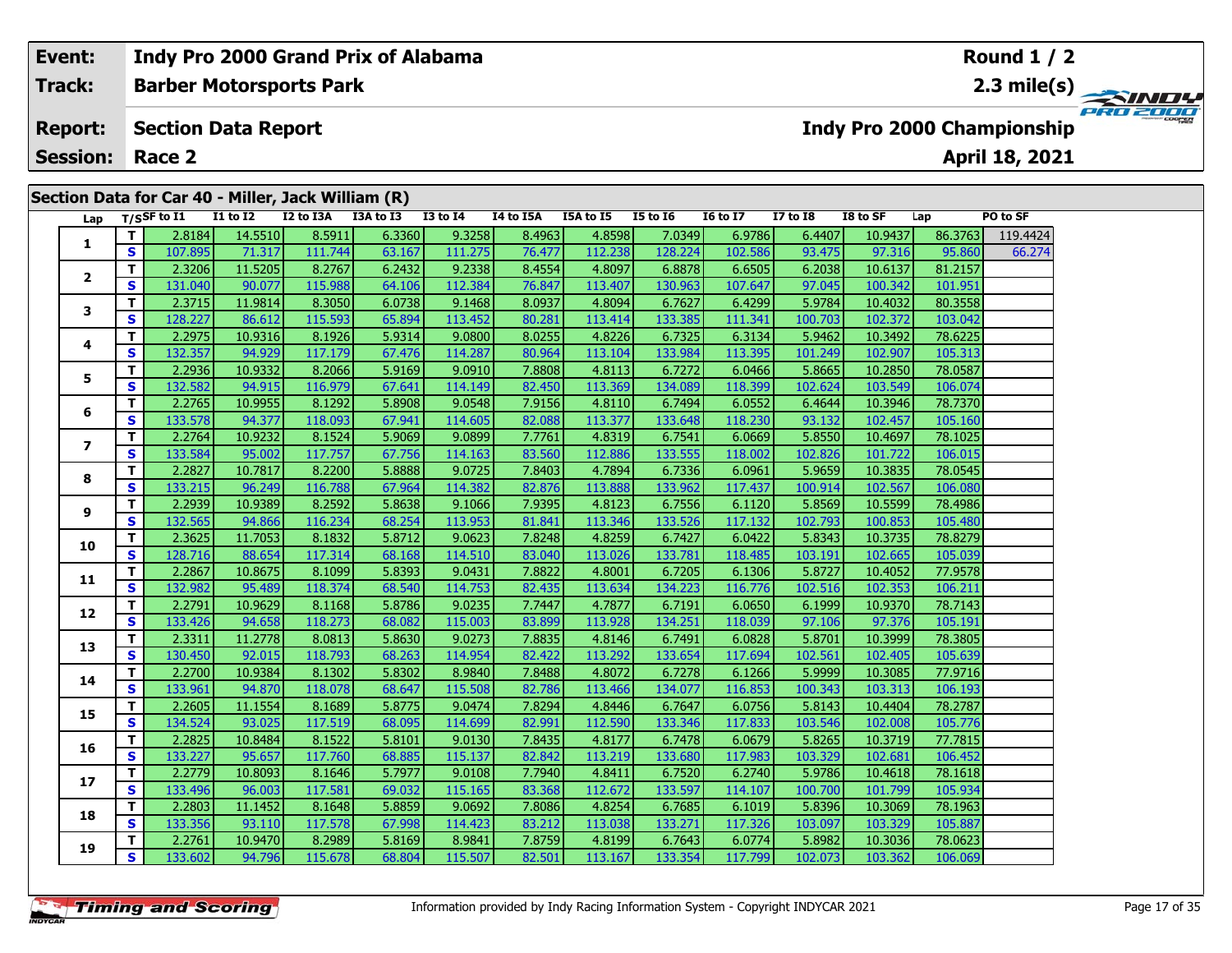| <b>SINDY</b> |
|--------------|
| PRO 2000     |
|              |
|              |
|              |
|              |
|              |
|              |
|              |
|              |
|              |

| Lap |                | $T/S$ SF to I1    | <b>I1 to I2</b>   | I2 to I3A         | I3A to I3        | <b>I3 to I4</b>   | I4 to I5A        | <b>I5A to I5</b>  | <b>I5 to I6</b>   | <b>I6 to I7</b>   | <b>I7 to I8</b>   | I8 to SF           | Lap                | PO to SF |
|-----|----------------|-------------------|-------------------|-------------------|------------------|-------------------|------------------|-------------------|-------------------|-------------------|-------------------|--------------------|--------------------|----------|
| 20  | T.             | 2.2618            | 11.0576           | 8.1895            | 5.8510           | 9.0364            | 7.8683           | 4.8234            | 6.7499            | 6.1007            | 5.8836            | 10.3322            | 78.1544            |          |
|     | S.             | 134.446           | 93.847            | 117.223           | 68.403           | 114.839           | 82.581           | 113.085           | 133.638           | 117.349           | 102.326           | 103.076            | 105.944            |          |
| 21  | T.             | 2.2673            | 10.9730           | 8.2189            | 5.8567           | 9.0252            | 7.7974           | 4.8286            | 6.7462            | 6.0362            | 5.8519            | 10.2932            | 77.8946            |          |
|     | <b>S</b>       | 134.120           | 94.571            | 116.804           | 68.337           | 114.981           | 83.332           | 112.963           | 133.712           | 118.603           | 102.880           | 103.466            | 106.297            |          |
| 22  | T              | 2.2668            | 10.9620           | 8.1783            | 5.8916           | 9.0086            | 7.8153           | 4.8369            | 6.7463            | 6.0345            | 5.9357            | 10.4732            | 78.1492            |          |
|     | <b>S</b>       | 134.150           | 94.666            | 117.384           | 67.932           | 115.193           | 83.141           | 112.769           | 133.710           | 118.636           | 101.428           | 101.688            | 105.951            |          |
| 23  | T.             | 2.2981            | 10.9465           | 8.1780            | 5.8501           | 8.9922            | 7.8238           | 4.8547            | 6.7855            | 6.0840            | 5.9808            | 10.2967            | 78.0904            |          |
|     | <b>S</b>       | 132.323           | 94.800            | 117.388           | 68.414           | 115.403           | 83.051           | 112.356           | 132.937           | 117.671           | 100.663           | 103.431            | 106.031            |          |
| 24  | T.             | 2.2841            | 10.9699           | 8.2075            | 5.8487           | 9.0208            | 7.8855           | 4.8325            | 6.7881            | 6.1523            | 5.9114            | 10.3439            | 78.2447            |          |
|     | <b>S</b>       | 133.134           | 94.598            | 116.966           | 68.430           | 115.037           | 82.401           | 112.872           | 132.886           | 116.364           | 101.845           | 102.959            | 105.822            |          |
| 25  | T.             | 2.2905            | 10.9157           | 8.1611            | 5.8096           | 8.9406            | 7.9933           | 4.9074            | 6.7977            | 6.1139            | 5.7996            | 10.4567            | 78.1861            |          |
|     | S              | 132.762           | 95.067            | 117.631           | 68.891           | 116.069           | 81.290           | 111.149           | 132.699           | 117.095           | 103.808           | 101.849            | 105.901            |          |
| 26  | T.             | 2.2862            | 10.8956           | 8.1796            | 5.9017           | 8.9913            | 7.8019           | 4.8342            | 6.7644            | 6.1790            | 5.9387            | 10.2798            | 78.0524            |          |
|     | S              | 133.012           | 95.243            | 117.365           | 67.816           | 115.415           | 83.284           | 112.832           | 133.352           | 115.862           | 101.377           | 103.601            | 106.083            |          |
| 27  | T.             | 2.2661            | 10.9285           | 8.1442            | 5.8329           | 9.0222            | 7.7681           | 4.8123            | 6.7220            | 6.1043            | 5.9128            | 10.2265            | 77.7399            |          |
|     | S              | 134.191           | 94.956            | 117.875           | 68.615           | 115.019           | 83.646           | 113.346           | 134.193           | 117.279           | 101.821           | 104.141            | 106.509            |          |
| 28  | T.<br><b>S</b> | 2.2669            | 11.0474           | 8.1472            | 5.8866           | 9.0428            | 7.8229           | 4.7966            | 6.7290            | 6.1115            | 5.9431            | 10.2986            | 78.0926<br>106.028 |          |
|     | T.             | 134.144<br>2.2855 | 93.934<br>11.2727 | 117.832<br>8.1456 | 67.990<br>5.9029 | 114.757<br>9.0284 | 83.060<br>7.8713 | 113.717<br>4.8346 | 134.053<br>6.7662 | 117.141<br>6.1441 | 101.302<br>5.8654 | 103.412<br>10.3588 | 78.4755            |          |
| 29  | $\mathbf{s}$   | 133.052           | 92.057            | 117.855           | 67.802           | 114.940           | 82.550           | 112.823           | 133.316           | 116.520           | 102.644           | 102.811            | 105.511            |          |
|     | T.             | 2.2892            | 11.3144           | 8.1478            | 5.9294           | 8.9743            | 7.8445           | 4.8132            | 6.7517            | 6.1810            | 5.8692            | 10.4556            | 78.5703            |          |
| 30  | S              | 132.837           | 91.717            | 117.823           | 67.499           | 115.633           | 82.832           | 113.325           | 133.603           | 115.824           | 102.577           | 101.859            | 105.383            |          |
|     | T.             | 2.5199            | 13.1439           | 9.7666            | 7.0180           |                   |                  |                   |                   |                   |                   |                    |                    |          |
| 31  | <b>S</b>       | 120.676           | 78.951            | 98.294            | 57.029           |                   |                  |                   |                   |                   |                   |                    |                    |          |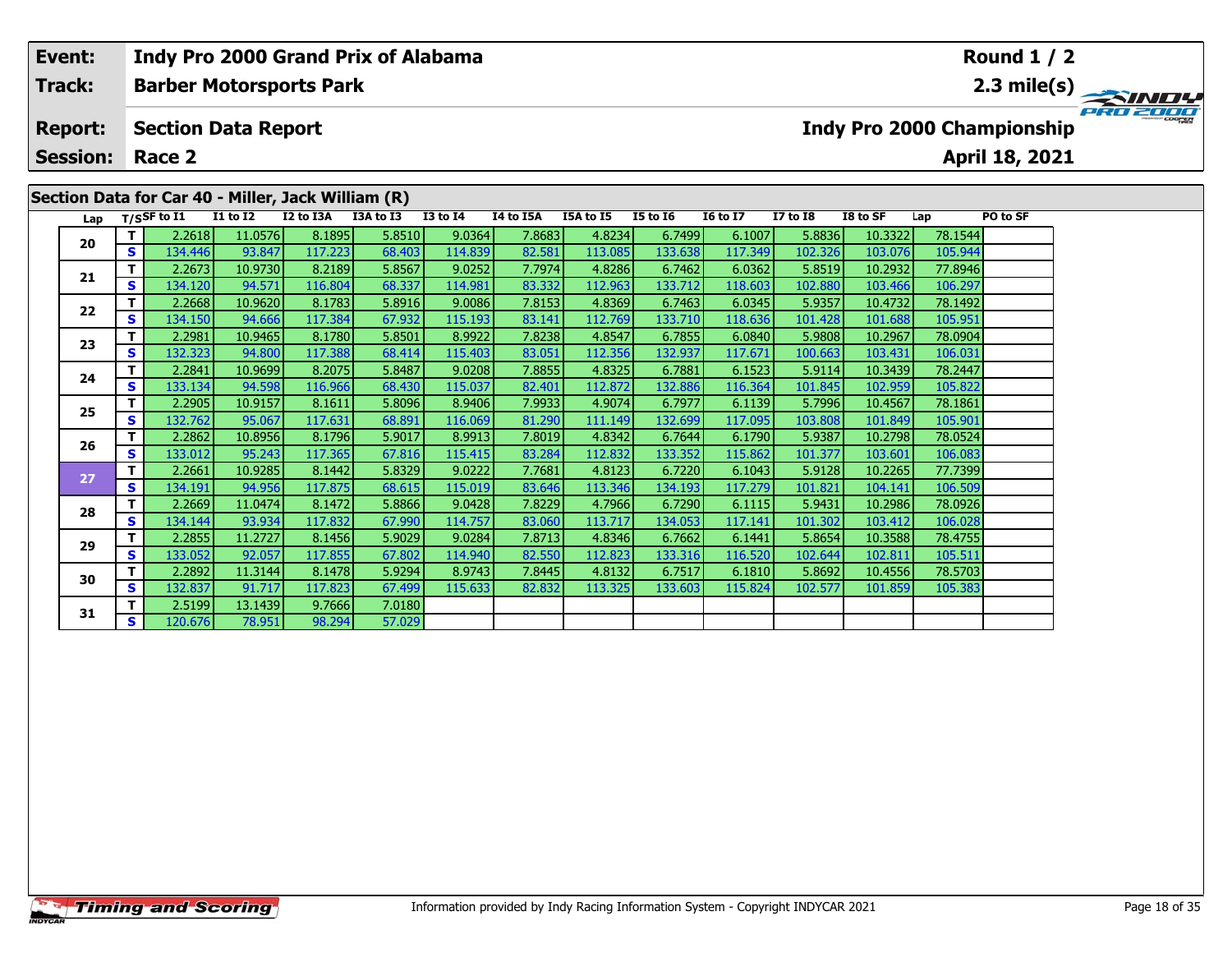#### **Round 1 / 2Event: Indy Pro 2000 Grand Prix of Alabama Track:Barber Motorsports Park 2.3 mile(s)** P30200 **Report: Section Data Report Indy Pro 2000 Championship April 18, 2021 Session: Race 2 Section Data for Car 42 - Petrov, Artem Lap T/SSF to I1 I1 to I2 I2 to I3A I3A to I3 I3 to I4 I4 to I5A I5A to I5 I5 to I6 I6 to I7 I7 to I8 I8 to SF Lap PO to SF <sup>T</sup>** 2.9451 12.3892 8.2773 6.3081 9.4159 8.2933 4.8890 6.8506 6.3680 6.0767 10.3743 82.1875 144.0783 **<sup>S</sup>** 103.253 83.761 115.980 63.447 110.210 78.349 111.568 131.674 112.423 99.074 102.658 100.745 54.942**1**.942 **<sup>T</sup>** 2.3125 11.0243 8.2303 6.0746 9.2236 7.8958 4.8429 6.7939 6.2947 5.9908 10.2922 78.9756 **<sup>S</sup>** 131.499 94.131 116.642 65.885 112.508 82.293 112.630 132.773 113.732 100.495 103.476 104.843**2**

| ı.             | S  | 103.253 | 83.761  | 115.980 | 63.447 | 110.210 | 78.349 | 111.568 | 131.674 | 112.423 | 99.074  | 102.658 | 100.745 | 54.942 |
|----------------|----|---------|---------|---------|--------|---------|--------|---------|---------|---------|---------|---------|---------|--------|
| 2              | T. | 2.3125  | 11.0243 | 8.2303  | 6.0746 | 9.2236  | 7.8958 | 4.8429  | 6.7939  | 6.2947  | 5.9908  | 10.2922 | 78.9756 |        |
|                | S  | 131.499 | 94.131  | 116.642 | 65.885 | 112.508 | 82.293 | 112.630 | 132.773 | 113.732 | 100.495 | 103.476 | 104.843 |        |
| 3              | T. | 2.3078  | 10.8774 | 8.2239  | 5.9921 | 9.2212  | 7.9219 | 4.8808  | 6.8169  | 6.1917  | 5.9596  | 10.2901 | 78.6834 |        |
|                | S  | 131.767 | 95.402  | 116.733 | 66.792 | 112.537 | 82.022 | 111.755 | 132.325 | 115.624 | 101.021 | 103.498 | 105.232 |        |
| 4              | T. | 2.3105  | 10.9273 | 8.2192  | 5.9473 | 9.2233  | 7.8837 | 4.8273  | 6.7756  | 6.2713  | 6.0461  | 10.3912 | 78.8228 |        |
|                | S  | 131.613 | 94.966  | 116.800 | 67.296 | 112.511 | 82.420 | 112.994 | 133.131 | 114.156 | 99.576  | 102.491 | 105.046 |        |
| 5              | T. | 2.3012  | 10.9364 | 8.2192  | 5.9633 | 9.1662  | 7.7707 | 4.8120  | 6.7468  | 6.2543  | 5.9949  | 10.3770 | 78.5420 |        |
|                | S  | 132.144 | 94.887  | 116.800 | 67.115 | 113.212 | 83.618 | 113.353 | 133.700 | 114.467 | 100.426 | 102.631 | 105.421 |        |
| 6              | T. | 2.3050  | 10.8018 | 8.1515  | 5.8682 | 9.1893  | 7.7541 | 4.8431  | 6.8062  | 6.1251  | 5.9080  | 10.2450 | 77.9973 |        |
|                | S  | 131.927 | 96.070  | 117.770 | 68.203 | 112.928 | 83.797 | 112.625 | 132.533 | 116.881 | 101.903 | 103.953 | 106.158 |        |
| $\overline{ }$ | T. | 2.3044  | 10.6330 | 8.1303  | 5.8599 | 9.1651  | 7.7685 | 4.8501  | 6.8050  | 6.0914  | 5.8431  | 10.2186 | 77.6694 |        |
|                | S  | 131.961 | 97.595  | 118.077 | 68.299 | 113.226 | 83.642 | 112.463 | 132.556 | 117.528 | 103.035 | 104.222 | 106.606 |        |
| 8              | T. | 2.3020  | 10.7904 | 8.1225  | 5.8597 | 9.1836  | 7.6650 | 4.8326  | 6.8002  | 6.0769  | 5.8286  | 10.2390 | 77.7005 |        |
|                | S  | 132.099 | 96.171  | 118.190 | 68.302 | 112.998 | 84.771 | 112.870 | 132.650 | 117.808 | 103.292 | 104.014 | 106.563 |        |
| 9              | T. | 2.3058  | 10.6731 | 8.1362  | 5.8593 | 9.1522  | 7.6638 | 4.8218  | 6.7971  | 6.0128  | 5.8638  | 10.1950 | 77.4809 |        |
|                | S  | 131.881 | 97.228  | 117.991 | 68.306 | 113.386 | 84.785 | 113.123 | 132.710 | 119.064 | 102.672 | 104.463 | 106.865 |        |
| 10             | T. | 2.3088  | 10.7155 | 8.1590  | 5.8301 | 9.1215  | 7.6321 | 4.8270  | 6.7804  | 6.0906  | 5.8630  | 10.2911 | 77.6191 |        |
|                | S  | 131.710 | 96.844  | 117.661 | 68.648 | 113.767 | 85.137 | 113.001 | 133.037 | 117.543 | 102.686 | 103.487 | 106.675 |        |
| 11             | T. | 2.3122  | 10.6408 | 8.1377  | 5.8278 | 9.1370  | 7.6143 | 4.8154  | 6.7896  | 6.1029  | 5.8270  | 10.1985 | 77.4032 |        |
|                | S  | 131.516 | 97.523  | 117.969 | 68.676 | 113.574 | 85.336 | 113.273 | 132.857 | 117.306 | 103.320 | 104.427 | 106.972 |        |
| 12             | T. | 2.3047  | 10.5777 | 8.1446  | 5.8127 | 9.1340  | 7.6506 | 4.8398  | 6.7855  | 6.1050  | 5.8049  | 10.2526 | 77.4121 |        |
|                | S. | 131.944 | 98.105  | 117.870 | 68.854 | 113.611 | 84.931 | 112.702 | 132.937 | 117.266 | 103.713 | 103.876 | 106.960 |        |
| 13             | T. | 2.3164  | 10.6067 | 8.1399  | 5.8129 | 9.1368  | 7.6087 | 4.8506  | 6.8060  | 6.0269  | 5.8058  | 10.2184 | 77.3291 |        |
|                | S  | 131.277 | 97.837  | 117.938 | 68.852 | 113.577 | 85.399 | 112.451 | 132.537 | 118.786 | 103.697 | 104.224 | 107.075 |        |
| 14             | T. | 2.3046  | 10.5785 | 8.1381  | 5.8192 | 9.1246  | 7.6598 | 4.8151  | 6.7923  | 6.1463  | 5.8722  | 10.2086 | 77.4593 |        |
|                | S. | 131.950 | 98.098  | 117.964 | 68.777 | 113.729 | 84.829 | 113.280 | 132.804 | 116.478 | 102.525 | 104.324 | 106.895 |        |
| 15             | T. | 2.3003  | 10.5960 | 8.1056  | 5.7871 | 9.0919  | 7.6628 | 4.8412  | 6.8073  | 6.0381  | 5.7978  | 10.2048 | 77.2329 |        |
|                | S  | 132.196 | 97.936  | 118.437 | 69.159 | 114.138 | 84.796 | 112.669 | 132.511 | 118.565 | 103.840 | 104.363 | 107.208 |        |
| 16             | T. | 2.3054  | 10.6136 | 8.1222  | 5.8013 | 9.0844  | 7.6135 | 4.8397  | 6.8014  | 6.0261  | 5.8355  | 10.2015 | 77.2446 |        |
|                | S  | 131.904 | 97.773  | 118.195 | 68.989 | 114.232 | 85.345 | 112.704 | 132.626 | 118.801 | 103.169 | 104.396 | 107.192 |        |
| 17             | T. | 2.3034  | 10.6407 | 8.1663  | 5.7930 | 9.0760  | 7.6501 | 4.8260  | 6.7911  | 6.0351  | 5.8854  | 10.1932 | 77.3603 |        |
|                | S  | 132.018 | 97.524  | 117.556 | 69.088 | 114.338 | 84.937 | 113.024 | 132.828 | 118.624 | 102.295 | 104.481 | 107.032 |        |
| 18             | T. | 2.3015  | 10.6450 | 8.1538  | 5.7972 | 9.0757  | 7.6060 | 4.8495  | 6.8289  | 6.0887  | 5.8623  | 10.1751 | 77.3837 |        |
|                | S  | 132.127 | 97.485  | 117.737 | 69.038 | 114.341 | 85.429 | 112.476 | 132.092 | 117.580 | 102.698 | 104.667 | 106.999 |        |
| 19             | T. | 2.3020  | 10.6792 | 8.1489  | 5.8417 | 9.0876  | 7.6113 | 4.8458  | 6.8229  | 6.0591  | 5.9038  | 10.1423 | 77.4446 |        |
|                | S  | 132.099 | 97.173  | 117.807 | 68.512 | 114.192 | 85.369 | 112.562 | 132.209 | 118.154 | 101.976 | 105.006 | 106.915 |        |
|                |    |         |         |         |        |         |        |         |         |         |         |         |         |        |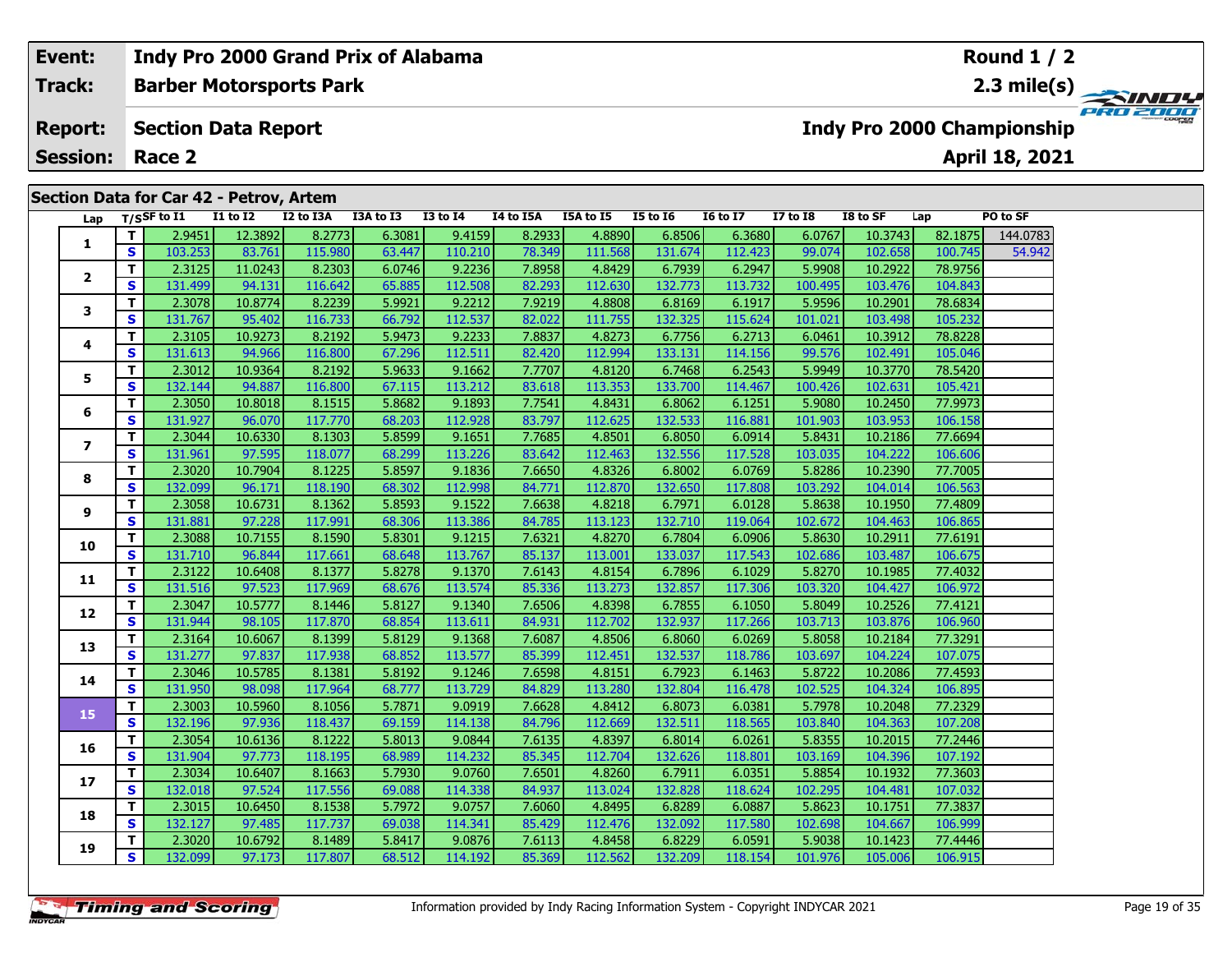#### **Event: Indy Pro 2000 Grand Prix of Alabama Round 1 / 2Track:Barber Motorsports Park 2.3 mile(s)** PRO 2000 **Report: Section Data Report Indy Pro 2000 Championship April 18, 2021 Session: Race 2Section Data for Car 42 - Petrov, Artem Lap T/SSF to I1 I1 to I2 I2 to I3A I3A to I3 I3 to I4 I4 to I5A I5A to I5 I5 to I6 I6 to I7 I7 to I8 I8 to SF Lap PO to SF <sup>T</sup>** 2.2867 10.6198 8.1560 5.8192 9.1013 7.6919 4.8325 6.8162 6.0396 5.9455 10.1909 77.4996 **<sup>S</sup>** 132.982 97.716 117.705 68.777 114.020 84.475 112.872 132.338 118.536 101.261 104.505 106.839**20 <sup>T</sup>** 2.2944 10.7224 8.2131 5.7946 9.0596 7.6168 4.8303 6.7984 6.0547 5.9104 10.1631 77.4578 **<sup>S</sup>** 132.536 96.781 116.886 69.069 114.544 85.308 112.924 132.685 118.240 101.862 104.791 106.897**21**

**<sup>T</sup>** 2.3060 10.7116 8.1716 5.7931 9.0790 8.0521 4.9239 6.8395 6.1403 5.8904 10.2442 78.1517 **<sup>S</sup>** 131.869 96.879 117.480 69.087 114.300 80.696 110.777 131.888 116.592 102.208 103.961 105.948

**<sup>T</sup>** 2.3128 10.7474 8.1906 5.8610 9.1415 7.7187 4.8510 6.8088 6.0934 5.8892 10.1408 77.7552 **<sup>S</sup>** 131.482 96.556 117.208 68.287 113.518 84.182 112.442 132.482 117.489 102.229 105.021 106.488

**<sup>T</sup>** 2.2986 10.6690 8.1402 5.8076 9.0898 7.6889 4.8492 6.8199 6.0981 5.8558 10.3083 77.6254 **<sup>S</sup>** 132.294 97.266 117.933 68.914 114.164 84.508 112.483 132.267 117.399 102.812 103.315 106.666

**<sup>T</sup>** 2.3008 10.6496 8.1634 5.8265 9.0693 7.6580 4.8266 6.8049 6.0974 5.9127 10.2099 77.5191 **<sup>S</sup>** 132.167 97.443 117.598 68.691 114.422 84.849 113.010 132.558 117.412 101.822 104.311 106.812

**<sup>T</sup>** 2.2908 10.6799 8.1240 5.8473 9.0836 7.7257 4.8416 6.7919 6.2807 6.0167 10.2144 77.8966 **<sup>S</sup>** 132.744 97.166 118.168 68.447 114.242 84.105 112.660 132.812 113.986 100.062 104.265 106.295

**<sup>T</sup>** 2.2882 10.8132 8.1665 5.8851 9.1266 7.6933 4.8181 6.7471 6.1075 5.8682 10.1824 77.6962 **<sup>S</sup>** 132.895 95.969 117.553 68.007 113.704 84.460 113.209 133.694 117.218 102.595 104.592 106.569

**<sup>T</sup>** 2.2917 10.6792 8.1230 5.8390 9.1643 7.7067 4.8244 6.7755 6.1358 5.9220 10.2056 77.6672 **<sup>S</sup>** 132.692 97.173 118.183 68.544 113.236 84.313 113.062 133.133 116.677 101.663 104.354 106.609

**<sup>T</sup>** 2.3086 10.6587 8.1686 5.8598 9.1144 7.6545 4.8490 6.8025 6.0375 5.8250 10.2052 77.4838 **<sup>S</sup>** 131.721 97.360 117.523 68.301 113.856 84.888 112.488 132.605 118.577 103.355 104.359 106.861

**<sup>T</sup>** 2.3057 10.6339 8.1324 5.8331 9.0821 7.6282 4.8214 6.7885 6.0676 5.8785 10.2254 77.3968 **<sup>S</sup>** 131.887 97.587 118.046 68.613 114.261 85.180 113.132 132.878 117.989 102.415 104.152 106.981

**<sup>T</sup>** 2.5982 13.6614 10.6704 7.3264 10.5620 9.5243 5.2989 9.1328 **<sup>S</sup>** 117.039 75.961 89.969 54.628 98.251 68.223 102.937 98.770

**22**

**23**

**24**

**25**

**26**

**27**

**28**

**29**

**30**

**31**

106.48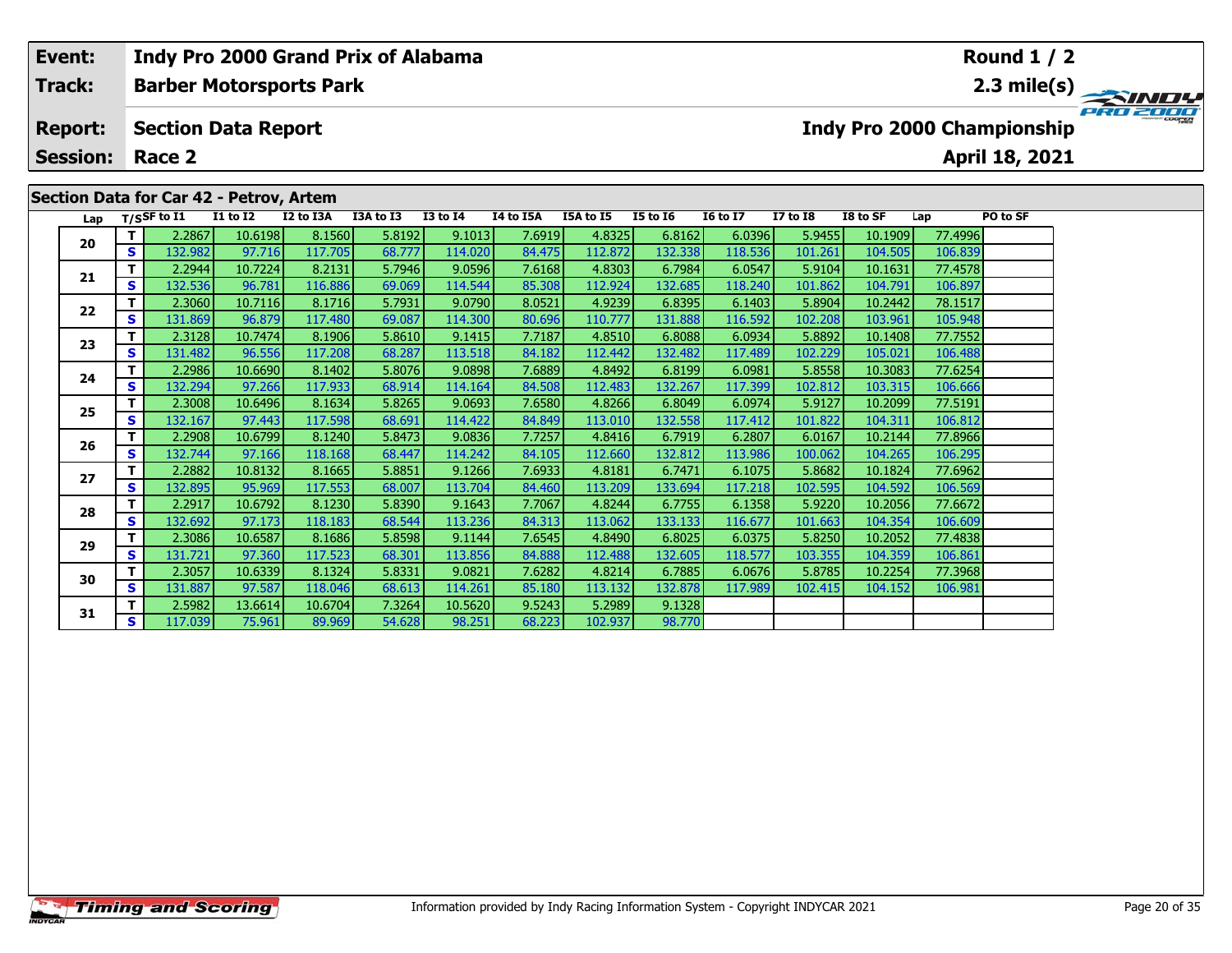| Event:          |    |               |                            | Indy Pro 2000 Grand Prix of Alabama           |           |                 |           |           |                 |                 |                 |          |         | <b>Round 1 / 2</b>                |          |
|-----------------|----|---------------|----------------------------|-----------------------------------------------|-----------|-----------------|-----------|-----------|-----------------|-----------------|-----------------|----------|---------|-----------------------------------|----------|
| <b>Track:</b>   |    |               |                            | <b>Barber Motorsports Park</b>                |           |                 |           |           |                 |                 |                 |          |         |                                   |          |
| <b>Report:</b>  |    |               | <b>Section Data Report</b> |                                               |           |                 |           |           |                 |                 |                 |          |         | <b>Indy Pro 2000 Championship</b> | PRO 2000 |
| <b>Session:</b> |    | Race 2        |                            |                                               |           |                 |           |           |                 |                 |                 |          |         | April 18, 2021                    |          |
|                 |    |               |                            |                                               |           |                 |           |           |                 |                 |                 |          |         |                                   |          |
|                 |    |               |                            | Section Data for Car 5 - Brichacek, Wyatt (R) |           |                 |           |           |                 |                 |                 |          |         |                                   |          |
| Lap             |    | T/SSF to $I1$ | <b>I1 to I2</b>            | I2 to I3A                                     | I3A to I3 | <b>I3 to I4</b> | I4 to I5A | I5A to I5 | <b>I5 to I6</b> | <b>16 to 17</b> | <b>I7 to I8</b> | I8 to SF | Lap     | PO to SF                          |          |
| 1               |    | 3.0549        | 12.6540                    | 8.4276                                        | 6.4019    | 9.4731          | 8.5465    | 4.8517    | 7.3401          | 7.0859          | 6.2702          | 10.5364  | 84.6423 | 148.8941                          |          |
|                 | S. | 99.542        | 82.008                     | 113.911                                       | 62.517    | 109.545         | 76.028    | 112.425   | 122.893         | 101.033         | 96.017          | 101.078  | 97.823  | 53.165                            |          |
| $\overline{2}$  |    | 2.3294        | 11.0987                    | 8.2050                                        | 6.0640    | 9.1445          | 8.0511    | 4.8448    | 6.7507          | 6.5015          | 6.0875          | 10.3059  | 79.3831 |                                   |          |
|                 | S. | 130.545       | 93.500                     | 117.002                                       | 66.001    | 113.481         | 80.706    | 112.586   | 133.6231        | 110.114         | 98.899          | 103.339  | 104.304 |                                   |          |
|                 |    | 2.2923        | 11.0019                    | 8.1699                                        | 6.0032    | 9.1829          | 7.8595    | 4.8025    | 6.7063          | 6.5405          | 6.0956          | 10.2840  | 78.9386 |                                   |          |

|              | $\mathbf{v}$ | 99.542  | 82.008  | 113.911 | <b>PS.21/</b> | 109.545 | 76.028 | 112.425 | 122.893 | 101.033 | <b>90.017</b> | 101.078 | 97.823  | 53.105 |
|--------------|--------------|---------|---------|---------|---------------|---------|--------|---------|---------|---------|---------------|---------|---------|--------|
|              | T.           | 2.3294  | 11.0987 | 8.2050  | 6.0640        | 9.1445  | 8.0511 | 4.8448  | 6.7507  | 6.5015  | 6.0875        | 10.3059 | 79.3831 |        |
| $\mathbf{2}$ | S            | 130.545 | 93.500  | 117.002 | 66.001        | 113.481 | 80.706 | 112.586 | 133.623 | 110.114 | 98.899        | 103.339 | 104.304 |        |
| 3            | T.           | 2.2923  | 11.0019 | 8.1699  | 6.0032        | 9.1829  | 7.8595 | 4.8025  | 6.7063  | 6.5405  | 6.0956        | 10.2840 | 78.9386 |        |
|              | S            | 132.658 | 94.323  | 117.504 | 66.669        | 113.006 | 82.674 | 113.577 | 134.507 | 109.458 | 98.767        | 103.559 | 104.892 |        |
| 4            | T.           | 2.2844  | 10.8903 | 8.1195  | 5.9358        | 9.1063  | 7.8084 | 4.8005  | 6.7033  | 6.3918  | 6.1246        | 10.0903 | 78.2552 |        |
|              | S            | 133.116 | 95.289  | 118.234 | 67.426        | 113.957 | 83.215 | 113.625 | 134.567 | 112.004 | 98.300        | 105.547 | 105.808 |        |
| 5            | T.           | 2.2755  | 10.9437 | 8.1162  | 5.9061        | 9.1185  | 7.7865 | 4.7929  | 6.7043  | 6.4578  | 5.9974        | 10.1932 | 78.2921 |        |
|              | S            | 133.637 | 94.824  | 118.282 | 67.765        | 113.805 | 83.449 | 113.805 | 134.547 | 110.860 | 100.384       | 104.481 | 105.758 |        |
| 6            | T.           | 2.2847  | 10.7570 | 8.0686  | 5.8973        | 9.2020  | 7.8079 | 4.7792  | 6.7213  | 6.6930  | 6.0959        | 10.1604 | 78.4673 |        |
|              | S            | 133.099 | 96.470  | 118.980 | 67.866        | 112.772 | 83.220 | 114.131 | 134.207 | 106.964 | 98.762        | 104.819 | 105.522 |        |
| 7            | T.           | 2.2766  | 10.7435 | 8.1127  | 5.8736        | 9.0684  | 7.8458 | 4.8023  | 6.7423  | 6.4118  | 6.0200        | 10.1976 | 78.0946 |        |
|              | S            | 133.572 | 96.591  | 118.333 | 68.140        | 114.433 | 82.818 | 113.582 | 133.789 | 111.655 | 100.008       | 104.436 | 106.025 |        |
| 8            | T.           | 2.2747  | 10.7642 | 8.0635  | 6.0675        | 9.0625  | 7.8032 | 4.8051  | 6.7287  | 6.3963  | 5.9732        | 10.1310 | 78.0699 |        |
|              | S            | 133.684 | 96.405  | 119.055 | 65.962        | 114.508 | 83.270 | 113.516 | 134.059 | 111.926 | 100.791       | 105.123 | 106.059 |        |
| 9            | T.           | 2.2834  | 10.8198 | 8.0757  | 5.8142        | 9.0856  | 7.6819 | 4.7927  | 6.7301  | 6.3336  | 5.9291        | 10.1584 | 77.7045 |        |
|              | S            | 133.175 | 95.910  | 118.875 | 68.836        | 114.217 | 84.585 | 113.809 | 134.032 | 113.034 | 101.541       | 104.839 | 106.558 |        |
| 10           | T.           | 2.2839  | 10.8938 | 8.1440  | 5.9212        | 9.1197  | 7.8033 | 4.7930  | 6.7060  | 6.4905  | 5.9979        | 10.1078 | 78.2611 |        |
|              | S            | 133.145 | 95.259  | 117.878 | 67.592        | 113.790 | 83.269 | 113.802 | 134.513 | 110.301 | 100.376       | 105.364 | 105.800 |        |
| 11           | T.           | 2.2817  | 10.7695 | 8.0883  | 5.8047        | 9.0692  | 7.8319 | 4.7920  | 6.7057  | 6.4002  | 5.9967        | 10.1554 | 77.8953 |        |
|              | S            | 133.274 | 96.358  | 118.690 | 68.949        | 114.423 | 82.965 | 113.826 | 134.519 | 111.857 | 100.396       | 104.870 | 106.297 |        |
| 12           | T.           | 2.2867  | 10.7688 | 8.1211  | 5.8410        | 9.0649  | 7.7744 | 4.7977  | 6.6788  | 6.7440  | 6.1003        | 10.2691 | 78.4468 |        |
|              | S            | 132.982 | 96.364  | 118.211 | 68.520        | 114.478 | 83.579 | 113.691 | 135.061 | 106.155 | 98.691        | 103.709 | 105.549 |        |
| 13           | T.           | 2.2977  | 10.7148 | 8.1316  | 5.8100        | 9.0641  | 7.8019 | 4.8232  | 6.7738  | 6.2550  | 5.9376        | 10.2586 | 77.8683 |        |
|              | S            | 132.346 | 96.850  | 118.058 | 68.886        | 114.488 | 83.284 | 113.090 | 133.167 | 114.454 | 101.395       | 103.815 | 106.333 |        |
| 14           | T.           | 2.2878  | 10.7095 | 8.0714  | 5.7702        | 9.0498  | 7.7062 | 4.7990  | 6.7324  | 6.2914  | 5.9022        | 10.2693 | 77.5892 |        |
|              | S            | 132.918 | 96.898  | 118.938 | 69.361        | 114.669 | 84.318 | 113.660 | 133.986 | 113.792 | 102.004       | 103.707 | 106.716 |        |
| 15           | T.           | 2.2804  | 10.8022 | 8.1133  | 5.7924        | 9.0355  | 7.6403 | 4.8117  | 6.7320  | 6.3382  | 5.9329        | 10.2510 | 77.7299 |        |
|              | S            | 133.350 | 96.066  | 118.324 | 69.095        | 114.850 | 85.045 | 113.360 | 133.994 | 112.951 | 101.476       | 103.892 | 106.523 |        |
| 16           | T.           | 2.2911  | 10.8348 | 8.0927  | 5.8375        | 9.0044  | 7.6932 | 4.8101  | 6.7367  | 6.2377  | 5.9017        | 10.3501 | 77.7900 |        |
|              | S            | 132.727 | 95.777  | 118.625 | 68.561        | 115.247 | 84.461 | 113.398 | 133.900 | 114.771 | 102.012       | 102.898 | 106.440 |        |
| 17           | T.           | 2.2918  | 10.9054 | 8.1461  | 5.7473        | 9.0501  | 7.7436 | 4.8189  | 6.7443  | 6.2348  | 5.8511        | 10.2182 | 77.7516 |        |
|              | S            | 132.686 | 95.157  | 117.848 | 69.637        | 114.665 | 83.911 | 113.191 | 133.749 | 114.825 | 102.894       | 104.226 | 106.493 |        |
| 18           | T.           | 2.2701  | 10.7298 | 8.1168  | 5.8098        | 9.0718  | 7.8304 | 4.8167  | 6.7468  | 6.4263  | 5.8973        | 10.3058 | 78.0216 |        |
|              | S            | 133.955 | 96.715  | 118.273 | 68.888        | 114.390 | 82.981 | 113.242 | 133.700 | 111.403 | 102.088       | 103.340 | 106.124 |        |
| 19           | T.           | 2.2759  | 10.7578 | 8.1892  | 5.8226        | 9.0206  | 8.0041 | 4.8375  | 6.8017  | 6.2537  | 5.8763        | 10.2178 | 78.0572 |        |
|              | S.           | 133.613 | 96.463  | 117.228 | 68.737        | 115.040 | 81.180 | 112.755 | 132.621 | 114.478 | 102.453       | 104.230 | 106.076 |        |
|              |              |         |         |         |               |         |        |         |         |         |               |         |         |        |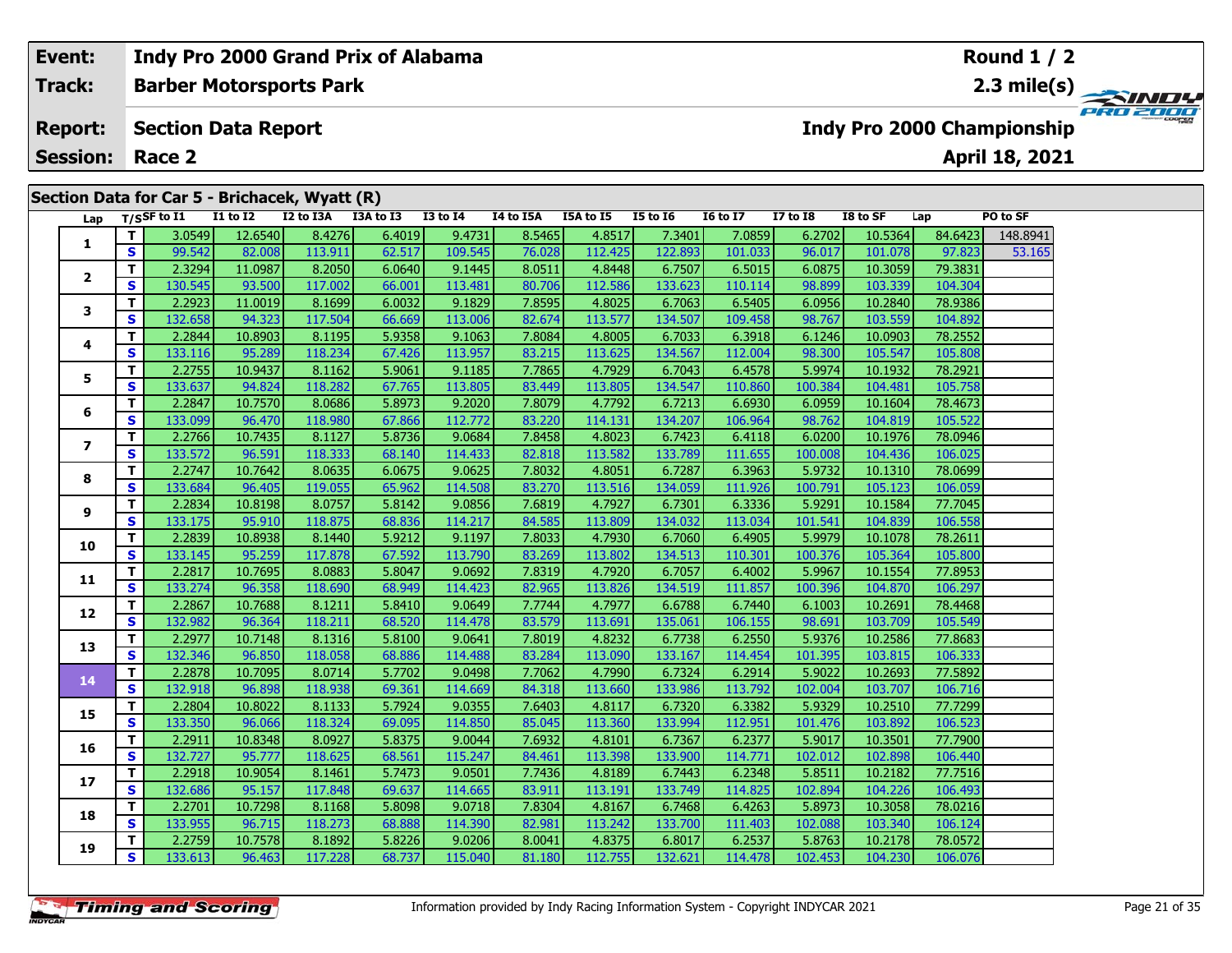| 2.3 mile(s) $\overline{\phantom{a}}$<br>SINDY |
|-----------------------------------------------|
| PRO 2000                                      |
|                                               |
|                                               |
|                                               |
|                                               |
|                                               |
|                                               |
|                                               |
|                                               |
|                                               |

|    | ت | <b>TOD'ITS</b> | טדד.טכ  | 117.JUU | <u>uu. 197</u> | TTO'OOS | 07.I/U | 113.292 | 1JJ.UTJ | 11J.UJJ | 102.UJ7 | <b>UUT.TUL</b> | נדט.טע  |  |
|----|---|----------------|---------|---------|----------------|---------|--------|---------|---------|---------|---------|----------------|---------|--|
| 22 |   | 2.2763         | 10.7853 | 8.1689  | 5.8073         | 9.0495  | 7.7356 | 4.8060  | 6.7050  | 6.3543  | 5.8886  | 10.4335        | 78.0103 |  |
|    | S | 133.590        | 96.217  | 117.519 | 68.918         | 114.672 | 83.998 | 113.494 | 134.533 | 112.665 | 102.239 | 102.075        | 106.140 |  |
| 23 |   | 2.3023         | 10.8517 | 8.1255  | 5.7894         | 9.0419  | 7.7500 | 4.8058  | 6.7394  | 6.2965  | 5.9642  | 10.2799        | 77.9466 |  |
|    | S | 132.081        | 95.628  | 118.147 | 69.131         | 114.769 | 83.842 | 113.499 | 133.847 | 113.700 | 100.943 | 103.600        | 106.227 |  |
| 24 |   | 2.2874         | 10.8239 | 8.1532  | 5.7796         | 9.0037  | 7.8107 | 4.8104  | 6.7567  | 6.4154  | 5.9209  | 10.2609        | 78.0228 |  |
|    | S | 132.942        | 95.874  | 117.745 | 69.248         | 115.256 | 83.190 | 113.391 | 133.504 | 111.592 | 101.681 | 103.792        | 106.123 |  |
| 25 |   | 2.2883         | 10.7275 | 8.1005  | 5.8222         | 9.0589  | 8.0779 | 4.8307  | 6.7966  | 6.4963  | 6.0395  | 10.2998        | 78.5382 |  |
|    | S | 132.889        | 96.735  | 118.511 | 68.742         | 114.553 | 80.438 | 112.914 | 132.720 | 110.203 | 99.685  | 103.400        | 105.426 |  |
| 26 |   | 2.2808         | 10.9125 | 8.1407  | 5.8084         | 8.9927  | 7.8262 | 4.8191  | 6.7636  | 6.3178  | 5.9425  | 10.1440        | 77.9483 |  |
|    | S | 133.326        | 95.095  | 117.926 | 68.905         | 115.397 | 83.025 | 113.186 | 133.368 | 113.316 | 101.312 | 104.988        | 106.224 |  |
| 27 |   | 2.2712         | 10.7182 | 8.1190  | 5.8357         | 9.0516  | 7.7528 | 4.8106  | 6.7184  | 6.3395  | 5.9044  | 10.2341        | 77.7555 |  |
|    | S | 133.890        | 96.819  | 118.241 | 68.583         | 114.646 | 83.811 | 113.386 | 134.265 | 112.928 | 101.966 | 104.064        | 106.488 |  |
| 28 |   | 2.2914         | 10.8541 | 8.1108  | 5.7881         | 9.0479  | 7.7372 | 4.8018  | 6.7191  | 6.3005  | 5.9059  | 10.2017        | 77.7585 |  |
|    | S | 132.710        | 95.607  | 118.361 | 69.147         | 114.693 | 83.980 | 113.594 | 134.251 | 113.627 | 101.940 | 104.394        | 106.484 |  |
| 29 |   | 2.2948         | 10.8535 | 8.1550  | 5.8010         | 9.0599  | 7.8214 | 4.8292  | 6.7614  | 6.3482  | 5.9128  | 10.2338        | 78.0710 |  |
|    | S | 132.513        | 95.612  | 117.719 | 68.993         | 114.541 | 83.076 | 112.949 | 133.411 | 112.774 | 101.821 | 104.067        | 106.057 |  |
| 30 |   | 2.2913         | 10.7324 | 8.0902  | 5.8776         | 9.0562  | 7.8308 | 4.8102  | 6.7350  | 6.3823  | 5.9850  | 10.3066        | 78.0976 |  |
|    | S | 132.715        | 96.691  | 118.662 | 68.094         | 114.587 | 82.977 | 113.395 | 133.934 | 112.171 | 100.592 | 103.332        | 106.021 |  |
|    |   | 2.3902         | 12.0678 | 9.6566  | 6.1491         | 9.8935  | 8.8801 | 5.7660  |         |         |         |                |         |  |
| 31 | S | 127.2241       | 85.991  | 99.414  | 65.087         | 104.890 | 73.172 | 94.598  |         |         |         |                |         |  |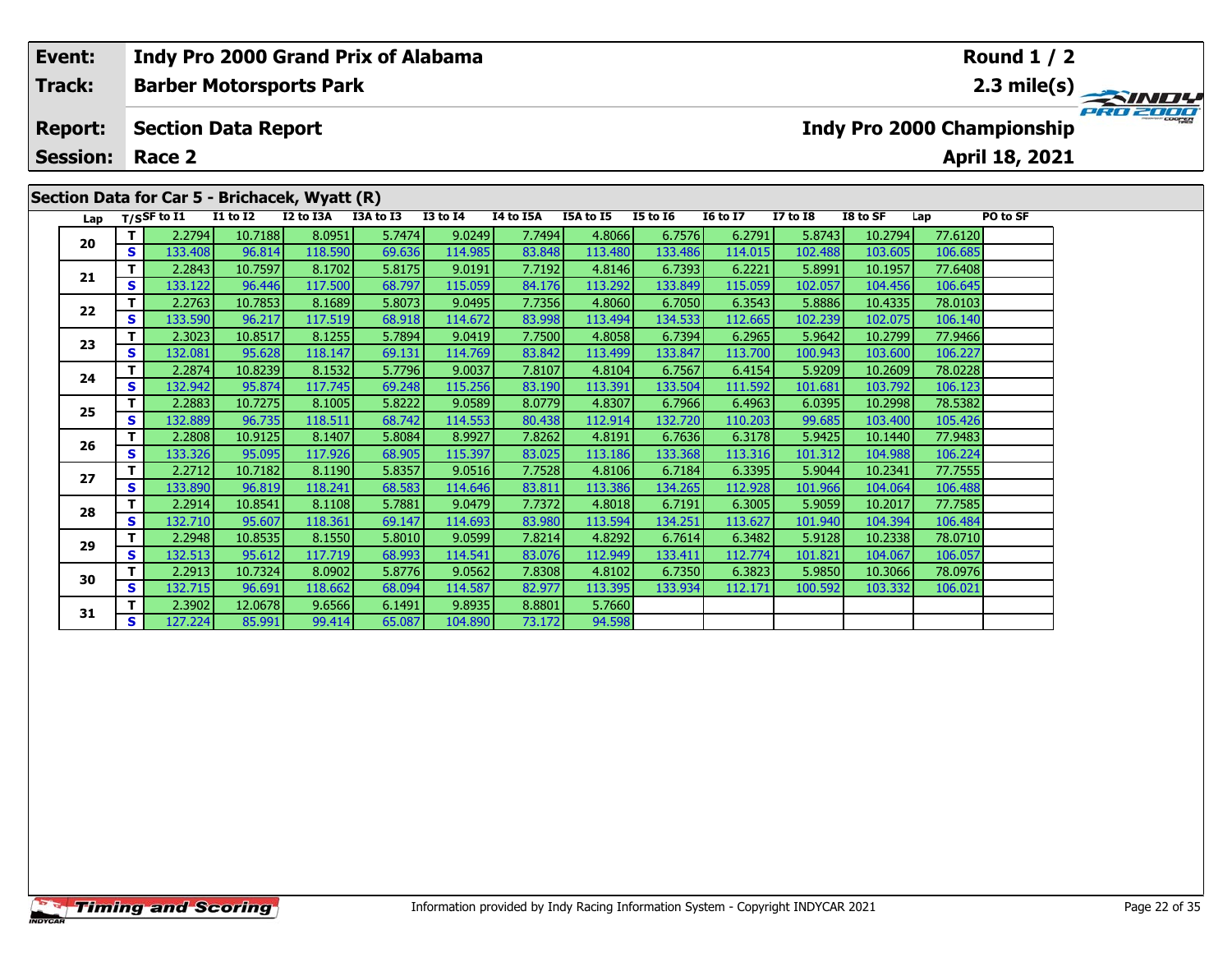#### **Event: Indy Pro 2000 Grand Prix of Alabama Round 1 / 2Track:Barber Motorsports Park 2.3 mile(s)** PRO 2000 **Report: Section Data Report Indy Pro 2000 Championship April 18, 2021 Session: Race 2Section Data for Car 51 - Abel, Jacob Lap T/SSF to I1 I1 to I2 I2 to I3A I3A to I3 I3 to I4 I4 to I5A I5A to I5 I5 to I6 I6 to I7 I7 to I8 I8 to SF Lap PO to SF <sup>T</sup>** 2.9484 12.5780 8.3340 6.3000 9.3732 8.5851 4.8809 6.8444 6.5349 5.8883 11.0478 83.3150 143.1730 **<sup>S</sup>** 103.138 82.503 115.191 63.528 110.712 75.686 111.753 131.793 109.552 102.244 96.399 99.382 55.289**1 <sup>T</sup>** 2.3783 11.4851 8.2796 6.0596 9.2749 7.9663 4.8686 6.8569 6.4318 5.9236 10.2337 79.7584 **<sup>S</sup>** 127.861 90.354 115.948 66.048 111.886 81.565 112.035 131.553 111.308 101.635 104.068 103.814**2**

**<sup>T</sup>** 2.3177 11.0905 8.2891 5.9245 9.2566 7.8277 4.8741 6.8402 6.4141 5.9150 10.2214 78.9709 **<sup>S</sup>** 131.204 93.569 115.815 67.555 112.107 83.009 111.909 131.874 111.615 101.783 104.193 104.849

**<sup>T</sup>** 2.3238 10.8407 8.2403 5.8910 9.2512 7.7931 4.8593 6.8380 6.3169 5.9259 10.1916 78.4718 **<sup>S</sup>** 130.859 95.725 116.501 67.939 112.172 83.378 112.250 131.917 113.332 101.596 104.498 105.516

**<sup>T</sup>** 2.3185 10.8293 8.2338 5.8573 9.2201 7.7560 4.8463 6.8180 6.3206 5.8436 10.2350 78.2785 **<sup>S</sup>** 131.158 95.826 116.593 68.330 112.551 83.777 112.551 132.304 113.266 103.026 104.055 105.776

**<sup>T</sup>** 2.3112 10.7844 8.1944 5.8279 9.2074 7.7857 4.8590 6.8424 6.4243 5.9001 10.2555 78.3923 **<sup>S</sup>** 131.573 96.225 117.153 68.674 112.706 83.457 112.257 131.832 111.438 102.040 103.847 105.623

**<sup>T</sup>** 2.3168 10.7997 8.2559 5.8312 9.1582 7.7261 4.8682 6.8328 6.2869 5.9013 10.1590 78.1361 **<sup>S</sup>** 131.255 96.089 116.280 68.635 113.311 84.101 112.044 132.017 113.873 102.019 104.833 105.969

**<sup>T</sup>** 2.3058 10.7644 8.2111 5.7810 9.1650 7.7014 4.8554 6.8388 6.2309 5.8577 10.1460 77.8575 **<sup>S</sup>** 131.881 96.404 116.915 69.231 113.227 84.371 112.340 131.901 114.897 102.778 104.967 106.348

**<sup>T</sup>** 2.3126 10.7221 8.2063 5.7870 9.2048 7.7123 4.8575 6.8516 6.3345 5.8340 10.1602 77.9829 **<sup>S</sup>** 131.493 96.784 116.983 69.160 112.738 84.251 112.291 131.655 113.017 103.196 104.821 106.177

**<sup>T</sup>** 2.3161 10.7976 8.2187 5.9159 9.2227 7.7284 4.8567 6.8221 6.3131 5.8123 10.1759 78.1795 **<sup>S</sup>** 131.294 96.107 116.807 67.653 112.519 84.076 112.310 132.224 113.401 103.581 104.659 105.910

**<sup>T</sup>** 2.3234 10.7340 8.2008 5.7748 9.1985 7.7320 4.8525 6.8261 6.2008 5.8265 10.2207 77.8901 **<sup>S</sup>** 130.882 96.677 117.062 69.306 112.815 84.037 112.407 132.147 115.454 103.329 104.200 106.304

**<sup>T</sup>** 2.3186 10.7456 8.2161 5.8133 9.1917 7.6762 4.8576 6.8160 6.2297 5.8051 10.2943 77.9642 **<sup>S</sup>** 131.153 96.572 116.844 68.847 112.898 84.648 112.289 132.342 114.919 103.710 103.455 106.203

**<sup>T</sup>** 2.3188 10.7198 8.1996 5.7759 9.1586 7.6991 4.8671 6.8499 6.2802 5.9212 10.3011 78.0913 **<sup>S</sup>** 131.141 96.805 117.079 69.293 113.306 84.396 112.070 131.687 113.995 101.676 103.387 106.030

**<sup>T</sup>** 2.3199 10.7396 8.2023 5.7709 9.1536 7.6779 4.8629 6.8581 6.2235 5.8173 10.1923 77.8183 **<sup>S</sup>** 131.079 96.626 117.040 69.353 113.368 84.629 112.167 131.530 115.033 103.492 104.491 106.402

**<sup>T</sup>** 2.3160 10.7197 8.2010 5.7118 9.1162 7.6273 4.8639 6.8528 6.2553 5.8268 10.2552 77.7460 **<sup>S</sup>** 131.300 96.806 117.059 70.070 113.833 85.190 112.143 131.632 114.448 103.324 103.850 106.501

**<sup>T</sup>** 2.3200 10.6599 8.2173 5.7307 9.1177 7.7081 4.8717 6.8524 6.2857 5.8343 10.2799 77.8777 **<sup>S</sup>** 131.074 97.349 116.827 69.839 113.815 84.297 111.964 131.639 113.895 103.191 103.600 106.321

**<sup>T</sup>** 2.3143 10.7086 8.2244 5.7177 9.1167 7.6519 4.8587 6.8542 6.2536 5.8223 10.1642 77.6866 **<sup>S</sup>** 131.396 96.906 116.726 69.998 113.827 84.917 112.263 131.605 114.480 103.403 104.780 106.582

**<sup>T</sup>** 2.3102 10.7706 8.2039 5.7892 9.1422 7.7035 4.8790 6.8775 6.2971 5.8019 10.2799 78.0550 **<sup>S</sup>** 131.630 96.348 117.018 69.133 113.510 84.348 111.796 131.159 113.689 103.767 103.600 106.079

**<sup>T</sup>** 2.3172 10.7496 8.2235 5.7875 9.1280 7.6575 4.8620 6.8784 6.1825 5.7807 10.1506 77.7175 **<sup>S</sup>** 131.232 96.536 116.739 69.154 113.686 84.854 112.187 131.142 115.796 104.148 104.920 106.540

| <b>Timing and Scoring</b> |  |
|---------------------------|--|
|                           |  |

**3**

**4**

**5**

**6**

**7**

**8**

**9**

**10**

**11**

**12**

**13**

**14**

**15**

**16**

**17**

**18**

**19**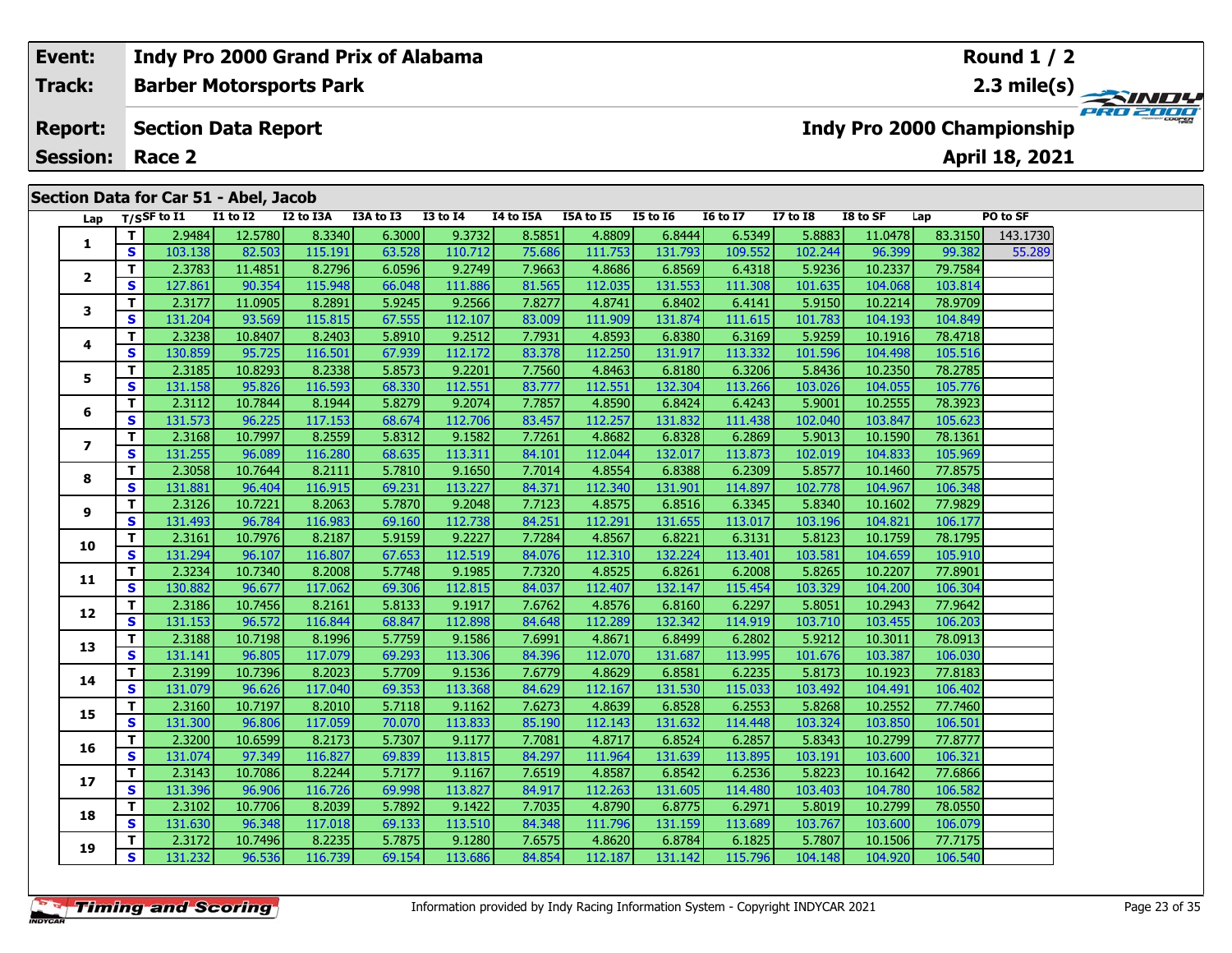# **Event: Indy Pro 2000 Grand Prix of Alabama Round 1 / 2Track:Barber Motorsports Park 2.3 mile(s)** PRO 2000 **Report: Section Data Report Indy Pro 2000 Championship April 18, 2021 Session: Race 2Section Data for Car 51 - Abel, Jacob Lap T/SSF to I1 I1 to I2 I2 to I3A I3A to I3 I3 to I4 I4 to I5A I5A to I5 I5 to I6 I6 to I7 I7 to I8 I8 to SF Lap PO to SF <sup>T</sup>** 2.3051 10.7072 8.2269 5.7567 9.1104 7.6981 4.8524 6.8613 6.1297 5.7210 10.2747 77.6435 **<sup>S</sup>** 131.921 96.919 116.690 69.524 113.906 84.407 112.409 131.469 116.793 105.234 103.653 106.641**20 <sup>T</sup>** 2.3107 10.7775 8.2281 5.7568 9.1068 7.6255 4.8544 6.8412 6.2598 5.8115 10.2304 77.8027 **<sup>S</sup>** 131.601 96.286 116.673 69.523 113.951 85.211 112.363 131.855 114.366 103.596 104.102 106.423**21<sup>T</sup>** 2.3225 10.7723 8.2453 5.7972 9.1335 7.6848 4.8806 6.8492 6.2135 5.7861 10.2394 77.9244 **<sup>S</sup>** 130.933 96.333 116.430 69.038 113.618 84.553 111.760 131.701 115.218 104.050 104.010 106.257

**<sup>T</sup>** 2.3229 10.8395 8.2401 5.7999 9.1427 7.7159 4.8721 6.8593 6.2639 5.8516 10.2421 78.1500 **<sup>S</sup>** 130.910 95.736 116.503 69.006 113.503 84.212 111.955 131.507 114.291 102.886 103.983 105.950

**<sup>T</sup>** 2.3234 10.7622 8.2130 5.8203 9.1165 7.7037 4.8698 6.8822 6.1966 5.8202 10.2253 77.9332 **<sup>S</sup>** 130.882 96.423 116.888 68.764 113.830 84.346 112.008 131.069 115.533 103.441 104.153 106.245

**<sup>T</sup>** 2.3229 10.7568 8.2275 5.7974 9.1224 8.0311 4.8883 6.9078 6.2974 5.8534 10.2585 78.4635 **<sup>S</sup>** 130.910 96.472 116.682 69.036 113.756 80.907 111.584 130.584 113.683 102.854 103.816 105.527

**<sup>T</sup>** 2.3214 10.7928 8.2180 5.7095 9.0759 7.7483 4.8590 6.8589 6.2259 5.8183 10.1751 77.8031 **<sup>S</sup>** 130.995 96.150 116.817 70.098 114.339 83.860 112.257 131.515 114.989 103.474 104.667 106.422

**<sup>T</sup>** 2.3089 10.7575 8.2301 5.7829 9.1095 7.6721 4.8548 6.8206 6.2356 5.8020 10.1514 77.7254 **<sup>S</sup>** 131.704 96.465 116.645 69.209 113.917 84.693 112.354 132.253 114.810 103.765 104.912 106.529

**<sup>T</sup>** 2.3214 10.7644 8.2240 5.7260 9.1237 7.7480 4.8636 6.8261 6.2380 5.7834 10.2644 77.8830 **<sup>S</sup>** 130.995 96.404 116.732 69.896 113.740 83.863 112.150 132.147 114.766 104.099 103.757 106.313

**<sup>T</sup>** 2.3346 10.8135 8.2516 5.7800 9.1324 7.7433 4.8789 6.8694 6.3074 5.8243 10.2137 78.1491 **<sup>S</sup>** 130.254 95.966 116.341 69.243 113.631 83.914 111.799 131.314 113.503 103.368 104.272 105.951

**<sup>T</sup>** 2.3296 10.8183 8.2319 5.8253 9.0971 7.7433 4.8682 6.8732 6.2549 5.8202 10.2460 78.1080 **<sup>S</sup>** 130.534 95.923 116.619 68.705 114.072 83.914 112.044 131.241 114.456 103.441 103.943 106.007

**<sup>T</sup>** 2.4089 11.7430 8.9668 6.0238 9.5264 8.3432 4.9261 **<sup>S</sup>** 126.236 88.370 107.062 66.441 108.932 77.881 110.727

**22**

**23**

**24**

**25**

**26**

**27**

**28**

**29**

**30**

**31**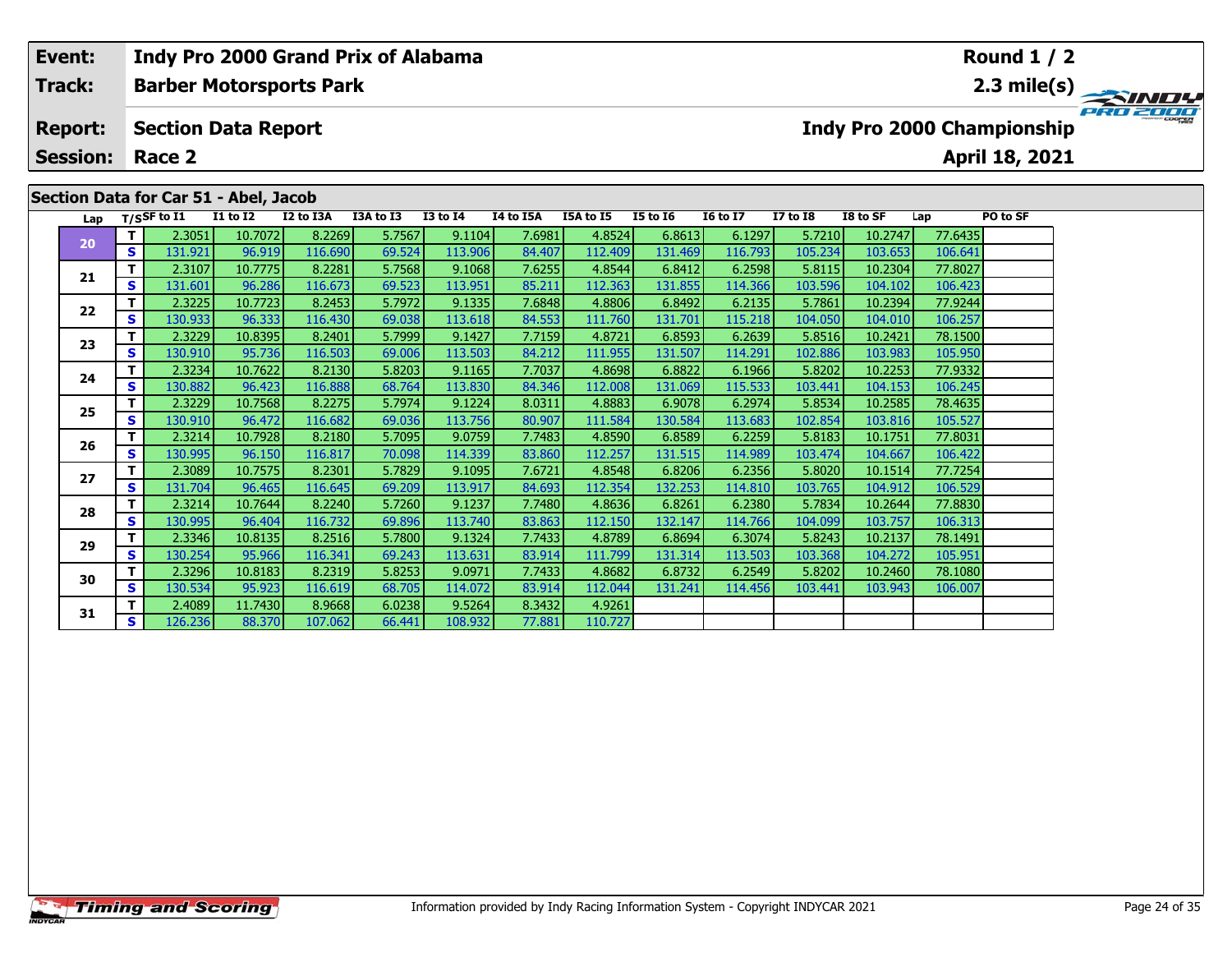# **Event:Round 1 / 2 Indy Pro 2000 Grand Prix of Alabama Barber Motorsports Park 2.3 mile(s) Track:** PRO 2000 **Report: Section Data Report Indy Pro 2000 Championship April 18, 2021 Session: Race 2 Section Data for Car 55 - Gold, Reece (R) Lap T/SSF to I1 I1 to I2 I2 to I3A I3A to I3 I3 to I4 I4 to I5A I5A to I5 I5 to I6 I6 to I7 I7 to I8 I8 to SF Lap PO to SF <sup>T</sup>** 2.9188 13.7255 8.3181 6.4286 9.4198 8.8722 4.9180 7.0230 7.1125 6.3000 10.8144 85.8509 153.0128 **<sup>S</sup>** 104.184 75.606 115.411 62.257 110.164 73.237 110.910 128.442 100.655 95.563 98.480 96.446 51.734**1 <sup>T</sup>** 2.3147 11.6654 8.3017 6.2145 9.2491 8.4897 4.7991 6.8788 6.6960 6.0327 10.8138 81.4555 **<sup>S</sup>** 131.374 88.958 115.639 64.402 112.198 76.537 113.658 131.134 106.916 99.797 98.485 101.651**23**

|                | S  | 104.184 | 75.606  | 115.411 | 62.257 | 110.164 | 73.237 | 110.910 | 128.442 | 100.655 | 95.563  | 98.480  | 96.446  | 51.734 |
|----------------|----|---------|---------|---------|--------|---------|--------|---------|---------|---------|---------|---------|---------|--------|
| $\overline{2}$ | T. | 2.3147  | 11.6654 | 8.3017  | 6.2145 | 9.2491  | 8.4897 | 4.7991  | 6.8788  | 6.6960  | 6.0327  | 10.8138 | 81.4555 |        |
|                | S  | 131.374 | 88.958  | 115.639 | 64.402 | 112.198 | 76.537 | 113.658 | 131.134 | 106.916 | 99.797  | 98.485  | 101.651 |        |
| 3              | т  | 2.3880  | 11.7537 | 8.1176  | 6.0961 | 9.2841  | 8.0833 | 4.7888  | 6.8691  | 6.4510  | 5.9798  | 10.3413 | 80.1528 |        |
|                | S  | 127.341 | 88.289  | 118.262 | 65.653 | 111.775 | 80.385 | 113.902 | 131.319 | 110.976 | 100.680 | 102.985 | 103.303 |        |
| 4              | T. | 2.2930  | 11.0119 | 8.0972  | 6.0285 | 9.1406  | 7.8348 | 4.7944  | 6.7167  | 6.2968  | 5.8484  | 10.4561 | 78.5184 |        |
|                | S  | 132.617 | 94.237  | 118.560 | 66.389 | 113.529 | 82.934 | 113.769 | 134.299 | 113.694 | 102.942 | 101.854 | 105.453 |        |
| 5              | T. | 2.2839  | 10.9893 | 8.0857  | 5.8733 | 9.1052  | 7.7990 | 4.7753  | 6.7377  | 6.2660  | 5.9397  | 10.3114 | 78.1665 |        |
|                | S  | 133.145 | 94.431  | 118.728 | 68.144 | 113.971 | 83.315 | 114.224 | 133.880 | 114.253 | 101.360 | 103.284 | 105.928 |        |
| 6              | T. | 2.2775  | 10.8187 | 8.0919  | 5.9203 | 9.0534  | 7.8272 | 4.7834  | 6.6845  | 6.5044  | 6.4217  | 10.4019 | 78.7849 |        |
|                | S  | 133.520 | 95.920  | 118.637 | 67.603 | 114.623 | 83.015 | 114.031 | 134.946 | 110.065 | 93.752  | 102.385 | 105.096 |        |
| $\overline{ }$ | T. | 2.2952  | 10.7888 | 8.0505  | 5.8396 | 9.0721  | 7.7277 | 4.8131  | 6.7488  | 6.2520  | 5.8996  | 10.3435 | 77.8309 |        |
|                | S  | 132.490 | 96.186  | 119.247 | 68.537 | 114.387 | 84.084 | 113.327 | 133.660 | 114.509 | 102.049 | 102.963 | 106.384 |        |
| 8              | T. | 2.2730  | 10.9619 | 8.1063  | 5.8906 | 9.0558  | 7.7509 | 4.7785  | 6.6788  | 6.3690  | 5.8767  | 10.3152 | 78.0567 |        |
|                | S  | 133.784 | 94.667  | 118.426 | 67.943 | 114.593 | 83.832 | 114.148 | 135.061 | 112.405 | 102.446 | 103.246 | 106.077 |        |
| 9              | T. | 2.2715  | 11.0766 | 8.0650  | 5.8841 | 9.0949  | 7.8657 | 4.7920  | 6.7101  | 6.3260  | 5.9187  | 10.9780 | 78.9826 |        |
|                | S  | 133.872 | 93.686  | 119.033 | 68.018 | 114.100 | 82.608 | 113.826 | 134.431 | 113.169 | 101.719 | 97.012  | 104.833 |        |
| 10             | T. | 2.3406  | 11.2961 | 8.1355  | 5.8376 | 9.0536  | 7.7231 | 4.7790  | 6.6958  | 6.2226  | 5.9106  | 10.3513 | 78.3458 |        |
|                | S  | 129.920 | 91.866  | 118.001 | 68.560 | 114.620 | 84.134 | 114.136 | 134.718 | 115.050 | 101.859 | 102.886 | 105.685 |        |
| 11             | т  | 2.2845  | 10.9235 | 8.0649  | 5.8902 | 9.1216  | 7.8304 | 4.7926  | 6.7136  | 6.2576  | 5.9025  | 10.3708 | 78.1522 |        |
|                | S  | 133.110 | 95.000  | 119.034 | 67.948 | 113.766 | 82.981 | 113.812 | 134.361 | 114.406 | 101.998 | 102.692 | 105.947 |        |
| 12             | T  | 2.2726  | 10.8877 | 8.0562  | 5.8138 | 9.0416  | 7.7336 | 4.7861  | 6.7292  | 6.3260  | 6.3460  | 10.8216 | 78.8144 |        |
|                | S  | 133.807 | 95.312  | 119.163 | 68.841 | 114.773 | 84.019 | 113.966 | 134.049 | 113.169 | 94.870  | 98.414  | 105.057 |        |
| 13             | т  | 2.3472  | 11.1444 | 8.0646  | 5.8825 | 9.0890  | 7.7246 | 4.7919  | 6.7183  | 6.1814  | 5.9812  | 10.3535 | 78.2786 |        |
|                | S  | 129.555 | 93.116  | 119.039 | 68.037 | 114.174 | 84.117 | 113.828 | 134.267 | 115.817 | 100.656 | 102.864 | 105.776 |        |
| 14             | T  | 2.2765  | 10.8768 | 8.0769  | 5.8809 | 8.9887  | 7.7862 | 4.7811  | 6.7072  | 6.3415  | 6.0916  | 10.3180 | 78.1254 |        |
|                | S  | 133.578 | 95.407  | 118.857 | 68.055 | 115.448 | 83.452 | 114.086 | 134.489 | 112.893 | 98.832  | 103.218 | 105.983 |        |
| 15             | т  | 2.2860  | 10.9760 | 8.0943  | 5.8571 | 9.0483  | 7.7212 | 4.8090  | 6.7491  | 6.1665  | 5.8924  | 10.2738 | 77.8737 |        |
|                | S  | 133.023 | 94.545  | 118.602 | 68.332 | 114.688 | 84.154 | 113.424 | 133.654 | 116.097 | 102.173 | 103.662 | 106.326 |        |
| 16             | T. | 2.2808  | 10.8237 | 8.0922  | 5.8054 | 9.0590  | 7.6835 | 4.7809  | 6.7211  | 6.2597  | 5.9598  | 10.1982 | 77.6643 |        |
|                | S  | 133.326 | 95.875  | 118.633 | 68.941 | 114.552 | 84.567 | 114.090 | 134.211 | 114.368 | 101.018 | 104.430 | 106.613 |        |
| 17             | T  | 2.2749  | 10.9627 | 8.0633  | 5.8068 | 9.0015  | 7.7897 | 4.9477  | 6.9561  | 6.2543  | 5.9185  | 10.5167 | 78.4922 |        |
|                | S  | 133.672 | 94.660  | 119.058 | 68.924 | 115.284 | 83.414 | 110.244 | 129.677 | 114.467 | 101.723 | 101.268 | 105.488 |        |
| 18             | T  | 2.2958  | 11.0423 | 8.0676  | 5.9146 | 9.0239  | 7.7940 | 4.7930  | 6.7282  | 6.2048  | 5.9758  | 10.3452 | 78.1852 |        |
|                | S  | 132.455 | 93.977  | 118.994 | 67.668 | 114.998 | 83.368 | 113.802 | 134.069 | 115.380 | 100.747 | 102.946 | 105.902 |        |
| 19             | T  | 2.2790  | 10.9542 | 8.1409  | 5.8431 | 9.0655  | 7.8582 | 4.7856  | 6.7354  | 6.2083  | 5.9600  | 10.2006 | 78.0308 |        |
|                | S  | 133.432 | 94.733  | 117.923 | 68.496 | 114.470 | 82.687 | 113.978 | 133.926 | 115.315 | 101.014 | 104.406 | 106.112 |        |
|                |    |         |         |         |        |         |        |         |         |         |         |         |         |        |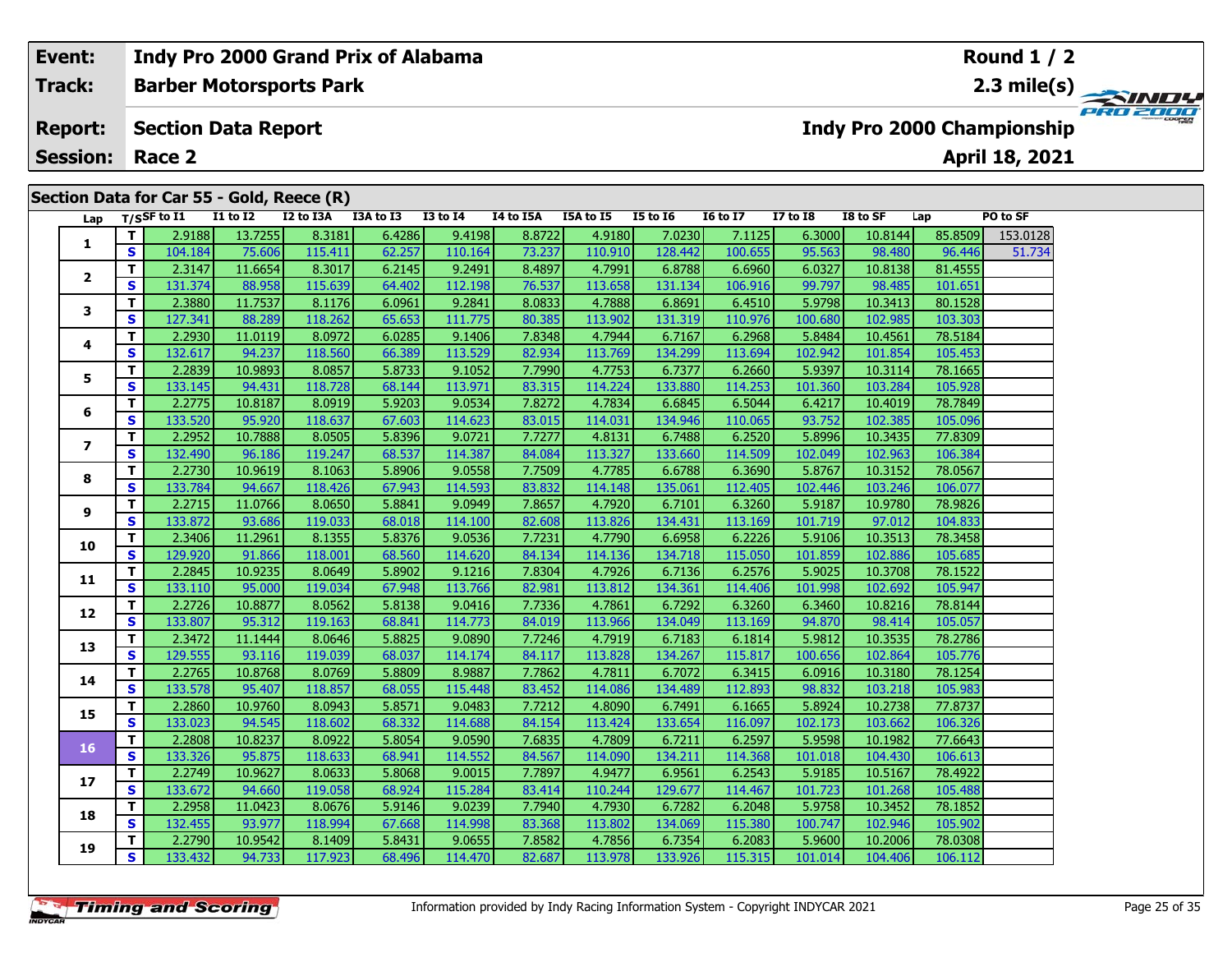#### **Event: Indy Pro 2000 Grand Prix of Alabama Round 1 / 2Track:Barber Motorsports Park 2.3 mile(s)** PRO 2000 **Report: Section Data Report Indy Pro 2000 Championship April 18, 2021 Session: Race 2Section Data for Car 55 - Gold, Reece (R) Lap T/SSF to I1 I1 to I2 I2 to I3A I3A to I3 I3 to I4 I4 to I5A I5A to I5 I5 to I6 I6 to I7 I7 to I8 I8 to SF Lap PO to SF <sup>T</sup>** 2.2658 10.9858 8.0897 5.9362 9.1156 7.8332 4.7698 6.7227 6.2325 5.8630 10.3147 78.1290 **<sup>S</sup>** 134.209 94.461 118.669 67.421 113.841 82.951 114.356 134.179 114.867 102.686 103.251 105.979**20 <sup>T</sup>** 2.2740 10.7944 8.1230 5.9097 9.0180 7.7252 4.7846 6.7071 6.2331 5.9874 10.2779 77.8344 **<sup>S</sup>** 133.725 96.136 118.183 67.724 115.073 84.111 114.002 134.491 114.856 100.552 103.620 106.380**21 <sup>T</sup>** 2.2700 10.9533 8.0980 5.8244 9.0135 7.7068 4.7967 6.7122 6.2433 5.9308 10.2475 77.7965 **<sup>S</sup>** 133.961 94.741 118.548 68.716 115.130 84.312 113.715 134.389 114.668 101.512 103.928 106.432**22**

**<sup>T</sup>** 2.2823 10.8879 8.1044 5.7983 8.9975 7.7750 4.7746 6.7152 6.4319 6.1475 10.2369 78.1515 **<sup>S</sup>** 133.239 95.310 118.454 69.025 115.335 83.572 114.241 134.329 111.306 97.933 104.035 105.948

**<sup>T</sup>** 2.2874 11.1554 8.0886 5.8757 9.0312 7.8069 4.7915 6.7394 6.1980 5.9996 10.2203 78.1940 **<sup>S</sup>** 132.942 93.025 118.686 68.116 114.905 83.231 113.838 133.847 115.506 100.348 104.204 105.890

**<sup>T</sup>** 2.2735 11.1352 8.1465 5.8656 8.9724 7.8924 4.8194 6.7583 6.2085 5.8958 10.2631 78.2307 **<sup>S</sup>** 133.755 93.193 117.842 68.233 115.658 82.329 113.179 133.472 115.311 102.114 103.770 105.841

**<sup>T</sup>** 2.2736 10.9952 8.1397 5.8523 9.0244 7.8547 4.8171 6.7362 6.2542 5.9131 10.3128 78.1733 **<sup>S</sup>** 133.749 94.380 117.940 68.388 114.991 82.724 113.233 133.910 114.469 101.816 103.270 105.919

**<sup>T</sup>** 2.2720 10.8534 8.0436 5.8281 9.1015 7.8687 4.7653 6.6828 6.2582 6.0025 10.2771 77.9532 **<sup>S</sup>** 133.843 95.613 119.350 68.672 114.017 82.577 114.464 134.980 114.395 100.299 103.628 106.218

**<sup>T</sup>** 2.2864 11.1254 8.1182 5.8312 9.0651 7.8202 4.7769 6.7053 6.2652 6.0059 10.3895 78.3893 **<sup>S</sup>** 133.000 93.276 118.253 68.635 114.475 83.089 114.186 134.527 114.268 100.242 102.507 105.627

**<sup>T</sup>** 2.2932 11.0651 8.1276 5.8643 9.0597 7.7594 4.7972 6.7249 6.1980 5.9975 10.5628 78.4497 **<sup>S</sup>** 132.605 93.784 118.116 68.248 114.543 83.740 113.703 134.135 115.506 100.383 100.826 105.545

**<sup>T</sup>** 2.3149 11.1219 8.1095 5.9019 9.0035 7.7232 4.7864 6.7306 6.2955 5.9071 10.3923 78.2868 **<sup>S</sup>** 131.362 93.305 118.380 67.813 115.258 84.133 113.959 134.022 113.718 101.919 102.480 105.765

**<sup>T</sup>** 2.6338 12.4812 10.0473 6.6367 12.9860 **<sup>S</sup>** 115.457 83.143 95.548 60.305 79.911

**23**

**24**

**25**

**26**

**27**

**28**

**29**

**30**

**31**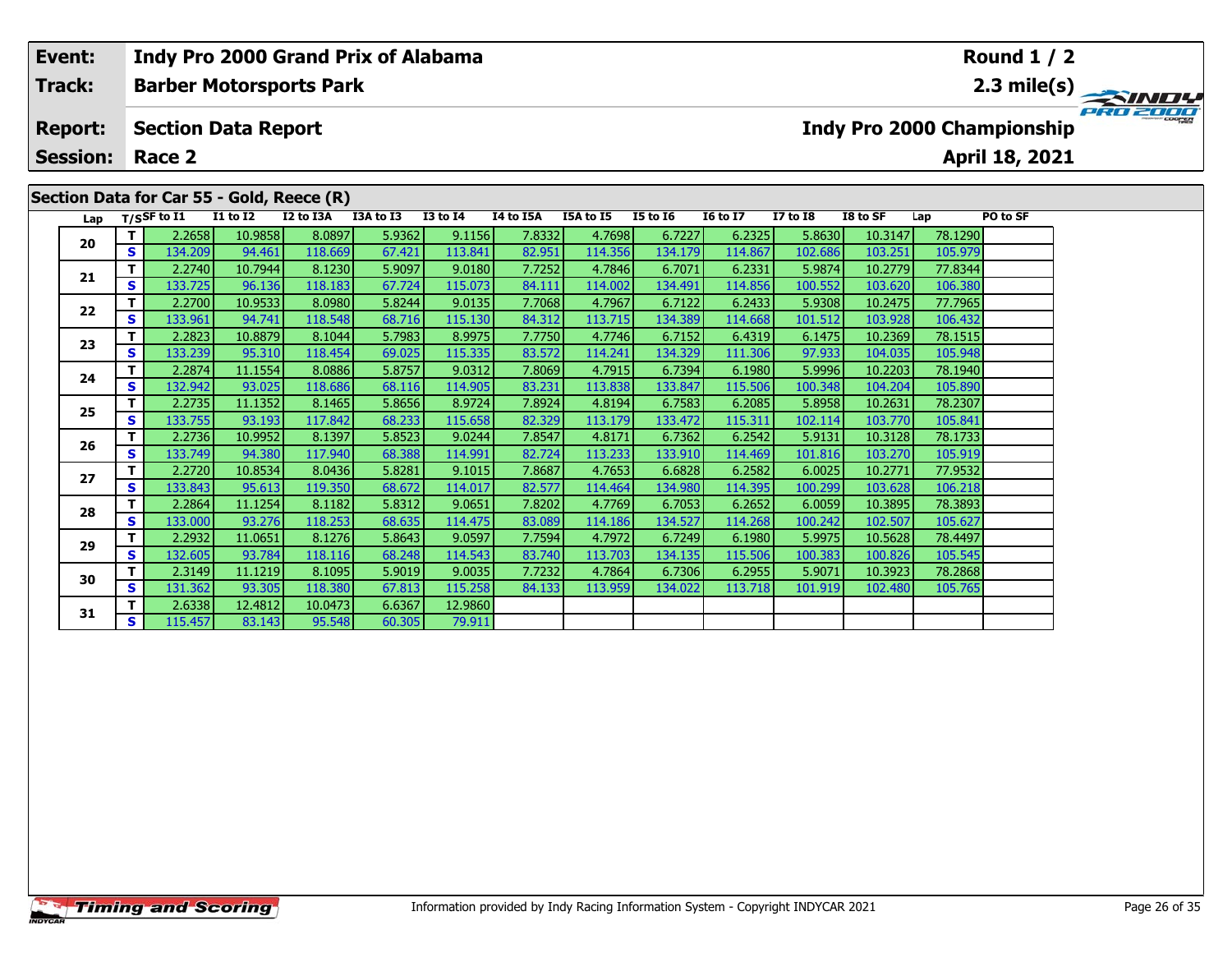| Event:<br><b>Track:</b><br><b>Report:</b><br><b>Session:</b><br>Section Data for Car 7 - Shields, Cameron (R) |     |                   |                                |           | <b>Indy Pro 2000 Grand Prix of Alabama</b> |                 |           |                  |                 |                 |                 |          |         | <b>Round 1 / 2</b>                |          |
|---------------------------------------------------------------------------------------------------------------|-----|-------------------|--------------------------------|-----------|--------------------------------------------|-----------------|-----------|------------------|-----------------|-----------------|-----------------|----------|---------|-----------------------------------|----------|
|                                                                                                               |     |                   | <b>Barber Motorsports Park</b> |           |                                            |                 |           |                  |                 |                 |                 |          |         |                                   |          |
|                                                                                                               |     |                   | <b>Section Data Report</b>     |           |                                            |                 |           |                  |                 |                 |                 |          |         | <b>Indy Pro 2000 Championship</b> | PRO 2000 |
|                                                                                                               |     | Race 2            |                                |           |                                            |                 |           |                  |                 |                 |                 |          |         | April 18, 2021                    |          |
|                                                                                                               |     |                   |                                |           |                                            |                 |           |                  |                 |                 |                 |          |         |                                   |          |
|                                                                                                               |     |                   |                                |           |                                            |                 |           |                  |                 |                 |                 |          |         |                                   |          |
|                                                                                                               |     | Lap $T/SSF$ to I1 | <b>I1 to I2</b>                | I2 to I3A | I3A to I3                                  | <b>I3 to I4</b> | I4 to I5A | <b>I5A to I5</b> | <b>I5 to 16</b> | <b>16 to 17</b> | <b>I7 to I8</b> | I8 to SF | Lap     | PO to SF                          |          |
|                                                                                                               |     | 2.9968            | 13.3619                        | 8.3359    | 6.4518                                     | 9.4747          | 8.9895    | 4.8734           | 7.1510          | 7.3353          | 6.6768          | 11.1564  | 86.8035 | 126.6706                          |          |
| л.                                                                                                            | S I | 101.472           | 77.663                         | 115.165   | 62.033                                     | 109.526         | 72.281    | 111.925          | 126.143         | 97.598          | 90.170          | 95.461   | 95.388  | 62.492                            |          |
|                                                                                                               |     | 2.3547            | 11.6480                        | 8.2811    | 6.1716                                     | 9.2497          | 8.4741    | 4.8482           | 6.7974          | 6.6440          | 6.1722          | 10.5439  | 81.1849 |                                   |          |
| $\overline{2}$                                                                                                | S I | 129.142           | 89.091                         | 115.927   | 64.850                                     | 112.190         | 76.677    | 112.507          | 132.704         | 107.753         | 97.541          | 101.006  | 101.989 |                                   |          |
|                                                                                                               | T.  | 2.3714            | 11.9005                        | 8.2187    | 6.2026                                     | 9.2171          | 8.2208    | 4.8026           | 6.7494          | 6.4420          | 5.9950          | 10.4678  | 80.5879 |                                   |          |

| 2.3547<br>8.2811<br>9.2497<br>4.8482<br>т<br>11.6480<br>6.1716<br>8.4741<br>6.7974<br>6.6440<br>6.1722<br>10.5439<br>81.1849<br>2<br>S<br>129.142<br>115.927<br>112.190<br>112.507<br>132.704<br>97.541<br>89.091<br>64.850<br>76.677<br>107.753<br>101.006<br>101.989<br>т<br>8.2187<br>9.2171<br>80.5879<br>2.3714<br>11.9005<br>6.2026<br>8.2208<br>4.8026<br>6.7494<br>6.4420<br>5.9950<br>10.4678<br>3<br>S<br>128.233<br>116.807<br>112.587<br>113.575<br>133.648<br>100.425<br>102.745<br>87.200<br>64.526<br>79.040<br>111.131<br>101.741<br>т<br>2.3016<br>8.1235<br>5.9628<br>9.2299<br>4.8290<br>6.7593<br>6.0341<br>10.4097<br>79.0857<br>11.0190<br>8.1015<br>6.3153<br>4<br>S<br>132.122<br>94.176<br>118.176<br>112.431<br>80.204<br>112.954<br>133.452<br>113.361<br>99.774<br>102.308<br>104.697<br>67.121<br>т<br>2.2949<br>5.9915<br>8.1202<br>5.9256<br>9.1859<br>7.9393<br>4.8132<br>78.4343<br>10.8039<br>6.7404<br>6.2768<br>10.3426<br>5<br>S<br>132.507<br>118.224<br>113.325<br>133.827<br>96.051<br>67.542<br>112.970<br>81.843<br>114.056<br>100.483<br>102.972<br>105.566<br>т<br>2.2902<br>8.1011<br>5.8238<br>9.1989<br>7.9715<br>4.8227<br>6.7655<br>6.2988<br>6.0392<br>10.3900<br>78.4869<br>10.7852<br>6<br>S<br>132.779<br>96.218<br>118.502<br>112.810<br>81.512<br>113.101<br>133.330<br>113.658<br>99.690<br>102.502<br>105.495<br>68.723<br>т<br>2.2938<br>9.1224<br>5.9866<br>10.7706<br>8.1181<br>5.9421<br>7.8768<br>4.8302<br>6.7650<br>6.3124<br>10.2804<br>78.2984<br>$\overline{\phantom{a}}$<br>S<br>132.571<br>118.254<br>112.926<br>113.756<br>82.492<br>133.340<br>100.566<br>103.595<br>105.749<br>96.348<br>67.355<br>113.413<br>т<br>2.2848<br>4.8354<br>10.7443<br>8.1210<br>9.0778<br>7.9062<br>6.7606<br>6.1303<br>5.9129<br>10.2331<br>77.8164<br>5.8100<br>8<br>S<br>133.093<br>133.427<br>101.819<br>96.584<br>118.212<br>68.886<br>114.315<br>82.185<br>112.804<br>116.782<br>104.074<br>106.404<br>т<br>2.2841<br>8.0821<br>9.0962<br>7.9333<br>4.8027<br>6.7517<br>5.9766<br>10.7664<br>5.8801<br>6.2071<br>10.2550<br>78.0353<br>9<br>$\mathbf{s}$<br>133.134<br>96.386<br>118.781<br>114.084<br>81.904<br>113.572<br>133.603<br>115.337<br>100.734<br>103.852<br>68.065<br>106.106<br>т<br>2.2954<br>8.2757<br>11.5649<br>5.9523<br>9.1006<br>7.9450<br>4.8275<br>6.7352<br>6.2742<br>79.3336<br>6.1165<br>10.2463<br>10<br>S<br>112.989<br>133.930<br>132.478<br>116.002<br>67.239<br>114.028<br>81.784<br>98.430<br>103.940<br>104.369<br>89.731<br>114.104<br>т<br>2.2887<br>8.1432<br>5.9731<br>10.8939<br>5.8456<br>9.1137<br>7.8581<br>4.8028<br>6.7454<br>6.1929<br>10.3621<br>78.2195<br>11<br>$\mathbf{s}$<br>117.890<br>132.866<br>95.258<br>113.865<br>82.688<br>113.570<br>133.727<br>100.793<br>105.856<br>68.466<br>115.602<br>102.778<br>т<br>2.2934<br>5.7756<br>7.8794<br>78.1478<br>10.8072<br>8.1186<br>9.1162<br>4.8341<br>6.7577<br>6.1658<br>6.0153<br>10.3845<br>12<br>S<br>132.594<br>96.022<br>118.247<br>69.296<br>113.833<br>82.465<br>112.835<br>133.484<br>105.953<br>116.110<br>100.086<br>102.557<br>2.2865<br>9.0222<br>т<br>8.1137<br>5.8260<br>4.8518<br>6.7526<br>6.4658<br>5.9661<br>10.2994<br>78.5904<br>10.9863<br>8.0200<br>13<br>S<br>132.994<br>118.318<br>115.019<br>112.423<br>133.585<br>105.356<br>94.456<br>68.697<br>81.019<br>110.722<br>100.911<br>103.404<br>T.<br>2.2818<br>9.0362<br>8.1332<br>5.8048<br>7.8847<br>4.8161<br>6.7392<br>5.9600<br>78.0131<br>10.8838<br>6.2323<br>10.2410<br>14<br>S<br>133.268<br>113.256<br>95.346<br>118.035<br>68.948<br>114.841<br>82.409<br>133.851<br>101.014<br>103.994<br>106.136<br>114.871<br>т<br>2.2820<br>8.3246<br>5.8764<br>78.2994<br>10.9275<br>5.8243<br>9.0773<br>7.8948<br>4.8345<br>6.7696<br>6.1690<br>10.3194<br>15<br>S<br>133.256<br>94.965<br>115.321<br>68.717<br>114.321<br>82.304<br>112.825<br>133.249<br>102.451<br>103.204<br>105.748<br>116.049<br>т<br>2.2886<br>10.8862<br>8.1644<br>5.7988<br>9.0897<br>8.0214<br>4.8436<br>6.7651<br>5.8781<br>78.2041<br>6.1513<br>10.3169<br>16<br>S<br>117.584<br>105.877<br>132.872<br>95.325<br>69.019<br>114.165<br>81.005<br>112.613<br>133.338<br>116.383<br>102.422<br>103.229<br>T.<br>2.2871<br>8.1428<br>9.0741<br>6.7632<br>5.8690<br>10.9003<br>5.8549<br>7.9058<br>4.8219<br>6.2179<br>10.3409<br>78.1779<br>17<br>S<br>132.959<br>117.896<br>95.202<br>68.358<br>114.361<br>82.189<br>113.120<br>133.376<br>102.581<br>105.912<br>115.137<br>102.989<br>$\mathbf{T}$<br>2.2881<br>8.0999<br>8.9994<br>10.8510<br>5.9495<br>7.8186<br>4.8274<br>6.7687<br>6.1726<br>5.9187<br>10.2815<br>77.9754<br>18<br>S<br>132.901<br>118.520<br>95.634<br>67.271<br>115.311<br>83.106<br>112.991<br>133.267<br>115.982<br>101.719<br>103.584<br>106.187<br>т<br>2.2790<br>8.1696<br>9.0815<br>78.0345<br>10.8185<br>5.8578<br>7.8615<br>4.8206<br>6.7727<br>6.1324<br>5.9734<br>10.2675<br>19<br>S<br>133.432<br>117.509<br>95.922<br>68.324<br>82.653<br>113.151<br>133.188<br>116.742<br>100.788<br>106.107<br>114.268<br>103.725 |  | 101.172 | 77.000 | <b>TTO:TOD</b> | <u>04.000</u> | 107.250 | 12.201 | 111,JL. | 140.1 IJ | <u>,,,,,,</u> | 30.170 | 33.101 | <u>JUNUU</u> | 02.132 |
|--------------------------------------------------------------------------------------------------------------------------------------------------------------------------------------------------------------------------------------------------------------------------------------------------------------------------------------------------------------------------------------------------------------------------------------------------------------------------------------------------------------------------------------------------------------------------------------------------------------------------------------------------------------------------------------------------------------------------------------------------------------------------------------------------------------------------------------------------------------------------------------------------------------------------------------------------------------------------------------------------------------------------------------------------------------------------------------------------------------------------------------------------------------------------------------------------------------------------------------------------------------------------------------------------------------------------------------------------------------------------------------------------------------------------------------------------------------------------------------------------------------------------------------------------------------------------------------------------------------------------------------------------------------------------------------------------------------------------------------------------------------------------------------------------------------------------------------------------------------------------------------------------------------------------------------------------------------------------------------------------------------------------------------------------------------------------------------------------------------------------------------------------------------------------------------------------------------------------------------------------------------------------------------------------------------------------------------------------------------------------------------------------------------------------------------------------------------------------------------------------------------------------------------------------------------------------------------------------------------------------------------------------------------------------------------------------------------------------------------------------------------------------------------------------------------------------------------------------------------------------------------------------------------------------------------------------------------------------------------------------------------------------------------------------------------------------------------------------------------------------------------------------------------------------------------------------------------------------------------------------------------------------------------------------------------------------------------------------------------------------------------------------------------------------------------------------------------------------------------------------------------------------------------------------------------------------------------------------------------------------------------------------------------------------------------------------------------------------------------------------------------------------------------------------------------------------------------------------------------------------------------------------------------------------------------------------------------------------------------------------------------------------------------------------------------------------------------------------------------------------------------------------------------------------------------------------------------------------------------------------------------------------------------------------------------------------------------------------------------------------------------------------------------------------------------------------------------------------------------------------------------------------------------------------------------------------------------------------------------------------------------------------------------------------------------------------------------------------------------------------------------------------------------------------------------------------------------------------------------------------------------------------------------------------------------------------------------------------------------------------------------------------------------------------------------------|--|---------|--------|----------------|---------------|---------|--------|---------|----------|---------------|--------|--------|--------------|--------|
|                                                                                                                                                                                                                                                                                                                                                                                                                                                                                                                                                                                                                                                                                                                                                                                                                                                                                                                                                                                                                                                                                                                                                                                                                                                                                                                                                                                                                                                                                                                                                                                                                                                                                                                                                                                                                                                                                                                                                                                                                                                                                                                                                                                                                                                                                                                                                                                                                                                                                                                                                                                                                                                                                                                                                                                                                                                                                                                                                                                                                                                                                                                                                                                                                                                                                                                                                                                                                                                                                                                                                                                                                                                                                                                                                                                                                                                                                                                                                                                                                                                                                                                                                                                                                                                                                                                                                                                                                                                                                                                                                                                                                                                                                                                                                                                                                                                                                                                                                                                                                                                                    |  |         |        |                |               |         |        |         |          |               |        |        |              |        |
|                                                                                                                                                                                                                                                                                                                                                                                                                                                                                                                                                                                                                                                                                                                                                                                                                                                                                                                                                                                                                                                                                                                                                                                                                                                                                                                                                                                                                                                                                                                                                                                                                                                                                                                                                                                                                                                                                                                                                                                                                                                                                                                                                                                                                                                                                                                                                                                                                                                                                                                                                                                                                                                                                                                                                                                                                                                                                                                                                                                                                                                                                                                                                                                                                                                                                                                                                                                                                                                                                                                                                                                                                                                                                                                                                                                                                                                                                                                                                                                                                                                                                                                                                                                                                                                                                                                                                                                                                                                                                                                                                                                                                                                                                                                                                                                                                                                                                                                                                                                                                                                                    |  |         |        |                |               |         |        |         |          |               |        |        |              |        |
|                                                                                                                                                                                                                                                                                                                                                                                                                                                                                                                                                                                                                                                                                                                                                                                                                                                                                                                                                                                                                                                                                                                                                                                                                                                                                                                                                                                                                                                                                                                                                                                                                                                                                                                                                                                                                                                                                                                                                                                                                                                                                                                                                                                                                                                                                                                                                                                                                                                                                                                                                                                                                                                                                                                                                                                                                                                                                                                                                                                                                                                                                                                                                                                                                                                                                                                                                                                                                                                                                                                                                                                                                                                                                                                                                                                                                                                                                                                                                                                                                                                                                                                                                                                                                                                                                                                                                                                                                                                                                                                                                                                                                                                                                                                                                                                                                                                                                                                                                                                                                                                                    |  |         |        |                |               |         |        |         |          |               |        |        |              |        |
|                                                                                                                                                                                                                                                                                                                                                                                                                                                                                                                                                                                                                                                                                                                                                                                                                                                                                                                                                                                                                                                                                                                                                                                                                                                                                                                                                                                                                                                                                                                                                                                                                                                                                                                                                                                                                                                                                                                                                                                                                                                                                                                                                                                                                                                                                                                                                                                                                                                                                                                                                                                                                                                                                                                                                                                                                                                                                                                                                                                                                                                                                                                                                                                                                                                                                                                                                                                                                                                                                                                                                                                                                                                                                                                                                                                                                                                                                                                                                                                                                                                                                                                                                                                                                                                                                                                                                                                                                                                                                                                                                                                                                                                                                                                                                                                                                                                                                                                                                                                                                                                                    |  |         |        |                |               |         |        |         |          |               |        |        |              |        |
|                                                                                                                                                                                                                                                                                                                                                                                                                                                                                                                                                                                                                                                                                                                                                                                                                                                                                                                                                                                                                                                                                                                                                                                                                                                                                                                                                                                                                                                                                                                                                                                                                                                                                                                                                                                                                                                                                                                                                                                                                                                                                                                                                                                                                                                                                                                                                                                                                                                                                                                                                                                                                                                                                                                                                                                                                                                                                                                                                                                                                                                                                                                                                                                                                                                                                                                                                                                                                                                                                                                                                                                                                                                                                                                                                                                                                                                                                                                                                                                                                                                                                                                                                                                                                                                                                                                                                                                                                                                                                                                                                                                                                                                                                                                                                                                                                                                                                                                                                                                                                                                                    |  |         |        |                |               |         |        |         |          |               |        |        |              |        |
|                                                                                                                                                                                                                                                                                                                                                                                                                                                                                                                                                                                                                                                                                                                                                                                                                                                                                                                                                                                                                                                                                                                                                                                                                                                                                                                                                                                                                                                                                                                                                                                                                                                                                                                                                                                                                                                                                                                                                                                                                                                                                                                                                                                                                                                                                                                                                                                                                                                                                                                                                                                                                                                                                                                                                                                                                                                                                                                                                                                                                                                                                                                                                                                                                                                                                                                                                                                                                                                                                                                                                                                                                                                                                                                                                                                                                                                                                                                                                                                                                                                                                                                                                                                                                                                                                                                                                                                                                                                                                                                                                                                                                                                                                                                                                                                                                                                                                                                                                                                                                                                                    |  |         |        |                |               |         |        |         |          |               |        |        |              |        |
|                                                                                                                                                                                                                                                                                                                                                                                                                                                                                                                                                                                                                                                                                                                                                                                                                                                                                                                                                                                                                                                                                                                                                                                                                                                                                                                                                                                                                                                                                                                                                                                                                                                                                                                                                                                                                                                                                                                                                                                                                                                                                                                                                                                                                                                                                                                                                                                                                                                                                                                                                                                                                                                                                                                                                                                                                                                                                                                                                                                                                                                                                                                                                                                                                                                                                                                                                                                                                                                                                                                                                                                                                                                                                                                                                                                                                                                                                                                                                                                                                                                                                                                                                                                                                                                                                                                                                                                                                                                                                                                                                                                                                                                                                                                                                                                                                                                                                                                                                                                                                                                                    |  |         |        |                |               |         |        |         |          |               |        |        |              |        |
|                                                                                                                                                                                                                                                                                                                                                                                                                                                                                                                                                                                                                                                                                                                                                                                                                                                                                                                                                                                                                                                                                                                                                                                                                                                                                                                                                                                                                                                                                                                                                                                                                                                                                                                                                                                                                                                                                                                                                                                                                                                                                                                                                                                                                                                                                                                                                                                                                                                                                                                                                                                                                                                                                                                                                                                                                                                                                                                                                                                                                                                                                                                                                                                                                                                                                                                                                                                                                                                                                                                                                                                                                                                                                                                                                                                                                                                                                                                                                                                                                                                                                                                                                                                                                                                                                                                                                                                                                                                                                                                                                                                                                                                                                                                                                                                                                                                                                                                                                                                                                                                                    |  |         |        |                |               |         |        |         |          |               |        |        |              |        |
|                                                                                                                                                                                                                                                                                                                                                                                                                                                                                                                                                                                                                                                                                                                                                                                                                                                                                                                                                                                                                                                                                                                                                                                                                                                                                                                                                                                                                                                                                                                                                                                                                                                                                                                                                                                                                                                                                                                                                                                                                                                                                                                                                                                                                                                                                                                                                                                                                                                                                                                                                                                                                                                                                                                                                                                                                                                                                                                                                                                                                                                                                                                                                                                                                                                                                                                                                                                                                                                                                                                                                                                                                                                                                                                                                                                                                                                                                                                                                                                                                                                                                                                                                                                                                                                                                                                                                                                                                                                                                                                                                                                                                                                                                                                                                                                                                                                                                                                                                                                                                                                                    |  |         |        |                |               |         |        |         |          |               |        |        |              |        |
|                                                                                                                                                                                                                                                                                                                                                                                                                                                                                                                                                                                                                                                                                                                                                                                                                                                                                                                                                                                                                                                                                                                                                                                                                                                                                                                                                                                                                                                                                                                                                                                                                                                                                                                                                                                                                                                                                                                                                                                                                                                                                                                                                                                                                                                                                                                                                                                                                                                                                                                                                                                                                                                                                                                                                                                                                                                                                                                                                                                                                                                                                                                                                                                                                                                                                                                                                                                                                                                                                                                                                                                                                                                                                                                                                                                                                                                                                                                                                                                                                                                                                                                                                                                                                                                                                                                                                                                                                                                                                                                                                                                                                                                                                                                                                                                                                                                                                                                                                                                                                                                                    |  |         |        |                |               |         |        |         |          |               |        |        |              |        |
|                                                                                                                                                                                                                                                                                                                                                                                                                                                                                                                                                                                                                                                                                                                                                                                                                                                                                                                                                                                                                                                                                                                                                                                                                                                                                                                                                                                                                                                                                                                                                                                                                                                                                                                                                                                                                                                                                                                                                                                                                                                                                                                                                                                                                                                                                                                                                                                                                                                                                                                                                                                                                                                                                                                                                                                                                                                                                                                                                                                                                                                                                                                                                                                                                                                                                                                                                                                                                                                                                                                                                                                                                                                                                                                                                                                                                                                                                                                                                                                                                                                                                                                                                                                                                                                                                                                                                                                                                                                                                                                                                                                                                                                                                                                                                                                                                                                                                                                                                                                                                                                                    |  |         |        |                |               |         |        |         |          |               |        |        |              |        |
|                                                                                                                                                                                                                                                                                                                                                                                                                                                                                                                                                                                                                                                                                                                                                                                                                                                                                                                                                                                                                                                                                                                                                                                                                                                                                                                                                                                                                                                                                                                                                                                                                                                                                                                                                                                                                                                                                                                                                                                                                                                                                                                                                                                                                                                                                                                                                                                                                                                                                                                                                                                                                                                                                                                                                                                                                                                                                                                                                                                                                                                                                                                                                                                                                                                                                                                                                                                                                                                                                                                                                                                                                                                                                                                                                                                                                                                                                                                                                                                                                                                                                                                                                                                                                                                                                                                                                                                                                                                                                                                                                                                                                                                                                                                                                                                                                                                                                                                                                                                                                                                                    |  |         |        |                |               |         |        |         |          |               |        |        |              |        |
|                                                                                                                                                                                                                                                                                                                                                                                                                                                                                                                                                                                                                                                                                                                                                                                                                                                                                                                                                                                                                                                                                                                                                                                                                                                                                                                                                                                                                                                                                                                                                                                                                                                                                                                                                                                                                                                                                                                                                                                                                                                                                                                                                                                                                                                                                                                                                                                                                                                                                                                                                                                                                                                                                                                                                                                                                                                                                                                                                                                                                                                                                                                                                                                                                                                                                                                                                                                                                                                                                                                                                                                                                                                                                                                                                                                                                                                                                                                                                                                                                                                                                                                                                                                                                                                                                                                                                                                                                                                                                                                                                                                                                                                                                                                                                                                                                                                                                                                                                                                                                                                                    |  |         |        |                |               |         |        |         |          |               |        |        |              |        |
|                                                                                                                                                                                                                                                                                                                                                                                                                                                                                                                                                                                                                                                                                                                                                                                                                                                                                                                                                                                                                                                                                                                                                                                                                                                                                                                                                                                                                                                                                                                                                                                                                                                                                                                                                                                                                                                                                                                                                                                                                                                                                                                                                                                                                                                                                                                                                                                                                                                                                                                                                                                                                                                                                                                                                                                                                                                                                                                                                                                                                                                                                                                                                                                                                                                                                                                                                                                                                                                                                                                                                                                                                                                                                                                                                                                                                                                                                                                                                                                                                                                                                                                                                                                                                                                                                                                                                                                                                                                                                                                                                                                                                                                                                                                                                                                                                                                                                                                                                                                                                                                                    |  |         |        |                |               |         |        |         |          |               |        |        |              |        |
|                                                                                                                                                                                                                                                                                                                                                                                                                                                                                                                                                                                                                                                                                                                                                                                                                                                                                                                                                                                                                                                                                                                                                                                                                                                                                                                                                                                                                                                                                                                                                                                                                                                                                                                                                                                                                                                                                                                                                                                                                                                                                                                                                                                                                                                                                                                                                                                                                                                                                                                                                                                                                                                                                                                                                                                                                                                                                                                                                                                                                                                                                                                                                                                                                                                                                                                                                                                                                                                                                                                                                                                                                                                                                                                                                                                                                                                                                                                                                                                                                                                                                                                                                                                                                                                                                                                                                                                                                                                                                                                                                                                                                                                                                                                                                                                                                                                                                                                                                                                                                                                                    |  |         |        |                |               |         |        |         |          |               |        |        |              |        |
|                                                                                                                                                                                                                                                                                                                                                                                                                                                                                                                                                                                                                                                                                                                                                                                                                                                                                                                                                                                                                                                                                                                                                                                                                                                                                                                                                                                                                                                                                                                                                                                                                                                                                                                                                                                                                                                                                                                                                                                                                                                                                                                                                                                                                                                                                                                                                                                                                                                                                                                                                                                                                                                                                                                                                                                                                                                                                                                                                                                                                                                                                                                                                                                                                                                                                                                                                                                                                                                                                                                                                                                                                                                                                                                                                                                                                                                                                                                                                                                                                                                                                                                                                                                                                                                                                                                                                                                                                                                                                                                                                                                                                                                                                                                                                                                                                                                                                                                                                                                                                                                                    |  |         |        |                |               |         |        |         |          |               |        |        |              |        |
|                                                                                                                                                                                                                                                                                                                                                                                                                                                                                                                                                                                                                                                                                                                                                                                                                                                                                                                                                                                                                                                                                                                                                                                                                                                                                                                                                                                                                                                                                                                                                                                                                                                                                                                                                                                                                                                                                                                                                                                                                                                                                                                                                                                                                                                                                                                                                                                                                                                                                                                                                                                                                                                                                                                                                                                                                                                                                                                                                                                                                                                                                                                                                                                                                                                                                                                                                                                                                                                                                                                                                                                                                                                                                                                                                                                                                                                                                                                                                                                                                                                                                                                                                                                                                                                                                                                                                                                                                                                                                                                                                                                                                                                                                                                                                                                                                                                                                                                                                                                                                                                                    |  |         |        |                |               |         |        |         |          |               |        |        |              |        |
|                                                                                                                                                                                                                                                                                                                                                                                                                                                                                                                                                                                                                                                                                                                                                                                                                                                                                                                                                                                                                                                                                                                                                                                                                                                                                                                                                                                                                                                                                                                                                                                                                                                                                                                                                                                                                                                                                                                                                                                                                                                                                                                                                                                                                                                                                                                                                                                                                                                                                                                                                                                                                                                                                                                                                                                                                                                                                                                                                                                                                                                                                                                                                                                                                                                                                                                                                                                                                                                                                                                                                                                                                                                                                                                                                                                                                                                                                                                                                                                                                                                                                                                                                                                                                                                                                                                                                                                                                                                                                                                                                                                                                                                                                                                                                                                                                                                                                                                                                                                                                                                                    |  |         |        |                |               |         |        |         |          |               |        |        |              |        |
|                                                                                                                                                                                                                                                                                                                                                                                                                                                                                                                                                                                                                                                                                                                                                                                                                                                                                                                                                                                                                                                                                                                                                                                                                                                                                                                                                                                                                                                                                                                                                                                                                                                                                                                                                                                                                                                                                                                                                                                                                                                                                                                                                                                                                                                                                                                                                                                                                                                                                                                                                                                                                                                                                                                                                                                                                                                                                                                                                                                                                                                                                                                                                                                                                                                                                                                                                                                                                                                                                                                                                                                                                                                                                                                                                                                                                                                                                                                                                                                                                                                                                                                                                                                                                                                                                                                                                                                                                                                                                                                                                                                                                                                                                                                                                                                                                                                                                                                                                                                                                                                                    |  |         |        |                |               |         |        |         |          |               |        |        |              |        |
|                                                                                                                                                                                                                                                                                                                                                                                                                                                                                                                                                                                                                                                                                                                                                                                                                                                                                                                                                                                                                                                                                                                                                                                                                                                                                                                                                                                                                                                                                                                                                                                                                                                                                                                                                                                                                                                                                                                                                                                                                                                                                                                                                                                                                                                                                                                                                                                                                                                                                                                                                                                                                                                                                                                                                                                                                                                                                                                                                                                                                                                                                                                                                                                                                                                                                                                                                                                                                                                                                                                                                                                                                                                                                                                                                                                                                                                                                                                                                                                                                                                                                                                                                                                                                                                                                                                                                                                                                                                                                                                                                                                                                                                                                                                                                                                                                                                                                                                                                                                                                                                                    |  |         |        |                |               |         |        |         |          |               |        |        |              |        |
|                                                                                                                                                                                                                                                                                                                                                                                                                                                                                                                                                                                                                                                                                                                                                                                                                                                                                                                                                                                                                                                                                                                                                                                                                                                                                                                                                                                                                                                                                                                                                                                                                                                                                                                                                                                                                                                                                                                                                                                                                                                                                                                                                                                                                                                                                                                                                                                                                                                                                                                                                                                                                                                                                                                                                                                                                                                                                                                                                                                                                                                                                                                                                                                                                                                                                                                                                                                                                                                                                                                                                                                                                                                                                                                                                                                                                                                                                                                                                                                                                                                                                                                                                                                                                                                                                                                                                                                                                                                                                                                                                                                                                                                                                                                                                                                                                                                                                                                                                                                                                                                                    |  |         |        |                |               |         |        |         |          |               |        |        |              |        |
|                                                                                                                                                                                                                                                                                                                                                                                                                                                                                                                                                                                                                                                                                                                                                                                                                                                                                                                                                                                                                                                                                                                                                                                                                                                                                                                                                                                                                                                                                                                                                                                                                                                                                                                                                                                                                                                                                                                                                                                                                                                                                                                                                                                                                                                                                                                                                                                                                                                                                                                                                                                                                                                                                                                                                                                                                                                                                                                                                                                                                                                                                                                                                                                                                                                                                                                                                                                                                                                                                                                                                                                                                                                                                                                                                                                                                                                                                                                                                                                                                                                                                                                                                                                                                                                                                                                                                                                                                                                                                                                                                                                                                                                                                                                                                                                                                                                                                                                                                                                                                                                                    |  |         |        |                |               |         |        |         |          |               |        |        |              |        |
|                                                                                                                                                                                                                                                                                                                                                                                                                                                                                                                                                                                                                                                                                                                                                                                                                                                                                                                                                                                                                                                                                                                                                                                                                                                                                                                                                                                                                                                                                                                                                                                                                                                                                                                                                                                                                                                                                                                                                                                                                                                                                                                                                                                                                                                                                                                                                                                                                                                                                                                                                                                                                                                                                                                                                                                                                                                                                                                                                                                                                                                                                                                                                                                                                                                                                                                                                                                                                                                                                                                                                                                                                                                                                                                                                                                                                                                                                                                                                                                                                                                                                                                                                                                                                                                                                                                                                                                                                                                                                                                                                                                                                                                                                                                                                                                                                                                                                                                                                                                                                                                                    |  |         |        |                |               |         |        |         |          |               |        |        |              |        |
|                                                                                                                                                                                                                                                                                                                                                                                                                                                                                                                                                                                                                                                                                                                                                                                                                                                                                                                                                                                                                                                                                                                                                                                                                                                                                                                                                                                                                                                                                                                                                                                                                                                                                                                                                                                                                                                                                                                                                                                                                                                                                                                                                                                                                                                                                                                                                                                                                                                                                                                                                                                                                                                                                                                                                                                                                                                                                                                                                                                                                                                                                                                                                                                                                                                                                                                                                                                                                                                                                                                                                                                                                                                                                                                                                                                                                                                                                                                                                                                                                                                                                                                                                                                                                                                                                                                                                                                                                                                                                                                                                                                                                                                                                                                                                                                                                                                                                                                                                                                                                                                                    |  |         |        |                |               |         |        |         |          |               |        |        |              |        |
|                                                                                                                                                                                                                                                                                                                                                                                                                                                                                                                                                                                                                                                                                                                                                                                                                                                                                                                                                                                                                                                                                                                                                                                                                                                                                                                                                                                                                                                                                                                                                                                                                                                                                                                                                                                                                                                                                                                                                                                                                                                                                                                                                                                                                                                                                                                                                                                                                                                                                                                                                                                                                                                                                                                                                                                                                                                                                                                                                                                                                                                                                                                                                                                                                                                                                                                                                                                                                                                                                                                                                                                                                                                                                                                                                                                                                                                                                                                                                                                                                                                                                                                                                                                                                                                                                                                                                                                                                                                                                                                                                                                                                                                                                                                                                                                                                                                                                                                                                                                                                                                                    |  |         |        |                |               |         |        |         |          |               |        |        |              |        |
|                                                                                                                                                                                                                                                                                                                                                                                                                                                                                                                                                                                                                                                                                                                                                                                                                                                                                                                                                                                                                                                                                                                                                                                                                                                                                                                                                                                                                                                                                                                                                                                                                                                                                                                                                                                                                                                                                                                                                                                                                                                                                                                                                                                                                                                                                                                                                                                                                                                                                                                                                                                                                                                                                                                                                                                                                                                                                                                                                                                                                                                                                                                                                                                                                                                                                                                                                                                                                                                                                                                                                                                                                                                                                                                                                                                                                                                                                                                                                                                                                                                                                                                                                                                                                                                                                                                                                                                                                                                                                                                                                                                                                                                                                                                                                                                                                                                                                                                                                                                                                                                                    |  |         |        |                |               |         |        |         |          |               |        |        |              |        |
|                                                                                                                                                                                                                                                                                                                                                                                                                                                                                                                                                                                                                                                                                                                                                                                                                                                                                                                                                                                                                                                                                                                                                                                                                                                                                                                                                                                                                                                                                                                                                                                                                                                                                                                                                                                                                                                                                                                                                                                                                                                                                                                                                                                                                                                                                                                                                                                                                                                                                                                                                                                                                                                                                                                                                                                                                                                                                                                                                                                                                                                                                                                                                                                                                                                                                                                                                                                                                                                                                                                                                                                                                                                                                                                                                                                                                                                                                                                                                                                                                                                                                                                                                                                                                                                                                                                                                                                                                                                                                                                                                                                                                                                                                                                                                                                                                                                                                                                                                                                                                                                                    |  |         |        |                |               |         |        |         |          |               |        |        |              |        |
|                                                                                                                                                                                                                                                                                                                                                                                                                                                                                                                                                                                                                                                                                                                                                                                                                                                                                                                                                                                                                                                                                                                                                                                                                                                                                                                                                                                                                                                                                                                                                                                                                                                                                                                                                                                                                                                                                                                                                                                                                                                                                                                                                                                                                                                                                                                                                                                                                                                                                                                                                                                                                                                                                                                                                                                                                                                                                                                                                                                                                                                                                                                                                                                                                                                                                                                                                                                                                                                                                                                                                                                                                                                                                                                                                                                                                                                                                                                                                                                                                                                                                                                                                                                                                                                                                                                                                                                                                                                                                                                                                                                                                                                                                                                                                                                                                                                                                                                                                                                                                                                                    |  |         |        |                |               |         |        |         |          |               |        |        |              |        |
|                                                                                                                                                                                                                                                                                                                                                                                                                                                                                                                                                                                                                                                                                                                                                                                                                                                                                                                                                                                                                                                                                                                                                                                                                                                                                                                                                                                                                                                                                                                                                                                                                                                                                                                                                                                                                                                                                                                                                                                                                                                                                                                                                                                                                                                                                                                                                                                                                                                                                                                                                                                                                                                                                                                                                                                                                                                                                                                                                                                                                                                                                                                                                                                                                                                                                                                                                                                                                                                                                                                                                                                                                                                                                                                                                                                                                                                                                                                                                                                                                                                                                                                                                                                                                                                                                                                                                                                                                                                                                                                                                                                                                                                                                                                                                                                                                                                                                                                                                                                                                                                                    |  |         |        |                |               |         |        |         |          |               |        |        |              |        |
|                                                                                                                                                                                                                                                                                                                                                                                                                                                                                                                                                                                                                                                                                                                                                                                                                                                                                                                                                                                                                                                                                                                                                                                                                                                                                                                                                                                                                                                                                                                                                                                                                                                                                                                                                                                                                                                                                                                                                                                                                                                                                                                                                                                                                                                                                                                                                                                                                                                                                                                                                                                                                                                                                                                                                                                                                                                                                                                                                                                                                                                                                                                                                                                                                                                                                                                                                                                                                                                                                                                                                                                                                                                                                                                                                                                                                                                                                                                                                                                                                                                                                                                                                                                                                                                                                                                                                                                                                                                                                                                                                                                                                                                                                                                                                                                                                                                                                                                                                                                                                                                                    |  |         |        |                |               |         |        |         |          |               |        |        |              |        |
|                                                                                                                                                                                                                                                                                                                                                                                                                                                                                                                                                                                                                                                                                                                                                                                                                                                                                                                                                                                                                                                                                                                                                                                                                                                                                                                                                                                                                                                                                                                                                                                                                                                                                                                                                                                                                                                                                                                                                                                                                                                                                                                                                                                                                                                                                                                                                                                                                                                                                                                                                                                                                                                                                                                                                                                                                                                                                                                                                                                                                                                                                                                                                                                                                                                                                                                                                                                                                                                                                                                                                                                                                                                                                                                                                                                                                                                                                                                                                                                                                                                                                                                                                                                                                                                                                                                                                                                                                                                                                                                                                                                                                                                                                                                                                                                                                                                                                                                                                                                                                                                                    |  |         |        |                |               |         |        |         |          |               |        |        |              |        |
|                                                                                                                                                                                                                                                                                                                                                                                                                                                                                                                                                                                                                                                                                                                                                                                                                                                                                                                                                                                                                                                                                                                                                                                                                                                                                                                                                                                                                                                                                                                                                                                                                                                                                                                                                                                                                                                                                                                                                                                                                                                                                                                                                                                                                                                                                                                                                                                                                                                                                                                                                                                                                                                                                                                                                                                                                                                                                                                                                                                                                                                                                                                                                                                                                                                                                                                                                                                                                                                                                                                                                                                                                                                                                                                                                                                                                                                                                                                                                                                                                                                                                                                                                                                                                                                                                                                                                                                                                                                                                                                                                                                                                                                                                                                                                                                                                                                                                                                                                                                                                                                                    |  |         |        |                |               |         |        |         |          |               |        |        |              |        |
|                                                                                                                                                                                                                                                                                                                                                                                                                                                                                                                                                                                                                                                                                                                                                                                                                                                                                                                                                                                                                                                                                                                                                                                                                                                                                                                                                                                                                                                                                                                                                                                                                                                                                                                                                                                                                                                                                                                                                                                                                                                                                                                                                                                                                                                                                                                                                                                                                                                                                                                                                                                                                                                                                                                                                                                                                                                                                                                                                                                                                                                                                                                                                                                                                                                                                                                                                                                                                                                                                                                                                                                                                                                                                                                                                                                                                                                                                                                                                                                                                                                                                                                                                                                                                                                                                                                                                                                                                                                                                                                                                                                                                                                                                                                                                                                                                                                                                                                                                                                                                                                                    |  |         |        |                |               |         |        |         |          |               |        |        |              |        |
|                                                                                                                                                                                                                                                                                                                                                                                                                                                                                                                                                                                                                                                                                                                                                                                                                                                                                                                                                                                                                                                                                                                                                                                                                                                                                                                                                                                                                                                                                                                                                                                                                                                                                                                                                                                                                                                                                                                                                                                                                                                                                                                                                                                                                                                                                                                                                                                                                                                                                                                                                                                                                                                                                                                                                                                                                                                                                                                                                                                                                                                                                                                                                                                                                                                                                                                                                                                                                                                                                                                                                                                                                                                                                                                                                                                                                                                                                                                                                                                                                                                                                                                                                                                                                                                                                                                                                                                                                                                                                                                                                                                                                                                                                                                                                                                                                                                                                                                                                                                                                                                                    |  |         |        |                |               |         |        |         |          |               |        |        |              |        |
|                                                                                                                                                                                                                                                                                                                                                                                                                                                                                                                                                                                                                                                                                                                                                                                                                                                                                                                                                                                                                                                                                                                                                                                                                                                                                                                                                                                                                                                                                                                                                                                                                                                                                                                                                                                                                                                                                                                                                                                                                                                                                                                                                                                                                                                                                                                                                                                                                                                                                                                                                                                                                                                                                                                                                                                                                                                                                                                                                                                                                                                                                                                                                                                                                                                                                                                                                                                                                                                                                                                                                                                                                                                                                                                                                                                                                                                                                                                                                                                                                                                                                                                                                                                                                                                                                                                                                                                                                                                                                                                                                                                                                                                                                                                                                                                                                                                                                                                                                                                                                                                                    |  |         |        |                |               |         |        |         |          |               |        |        |              |        |
|                                                                                                                                                                                                                                                                                                                                                                                                                                                                                                                                                                                                                                                                                                                                                                                                                                                                                                                                                                                                                                                                                                                                                                                                                                                                                                                                                                                                                                                                                                                                                                                                                                                                                                                                                                                                                                                                                                                                                                                                                                                                                                                                                                                                                                                                                                                                                                                                                                                                                                                                                                                                                                                                                                                                                                                                                                                                                                                                                                                                                                                                                                                                                                                                                                                                                                                                                                                                                                                                                                                                                                                                                                                                                                                                                                                                                                                                                                                                                                                                                                                                                                                                                                                                                                                                                                                                                                                                                                                                                                                                                                                                                                                                                                                                                                                                                                                                                                                                                                                                                                                                    |  |         |        |                |               |         |        |         |          |               |        |        |              |        |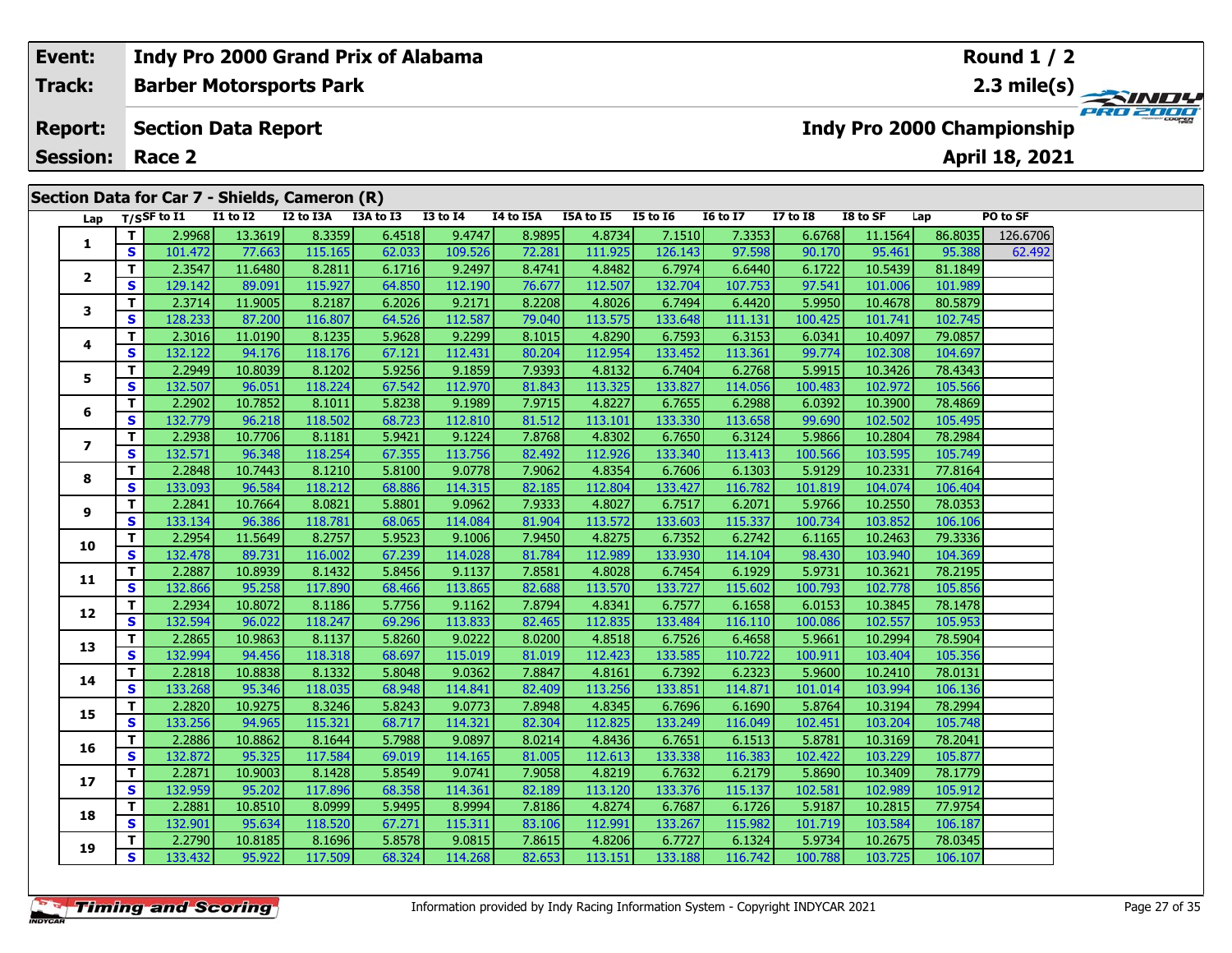| Event:          |    |                  |                            | Indy Pro 2000 Grand Prix of Alabama           |           |                 |           |           |                 |                 |              |          |         | <b>Round 1 / 2</b>         |          |
|-----------------|----|------------------|----------------------------|-----------------------------------------------|-----------|-----------------|-----------|-----------|-----------------|-----------------|--------------|----------|---------|----------------------------|----------|
| Track:          |    |                  |                            | <b>Barber Motorsports Park</b>                |           |                 |           |           |                 |                 |              |          |         |                            |          |
| <b>Report:</b>  |    |                  | <b>Section Data Report</b> |                                               |           |                 |           |           |                 |                 |              |          |         | Indy Pro 2000 Championship | PRO 2000 |
| <b>Session:</b> |    | Race 2           |                            |                                               |           |                 |           |           |                 |                 |              |          |         | April 18, 2021             |          |
|                 |    |                  |                            | Section Data for Car 7 - Shields, Cameron (R) |           |                 |           |           |                 |                 |              |          |         |                            |          |
| Lap             |    | $T/S$ SF to $I1$ | <b>I1 to I2</b>            | I2 to I3A                                     | I3A to I3 | <b>I3 to I4</b> | I4 to I5A | I5A to I5 | <b>I5 to 16</b> | <b>I6 to I7</b> | $I7$ to $I8$ | I8 to SF | Lap     | PO to SF                   |          |
| 20              |    | 2.2700           | 10.9384                    | 8.1686                                        | 5.9720    | 9.0410          | 7.8691    | 4.8118    | 6.7771          | 6.2449          | 6.0821       | 10.2980  | 78.4730 |                            |          |
|                 | S. | 133.961          | 94.870                     | 117.523                                       | 67.017    | 114.780         | 82.573    | 113.358   | 133.102         | 114.639         | 98.986       | 103.418  | 105.514 |                            |          |
|                 |    | 2.2929           | 10.8672                    | 8.1930                                        | 5.8891    | 9.1003          | 7.8424    | 4.8064    | 6.7461          | 6.2451          | 5.9754       | 10.2158  | 78.1737 |                            |          |
| 21              | S. | 132.623          | 95.492                     | 117.173                                       | 67.961    | 114.032         | 82.854    | 113.485   | 133.714         | 114.635         | 100.754      | 104.250  | 105.918 |                            |          |
| 22              |    | 2.2829           | 11.1711                    | 8.2168                                        | 5.9318    | 9.1282          | 7.9226    | 4.8347    | 6.7689          | 6.2025          | 5.9318       | 10.2553  | 78.6466 |                            |          |
|                 | S. | 133.204          | 92.894                     | 116.834                                       | 67.471    | 113.684         | 82.015    | 112.821   | 133.263         | 115.423         | 101.495      | 103.849  | 105.281 |                            |          |

# **<sup>T</sup>** 2.3026 10.8276 8.1332 5.9528 9.1409 7.9371 4.8487 6.8023 6.2426 5.9350 10.2331 78.3559 **<sup>S</sup>** 132.064 95.841 118.035 67.233 113.526 81.865 112.495 132.609 114.681 101.440 104.074 105.672**24<sup>T</sup>** 2.3000 10.8633 8.1640 5.8449 9.1133 7.9117 4.8280 6.7775 6.2556 5.9346 10.2965 78.2894 **<sup>S</sup>** 132.213 95.526 117.589 68.475 113.870 82.128 112.977 133.094 114.443 101.447 103.433 105.761

**23**

| - - | s l | 132.2131         | 95.526  | 117.589 | 68.475 | 113.870   | 82.128 | 112.977 | 133.094 <b> </b> | 114.443 | 101.447 | 103.433 | 105.761 |  |
|-----|-----|------------------|---------|---------|--------|-----------|--------|---------|------------------|---------|---------|---------|---------|--|
| 25  |     | 2.2987           | 10.9302 | 8.1528  | 5.8377 | 9.0769    | 7.8968 | 4.8327  | 6.7854           | 6.2642  | 5.9060  | 10.1961 | 78.1775 |  |
|     | S   | 132.288          | 94.941  | 117.751 | 68.559 | 114.326   | 82.283 | 112.867 | 132.939          | 114.286 | 101.938 | 104.452 | 105.913 |  |
| 26  |     | 2.2850           | 10.8281 | 8.1364  | 5.8283 | 9.0384    | 7.8694 | 4.8306  | 6.7737           | 6.1350  | 5.9044  | 10.1655 | 77.7948 |  |
|     | S.  | 133.081          | 95.837  | 117.988 | 68.670 | 114.813   | 82.570 | 112.917 | 133.169          | 116.693 | 101.966 | 104.766 | 106.434 |  |
| 27  |     | 2.2716           | 10.7656 | 8.0806  | 5.8242 | 9.0291    | 7.7899 | 4.8152  | 6.7294           | 6.1178  | 5.9088  | 10.2010 | 77.5332 |  |
|     | s l | 133.866 <b> </b> | 96.393  | 118.803 | 68.718 | 114.931 l | 83.412 | 113.278 | 134.045          | 117.021 | 101.890 | 104.402 | 106.793 |  |
| 28  |     | 2.2837           | 10.7429 | 8.0898  | 5.8797 | 9.0656    | 7.7565 | 4.8150  | 6.7543           | 6.1031  | 5.9115  | 10.1822 | 77.5843 |  |
|     | S   | 133.157          | 96.597  | 118.668 | 68.069 | 114.469   | 83.771 | 113.282 | 133.551          | 117.303 | 101.843 | 104.594 | 106.723 |  |
| 29  |     | 2.2903           | 10.8177 | 8.1108  | 5.9356 | 9.0416    | 7.8693 | 4.8260  | 6.7674           | 6.1620  | 5.8847  | 10.2638 | 77.9692 |  |
|     | S   | 132.773          | 95.929  | 118.361 | 67.428 | 114.773   | 82.571 | 113.024 | 133.293          | 116.181 | 102.307 | 103.763 | 106.196 |  |
| 30  |     | 2.2816           | 10.9041 | 8.1099  | 5.8674 | 9.0980    | 7.9348 | 4.7846  | 6.7291           | 6.2145  | 5.8694  | 10.2457 | 78.0391 |  |
|     | S.  | 133.280          | 95.169  | 118.374 | 68.212 | 114.061   | 81.889 | 114.002 | 134.051          | 115.200 | 102.574 | 103.946 | 106.101 |  |
|     |     | 2.5023           | 13.3658 | 9.6834  | 6.9244 |           |        |         |                  |         |         |         |         |  |
| 31  | s l | 121.525          | 77.640  | 99.139  | 57.800 |           |        |         |                  |         |         |         |         |  |

78.3559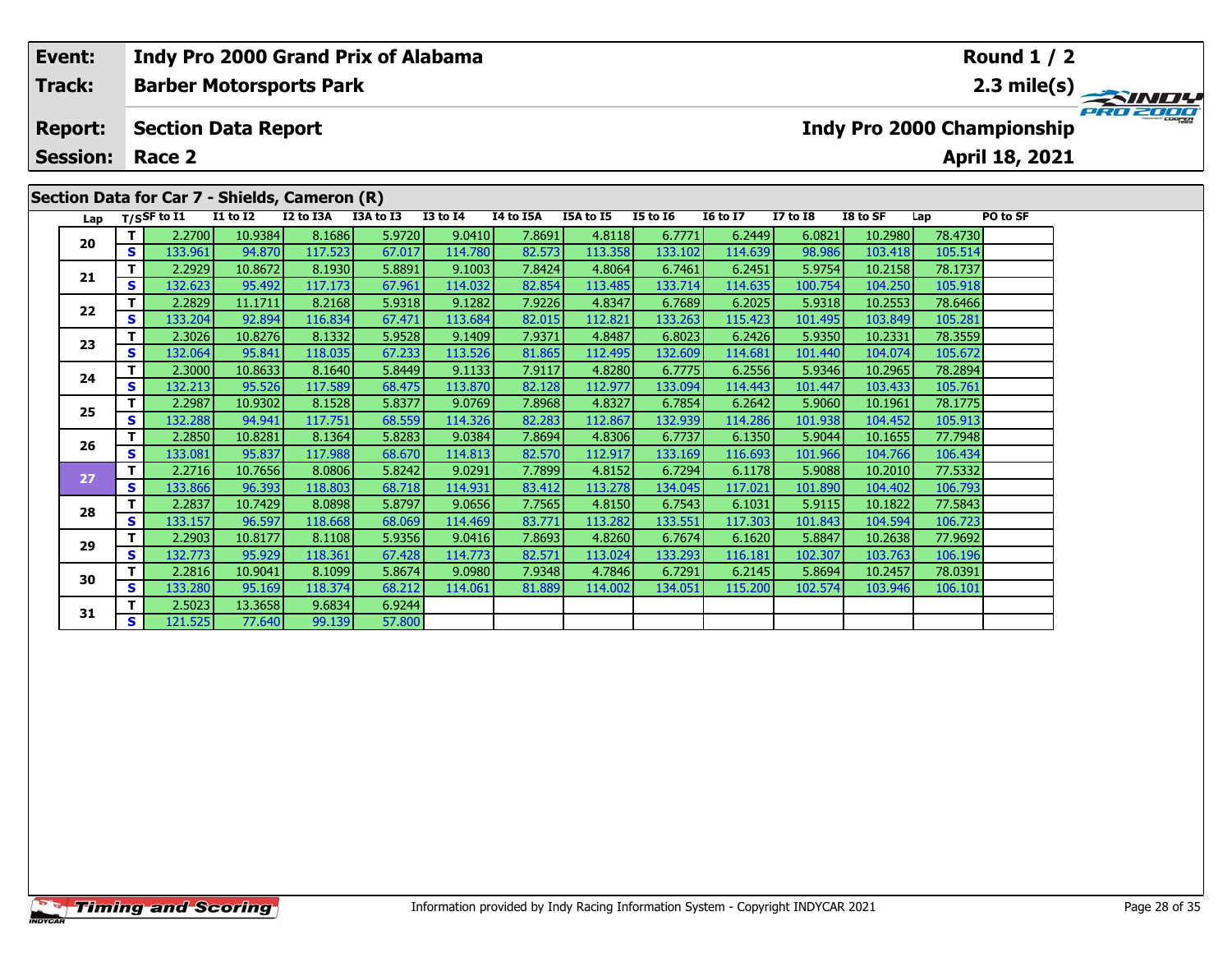# **Event: Indy Pro 2000 Grand Prix of Alabama Round 1 / 2Barber Motorsports Park 2.3 mile(s) Track:** PRO 200 **Section Data Report Report: Indy Pro 2000 Championship April 18, 2021 Session: Race 2 Section Data for Car 74 - Fittipaldi, Enzo (R) Lap T/SSF to I1 I1 to I2 I2 to I3A I3A to I3 I3 to I4 I4 to I5A I5A to I5 I5 to I6 I6 to I7 I7 to I8 I8 to SF Lap PO to SF**  г **<sup>T</sup>** 2.8989 13.7836 8.4435 6.5552 9.6014 9.0156 4.8975 6.8536 7.0524 6.2180 10.7786 86.0983 130.4130 **<sup>S</sup>** 104.899 75.287 113.697 61.055 108.081 72.072 111.374 131.616 101.513 96.823 98.807 96.169 60.699**1 <sup>T</sup>** 2.3643 11.7928 8.3589 6.1644 9.3270 8.4707 4.8431 6.7591 6.8271 6.2201 10.7671 81.8946 **<sup>S</sup>** 128.618 87.997 114.848 64.926 111.261 76.708 112.625 133.456 104.863 96.790 98.912 101.106**23**

|  | 1              |              | 2.8989  | 13.7836 | 8.4435  | 6.5552 | 9.6014  | 9.0156 | 4.8975  | 6.8536  | 7.0524  | 6.2180  | 10.7786 | 86.0983 | 130.4130 |
|--|----------------|--------------|---------|---------|---------|--------|---------|--------|---------|---------|---------|---------|---------|---------|----------|
|  |                | S            | 104.899 | 75.287  | 113.697 | 61.055 | 108.081 | 72.072 | 111.374 | 131.616 | 101.513 | 96.823  | 98.807  | 96.169  | 60.699   |
|  | $\overline{2}$ | T.           | 2.3643  | 11.7928 | 8.3589  | 6.1644 | 9.3270  | 8.4707 | 4.8431  | 6.7591  | 6.8271  | 6.2201  | 10.7671 | 81.8946 |          |
|  |                | S            | 128.618 | 87.997  | 114.848 | 64.926 | 111.261 | 76.708 | 112.625 | 133.456 | 104.863 | 96.790  | 98.912  | 101.106 |          |
|  | 3              | T.           | 2.4053  | 11.4889 | 8.2378  | 6.0534 | 9.3456  | 7.9631 | 4.8826  | 6.8352  | 6.2545  | 5.9761  | 10.3818 | 79.8243 |          |
|  |                | S            | 126.425 | 90.324  | 116.536 | 66.116 | 111.039 | 81.598 | 111.714 | 131.971 | 114.463 | 100.742 | 102.583 | 103.728 |          |
|  | 4              | T.           | 2.3266  | 10.9759 | 8.1590  | 5.8450 | 9.1740  | 7.7882 | 4.8451  | 6.8103  | 6.1978  | 5.9454  | 10.3587 | 78.4260 |          |
|  |                | $\mathbf{s}$ | 130.702 | 94.546  | 117.661 | 68.473 | 113.116 | 83.430 | 112.579 | 132.453 | 115.510 | 101.262 | 102.812 | 105.577 |          |
|  | 5              | T.           | 2.3064  | 10.9045 | 8.1767  | 5.8694 | 9.1825  | 7.7771 | 4.8335  | 6.7769  | 6.1587  | 5.9570  | 10.3069 | 78.2496 |          |
|  |                | S            | 131.847 | 95.165  | 117.407 | 68.189 | 113.011 | 83.549 | 112.849 | 133.106 | 116.244 | 101.065 | 103.329 | 105.815 |          |
|  | 6              | T.           | 2.2972  | 10.8884 | 8.1141  | 5.8703 | 9.1274  | 7.7344 | 4.8268  | 6.7729  | 6.1993  | 5.9711  | 10.3221 | 78.1240 |          |
|  |                | S            | 132.375 | 95.306  | 118.313 | 68.178 | 113.694 | 84.011 | 113.005 | 133.185 | 115.482 | 100.827 | 103.177 | 105.985 |          |
|  | 7              | T.           | 2.2973  | 10.7737 | 8.1135  | 5.8305 | 9.0713  | 7.8485 | 4.8343  | 6.7514  | 6.3744  | 6.0715  | 10.4742 | 78.4406 |          |
|  |                | S            | 132.369 | 96.320  | 118.321 | 68.644 | 114.397 | 82.789 | 112.830 | 133.609 | 112.310 | 99.159  | 101.678 | 105.558 |          |
|  | 8              | T.           | 2.2917  | 11.0082 | 8.1393  | 5.8271 | 9.0922  | 7.7670 | 4.8211  | 6.7592  | 6.1645  | 5.9650  | 10.2714 | 78.1067 |          |
|  |                | S            | 132.692 | 94.269  | 117.946 | 68.684 | 114.134 | 83.658 | 113.139 | 133.454 | 116.134 | 100.930 | 103.686 | 106.009 |          |
|  | 9              | T.           | 2.2762  | 11.0737 | 8.1180  | 5.8425 | 9.1122  | 7.8334 | 4.8047  | 6.7219  | 6.2427  | 5.9516  | 10.8239 | 78.8008 |          |
|  |                | S            | 133.596 | 93.711  | 118.256 | 68.503 | 113.883 | 82.949 | 113.525 | 134.195 | 114.679 | 101.157 | 98.393  | 105.075 |          |
|  | 10             | T.           | 2.3705  | 10.9440 | 8.0998  | 5.8960 | 9.0979  | 7.6678 | 4.8305  | 6.7594  | 6.1766  | 5.8733  | 10.2878 | 78.0036 |          |
|  |                | S            | 128.281 | 94.822  | 118.521 | 67.881 | 114.062 | 84.740 | 112.919 | 133.451 | 115.907 | 102.505 | 103.521 | 106.149 |          |
|  | 11             | T.           | 2.2969  | 10.8501 | 8.1298  | 5.9191 | 9.2003  | 7.8108 | 4.8260  | 6.7717  | 6.2449  | 5.8654  | 10.3262 | 78.2412 |          |
|  |                | S            | 132.392 | 95.642  | 118.084 | 67.616 | 112.793 | 83.189 | 113.024 | 133.208 | 114.639 | 102.644 | 103.136 | 105.827 |          |
|  | 12             | T.           | 2.3062  | 10.7638 | 8.1293  | 5.7588 | 9.1089  | 7.6688 | 4.8411  | 6.7732  | 6.0815  | 5.8409  | 10.2143 | 77.4868 |          |
|  |                | S            | 131.858 | 96.409  | 118.091 | 69.498 | 113.925 | 84.729 | 112.672 | 133.179 | 117.719 | 103.074 | 104.266 | 106.857 |          |
|  | 13             | T.           | 2.2905  | 10.8275 | 8.0629  | 5.8185 | 9.1185  | 7.6460 | 4.8348  | 6.7863  | 6.1109  | 5.8966  | 10.2871 | 77.6796 |          |
|  |                | S            | 132.762 | 95.842  | 119.064 | 68.785 | 113.805 | 84.982 | 112.818 | 132.922 | 117.153 | 102.100 | 103.528 | 106.592 |          |
|  | 14             | T.           | 2.2822  | 10.8006 | 8.0960  | 5.7901 | 9.0317  | 7.6724 | 4.8016  | 6.7204  | 6.1444  | 5.9204  | 10.2722 | 77.5320 |          |
|  |                | S            | 133.245 | 96.081  | 118.577 | 69.123 | 114.898 | 84.690 | 113.598 | 134.225 | 116.514 | 101.690 | 103.678 | 106.795 |          |
|  | 15             | T.           | 2.2628  | 11.0283 | 8.1071  | 5.8606 | 9.0597  | 7.6643 | 4.8177  | 6.7569  | 6.0832  | 5.9014  | 10.2984 | 77.8404 |          |
|  |                | S            | 134.387 | 94.097  | 118.415 | 68.291 | 114.543 | 84.779 | 113.219 | 133.500 | 117.686 | 102.017 | 103.414 | 106.371 |          |
|  | 16<br>17<br>18 | T.           | 2.2765  | 10.8437 | 8.1345  | 5.7768 | 9.0242  | 7.7044 | 4.8289  | 6.7506  | 6.1380  | 5.9037  | 10.2684 | 77.6497 |          |
|  |                | S            | 133.578 | 95.699  | 118.016 | 69.282 | 114.994 | 84.338 | 112.956 | 133.624 | 116.636 | 101.978 | 103.716 | 106.633 |          |
|  |                | T.           | 2.2745  | 10.8304 | 8.1123  | 5.7790 | 9.0285  | 7.7311 | 4.8022  | 6.7183  | 6.1613  | 6.0120  | 10.3676 | 77.8172 |          |
|  |                | S            | 133.696 | 95.816  | 118.339 | 69.255 | 114.939 | 84.047 | 113.584 | 134.267 | 116.194 | 100.141 | 102.724 | 106.403 |          |
|  |                | T.           | 2.2725  | 10.9276 | 8.0877  | 5.7974 | 9.0094  | 7.7800 | 4.8257  | 6.7597  | 6.1748  | 6.0510  | 10.2777 | 77.9635 |          |
|  |                | S            | 133.813 | 94.964  | 118.699 | 69.036 | 115.183 | 83.518 | 113.031 | 133.445 | 115.940 | 99.495  | 103.622 | 106.204 |          |
|  | 19             | T.           | 2.2677  | 10.7941 | 8.1168  | 5.7837 | 9.1139  | 8.3013 | 4.8072  | 6.7330  | 6.3173  | 6.1178  | 10.2265 | 78.5793 |          |
|  |                | S            | 134.097 | 96.138  | 118.273 | 69.199 | 113.862 | 78.274 | 113.466 | 133.974 | 113.325 | 98.409  | 104.141 | 105.371 |          |
|  |                |              |         |         |         |        |         |        |         |         |         |         |         |         |          |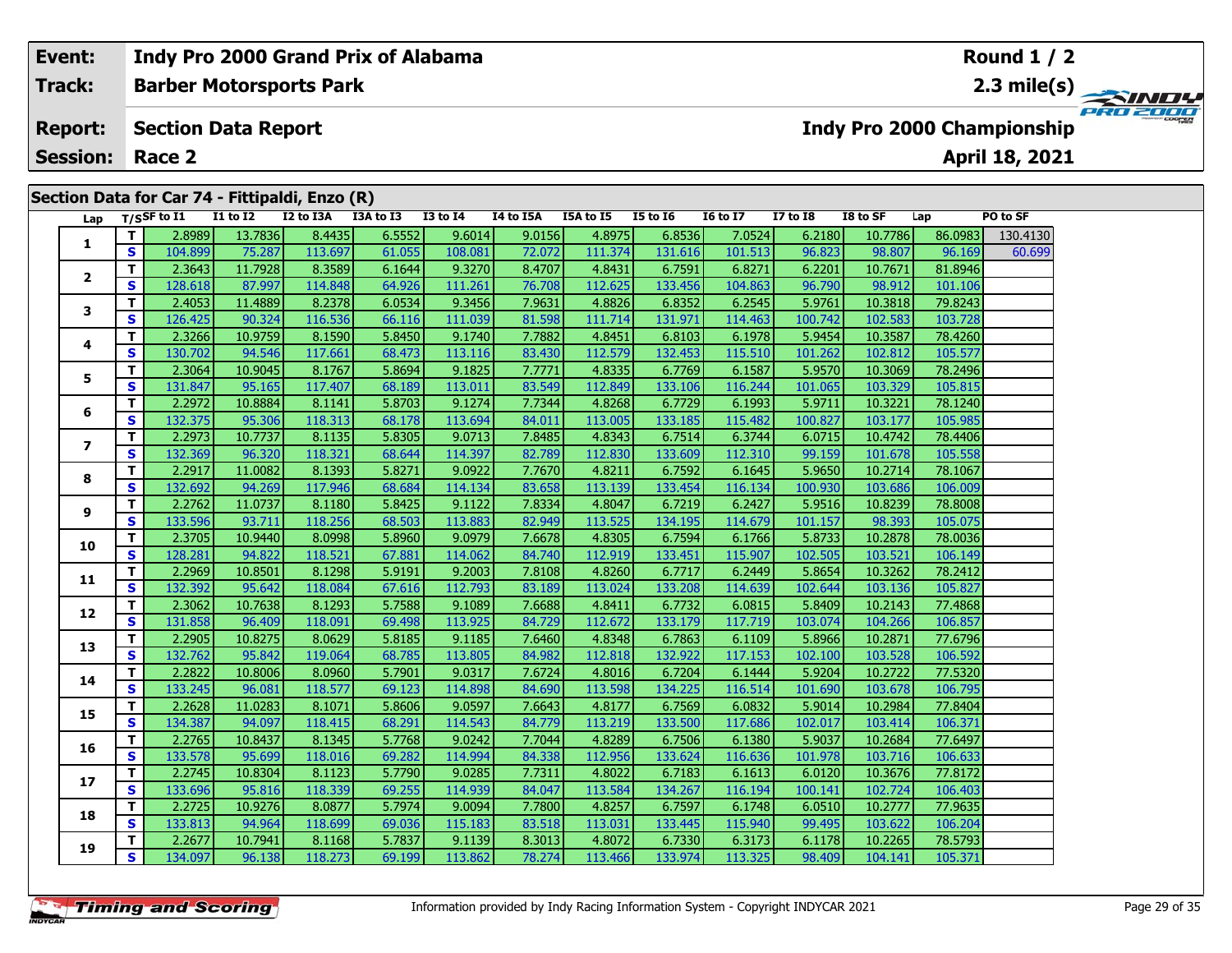| Event: |                                                                                                                                                                                                                                                     |          |                            |         | Indy Pro 2000 Grand Prix of Alabama |        |         |        |         |         |         |         |         |         | Round $1/2$                       |          |
|--------|-----------------------------------------------------------------------------------------------------------------------------------------------------------------------------------------------------------------------------------------------------|----------|----------------------------|---------|-------------------------------------|--------|---------|--------|---------|---------|---------|---------|---------|---------|-----------------------------------|----------|
| Track: |                                                                                                                                                                                                                                                     |          |                            |         | <b>Barber Motorsports Park</b>      |        |         |        |         |         |         |         |         |         |                                   |          |
|        | <b>Report:</b>                                                                                                                                                                                                                                      |          | <b>Section Data Report</b> |         |                                     |        |         |        |         |         |         |         |         |         | <b>Indy Pro 2000 Championship</b> | PRO 2000 |
|        | <b>Session:</b>                                                                                                                                                                                                                                     |          | Race 2                     |         |                                     |        |         |        |         |         |         |         |         |         | April 18, 2021                    |          |
|        | Section Data for Car 74 - Fittipaldi, Enzo (R)<br><b>I1 to I2</b><br>I2 to I3A<br>I3A to I3<br><b>I3 to I4</b><br>I4 to I5A<br>I5A to I5<br><b>I5 to 16</b><br>PO to SF<br>Lap T/SSF to I1<br><b>16 to 17</b><br><b>I7 to I8</b><br>I8 to SF<br>Lap |          |                            |         |                                     |        |         |        |         |         |         |         |         |         |                                   |          |
|        | 20                                                                                                                                                                                                                                                  |          | 2.2709                     | 11.0207 | 8.1142                              | 5.8332 | 9.0343  | 7.8113 | 4.8122  | 6.7867  | 6.1417  | 5.9508  | 10.4053 | 78.1813 |                                   |          |
|        |                                                                                                                                                                                                                                                     | <b>S</b> | 133.908                    | 94.162  | 118.311                             | 68.612 | 114.865 | 83.184 | 113.348 | 132.914 | 116.565 | 101.171 | 102.352 | 105.908 |                                   |          |
|        |                                                                                                                                                                                                                                                     |          | 2.2817                     | 10.9000 | 8.1603                              | 5.7818 | 9.0262  | 7.7404 | 4.8346  | 6.7592  | 6.1116  | 5.8625  | 10.3075 | 77.7658 |                                   |          |
|        |                                                                                                                                                                                                                                                     | <b>S</b> | 133.274                    | 95.204  | 117.643                             | 69.222 | 114.968 | 83.946 | 112.823 | 133.454 | 117.139 | 102.694 | 103.323 | 106.474 |                                   |          |
|        | 21<br>22                                                                                                                                                                                                                                            |          | 2.2704                     | 10.7458 | 8.1424                              | 5.7713 | 9.0151  | 7.7122 | 4.8080  | 6.7113  | 6.1751  | 5.7069  | 10.4608 | 77.5193 |                                   |          |
|        |                                                                                                                                                                                                                                                     | <b>S</b> | 133.937                    | 96.570  | 117.901                             | 69.348 | 115.110 | 84.253 | 113.447 | 134.407 | 115.935 | 105.494 | 101.809 | 106.812 |                                   |          |

**<sup>T</sup>** 2.3258 10.7694 8.1653 5.7494 9.1174 7.7201 4.8576 6.8366 5.9980 5.8400 10.5241 77.9037 **<sup>S</sup>** 130.747 96.359 117.571 69.612 113.818 84.166 112.289 131.944 119.358 103.090 101.196 106.285

**<sup>T</sup>** 2.3238 10.8384 8.1580 5.7204 9.0970 7.7428 4.8815 6.8699 6.1338 5.8798 10.1948 77.8402 **<sup>S</sup>** 130.859 95.745 117.676 69.965 114.074 83.920 111.739 131.304 116.715 102.392 104.465 106.372

**<sup>T</sup>** 2.3135 10.7323 8.1592 5.7497 9.0591 7.7579 4.8513 6.8284 6.1218 5.8855 10.1864 77.6451 **<sup>S</sup>** 131.442 96.692 117.659 69.608 114.551 83.756 112.435 132.102 116.944 102.293 104.551 106.639

**<sup>T</sup>** 2.3027 10.8518 8.2107 5.8021 9.0450 7.7001 4.8560 6.8318 6.0643 5.8617 10.2079 77.7341 **<sup>S</sup>** 132.058 95.627 116.921 68.980 114.729 84.385 112.326 132.036 118.053 102.708 104.331 106.517

**<sup>T</sup>** 2.2926 10.7565 8.1402 5.8238 9.0900 7.6400 4.8321 6.7766 6.0613 5.9191 10.2199 77.5521 **<sup>S</sup>** 132.640 96.474 117.933 68.723 114.161 85.049 112.881 133.112 118.111 101.712 104.208 106.767

**<sup>T</sup>** 2.3063 10.7629 8.1531 5.7397 9.1204 7.6852 4.8409 6.8000 6.0723 5.8245 10.1838 77.4891 **<sup>S</sup>** 131.852 96.417 117.747 69.730 113.781 84.549 112.676 132.654 117.898 103.364 104.578 106.854

**<sup>T</sup>** 2.3098 10.7128 8.1408 5.7398 9.0943 7.7184 4.8652 6.8237 6.0699 5.7870 10.2057 77.4674 **<sup>S</sup>** 131.652 96.868 117.925 69.728 114.107 84.185 112.113 132.193 117.944 104.034 104.353 106.884

**<sup>T</sup>** 2.3083 10.7632 8.1403 5.7357 9.0760 7.6261 4.8343 6.8088 6.0613 5.8602 10.2486 77.4628 **<sup>S</sup>** 131.738 96.414 117.932 69.778 114.338 85.204 112.830 132.482 118.111 102.735 103.917 106.890

88.953

|                    | <b>Timing and Scoring</b> |  |  |
|--------------------|---------------------------|--|--|
|                    |                           |  |  |
| <i><b>'CAR</b></i> |                           |  |  |

**<sup>T</sup>** 2.3320 14.2049 11.2628 7.2344 11.6660 **<sup>S</sup>** 130.399 73.054 85.236 55.323 88.953

**23**

**24**

**25**

**26**

**27**

**28**

**29**

**30**

**31**

106.28

106.517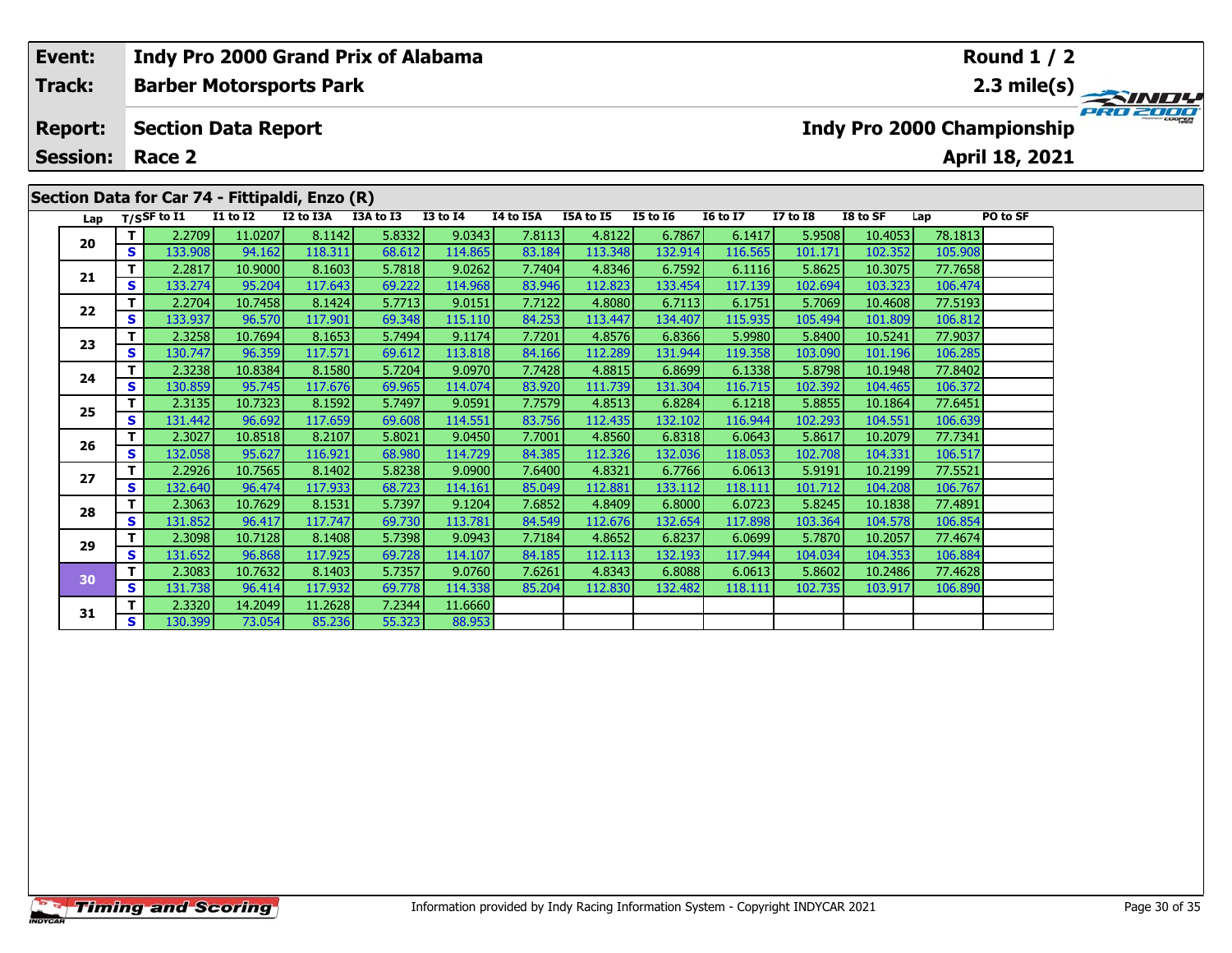# **Event:Round 1 / 2 Indy Pro 2000 Grand Prix of Alabama Track:Barber Motorsports Park 2.3 mile(s) PRO 200 Report: Section Data Report Indy Pro 2000 Championship April 18, 2021 Session: Race 2 Section Data for Car 77 - Ahmed, Enaam (R) Lap T/SSF to I1 I1 to I2 I2 to I3A I3A to I3 I3 to I4 I4 to I5A I5A to I5 I5 to I6 I6 to I7 I7 to I8 I8 to SF Lap PO to SF <sup>T</sup>** 2.8854 13.0191 8.5411 6.4869 9.5688 8.9908 4.8947 6.9848 6.9096 6.2577 10.9283 85.4672 129.0481 **<sup>S</sup>** 105.390 79.708 112.398 61.698 108.449 72.271 111.438 129.144 103.611 96.209 97.453 96.879 61.341**1 <sup>T</sup>** 2.4028 12.1295 8.2867 6.1568 9.3500 8.3774 4.8821 6.8288 6.5829 6.0567 10.5640 81.6177 **<sup>S</sup>** 126.557 85.554 115.848 65.006 110.987 77.563 111.725 132.094 108.753 99.402 100.814 101.449**2**

| 8.2867<br>6.5829<br>т<br>2.4028<br>12.1295<br>9.3500<br>4.8821<br>6.0567<br>10.5640<br>81.6177<br>6.1568<br>8.3774<br>6.8288<br>$\overline{2}$<br>S<br>126.557<br>85.554<br>115.848<br>65.006<br>110.987<br>77.563<br>111.725<br>132.094<br>108.753<br>99.402<br>100.814<br>101.449<br>T.<br>2.3177<br>8.1635<br>5.9525<br>9.2192<br>7.9575<br>5.8919<br>79.1561<br>11.1688<br>4.8690<br>6.8336<br>6.3848<br>10.3976<br>$\mathbf{3}$<br>S<br>131.204<br>117.597<br>112.562<br>112.026<br>132.002<br>112.127<br>102.182<br>92.913<br>67.237<br>81.655<br>102.427<br>104.603<br>T.<br>2.3254<br>8.1589<br>5.8890<br>9.2040<br>7.8551<br>6.3177<br>5.8785<br>78.7024<br>11.0142<br>4.8684<br>6.8080<br>10.3832<br>4<br>S<br>117.663<br>112.747<br>112.040<br>132.498<br>113.318<br>105.206<br>130.769<br>94.217<br>67.962<br>82.720<br>102.415<br>102.570<br>т<br>2.3148<br>8.1404<br>5.8631<br>9.2195<br>7.8512<br>4.8332<br>6.3033<br>5.9329<br>78.3896<br>10.8892<br>6.7655<br>10.2765<br>5<br>S<br>131.368<br>117.930<br>112.558<br>113.577<br>105.626<br>95.299<br>68.262<br>82.761<br>112.856<br>133.330<br>101.476<br>103.635<br>T.<br>2.2932<br>8.0889<br>9.1389<br>78.0820<br>10.8402<br>5.8593<br>7.8570<br>4.8326<br>6.7767<br>6.2758<br>5.8319<br>10.2875<br>6<br>S<br>132.605<br>95.730<br>118.681<br>113.551<br>82.700<br>133.110<br>114.075<br>103.233<br>103.524<br>106.042<br>68.306<br>112.870<br>T.<br>2.2921<br>8.1095<br>9.2365<br>4.8226<br>78.9881<br>10.8566<br>5.8318<br>8.1679<br>6.7599<br>6.3847<br>6.1108<br>10.4157<br>$\overline{ }$<br>S<br>132.669<br>118.380<br>112.351<br>98.522<br>95.585<br>68.628<br>79.552<br>113.104<br>133.441<br>112.129<br>102.249<br>104.826<br>T.<br>2.2898<br>8.0914<br>5.7895<br>9.1150<br>7.8040<br>4.8035<br>6.2200<br>78.0394<br>10.8796<br>6.7395<br>5.9051<br>10.4020<br>8<br>S<br>132.802<br>95.383<br>118.644<br>69.130<br>113.848<br>83.261<br>113.554<br>133.845<br>115.098<br>101.953<br>102.384<br>106.100<br>T.<br>2.2878<br>8.1341<br>9.1898<br>4.7926<br>78.7415<br>10.9078<br>5.8190<br>8.0102<br>6.7515<br>6.2731<br>5.8837<br>10.6919<br>9<br>S<br>112.922<br>132.918<br>95.136<br>118.022<br>68.779<br>81.118<br>113.812<br>133.607<br>102.324<br>99.608<br>105.154<br>114.124<br>T.<br>2.3131<br>8.1698<br>78.0046<br>10.8727<br>5.8061<br>9.1079<br>7.7438<br>4.8208<br>6.7456<br>6.2390<br>5.8432<br>10.3426<br>10<br>S<br>131.465<br>117.506<br>113.937<br>83.909<br>106.148<br>95.443<br>68.932<br>113.146<br>133.724<br>114.747<br>103.034<br>102.972<br>T.<br>2.2934<br>8.0873<br>9.1943<br>4.8319<br>78.0097<br>10.6824<br>5.8101<br>8.1133<br>6.7651<br>6.1207<br>5.8127<br>10.2985<br>11<br>S<br>132.594<br>116.965<br>118.705<br>68.885<br>112.866<br>80.087<br>112.886<br>103.574<br>97.144<br>133.338<br>103.413<br>106.141<br>T.<br>2.2953<br>8.1057<br>5.7898<br>7.7027<br>4.8384<br>6.0618<br>5.8585<br>77.7634<br>10.8699<br>9.1437<br>6.7561<br>10.3415<br>12<br>S<br>118.435<br>132.484<br>113.491<br>84.356<br>112.734<br>133.516<br>118.102<br>102.764<br>102.983<br>106.477<br>95.468<br>69.126<br>T.<br>2.2877<br>8.1139<br>9.1065<br>7.7366<br>4.8364<br>10.9235<br>5.7448<br>6.7829<br>6.0840<br>5.8772<br>10.3609<br>77.8544<br>13<br>$\mathbf{s}$<br>132.924<br>113.955<br>112.781<br>95.000<br>118.315<br>69.668<br>83.987<br>132.988<br>117.671<br>102.437<br>102.790<br>106.352<br>т<br>2.2812<br>8.0783<br>9.0597<br>10.8485<br>5.7992<br>7.7467<br>4.8109<br>6.7545<br>6.0772<br>5.9629<br>10.4204<br>77.8395<br>14<br>S<br>133.303<br>95.656<br>118.837<br>114.543<br>83.877<br>113.379<br>133.547<br>117.802<br>100.965<br>102.203<br>106.373<br>69.014<br>T.<br>8.1356<br>2.2982<br>10.8806<br>5.7483<br>9.0480<br>7.7279<br>4.8412<br>6.7819<br>6.0785<br>5.8012<br>77.7500<br>10.4086<br>15<br>S.<br>132.317<br>118.000<br>112.669<br>117.777<br>95.374<br>69.625<br>114.691<br>84.081<br>133.008<br>103.779<br>102.319<br>106.495<br>T.<br>8.0943<br>2.2898<br>9.0152<br>4.8290<br>6.1229<br>5.9479<br>77.6703<br>10.6671<br>5.7699<br>7.7777<br>6.7623<br>10.3942<br>16<br>S<br>132.802<br>118.602<br>115.109<br>112.954<br>97.283<br>69.365<br>83.543<br>133.393<br>116.923<br>101.220<br>106.604<br>102.461<br>T.<br>2.2858<br>8.1248<br>9.0981<br>7.7584<br>4.8163<br>6.7717<br>6.1224<br>77.8902<br>10.7587<br>5.7244<br>6.0104<br>10.4192<br>17<br><b>S</b><br>133.035<br>118.157<br>114.060<br>113.252<br>133.208<br>116.933<br>100.167<br>102.215<br>106.303<br>96.455<br>69.916<br>83.751<br>T.<br>2.2849<br>8.0977<br>9.0799<br>10.7629<br>5.7775<br>7.7712<br>4.8423<br>6.7930<br>6.0776<br>6.0887<br>10.2702<br>77.8459<br>18<br>S<br>133.087<br>118.552<br>114.288<br>132.790<br>117.795<br>98.879<br>103.698<br>106.364<br>96.417<br>69.273<br>83.613<br>112.644<br>T.<br>2.2703<br>8.0370<br>9.1529<br>7.8425<br>4.8722<br>5.7900<br>77.8694<br>10.6812<br>6.0051<br>6.8514<br>6.1125<br>10.2543<br>19<br>S.<br>133.943<br>113.377<br>106.332<br>97.155<br>119.448<br>66.648<br>82.853<br>111.952<br>131.659<br>117.122<br>103.980<br>103.859 |  | 103.330 | 7.5.700 | <b>TTC:200</b> | 01.020 | 100.117 | 12.211 | <b>TTT:100</b> | 143.11 | TOP COTT | <b>JU.LUJ</b> | ,,,,,, | <u>JUIUT J</u> | <b>ATIO</b> 17 |
|----------------------------------------------------------------------------------------------------------------------------------------------------------------------------------------------------------------------------------------------------------------------------------------------------------------------------------------------------------------------------------------------------------------------------------------------------------------------------------------------------------------------------------------------------------------------------------------------------------------------------------------------------------------------------------------------------------------------------------------------------------------------------------------------------------------------------------------------------------------------------------------------------------------------------------------------------------------------------------------------------------------------------------------------------------------------------------------------------------------------------------------------------------------------------------------------------------------------------------------------------------------------------------------------------------------------------------------------------------------------------------------------------------------------------------------------------------------------------------------------------------------------------------------------------------------------------------------------------------------------------------------------------------------------------------------------------------------------------------------------------------------------------------------------------------------------------------------------------------------------------------------------------------------------------------------------------------------------------------------------------------------------------------------------------------------------------------------------------------------------------------------------------------------------------------------------------------------------------------------------------------------------------------------------------------------------------------------------------------------------------------------------------------------------------------------------------------------------------------------------------------------------------------------------------------------------------------------------------------------------------------------------------------------------------------------------------------------------------------------------------------------------------------------------------------------------------------------------------------------------------------------------------------------------------------------------------------------------------------------------------------------------------------------------------------------------------------------------------------------------------------------------------------------------------------------------------------------------------------------------------------------------------------------------------------------------------------------------------------------------------------------------------------------------------------------------------------------------------------------------------------------------------------------------------------------------------------------------------------------------------------------------------------------------------------------------------------------------------------------------------------------------------------------------------------------------------------------------------------------------------------------------------------------------------------------------------------------------------------------------------------------------------------------------------------------------------------------------------------------------------------------------------------------------------------------------------------------------------------------------------------------------------------------------------------------------------------------------------------------------------------------------------------------------------------------------------------------------------------------------------------------------------------------------------------------------------------------------------------------------------------------------------------------------------------------------------------------------------------------------------------------------------------------------------------------------------------------------------------------------------------------------------------------------------------------------------------------------------------------------------------------------------------------------------------------------------------|--|---------|---------|----------------|--------|---------|--------|----------------|--------|----------|---------------|--------|----------------|----------------|
|                                                                                                                                                                                                                                                                                                                                                                                                                                                                                                                                                                                                                                                                                                                                                                                                                                                                                                                                                                                                                                                                                                                                                                                                                                                                                                                                                                                                                                                                                                                                                                                                                                                                                                                                                                                                                                                                                                                                                                                                                                                                                                                                                                                                                                                                                                                                                                                                                                                                                                                                                                                                                                                                                                                                                                                                                                                                                                                                                                                                                                                                                                                                                                                                                                                                                                                                                                                                                                                                                                                                                                                                                                                                                                                                                                                                                                                                                                                                                                                                                                                                                                                                                                                                                                                                                                                                                                                                                                                                                                                                                                                                                                                                                                                                                                                                                                                                                                                                                                                                                                                                                  |  |         |         |                |        |         |        |                |        |          |               |        |                |                |
|                                                                                                                                                                                                                                                                                                                                                                                                                                                                                                                                                                                                                                                                                                                                                                                                                                                                                                                                                                                                                                                                                                                                                                                                                                                                                                                                                                                                                                                                                                                                                                                                                                                                                                                                                                                                                                                                                                                                                                                                                                                                                                                                                                                                                                                                                                                                                                                                                                                                                                                                                                                                                                                                                                                                                                                                                                                                                                                                                                                                                                                                                                                                                                                                                                                                                                                                                                                                                                                                                                                                                                                                                                                                                                                                                                                                                                                                                                                                                                                                                                                                                                                                                                                                                                                                                                                                                                                                                                                                                                                                                                                                                                                                                                                                                                                                                                                                                                                                                                                                                                                                                  |  |         |         |                |        |         |        |                |        |          |               |        |                |                |
|                                                                                                                                                                                                                                                                                                                                                                                                                                                                                                                                                                                                                                                                                                                                                                                                                                                                                                                                                                                                                                                                                                                                                                                                                                                                                                                                                                                                                                                                                                                                                                                                                                                                                                                                                                                                                                                                                                                                                                                                                                                                                                                                                                                                                                                                                                                                                                                                                                                                                                                                                                                                                                                                                                                                                                                                                                                                                                                                                                                                                                                                                                                                                                                                                                                                                                                                                                                                                                                                                                                                                                                                                                                                                                                                                                                                                                                                                                                                                                                                                                                                                                                                                                                                                                                                                                                                                                                                                                                                                                                                                                                                                                                                                                                                                                                                                                                                                                                                                                                                                                                                                  |  |         |         |                |        |         |        |                |        |          |               |        |                |                |
|                                                                                                                                                                                                                                                                                                                                                                                                                                                                                                                                                                                                                                                                                                                                                                                                                                                                                                                                                                                                                                                                                                                                                                                                                                                                                                                                                                                                                                                                                                                                                                                                                                                                                                                                                                                                                                                                                                                                                                                                                                                                                                                                                                                                                                                                                                                                                                                                                                                                                                                                                                                                                                                                                                                                                                                                                                                                                                                                                                                                                                                                                                                                                                                                                                                                                                                                                                                                                                                                                                                                                                                                                                                                                                                                                                                                                                                                                                                                                                                                                                                                                                                                                                                                                                                                                                                                                                                                                                                                                                                                                                                                                                                                                                                                                                                                                                                                                                                                                                                                                                                                                  |  |         |         |                |        |         |        |                |        |          |               |        |                |                |
|                                                                                                                                                                                                                                                                                                                                                                                                                                                                                                                                                                                                                                                                                                                                                                                                                                                                                                                                                                                                                                                                                                                                                                                                                                                                                                                                                                                                                                                                                                                                                                                                                                                                                                                                                                                                                                                                                                                                                                                                                                                                                                                                                                                                                                                                                                                                                                                                                                                                                                                                                                                                                                                                                                                                                                                                                                                                                                                                                                                                                                                                                                                                                                                                                                                                                                                                                                                                                                                                                                                                                                                                                                                                                                                                                                                                                                                                                                                                                                                                                                                                                                                                                                                                                                                                                                                                                                                                                                                                                                                                                                                                                                                                                                                                                                                                                                                                                                                                                                                                                                                                                  |  |         |         |                |        |         |        |                |        |          |               |        |                |                |
|                                                                                                                                                                                                                                                                                                                                                                                                                                                                                                                                                                                                                                                                                                                                                                                                                                                                                                                                                                                                                                                                                                                                                                                                                                                                                                                                                                                                                                                                                                                                                                                                                                                                                                                                                                                                                                                                                                                                                                                                                                                                                                                                                                                                                                                                                                                                                                                                                                                                                                                                                                                                                                                                                                                                                                                                                                                                                                                                                                                                                                                                                                                                                                                                                                                                                                                                                                                                                                                                                                                                                                                                                                                                                                                                                                                                                                                                                                                                                                                                                                                                                                                                                                                                                                                                                                                                                                                                                                                                                                                                                                                                                                                                                                                                                                                                                                                                                                                                                                                                                                                                                  |  |         |         |                |        |         |        |                |        |          |               |        |                |                |
|                                                                                                                                                                                                                                                                                                                                                                                                                                                                                                                                                                                                                                                                                                                                                                                                                                                                                                                                                                                                                                                                                                                                                                                                                                                                                                                                                                                                                                                                                                                                                                                                                                                                                                                                                                                                                                                                                                                                                                                                                                                                                                                                                                                                                                                                                                                                                                                                                                                                                                                                                                                                                                                                                                                                                                                                                                                                                                                                                                                                                                                                                                                                                                                                                                                                                                                                                                                                                                                                                                                                                                                                                                                                                                                                                                                                                                                                                                                                                                                                                                                                                                                                                                                                                                                                                                                                                                                                                                                                                                                                                                                                                                                                                                                                                                                                                                                                                                                                                                                                                                                                                  |  |         |         |                |        |         |        |                |        |          |               |        |                |                |
|                                                                                                                                                                                                                                                                                                                                                                                                                                                                                                                                                                                                                                                                                                                                                                                                                                                                                                                                                                                                                                                                                                                                                                                                                                                                                                                                                                                                                                                                                                                                                                                                                                                                                                                                                                                                                                                                                                                                                                                                                                                                                                                                                                                                                                                                                                                                                                                                                                                                                                                                                                                                                                                                                                                                                                                                                                                                                                                                                                                                                                                                                                                                                                                                                                                                                                                                                                                                                                                                                                                                                                                                                                                                                                                                                                                                                                                                                                                                                                                                                                                                                                                                                                                                                                                                                                                                                                                                                                                                                                                                                                                                                                                                                                                                                                                                                                                                                                                                                                                                                                                                                  |  |         |         |                |        |         |        |                |        |          |               |        |                |                |
|                                                                                                                                                                                                                                                                                                                                                                                                                                                                                                                                                                                                                                                                                                                                                                                                                                                                                                                                                                                                                                                                                                                                                                                                                                                                                                                                                                                                                                                                                                                                                                                                                                                                                                                                                                                                                                                                                                                                                                                                                                                                                                                                                                                                                                                                                                                                                                                                                                                                                                                                                                                                                                                                                                                                                                                                                                                                                                                                                                                                                                                                                                                                                                                                                                                                                                                                                                                                                                                                                                                                                                                                                                                                                                                                                                                                                                                                                                                                                                                                                                                                                                                                                                                                                                                                                                                                                                                                                                                                                                                                                                                                                                                                                                                                                                                                                                                                                                                                                                                                                                                                                  |  |         |         |                |        |         |        |                |        |          |               |        |                |                |
|                                                                                                                                                                                                                                                                                                                                                                                                                                                                                                                                                                                                                                                                                                                                                                                                                                                                                                                                                                                                                                                                                                                                                                                                                                                                                                                                                                                                                                                                                                                                                                                                                                                                                                                                                                                                                                                                                                                                                                                                                                                                                                                                                                                                                                                                                                                                                                                                                                                                                                                                                                                                                                                                                                                                                                                                                                                                                                                                                                                                                                                                                                                                                                                                                                                                                                                                                                                                                                                                                                                                                                                                                                                                                                                                                                                                                                                                                                                                                                                                                                                                                                                                                                                                                                                                                                                                                                                                                                                                                                                                                                                                                                                                                                                                                                                                                                                                                                                                                                                                                                                                                  |  |         |         |                |        |         |        |                |        |          |               |        |                |                |
|                                                                                                                                                                                                                                                                                                                                                                                                                                                                                                                                                                                                                                                                                                                                                                                                                                                                                                                                                                                                                                                                                                                                                                                                                                                                                                                                                                                                                                                                                                                                                                                                                                                                                                                                                                                                                                                                                                                                                                                                                                                                                                                                                                                                                                                                                                                                                                                                                                                                                                                                                                                                                                                                                                                                                                                                                                                                                                                                                                                                                                                                                                                                                                                                                                                                                                                                                                                                                                                                                                                                                                                                                                                                                                                                                                                                                                                                                                                                                                                                                                                                                                                                                                                                                                                                                                                                                                                                                                                                                                                                                                                                                                                                                                                                                                                                                                                                                                                                                                                                                                                                                  |  |         |         |                |        |         |        |                |        |          |               |        |                |                |
|                                                                                                                                                                                                                                                                                                                                                                                                                                                                                                                                                                                                                                                                                                                                                                                                                                                                                                                                                                                                                                                                                                                                                                                                                                                                                                                                                                                                                                                                                                                                                                                                                                                                                                                                                                                                                                                                                                                                                                                                                                                                                                                                                                                                                                                                                                                                                                                                                                                                                                                                                                                                                                                                                                                                                                                                                                                                                                                                                                                                                                                                                                                                                                                                                                                                                                                                                                                                                                                                                                                                                                                                                                                                                                                                                                                                                                                                                                                                                                                                                                                                                                                                                                                                                                                                                                                                                                                                                                                                                                                                                                                                                                                                                                                                                                                                                                                                                                                                                                                                                                                                                  |  |         |         |                |        |         |        |                |        |          |               |        |                |                |
|                                                                                                                                                                                                                                                                                                                                                                                                                                                                                                                                                                                                                                                                                                                                                                                                                                                                                                                                                                                                                                                                                                                                                                                                                                                                                                                                                                                                                                                                                                                                                                                                                                                                                                                                                                                                                                                                                                                                                                                                                                                                                                                                                                                                                                                                                                                                                                                                                                                                                                                                                                                                                                                                                                                                                                                                                                                                                                                                                                                                                                                                                                                                                                                                                                                                                                                                                                                                                                                                                                                                                                                                                                                                                                                                                                                                                                                                                                                                                                                                                                                                                                                                                                                                                                                                                                                                                                                                                                                                                                                                                                                                                                                                                                                                                                                                                                                                                                                                                                                                                                                                                  |  |         |         |                |        |         |        |                |        |          |               |        |                |                |
|                                                                                                                                                                                                                                                                                                                                                                                                                                                                                                                                                                                                                                                                                                                                                                                                                                                                                                                                                                                                                                                                                                                                                                                                                                                                                                                                                                                                                                                                                                                                                                                                                                                                                                                                                                                                                                                                                                                                                                                                                                                                                                                                                                                                                                                                                                                                                                                                                                                                                                                                                                                                                                                                                                                                                                                                                                                                                                                                                                                                                                                                                                                                                                                                                                                                                                                                                                                                                                                                                                                                                                                                                                                                                                                                                                                                                                                                                                                                                                                                                                                                                                                                                                                                                                                                                                                                                                                                                                                                                                                                                                                                                                                                                                                                                                                                                                                                                                                                                                                                                                                                                  |  |         |         |                |        |         |        |                |        |          |               |        |                |                |
|                                                                                                                                                                                                                                                                                                                                                                                                                                                                                                                                                                                                                                                                                                                                                                                                                                                                                                                                                                                                                                                                                                                                                                                                                                                                                                                                                                                                                                                                                                                                                                                                                                                                                                                                                                                                                                                                                                                                                                                                                                                                                                                                                                                                                                                                                                                                                                                                                                                                                                                                                                                                                                                                                                                                                                                                                                                                                                                                                                                                                                                                                                                                                                                                                                                                                                                                                                                                                                                                                                                                                                                                                                                                                                                                                                                                                                                                                                                                                                                                                                                                                                                                                                                                                                                                                                                                                                                                                                                                                                                                                                                                                                                                                                                                                                                                                                                                                                                                                                                                                                                                                  |  |         |         |                |        |         |        |                |        |          |               |        |                |                |
|                                                                                                                                                                                                                                                                                                                                                                                                                                                                                                                                                                                                                                                                                                                                                                                                                                                                                                                                                                                                                                                                                                                                                                                                                                                                                                                                                                                                                                                                                                                                                                                                                                                                                                                                                                                                                                                                                                                                                                                                                                                                                                                                                                                                                                                                                                                                                                                                                                                                                                                                                                                                                                                                                                                                                                                                                                                                                                                                                                                                                                                                                                                                                                                                                                                                                                                                                                                                                                                                                                                                                                                                                                                                                                                                                                                                                                                                                                                                                                                                                                                                                                                                                                                                                                                                                                                                                                                                                                                                                                                                                                                                                                                                                                                                                                                                                                                                                                                                                                                                                                                                                  |  |         |         |                |        |         |        |                |        |          |               |        |                |                |
|                                                                                                                                                                                                                                                                                                                                                                                                                                                                                                                                                                                                                                                                                                                                                                                                                                                                                                                                                                                                                                                                                                                                                                                                                                                                                                                                                                                                                                                                                                                                                                                                                                                                                                                                                                                                                                                                                                                                                                                                                                                                                                                                                                                                                                                                                                                                                                                                                                                                                                                                                                                                                                                                                                                                                                                                                                                                                                                                                                                                                                                                                                                                                                                                                                                                                                                                                                                                                                                                                                                                                                                                                                                                                                                                                                                                                                                                                                                                                                                                                                                                                                                                                                                                                                                                                                                                                                                                                                                                                                                                                                                                                                                                                                                                                                                                                                                                                                                                                                                                                                                                                  |  |         |         |                |        |         |        |                |        |          |               |        |                |                |
|                                                                                                                                                                                                                                                                                                                                                                                                                                                                                                                                                                                                                                                                                                                                                                                                                                                                                                                                                                                                                                                                                                                                                                                                                                                                                                                                                                                                                                                                                                                                                                                                                                                                                                                                                                                                                                                                                                                                                                                                                                                                                                                                                                                                                                                                                                                                                                                                                                                                                                                                                                                                                                                                                                                                                                                                                                                                                                                                                                                                                                                                                                                                                                                                                                                                                                                                                                                                                                                                                                                                                                                                                                                                                                                                                                                                                                                                                                                                                                                                                                                                                                                                                                                                                                                                                                                                                                                                                                                                                                                                                                                                                                                                                                                                                                                                                                                                                                                                                                                                                                                                                  |  |         |         |                |        |         |        |                |        |          |               |        |                |                |
|                                                                                                                                                                                                                                                                                                                                                                                                                                                                                                                                                                                                                                                                                                                                                                                                                                                                                                                                                                                                                                                                                                                                                                                                                                                                                                                                                                                                                                                                                                                                                                                                                                                                                                                                                                                                                                                                                                                                                                                                                                                                                                                                                                                                                                                                                                                                                                                                                                                                                                                                                                                                                                                                                                                                                                                                                                                                                                                                                                                                                                                                                                                                                                                                                                                                                                                                                                                                                                                                                                                                                                                                                                                                                                                                                                                                                                                                                                                                                                                                                                                                                                                                                                                                                                                                                                                                                                                                                                                                                                                                                                                                                                                                                                                                                                                                                                                                                                                                                                                                                                                                                  |  |         |         |                |        |         |        |                |        |          |               |        |                |                |
|                                                                                                                                                                                                                                                                                                                                                                                                                                                                                                                                                                                                                                                                                                                                                                                                                                                                                                                                                                                                                                                                                                                                                                                                                                                                                                                                                                                                                                                                                                                                                                                                                                                                                                                                                                                                                                                                                                                                                                                                                                                                                                                                                                                                                                                                                                                                                                                                                                                                                                                                                                                                                                                                                                                                                                                                                                                                                                                                                                                                                                                                                                                                                                                                                                                                                                                                                                                                                                                                                                                                                                                                                                                                                                                                                                                                                                                                                                                                                                                                                                                                                                                                                                                                                                                                                                                                                                                                                                                                                                                                                                                                                                                                                                                                                                                                                                                                                                                                                                                                                                                                                  |  |         |         |                |        |         |        |                |        |          |               |        |                |                |
|                                                                                                                                                                                                                                                                                                                                                                                                                                                                                                                                                                                                                                                                                                                                                                                                                                                                                                                                                                                                                                                                                                                                                                                                                                                                                                                                                                                                                                                                                                                                                                                                                                                                                                                                                                                                                                                                                                                                                                                                                                                                                                                                                                                                                                                                                                                                                                                                                                                                                                                                                                                                                                                                                                                                                                                                                                                                                                                                                                                                                                                                                                                                                                                                                                                                                                                                                                                                                                                                                                                                                                                                                                                                                                                                                                                                                                                                                                                                                                                                                                                                                                                                                                                                                                                                                                                                                                                                                                                                                                                                                                                                                                                                                                                                                                                                                                                                                                                                                                                                                                                                                  |  |         |         |                |        |         |        |                |        |          |               |        |                |                |
|                                                                                                                                                                                                                                                                                                                                                                                                                                                                                                                                                                                                                                                                                                                                                                                                                                                                                                                                                                                                                                                                                                                                                                                                                                                                                                                                                                                                                                                                                                                                                                                                                                                                                                                                                                                                                                                                                                                                                                                                                                                                                                                                                                                                                                                                                                                                                                                                                                                                                                                                                                                                                                                                                                                                                                                                                                                                                                                                                                                                                                                                                                                                                                                                                                                                                                                                                                                                                                                                                                                                                                                                                                                                                                                                                                                                                                                                                                                                                                                                                                                                                                                                                                                                                                                                                                                                                                                                                                                                                                                                                                                                                                                                                                                                                                                                                                                                                                                                                                                                                                                                                  |  |         |         |                |        |         |        |                |        |          |               |        |                |                |
|                                                                                                                                                                                                                                                                                                                                                                                                                                                                                                                                                                                                                                                                                                                                                                                                                                                                                                                                                                                                                                                                                                                                                                                                                                                                                                                                                                                                                                                                                                                                                                                                                                                                                                                                                                                                                                                                                                                                                                                                                                                                                                                                                                                                                                                                                                                                                                                                                                                                                                                                                                                                                                                                                                                                                                                                                                                                                                                                                                                                                                                                                                                                                                                                                                                                                                                                                                                                                                                                                                                                                                                                                                                                                                                                                                                                                                                                                                                                                                                                                                                                                                                                                                                                                                                                                                                                                                                                                                                                                                                                                                                                                                                                                                                                                                                                                                                                                                                                                                                                                                                                                  |  |         |         |                |        |         |        |                |        |          |               |        |                |                |
|                                                                                                                                                                                                                                                                                                                                                                                                                                                                                                                                                                                                                                                                                                                                                                                                                                                                                                                                                                                                                                                                                                                                                                                                                                                                                                                                                                                                                                                                                                                                                                                                                                                                                                                                                                                                                                                                                                                                                                                                                                                                                                                                                                                                                                                                                                                                                                                                                                                                                                                                                                                                                                                                                                                                                                                                                                                                                                                                                                                                                                                                                                                                                                                                                                                                                                                                                                                                                                                                                                                                                                                                                                                                                                                                                                                                                                                                                                                                                                                                                                                                                                                                                                                                                                                                                                                                                                                                                                                                                                                                                                                                                                                                                                                                                                                                                                                                                                                                                                                                                                                                                  |  |         |         |                |        |         |        |                |        |          |               |        |                |                |
|                                                                                                                                                                                                                                                                                                                                                                                                                                                                                                                                                                                                                                                                                                                                                                                                                                                                                                                                                                                                                                                                                                                                                                                                                                                                                                                                                                                                                                                                                                                                                                                                                                                                                                                                                                                                                                                                                                                                                                                                                                                                                                                                                                                                                                                                                                                                                                                                                                                                                                                                                                                                                                                                                                                                                                                                                                                                                                                                                                                                                                                                                                                                                                                                                                                                                                                                                                                                                                                                                                                                                                                                                                                                                                                                                                                                                                                                                                                                                                                                                                                                                                                                                                                                                                                                                                                                                                                                                                                                                                                                                                                                                                                                                                                                                                                                                                                                                                                                                                                                                                                                                  |  |         |         |                |        |         |        |                |        |          |               |        |                |                |
|                                                                                                                                                                                                                                                                                                                                                                                                                                                                                                                                                                                                                                                                                                                                                                                                                                                                                                                                                                                                                                                                                                                                                                                                                                                                                                                                                                                                                                                                                                                                                                                                                                                                                                                                                                                                                                                                                                                                                                                                                                                                                                                                                                                                                                                                                                                                                                                                                                                                                                                                                                                                                                                                                                                                                                                                                                                                                                                                                                                                                                                                                                                                                                                                                                                                                                                                                                                                                                                                                                                                                                                                                                                                                                                                                                                                                                                                                                                                                                                                                                                                                                                                                                                                                                                                                                                                                                                                                                                                                                                                                                                                                                                                                                                                                                                                                                                                                                                                                                                                                                                                                  |  |         |         |                |        |         |        |                |        |          |               |        |                |                |
|                                                                                                                                                                                                                                                                                                                                                                                                                                                                                                                                                                                                                                                                                                                                                                                                                                                                                                                                                                                                                                                                                                                                                                                                                                                                                                                                                                                                                                                                                                                                                                                                                                                                                                                                                                                                                                                                                                                                                                                                                                                                                                                                                                                                                                                                                                                                                                                                                                                                                                                                                                                                                                                                                                                                                                                                                                                                                                                                                                                                                                                                                                                                                                                                                                                                                                                                                                                                                                                                                                                                                                                                                                                                                                                                                                                                                                                                                                                                                                                                                                                                                                                                                                                                                                                                                                                                                                                                                                                                                                                                                                                                                                                                                                                                                                                                                                                                                                                                                                                                                                                                                  |  |         |         |                |        |         |        |                |        |          |               |        |                |                |
|                                                                                                                                                                                                                                                                                                                                                                                                                                                                                                                                                                                                                                                                                                                                                                                                                                                                                                                                                                                                                                                                                                                                                                                                                                                                                                                                                                                                                                                                                                                                                                                                                                                                                                                                                                                                                                                                                                                                                                                                                                                                                                                                                                                                                                                                                                                                                                                                                                                                                                                                                                                                                                                                                                                                                                                                                                                                                                                                                                                                                                                                                                                                                                                                                                                                                                                                                                                                                                                                                                                                                                                                                                                                                                                                                                                                                                                                                                                                                                                                                                                                                                                                                                                                                                                                                                                                                                                                                                                                                                                                                                                                                                                                                                                                                                                                                                                                                                                                                                                                                                                                                  |  |         |         |                |        |         |        |                |        |          |               |        |                |                |
|                                                                                                                                                                                                                                                                                                                                                                                                                                                                                                                                                                                                                                                                                                                                                                                                                                                                                                                                                                                                                                                                                                                                                                                                                                                                                                                                                                                                                                                                                                                                                                                                                                                                                                                                                                                                                                                                                                                                                                                                                                                                                                                                                                                                                                                                                                                                                                                                                                                                                                                                                                                                                                                                                                                                                                                                                                                                                                                                                                                                                                                                                                                                                                                                                                                                                                                                                                                                                                                                                                                                                                                                                                                                                                                                                                                                                                                                                                                                                                                                                                                                                                                                                                                                                                                                                                                                                                                                                                                                                                                                                                                                                                                                                                                                                                                                                                                                                                                                                                                                                                                                                  |  |         |         |                |        |         |        |                |        |          |               |        |                |                |
|                                                                                                                                                                                                                                                                                                                                                                                                                                                                                                                                                                                                                                                                                                                                                                                                                                                                                                                                                                                                                                                                                                                                                                                                                                                                                                                                                                                                                                                                                                                                                                                                                                                                                                                                                                                                                                                                                                                                                                                                                                                                                                                                                                                                                                                                                                                                                                                                                                                                                                                                                                                                                                                                                                                                                                                                                                                                                                                                                                                                                                                                                                                                                                                                                                                                                                                                                                                                                                                                                                                                                                                                                                                                                                                                                                                                                                                                                                                                                                                                                                                                                                                                                                                                                                                                                                                                                                                                                                                                                                                                                                                                                                                                                                                                                                                                                                                                                                                                                                                                                                                                                  |  |         |         |                |        |         |        |                |        |          |               |        |                |                |
|                                                                                                                                                                                                                                                                                                                                                                                                                                                                                                                                                                                                                                                                                                                                                                                                                                                                                                                                                                                                                                                                                                                                                                                                                                                                                                                                                                                                                                                                                                                                                                                                                                                                                                                                                                                                                                                                                                                                                                                                                                                                                                                                                                                                                                                                                                                                                                                                                                                                                                                                                                                                                                                                                                                                                                                                                                                                                                                                                                                                                                                                                                                                                                                                                                                                                                                                                                                                                                                                                                                                                                                                                                                                                                                                                                                                                                                                                                                                                                                                                                                                                                                                                                                                                                                                                                                                                                                                                                                                                                                                                                                                                                                                                                                                                                                                                                                                                                                                                                                                                                                                                  |  |         |         |                |        |         |        |                |        |          |               |        |                |                |
|                                                                                                                                                                                                                                                                                                                                                                                                                                                                                                                                                                                                                                                                                                                                                                                                                                                                                                                                                                                                                                                                                                                                                                                                                                                                                                                                                                                                                                                                                                                                                                                                                                                                                                                                                                                                                                                                                                                                                                                                                                                                                                                                                                                                                                                                                                                                                                                                                                                                                                                                                                                                                                                                                                                                                                                                                                                                                                                                                                                                                                                                                                                                                                                                                                                                                                                                                                                                                                                                                                                                                                                                                                                                                                                                                                                                                                                                                                                                                                                                                                                                                                                                                                                                                                                                                                                                                                                                                                                                                                                                                                                                                                                                                                                                                                                                                                                                                                                                                                                                                                                                                  |  |         |         |                |        |         |        |                |        |          |               |        |                |                |
|                                                                                                                                                                                                                                                                                                                                                                                                                                                                                                                                                                                                                                                                                                                                                                                                                                                                                                                                                                                                                                                                                                                                                                                                                                                                                                                                                                                                                                                                                                                                                                                                                                                                                                                                                                                                                                                                                                                                                                                                                                                                                                                                                                                                                                                                                                                                                                                                                                                                                                                                                                                                                                                                                                                                                                                                                                                                                                                                                                                                                                                                                                                                                                                                                                                                                                                                                                                                                                                                                                                                                                                                                                                                                                                                                                                                                                                                                                                                                                                                                                                                                                                                                                                                                                                                                                                                                                                                                                                                                                                                                                                                                                                                                                                                                                                                                                                                                                                                                                                                                                                                                  |  |         |         |                |        |         |        |                |        |          |               |        |                |                |
|                                                                                                                                                                                                                                                                                                                                                                                                                                                                                                                                                                                                                                                                                                                                                                                                                                                                                                                                                                                                                                                                                                                                                                                                                                                                                                                                                                                                                                                                                                                                                                                                                                                                                                                                                                                                                                                                                                                                                                                                                                                                                                                                                                                                                                                                                                                                                                                                                                                                                                                                                                                                                                                                                                                                                                                                                                                                                                                                                                                                                                                                                                                                                                                                                                                                                                                                                                                                                                                                                                                                                                                                                                                                                                                                                                                                                                                                                                                                                                                                                                                                                                                                                                                                                                                                                                                                                                                                                                                                                                                                                                                                                                                                                                                                                                                                                                                                                                                                                                                                                                                                                  |  |         |         |                |        |         |        |                |        |          |               |        |                |                |
|                                                                                                                                                                                                                                                                                                                                                                                                                                                                                                                                                                                                                                                                                                                                                                                                                                                                                                                                                                                                                                                                                                                                                                                                                                                                                                                                                                                                                                                                                                                                                                                                                                                                                                                                                                                                                                                                                                                                                                                                                                                                                                                                                                                                                                                                                                                                                                                                                                                                                                                                                                                                                                                                                                                                                                                                                                                                                                                                                                                                                                                                                                                                                                                                                                                                                                                                                                                                                                                                                                                                                                                                                                                                                                                                                                                                                                                                                                                                                                                                                                                                                                                                                                                                                                                                                                                                                                                                                                                                                                                                                                                                                                                                                                                                                                                                                                                                                                                                                                                                                                                                                  |  |         |         |                |        |         |        |                |        |          |               |        |                |                |
|                                                                                                                                                                                                                                                                                                                                                                                                                                                                                                                                                                                                                                                                                                                                                                                                                                                                                                                                                                                                                                                                                                                                                                                                                                                                                                                                                                                                                                                                                                                                                                                                                                                                                                                                                                                                                                                                                                                                                                                                                                                                                                                                                                                                                                                                                                                                                                                                                                                                                                                                                                                                                                                                                                                                                                                                                                                                                                                                                                                                                                                                                                                                                                                                                                                                                                                                                                                                                                                                                                                                                                                                                                                                                                                                                                                                                                                                                                                                                                                                                                                                                                                                                                                                                                                                                                                                                                                                                                                                                                                                                                                                                                                                                                                                                                                                                                                                                                                                                                                                                                                                                  |  |         |         |                |        |         |        |                |        |          |               |        |                |                |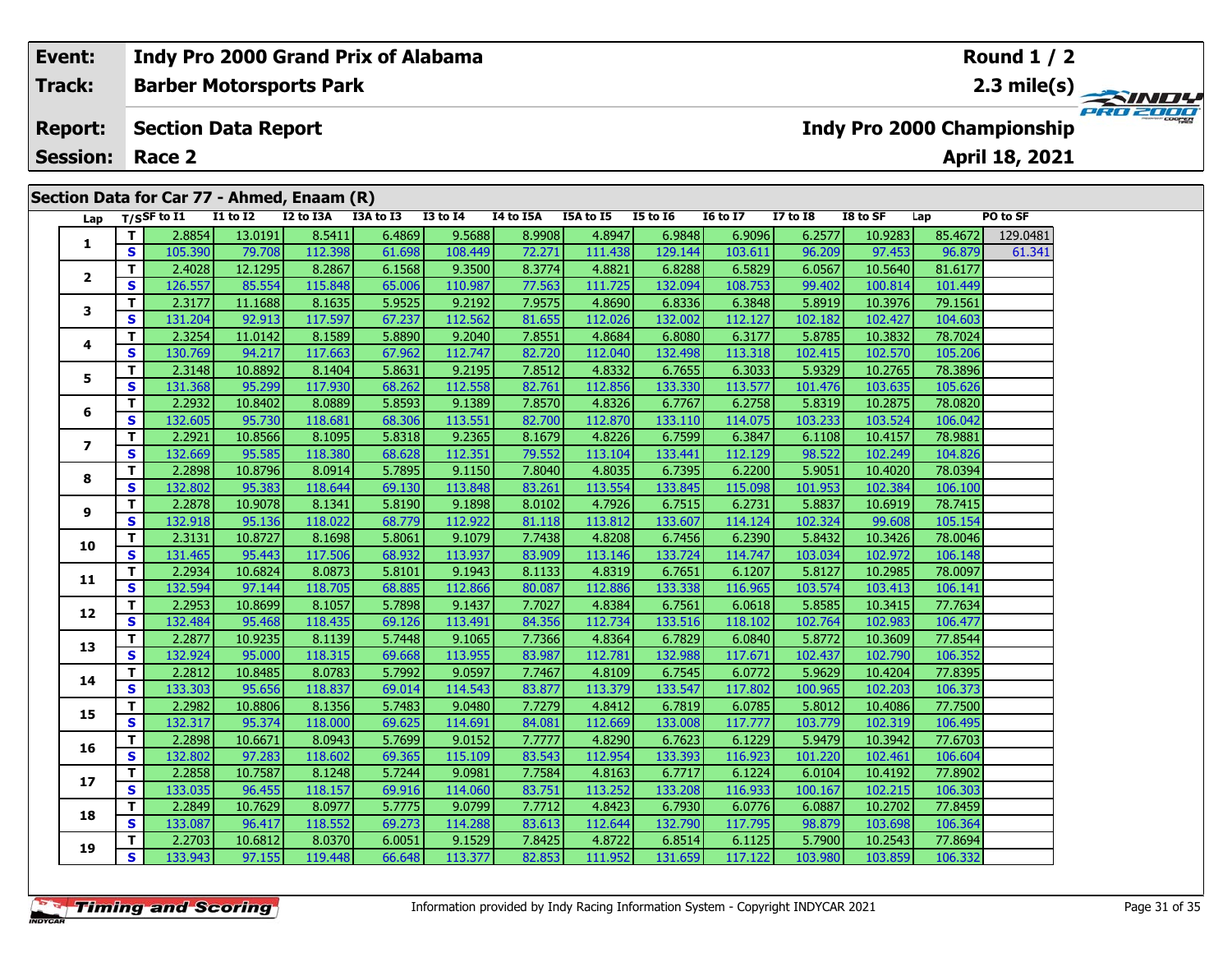|                                              | Event:<br>Indy Pro 2000 Grand Prix of Alabama |          |                                                                                                                                                                                                                                                                                                                                                                                                                                                                                                    |                 |             |                   |                 |           |                                           |                 |                                               |              | Round $1/2$ |                 |                |  |  |  |  |  |
|----------------------------------------------|-----------------------------------------------|----------|----------------------------------------------------------------------------------------------------------------------------------------------------------------------------------------------------------------------------------------------------------------------------------------------------------------------------------------------------------------------------------------------------------------------------------------------------------------------------------------------------|-----------------|-------------|-------------------|-----------------|-----------|-------------------------------------------|-----------------|-----------------------------------------------|--------------|-------------|-----------------|----------------|--|--|--|--|--|
| Track:<br><b>Barber Motorsports Park</b>     |                                               |          |                                                                                                                                                                                                                                                                                                                                                                                                                                                                                                    |                 |             |                   |                 |           | 2.3 mile(s) $\rightarrow$<br><b>SINDY</b> |                 |                                               |              |             |                 |                |  |  |  |  |  |
| <b>Report:</b><br><b>Section Data Report</b> |                                               |          |                                                                                                                                                                                                                                                                                                                                                                                                                                                                                                    |                 |             |                   |                 |           |                                           |                 | PRO 2000<br><b>Indy Pro 2000 Championship</b> |              |             |                 |                |  |  |  |  |  |
|                                              | <b>Session:</b>                               |          | Race 2                                                                                                                                                                                                                                                                                                                                                                                                                                                                                             |                 |             |                   |                 |           |                                           |                 |                                               |              |             |                 | April 18, 2021 |  |  |  |  |  |
|                                              | Section Data for Car 77 - Ahmed, Enaam (R)    |          |                                                                                                                                                                                                                                                                                                                                                                                                                                                                                                    |                 |             |                   |                 |           |                                           |                 |                                               |              |             |                 |                |  |  |  |  |  |
|                                              |                                               |          | Lap T/SSF to I1                                                                                                                                                                                                                                                                                                                                                                                                                                                                                    | <b>I1 to I2</b> | I2 to I3A   | I3A to I3         | <b>I3 to I4</b> | I4 to I5A | I5A to I5                                 | <b>I5 to 16</b> | <b>16 to 17</b>                               | $I7$ to $I8$ | I8 to SF    | Lap             | PO to SF       |  |  |  |  |  |
|                                              | 20                                            |          | 2.3032                                                                                                                                                                                                                                                                                                                                                                                                                                                                                             | 10.6894         | 8.1033      | 5.7112            | 9.0689          | 7.6552    | 4.8335                                    | 6.8100          | 6.0869                                        | 5.7867       | 10.2829     | 77.3312         |                |  |  |  |  |  |
|                                              |                                               | <b>S</b> | 132.030                                                                                                                                                                                                                                                                                                                                                                                                                                                                                            | 97.080          | 118.470     | 70.078            | 114.427         | 84.880    | 112.849                                   | 132.459         | 117.615                                       | 104.040      | 103.570     | 107.072         |                |  |  |  |  |  |
|                                              |                                               |          | 2.3154                                                                                                                                                                                                                                                                                                                                                                                                                                                                                             | 10.7065         | 8.1546      | 5.7931            | 9.1119          | 7.7351    | 4.8657                                    | 6.8063          | 6.0979                                        | 5.8215       | 10.2520     | 77.6600         |                |  |  |  |  |  |
|                                              | 21                                            | <b>S</b> | 131.334                                                                                                                                                                                                                                                                                                                                                                                                                                                                                            | 96.925          | 117.7251    | 69.087            | 113.887         | 84.003    | 112.102                                   | 132.531         | 117.403                                       | 103.418      | 103.882     | 106.619         |                |  |  |  |  |  |
|                                              |                                               |          | 2.3082                                                                                                                                                                                                                                                                                                                                                                                                                                                                                             | 10.6189         | 8.1520      | 5.7094            | 9.1041          | 7.6524    | 4.8442                                    | 6.7833          | 6.0433                                        | 5.7750       | 10.2831     | 77.2739         |                |  |  |  |  |  |
|                                              | 22                                            |          | $\begin{array}{c} \n \text{if } \mathcal{A} \text{ is } \mathcal{A} \text{ is } \mathcal{A} \text{ is } \mathcal{A} \text{ is } \mathcal{A} \text{ is } \mathcal{A} \text{ is } \mathcal{A} \text{ is } \mathcal{A} \text{ is } \mathcal{A} \text{ is } \mathcal{A} \text{ is } \mathcal{A} \text{ is } \mathcal{A} \text{ is } \mathcal{A} \text{ is } \mathcal{A} \text{ is } \mathcal{A} \text{ is } \mathcal{A} \text{ is } \mathcal{A} \text{ is } \mathcal{A} \text{ is } \mathcal{A} \text$ | 27.72           | $227 - 722$ | $\sim$ 400 $\sim$ |                 | 0.4041    |                                           | 122200          | $\sim$ $\sim$ $\sim$                          |              |             | $\overline{AB}$ |                |  |  |  |  |  |

| <br><u>ivi vui 77</u><br>AUURW, FRANCH (R) |              |             |                 |           |           |                 |           |           |                 |                 |                 |          |         |          |
|--------------------------------------------|--------------|-------------|-----------------|-----------|-----------|-----------------|-----------|-----------|-----------------|-----------------|-----------------|----------|---------|----------|
| Lap                                        |              | T/SSF to I1 | <b>I1 to I2</b> | I2 to I3A | I3A to I3 | <b>I3 to I4</b> | I4 to I5A | I5A to I5 | <b>I5 to 16</b> | <b>16 to 17</b> | <b>I7 to I8</b> | I8 to SF | Lap     | PO to SF |
| 20                                         | Τ.           | 2.3032      | 10.6894         | 8.1033    | 5.7112    | 9.0689          | 7.6552    | 4.8335    | 6.8100          | 6.0869          | 5.7867          | 10.2829  | 77.3312 |          |
|                                            | S            | 132.030     | 97.080          | 118.470   | 70.078    | 114.427         | 84.880    | 112.849   | 132.459         | 117.615         | 104.040         | 103.570  | 107.072 |          |
| 21                                         | T.           | 2.3154      | 10.7065         | 8.1546    | 5.7931    | 9.1119          | 7.7351    | 4.8657    | 6.8063          | 6.0979          | 5.8215          | 10.2520  | 77.6600 |          |
|                                            | S            | 131.334     | 96.925          | 117.725   | 69.087    | 113.887         | 84.003    | 112.102   | 132.531         | 117.403         | 103.418         | 103.882  | 106.619 |          |
| 22                                         | т            | 2.3082      | 10.6189         | 8.1520    | 5.7094    | 9.1041          | 7.6524    | 4.8442    | 6.7833          | 6.0433          | 5.7750          | 10.2831  | 77.2739 |          |
|                                            | $\mathbf{s}$ | 131.744     | 97.725          | 117.763   | 70.100    | 113.985         | 84.911    | 112.600   | 132.980         | 118.463         | 104.250         | 103.568  | 107.151 |          |
| 23                                         | т            | 2.3144      | 10.7340         | 8.1507    | 5.7703    | 9.1248          | 7.6708    | 4.8640    | 6.8303          | 5.9836          | 5.7722          | 10.2935  | 77.5086 |          |
|                                            | $\mathbf{s}$ | 131.391     | 96.677          | 117.781   | 69.360    | 113.726         | 84.707    | 112.141   | 132.065         | 119.645         | 104.301         | 103.463  | 106.827 |          |
| 24                                         | T.           | 2.2996      | 10.6732         | 8.1223    | 5.6972    | 9.0326          | 7.7127    | 4.8507    | 6.8010          | 6.0580          | 5.7617          | 10.3322  | 77.3412 |          |
|                                            | S            | 132.236     | 97.227          | 118.193   | 70.250    | 114.887         | 84.247    | 112.449   | 132.634         | 118.176         | 104.491         | 103.076  | 107.058 |          |
| 25                                         | T.           | 2.2917      | 10.8665         | 8.1262    | 5.7019    | 9.0319          | 7.9915    | 4.8545    | 6.8362          | 6.1827          | 5.8587          | 10.3938  | 78.1356 |          |
|                                            | S            | 132.692     | 95.498          | 118.136   | 70.192    | 114.896         | 81.308    | 112.361   | 131.951         | 115.792         | 102.761         | 102.465  | 105.970 |          |
| 26                                         | T.           | 2.2810      | 10.9345         | 8.1551    | 5.7544    | 9.0273          | 7.8842    | 4.8506    | 6.8010          | 6.0495          | 5.7803          | 10.4447  | 77.9626 |          |
|                                            | $\mathbf{s}$ | 133.315     | 94.904          | 117.718   | 69.552    | 114.954         | 82.415    | 112.451   | 132.634         | 118.342         | 104.155         | 101.966  | 106.205 |          |
| 27                                         | т            | 2.2841      | 10.8585         | 8.0916    | 5.7607    | 9.0741          | 7.7208    | 4.8258    | 6.7425          | 6.0751          | 5.8540          | 10.2652  | 77.5524 |          |
|                                            | $\mathbf{s}$ | 133.134     | 95.568          | 118.642   | 69.475    | 114.361         | 84.159    | 113.029   | 133.785         | 117.843         | 102.843         | 103.749  | 106.767 |          |
| 28                                         | т            | 2.2903      | 10.8671         | 8.0734    | 5.8344    | 9.0987          | 7.7158    | 4.8276    | 6.7651          | 6.0420          | 5.7390          | 10.3130  | 77.5664 |          |
|                                            | S            | 132.773     | 95.493          | 118.909   | 68.598    | 114.052         | 84.213    | 112.987   | 133.338         | 118.489         | 104.904         | 103.268  | 106.747 |          |
| 29                                         | T.           | 2.2929      | 10.7437         | 8.1073    | 5.8346    | 9.0414          | 7.7841    | 4.8332    | 6.7598          | 6.0750          | 5.8195          | 10.3421  | 77.6336 |          |
|                                            | $\mathbf{s}$ | 132.623     | 96.589          | 118.412   | 68.595    | 114.775         | 83.474    | 112.856   | 133.443         | 117.845         | 103.453         | 102.977  | 106.655 |          |
| 30                                         | T            | 2.2855      | 10.7806         | 8.0777    | 5.9572    | 9.0355          | 7.8363    | 4.8158    | 6.7499          | 6.2300          | 5.8765          | 10.6125  | 78.2575 |          |
|                                            | $\mathbf{s}$ | 133.052     | 96.259          | 118.846   | 67.184    | 114.850         | 82.918    | 113.264   | 133.638         | 114.913         | 102.450         | 100.353  | 105.805 |          |
|                                            | т            | 2.5373      | 15.8194         | 14.1482   | 7.7390    | 12.9868         |           |           |                 |                 |                 |          |         |          |
| 31                                         | S.           | 119.848     | 65.598          | 67.853    | 51.716    | 79.906          |           |           |                 |                 |                 |          |         |          |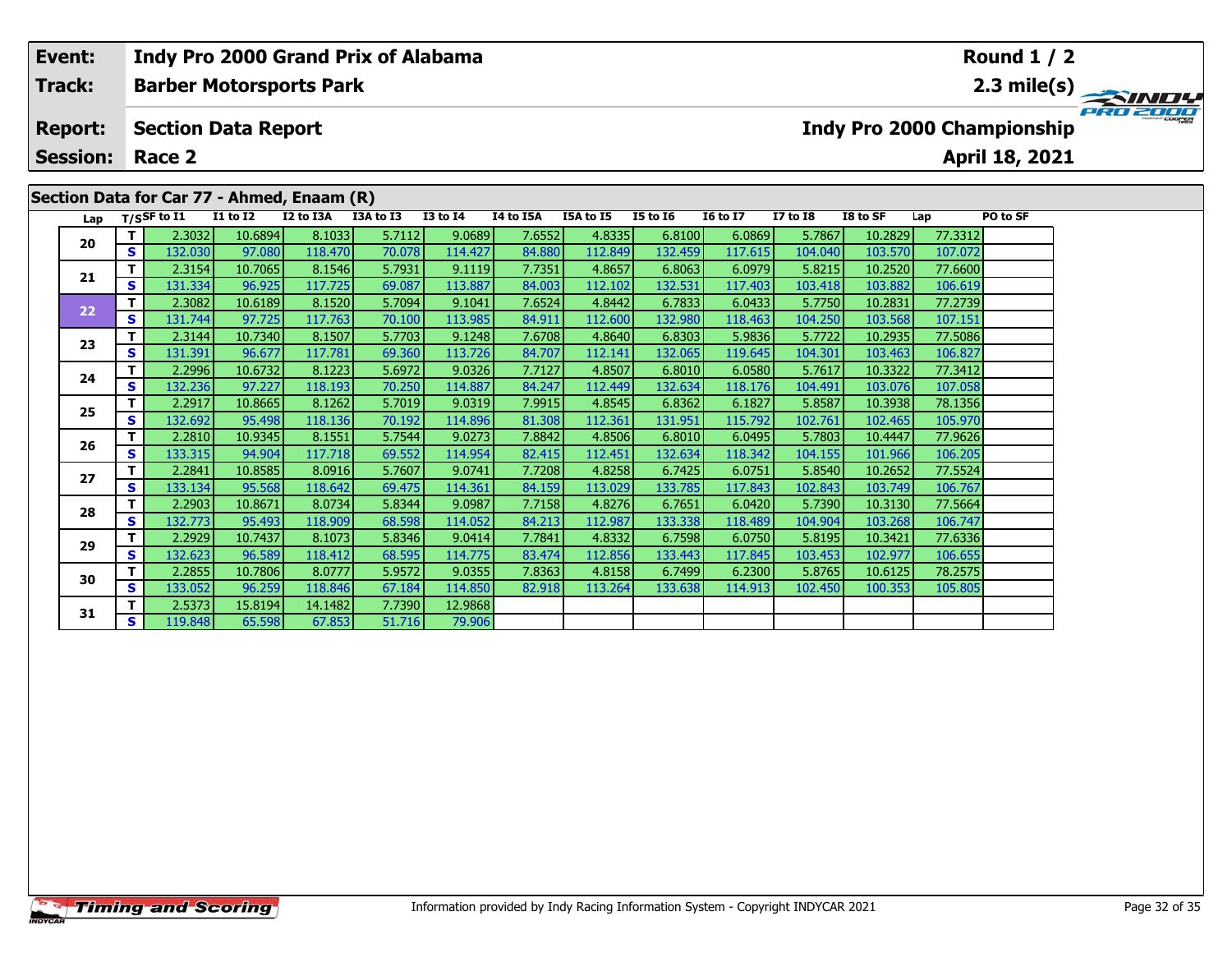# **Event: Indy Pro 2000 Grand Prix of Alabama Round 1 / 2Barber Motorsports Park 2.3 mile(s) Track:** PRO 2000 **Section Data Report Report: Indy Pro 2000 Championship April 18, 2021 Session: Race 2 Section Data for Car 91 - Eves, Braden Lap T/SSF to I1 I1 to I2 I2 to I3A I3A to I3 I3 to I4 I4 to I5A I5A to I5 I5 to I6 I6 to I7 I7 to I8 I8 to SF Lap PO to SF 1**

| T.<br>2.9688<br>12.3783<br>8.3796<br>6.5642<br>9.4280<br>8.4548<br>4.8503<br>6.9733<br>6.5579<br>6.1170<br>10.8919<br>83.5641<br>1<br>S<br>114.564<br>60.971<br>129.357<br>98.422<br>102.429<br>83.834<br>110.069<br>76.853<br>112.458<br>109.167<br>97.779<br>99.086<br>9.2145<br>4.8490<br>5.9098<br>79.1104<br>T.<br>2.3623<br>11.2819<br>8.2087<br>6.0789<br>7.8427<br>6.7880<br>6.2657<br>10.3089<br>$\mathbf{2}$<br>S<br>65.839<br>112.619<br>112.488<br>132.888<br>114.258<br>101.872<br>104.664<br>128.727<br>91.982<br>116.949<br>82.851<br>103.309<br>T.<br>2.3113<br>10.9427<br>9.2006<br>4.8452<br>6.7869<br>6.2704<br>5.9395<br>10.3299<br>78.5298<br>8.1531<br>5.9311<br>7.8191<br>3<br>S<br>112.789<br>94.833<br>117.747<br>67.479<br>112.576<br>132.910<br>105.438<br>131.567<br>83.101<br>114.173<br>101.363<br>103.099<br>5.9190<br>9.2056<br>7.7642<br>4.8228<br>6.2280<br>5.9732<br>78.2100<br>т<br>2.3119<br>10.8107<br>8.1401<br>6.7639<br>10.2706<br>4<br>117.935<br>112.728<br>105.869<br>S<br>95.991<br>67.617<br>113.099<br>133.362<br>114.950<br>100.791<br>103.694<br>131.533<br>83.688<br>4.7952<br>78.2270<br>2.2993<br>10.8525<br>8.1792<br>5.9282<br>9.1621<br>6.2383<br>5.9484<br>10.3320<br>T.<br>7.7783<br>6.7135<br>5<br>S<br>117.371<br>134.363<br>105.846<br>132.254<br>95.621<br>67.512<br>113.263<br>83.537<br>113.750<br>114.760<br>101.211<br>103.078<br>T.<br>4.7987<br>78.1456<br>2.2923<br>11.0089<br>8.1302<br>5.9181<br>9.1049<br>6.7100<br>6.2631<br>5.9509<br>10.2267<br>7.7418<br>6<br>S<br>105.956<br>118.078<br>113.975<br>113.667<br>134.433<br>132.658<br>94.263<br>67.628<br>83.930<br>114.306<br>101.169<br>104.139<br>T.<br>11.1311<br>8.1490<br>9.1316<br>4.8370<br>6.7674<br>6.1667<br>5.8594<br>78.1740<br>2.2813<br>5.8872<br>7.7247<br>10.2386<br>$\overline{ }$<br>117.806<br>S<br>133.297<br>93.228<br>67.983<br>113.641<br>112.767<br>133.293<br>116.093<br>102.749<br>105.918<br>84.116<br>104.018<br>2.2944<br>10.8638<br>5.8057<br>9.1120<br>4.8197<br>6.7522<br>6.1325<br>5.8035<br>77.5962<br>T.<br>8.1241<br>7.6592<br>10.2291<br>8<br>S<br>95.522<br>113.886<br>133.593<br>132.536<br>118.167<br>68.937<br>84.836<br>113.172<br>116.740<br>103.738<br>106.706<br>104.115<br>T.<br>5.8049<br>77.5329<br>2.2933<br>10.9099<br>9.1474<br>7.6659<br>4.8159<br>6.7631<br>6.1055<br>5.7760<br>8.1047<br>10.1463<br>9<br>S<br>132.600<br>95.118<br>118.450<br>68.946<br>113.445<br>113.261<br>133.378<br>117.256<br>104.232<br>104.964<br>106.793<br>84.761<br>10.8135<br>9.0922<br>7.5926<br>4.8028<br>6.7194<br>6.1095<br>5.7909<br>77.3014<br>T.<br>2.2922<br>8.1406<br>5.8001<br>10.1476<br>10<br>S<br>117.927<br>107.113<br>132.663<br>95.966<br>69.004<br>114.134<br>113.570<br>134.245<br>117.180<br>103.964<br>104.951<br>85.580<br>4.8066<br>77.5345<br>2.2868<br>10.8207<br>5.8200<br>9.0851<br>6.7332<br>6.1946<br>5.8780<br>т<br>8.1368<br>7.6309<br>10.1418<br>11<br>S<br>117.982<br>133.970<br>106.791<br>132.977<br>95.902<br>68.768<br>114.223<br>113.480<br>115.570<br>102.424<br>85.150<br>105.011<br>T<br>5.7850<br>9.0772<br>4.7944<br>5.8382<br>77.2932<br>2.2813<br>10.7158<br>8.1132<br>7.6357<br>6.7203<br>6.1468<br>10.1853<br>12<br>S<br>133.297<br>96.841<br>118.326<br>69.184<br>114.322<br>113.769<br>134.227<br>116.469<br>103.122<br>104.562<br>107.125<br>85.097<br>10.7596<br>8.0942<br>5.8193<br>9.1166<br>4.8129<br>6.7376<br>6.0948<br>5.8815<br>77.4477<br>T.<br>2.2841<br>7.6163<br>10.2308<br>13<br>S<br>96.447<br>118.603<br>113.828<br>113.332<br>133.882<br>117.462<br>102.363<br>106.911<br>133.134<br>68.776<br>85.313<br>104.097<br>77.5992<br>T.<br>2.2904<br>10.8434<br>8.1167<br>5.8336<br>9.0658<br>7.6380<br>4.8022<br>6.7405<br>6.1736<br>5.8981<br>10.1969<br>14<br>S<br>118.275<br>113.584<br>133.825<br>132.768<br>95.701<br>68.607<br>114.466<br>115.963<br>102.074<br>104.444<br>106.702<br>85.071<br>77.3364<br>T.<br>10.7854<br>5.7522<br>9.0358<br>7.6312<br>4.8289<br>6.1384<br>2.2871<br>8.1345<br>6.7606<br>5.7866<br>10.1957<br>15<br>S<br>132.959<br>96.216<br>118.016<br>69.578<br>114.846<br>85.147<br>112.956<br>133.427<br>116.628<br>104.041<br>104.456<br>107.065<br>77.3265<br>T.<br>10.7991<br>5.7747<br>9.0435<br>4.8303<br>6.0863<br>10.0949<br>2.2885<br>8.1314<br>7.6588<br>6.7627<br>5.8563<br>16<br>S<br>107.078<br>96.094<br>118.061<br>69.307<br>114.748<br>112.924<br>133.385<br>102.803<br>105.499<br>132.878<br>84.840<br>117.626<br>T<br>4.8327<br>77.6886<br>2.2799<br>10.8754<br>8.2186<br>5.8070<br>9.0632<br>7.7076<br>6.7730<br>6.0935<br>5.8587<br>10.1790<br>17<br>S<br>95.420<br>116.808<br>112.867<br>133.183<br>106.579<br>133.379<br>68.922<br>114.499<br>117.487<br>102.761<br>104.627<br>84.303<br>T.<br>10.8444<br>9.0252<br>4.8313<br>6.0802<br>5.9273<br>77.4804<br>2.2898<br>8.1635<br>5.7671<br>7.6512<br>6.7822<br>10.1182<br>18<br>S<br>132.802<br>95.692<br>117.597<br>69.398<br>114.981<br>84.924<br>112.900<br>133.002<br>117.744<br>101.572<br>106.866<br>105.256<br>10.7266<br>5.7963<br>9.0511<br>7.6271<br>4.8191<br>5.8694<br>T.<br>2.2866<br>8.1433<br>6.7769<br>6.1205<br>10.5061<br>77.7230<br>19 | Lap |   | T/SSF to $I1$ | I1 to I2 | I2 to I3A | I3A to I3 | <b>I3 to I4</b> | 14 to 15A | I5A to I5 | <b>I5 to I6</b> | <b>16 to 17</b> | I7 to I8 | I8 to SF | Lap     | PO to SF |
|---------------------------------------------------------------------------------------------------------------------------------------------------------------------------------------------------------------------------------------------------------------------------------------------------------------------------------------------------------------------------------------------------------------------------------------------------------------------------------------------------------------------------------------------------------------------------------------------------------------------------------------------------------------------------------------------------------------------------------------------------------------------------------------------------------------------------------------------------------------------------------------------------------------------------------------------------------------------------------------------------------------------------------------------------------------------------------------------------------------------------------------------------------------------------------------------------------------------------------------------------------------------------------------------------------------------------------------------------------------------------------------------------------------------------------------------------------------------------------------------------------------------------------------------------------------------------------------------------------------------------------------------------------------------------------------------------------------------------------------------------------------------------------------------------------------------------------------------------------------------------------------------------------------------------------------------------------------------------------------------------------------------------------------------------------------------------------------------------------------------------------------------------------------------------------------------------------------------------------------------------------------------------------------------------------------------------------------------------------------------------------------------------------------------------------------------------------------------------------------------------------------------------------------------------------------------------------------------------------------------------------------------------------------------------------------------------------------------------------------------------------------------------------------------------------------------------------------------------------------------------------------------------------------------------------------------------------------------------------------------------------------------------------------------------------------------------------------------------------------------------------------------------------------------------------------------------------------------------------------------------------------------------------------------------------------------------------------------------------------------------------------------------------------------------------------------------------------------------------------------------------------------------------------------------------------------------------------------------------------------------------------------------------------------------------------------------------------------------------------------------------------------------------------------------------------------------------------------------------------------------------------------------------------------------------------------------------------------------------------------------------------------------------------------------------------------------------------------------------------------------------------------------------------------------------------------------------------------------------------------------------------------------------------------------------------------------------------------------------------------------------------------------------------------------------------------------------------------------------------------------------------------------------------------------------------------------------------------------------------------------------------------------------------------------------------------------------------------------------------------------------------------------------------------------------------------------------------------------------------------------------------------------------------------------------------------------------------------------------------------------------------------------------------------------------------------------------------------------------------------------------------------------------------------------------------|-----|---|---------------|----------|-----------|-----------|-----------------|-----------|-----------|-----------------|-----------------|----------|----------|---------|----------|
|                                                                                                                                                                                                                                                                                                                                                                                                                                                                                                                                                                                                                                                                                                                                                                                                                                                                                                                                                                                                                                                                                                                                                                                                                                                                                                                                                                                                                                                                                                                                                                                                                                                                                                                                                                                                                                                                                                                                                                                                                                                                                                                                                                                                                                                                                                                                                                                                                                                                                                                                                                                                                                                                                                                                                                                                                                                                                                                                                                                                                                                                                                                                                                                                                                                                                                                                                                                                                                                                                                                                                                                                                                                                                                                                                                                                                                                                                                                                                                                                                                                                                                                                                                                                                                                                                                                                                                                                                                                                                                                                                                                                                                                                                                                                                                                                                                                                                                                                                                                                                                                                                                                                                                                       |     |   |               |          |           |           |                 |           |           |                 |                 |          |          |         | 149.7875 |
|                                                                                                                                                                                                                                                                                                                                                                                                                                                                                                                                                                                                                                                                                                                                                                                                                                                                                                                                                                                                                                                                                                                                                                                                                                                                                                                                                                                                                                                                                                                                                                                                                                                                                                                                                                                                                                                                                                                                                                                                                                                                                                                                                                                                                                                                                                                                                                                                                                                                                                                                                                                                                                                                                                                                                                                                                                                                                                                                                                                                                                                                                                                                                                                                                                                                                                                                                                                                                                                                                                                                                                                                                                                                                                                                                                                                                                                                                                                                                                                                                                                                                                                                                                                                                                                                                                                                                                                                                                                                                                                                                                                                                                                                                                                                                                                                                                                                                                                                                                                                                                                                                                                                                                                       |     |   |               |          |           |           |                 |           |           |                 |                 |          |          |         | 52.848   |
|                                                                                                                                                                                                                                                                                                                                                                                                                                                                                                                                                                                                                                                                                                                                                                                                                                                                                                                                                                                                                                                                                                                                                                                                                                                                                                                                                                                                                                                                                                                                                                                                                                                                                                                                                                                                                                                                                                                                                                                                                                                                                                                                                                                                                                                                                                                                                                                                                                                                                                                                                                                                                                                                                                                                                                                                                                                                                                                                                                                                                                                                                                                                                                                                                                                                                                                                                                                                                                                                                                                                                                                                                                                                                                                                                                                                                                                                                                                                                                                                                                                                                                                                                                                                                                                                                                                                                                                                                                                                                                                                                                                                                                                                                                                                                                                                                                                                                                                                                                                                                                                                                                                                                                                       |     |   |               |          |           |           |                 |           |           |                 |                 |          |          |         |          |
|                                                                                                                                                                                                                                                                                                                                                                                                                                                                                                                                                                                                                                                                                                                                                                                                                                                                                                                                                                                                                                                                                                                                                                                                                                                                                                                                                                                                                                                                                                                                                                                                                                                                                                                                                                                                                                                                                                                                                                                                                                                                                                                                                                                                                                                                                                                                                                                                                                                                                                                                                                                                                                                                                                                                                                                                                                                                                                                                                                                                                                                                                                                                                                                                                                                                                                                                                                                                                                                                                                                                                                                                                                                                                                                                                                                                                                                                                                                                                                                                                                                                                                                                                                                                                                                                                                                                                                                                                                                                                                                                                                                                                                                                                                                                                                                                                                                                                                                                                                                                                                                                                                                                                                                       |     |   |               |          |           |           |                 |           |           |                 |                 |          |          |         |          |
|                                                                                                                                                                                                                                                                                                                                                                                                                                                                                                                                                                                                                                                                                                                                                                                                                                                                                                                                                                                                                                                                                                                                                                                                                                                                                                                                                                                                                                                                                                                                                                                                                                                                                                                                                                                                                                                                                                                                                                                                                                                                                                                                                                                                                                                                                                                                                                                                                                                                                                                                                                                                                                                                                                                                                                                                                                                                                                                                                                                                                                                                                                                                                                                                                                                                                                                                                                                                                                                                                                                                                                                                                                                                                                                                                                                                                                                                                                                                                                                                                                                                                                                                                                                                                                                                                                                                                                                                                                                                                                                                                                                                                                                                                                                                                                                                                                                                                                                                                                                                                                                                                                                                                                                       |     |   |               |          |           |           |                 |           |           |                 |                 |          |          |         |          |
|                                                                                                                                                                                                                                                                                                                                                                                                                                                                                                                                                                                                                                                                                                                                                                                                                                                                                                                                                                                                                                                                                                                                                                                                                                                                                                                                                                                                                                                                                                                                                                                                                                                                                                                                                                                                                                                                                                                                                                                                                                                                                                                                                                                                                                                                                                                                                                                                                                                                                                                                                                                                                                                                                                                                                                                                                                                                                                                                                                                                                                                                                                                                                                                                                                                                                                                                                                                                                                                                                                                                                                                                                                                                                                                                                                                                                                                                                                                                                                                                                                                                                                                                                                                                                                                                                                                                                                                                                                                                                                                                                                                                                                                                                                                                                                                                                                                                                                                                                                                                                                                                                                                                                                                       |     |   |               |          |           |           |                 |           |           |                 |                 |          |          |         |          |
|                                                                                                                                                                                                                                                                                                                                                                                                                                                                                                                                                                                                                                                                                                                                                                                                                                                                                                                                                                                                                                                                                                                                                                                                                                                                                                                                                                                                                                                                                                                                                                                                                                                                                                                                                                                                                                                                                                                                                                                                                                                                                                                                                                                                                                                                                                                                                                                                                                                                                                                                                                                                                                                                                                                                                                                                                                                                                                                                                                                                                                                                                                                                                                                                                                                                                                                                                                                                                                                                                                                                                                                                                                                                                                                                                                                                                                                                                                                                                                                                                                                                                                                                                                                                                                                                                                                                                                                                                                                                                                                                                                                                                                                                                                                                                                                                                                                                                                                                                                                                                                                                                                                                                                                       |     |   |               |          |           |           |                 |           |           |                 |                 |          |          |         |          |
|                                                                                                                                                                                                                                                                                                                                                                                                                                                                                                                                                                                                                                                                                                                                                                                                                                                                                                                                                                                                                                                                                                                                                                                                                                                                                                                                                                                                                                                                                                                                                                                                                                                                                                                                                                                                                                                                                                                                                                                                                                                                                                                                                                                                                                                                                                                                                                                                                                                                                                                                                                                                                                                                                                                                                                                                                                                                                                                                                                                                                                                                                                                                                                                                                                                                                                                                                                                                                                                                                                                                                                                                                                                                                                                                                                                                                                                                                                                                                                                                                                                                                                                                                                                                                                                                                                                                                                                                                                                                                                                                                                                                                                                                                                                                                                                                                                                                                                                                                                                                                                                                                                                                                                                       |     |   |               |          |           |           |                 |           |           |                 |                 |          |          |         |          |
|                                                                                                                                                                                                                                                                                                                                                                                                                                                                                                                                                                                                                                                                                                                                                                                                                                                                                                                                                                                                                                                                                                                                                                                                                                                                                                                                                                                                                                                                                                                                                                                                                                                                                                                                                                                                                                                                                                                                                                                                                                                                                                                                                                                                                                                                                                                                                                                                                                                                                                                                                                                                                                                                                                                                                                                                                                                                                                                                                                                                                                                                                                                                                                                                                                                                                                                                                                                                                                                                                                                                                                                                                                                                                                                                                                                                                                                                                                                                                                                                                                                                                                                                                                                                                                                                                                                                                                                                                                                                                                                                                                                                                                                                                                                                                                                                                                                                                                                                                                                                                                                                                                                                                                                       |     |   |               |          |           |           |                 |           |           |                 |                 |          |          |         |          |
|                                                                                                                                                                                                                                                                                                                                                                                                                                                                                                                                                                                                                                                                                                                                                                                                                                                                                                                                                                                                                                                                                                                                                                                                                                                                                                                                                                                                                                                                                                                                                                                                                                                                                                                                                                                                                                                                                                                                                                                                                                                                                                                                                                                                                                                                                                                                                                                                                                                                                                                                                                                                                                                                                                                                                                                                                                                                                                                                                                                                                                                                                                                                                                                                                                                                                                                                                                                                                                                                                                                                                                                                                                                                                                                                                                                                                                                                                                                                                                                                                                                                                                                                                                                                                                                                                                                                                                                                                                                                                                                                                                                                                                                                                                                                                                                                                                                                                                                                                                                                                                                                                                                                                                                       |     |   |               |          |           |           |                 |           |           |                 |                 |          |          |         |          |
|                                                                                                                                                                                                                                                                                                                                                                                                                                                                                                                                                                                                                                                                                                                                                                                                                                                                                                                                                                                                                                                                                                                                                                                                                                                                                                                                                                                                                                                                                                                                                                                                                                                                                                                                                                                                                                                                                                                                                                                                                                                                                                                                                                                                                                                                                                                                                                                                                                                                                                                                                                                                                                                                                                                                                                                                                                                                                                                                                                                                                                                                                                                                                                                                                                                                                                                                                                                                                                                                                                                                                                                                                                                                                                                                                                                                                                                                                                                                                                                                                                                                                                                                                                                                                                                                                                                                                                                                                                                                                                                                                                                                                                                                                                                                                                                                                                                                                                                                                                                                                                                                                                                                                                                       |     |   |               |          |           |           |                 |           |           |                 |                 |          |          |         |          |
|                                                                                                                                                                                                                                                                                                                                                                                                                                                                                                                                                                                                                                                                                                                                                                                                                                                                                                                                                                                                                                                                                                                                                                                                                                                                                                                                                                                                                                                                                                                                                                                                                                                                                                                                                                                                                                                                                                                                                                                                                                                                                                                                                                                                                                                                                                                                                                                                                                                                                                                                                                                                                                                                                                                                                                                                                                                                                                                                                                                                                                                                                                                                                                                                                                                                                                                                                                                                                                                                                                                                                                                                                                                                                                                                                                                                                                                                                                                                                                                                                                                                                                                                                                                                                                                                                                                                                                                                                                                                                                                                                                                                                                                                                                                                                                                                                                                                                                                                                                                                                                                                                                                                                                                       |     |   |               |          |           |           |                 |           |           |                 |                 |          |          |         |          |
|                                                                                                                                                                                                                                                                                                                                                                                                                                                                                                                                                                                                                                                                                                                                                                                                                                                                                                                                                                                                                                                                                                                                                                                                                                                                                                                                                                                                                                                                                                                                                                                                                                                                                                                                                                                                                                                                                                                                                                                                                                                                                                                                                                                                                                                                                                                                                                                                                                                                                                                                                                                                                                                                                                                                                                                                                                                                                                                                                                                                                                                                                                                                                                                                                                                                                                                                                                                                                                                                                                                                                                                                                                                                                                                                                                                                                                                                                                                                                                                                                                                                                                                                                                                                                                                                                                                                                                                                                                                                                                                                                                                                                                                                                                                                                                                                                                                                                                                                                                                                                                                                                                                                                                                       |     |   |               |          |           |           |                 |           |           |                 |                 |          |          |         |          |
|                                                                                                                                                                                                                                                                                                                                                                                                                                                                                                                                                                                                                                                                                                                                                                                                                                                                                                                                                                                                                                                                                                                                                                                                                                                                                                                                                                                                                                                                                                                                                                                                                                                                                                                                                                                                                                                                                                                                                                                                                                                                                                                                                                                                                                                                                                                                                                                                                                                                                                                                                                                                                                                                                                                                                                                                                                                                                                                                                                                                                                                                                                                                                                                                                                                                                                                                                                                                                                                                                                                                                                                                                                                                                                                                                                                                                                                                                                                                                                                                                                                                                                                                                                                                                                                                                                                                                                                                                                                                                                                                                                                                                                                                                                                                                                                                                                                                                                                                                                                                                                                                                                                                                                                       |     |   |               |          |           |           |                 |           |           |                 |                 |          |          |         |          |
|                                                                                                                                                                                                                                                                                                                                                                                                                                                                                                                                                                                                                                                                                                                                                                                                                                                                                                                                                                                                                                                                                                                                                                                                                                                                                                                                                                                                                                                                                                                                                                                                                                                                                                                                                                                                                                                                                                                                                                                                                                                                                                                                                                                                                                                                                                                                                                                                                                                                                                                                                                                                                                                                                                                                                                                                                                                                                                                                                                                                                                                                                                                                                                                                                                                                                                                                                                                                                                                                                                                                                                                                                                                                                                                                                                                                                                                                                                                                                                                                                                                                                                                                                                                                                                                                                                                                                                                                                                                                                                                                                                                                                                                                                                                                                                                                                                                                                                                                                                                                                                                                                                                                                                                       |     |   |               |          |           |           |                 |           |           |                 |                 |          |          |         |          |
|                                                                                                                                                                                                                                                                                                                                                                                                                                                                                                                                                                                                                                                                                                                                                                                                                                                                                                                                                                                                                                                                                                                                                                                                                                                                                                                                                                                                                                                                                                                                                                                                                                                                                                                                                                                                                                                                                                                                                                                                                                                                                                                                                                                                                                                                                                                                                                                                                                                                                                                                                                                                                                                                                                                                                                                                                                                                                                                                                                                                                                                                                                                                                                                                                                                                                                                                                                                                                                                                                                                                                                                                                                                                                                                                                                                                                                                                                                                                                                                                                                                                                                                                                                                                                                                                                                                                                                                                                                                                                                                                                                                                                                                                                                                                                                                                                                                                                                                                                                                                                                                                                                                                                                                       |     |   |               |          |           |           |                 |           |           |                 |                 |          |          |         |          |
|                                                                                                                                                                                                                                                                                                                                                                                                                                                                                                                                                                                                                                                                                                                                                                                                                                                                                                                                                                                                                                                                                                                                                                                                                                                                                                                                                                                                                                                                                                                                                                                                                                                                                                                                                                                                                                                                                                                                                                                                                                                                                                                                                                                                                                                                                                                                                                                                                                                                                                                                                                                                                                                                                                                                                                                                                                                                                                                                                                                                                                                                                                                                                                                                                                                                                                                                                                                                                                                                                                                                                                                                                                                                                                                                                                                                                                                                                                                                                                                                                                                                                                                                                                                                                                                                                                                                                                                                                                                                                                                                                                                                                                                                                                                                                                                                                                                                                                                                                                                                                                                                                                                                                                                       |     |   |               |          |           |           |                 |           |           |                 |                 |          |          |         |          |
|                                                                                                                                                                                                                                                                                                                                                                                                                                                                                                                                                                                                                                                                                                                                                                                                                                                                                                                                                                                                                                                                                                                                                                                                                                                                                                                                                                                                                                                                                                                                                                                                                                                                                                                                                                                                                                                                                                                                                                                                                                                                                                                                                                                                                                                                                                                                                                                                                                                                                                                                                                                                                                                                                                                                                                                                                                                                                                                                                                                                                                                                                                                                                                                                                                                                                                                                                                                                                                                                                                                                                                                                                                                                                                                                                                                                                                                                                                                                                                                                                                                                                                                                                                                                                                                                                                                                                                                                                                                                                                                                                                                                                                                                                                                                                                                                                                                                                                                                                                                                                                                                                                                                                                                       |     |   |               |          |           |           |                 |           |           |                 |                 |          |          |         |          |
|                                                                                                                                                                                                                                                                                                                                                                                                                                                                                                                                                                                                                                                                                                                                                                                                                                                                                                                                                                                                                                                                                                                                                                                                                                                                                                                                                                                                                                                                                                                                                                                                                                                                                                                                                                                                                                                                                                                                                                                                                                                                                                                                                                                                                                                                                                                                                                                                                                                                                                                                                                                                                                                                                                                                                                                                                                                                                                                                                                                                                                                                                                                                                                                                                                                                                                                                                                                                                                                                                                                                                                                                                                                                                                                                                                                                                                                                                                                                                                                                                                                                                                                                                                                                                                                                                                                                                                                                                                                                                                                                                                                                                                                                                                                                                                                                                                                                                                                                                                                                                                                                                                                                                                                       |     |   |               |          |           |           |                 |           |           |                 |                 |          |          |         |          |
|                                                                                                                                                                                                                                                                                                                                                                                                                                                                                                                                                                                                                                                                                                                                                                                                                                                                                                                                                                                                                                                                                                                                                                                                                                                                                                                                                                                                                                                                                                                                                                                                                                                                                                                                                                                                                                                                                                                                                                                                                                                                                                                                                                                                                                                                                                                                                                                                                                                                                                                                                                                                                                                                                                                                                                                                                                                                                                                                                                                                                                                                                                                                                                                                                                                                                                                                                                                                                                                                                                                                                                                                                                                                                                                                                                                                                                                                                                                                                                                                                                                                                                                                                                                                                                                                                                                                                                                                                                                                                                                                                                                                                                                                                                                                                                                                                                                                                                                                                                                                                                                                                                                                                                                       |     |   |               |          |           |           |                 |           |           |                 |                 |          |          |         |          |
|                                                                                                                                                                                                                                                                                                                                                                                                                                                                                                                                                                                                                                                                                                                                                                                                                                                                                                                                                                                                                                                                                                                                                                                                                                                                                                                                                                                                                                                                                                                                                                                                                                                                                                                                                                                                                                                                                                                                                                                                                                                                                                                                                                                                                                                                                                                                                                                                                                                                                                                                                                                                                                                                                                                                                                                                                                                                                                                                                                                                                                                                                                                                                                                                                                                                                                                                                                                                                                                                                                                                                                                                                                                                                                                                                                                                                                                                                                                                                                                                                                                                                                                                                                                                                                                                                                                                                                                                                                                                                                                                                                                                                                                                                                                                                                                                                                                                                                                                                                                                                                                                                                                                                                                       |     |   |               |          |           |           |                 |           |           |                 |                 |          |          |         |          |
|                                                                                                                                                                                                                                                                                                                                                                                                                                                                                                                                                                                                                                                                                                                                                                                                                                                                                                                                                                                                                                                                                                                                                                                                                                                                                                                                                                                                                                                                                                                                                                                                                                                                                                                                                                                                                                                                                                                                                                                                                                                                                                                                                                                                                                                                                                                                                                                                                                                                                                                                                                                                                                                                                                                                                                                                                                                                                                                                                                                                                                                                                                                                                                                                                                                                                                                                                                                                                                                                                                                                                                                                                                                                                                                                                                                                                                                                                                                                                                                                                                                                                                                                                                                                                                                                                                                                                                                                                                                                                                                                                                                                                                                                                                                                                                                                                                                                                                                                                                                                                                                                                                                                                                                       |     |   |               |          |           |           |                 |           |           |                 |                 |          |          |         |          |
|                                                                                                                                                                                                                                                                                                                                                                                                                                                                                                                                                                                                                                                                                                                                                                                                                                                                                                                                                                                                                                                                                                                                                                                                                                                                                                                                                                                                                                                                                                                                                                                                                                                                                                                                                                                                                                                                                                                                                                                                                                                                                                                                                                                                                                                                                                                                                                                                                                                                                                                                                                                                                                                                                                                                                                                                                                                                                                                                                                                                                                                                                                                                                                                                                                                                                                                                                                                                                                                                                                                                                                                                                                                                                                                                                                                                                                                                                                                                                                                                                                                                                                                                                                                                                                                                                                                                                                                                                                                                                                                                                                                                                                                                                                                                                                                                                                                                                                                                                                                                                                                                                                                                                                                       |     |   |               |          |           |           |                 |           |           |                 |                 |          |          |         |          |
|                                                                                                                                                                                                                                                                                                                                                                                                                                                                                                                                                                                                                                                                                                                                                                                                                                                                                                                                                                                                                                                                                                                                                                                                                                                                                                                                                                                                                                                                                                                                                                                                                                                                                                                                                                                                                                                                                                                                                                                                                                                                                                                                                                                                                                                                                                                                                                                                                                                                                                                                                                                                                                                                                                                                                                                                                                                                                                                                                                                                                                                                                                                                                                                                                                                                                                                                                                                                                                                                                                                                                                                                                                                                                                                                                                                                                                                                                                                                                                                                                                                                                                                                                                                                                                                                                                                                                                                                                                                                                                                                                                                                                                                                                                                                                                                                                                                                                                                                                                                                                                                                                                                                                                                       |     |   |               |          |           |           |                 |           |           |                 |                 |          |          |         |          |
|                                                                                                                                                                                                                                                                                                                                                                                                                                                                                                                                                                                                                                                                                                                                                                                                                                                                                                                                                                                                                                                                                                                                                                                                                                                                                                                                                                                                                                                                                                                                                                                                                                                                                                                                                                                                                                                                                                                                                                                                                                                                                                                                                                                                                                                                                                                                                                                                                                                                                                                                                                                                                                                                                                                                                                                                                                                                                                                                                                                                                                                                                                                                                                                                                                                                                                                                                                                                                                                                                                                                                                                                                                                                                                                                                                                                                                                                                                                                                                                                                                                                                                                                                                                                                                                                                                                                                                                                                                                                                                                                                                                                                                                                                                                                                                                                                                                                                                                                                                                                                                                                                                                                                                                       |     |   |               |          |           |           |                 |           |           |                 |                 |          |          |         |          |
|                                                                                                                                                                                                                                                                                                                                                                                                                                                                                                                                                                                                                                                                                                                                                                                                                                                                                                                                                                                                                                                                                                                                                                                                                                                                                                                                                                                                                                                                                                                                                                                                                                                                                                                                                                                                                                                                                                                                                                                                                                                                                                                                                                                                                                                                                                                                                                                                                                                                                                                                                                                                                                                                                                                                                                                                                                                                                                                                                                                                                                                                                                                                                                                                                                                                                                                                                                                                                                                                                                                                                                                                                                                                                                                                                                                                                                                                                                                                                                                                                                                                                                                                                                                                                                                                                                                                                                                                                                                                                                                                                                                                                                                                                                                                                                                                                                                                                                                                                                                                                                                                                                                                                                                       |     |   |               |          |           |           |                 |           |           |                 |                 |          |          |         |          |
|                                                                                                                                                                                                                                                                                                                                                                                                                                                                                                                                                                                                                                                                                                                                                                                                                                                                                                                                                                                                                                                                                                                                                                                                                                                                                                                                                                                                                                                                                                                                                                                                                                                                                                                                                                                                                                                                                                                                                                                                                                                                                                                                                                                                                                                                                                                                                                                                                                                                                                                                                                                                                                                                                                                                                                                                                                                                                                                                                                                                                                                                                                                                                                                                                                                                                                                                                                                                                                                                                                                                                                                                                                                                                                                                                                                                                                                                                                                                                                                                                                                                                                                                                                                                                                                                                                                                                                                                                                                                                                                                                                                                                                                                                                                                                                                                                                                                                                                                                                                                                                                                                                                                                                                       |     |   |               |          |           |           |                 |           |           |                 |                 |          |          |         |          |
|                                                                                                                                                                                                                                                                                                                                                                                                                                                                                                                                                                                                                                                                                                                                                                                                                                                                                                                                                                                                                                                                                                                                                                                                                                                                                                                                                                                                                                                                                                                                                                                                                                                                                                                                                                                                                                                                                                                                                                                                                                                                                                                                                                                                                                                                                                                                                                                                                                                                                                                                                                                                                                                                                                                                                                                                                                                                                                                                                                                                                                                                                                                                                                                                                                                                                                                                                                                                                                                                                                                                                                                                                                                                                                                                                                                                                                                                                                                                                                                                                                                                                                                                                                                                                                                                                                                                                                                                                                                                                                                                                                                                                                                                                                                                                                                                                                                                                                                                                                                                                                                                                                                                                                                       |     |   |               |          |           |           |                 |           |           |                 |                 |          |          |         |          |
|                                                                                                                                                                                                                                                                                                                                                                                                                                                                                                                                                                                                                                                                                                                                                                                                                                                                                                                                                                                                                                                                                                                                                                                                                                                                                                                                                                                                                                                                                                                                                                                                                                                                                                                                                                                                                                                                                                                                                                                                                                                                                                                                                                                                                                                                                                                                                                                                                                                                                                                                                                                                                                                                                                                                                                                                                                                                                                                                                                                                                                                                                                                                                                                                                                                                                                                                                                                                                                                                                                                                                                                                                                                                                                                                                                                                                                                                                                                                                                                                                                                                                                                                                                                                                                                                                                                                                                                                                                                                                                                                                                                                                                                                                                                                                                                                                                                                                                                                                                                                                                                                                                                                                                                       |     |   |               |          |           |           |                 |           |           |                 |                 |          |          |         |          |
|                                                                                                                                                                                                                                                                                                                                                                                                                                                                                                                                                                                                                                                                                                                                                                                                                                                                                                                                                                                                                                                                                                                                                                                                                                                                                                                                                                                                                                                                                                                                                                                                                                                                                                                                                                                                                                                                                                                                                                                                                                                                                                                                                                                                                                                                                                                                                                                                                                                                                                                                                                                                                                                                                                                                                                                                                                                                                                                                                                                                                                                                                                                                                                                                                                                                                                                                                                                                                                                                                                                                                                                                                                                                                                                                                                                                                                                                                                                                                                                                                                                                                                                                                                                                                                                                                                                                                                                                                                                                                                                                                                                                                                                                                                                                                                                                                                                                                                                                                                                                                                                                                                                                                                                       |     |   |               |          |           |           |                 |           |           |                 |                 |          |          |         |          |
|                                                                                                                                                                                                                                                                                                                                                                                                                                                                                                                                                                                                                                                                                                                                                                                                                                                                                                                                                                                                                                                                                                                                                                                                                                                                                                                                                                                                                                                                                                                                                                                                                                                                                                                                                                                                                                                                                                                                                                                                                                                                                                                                                                                                                                                                                                                                                                                                                                                                                                                                                                                                                                                                                                                                                                                                                                                                                                                                                                                                                                                                                                                                                                                                                                                                                                                                                                                                                                                                                                                                                                                                                                                                                                                                                                                                                                                                                                                                                                                                                                                                                                                                                                                                                                                                                                                                                                                                                                                                                                                                                                                                                                                                                                                                                                                                                                                                                                                                                                                                                                                                                                                                                                                       |     |   |               |          |           |           |                 |           |           |                 |                 |          |          |         |          |
|                                                                                                                                                                                                                                                                                                                                                                                                                                                                                                                                                                                                                                                                                                                                                                                                                                                                                                                                                                                                                                                                                                                                                                                                                                                                                                                                                                                                                                                                                                                                                                                                                                                                                                                                                                                                                                                                                                                                                                                                                                                                                                                                                                                                                                                                                                                                                                                                                                                                                                                                                                                                                                                                                                                                                                                                                                                                                                                                                                                                                                                                                                                                                                                                                                                                                                                                                                                                                                                                                                                                                                                                                                                                                                                                                                                                                                                                                                                                                                                                                                                                                                                                                                                                                                                                                                                                                                                                                                                                                                                                                                                                                                                                                                                                                                                                                                                                                                                                                                                                                                                                                                                                                                                       |     |   |               |          |           |           |                 |           |           |                 |                 |          |          |         |          |
|                                                                                                                                                                                                                                                                                                                                                                                                                                                                                                                                                                                                                                                                                                                                                                                                                                                                                                                                                                                                                                                                                                                                                                                                                                                                                                                                                                                                                                                                                                                                                                                                                                                                                                                                                                                                                                                                                                                                                                                                                                                                                                                                                                                                                                                                                                                                                                                                                                                                                                                                                                                                                                                                                                                                                                                                                                                                                                                                                                                                                                                                                                                                                                                                                                                                                                                                                                                                                                                                                                                                                                                                                                                                                                                                                                                                                                                                                                                                                                                                                                                                                                                                                                                                                                                                                                                                                                                                                                                                                                                                                                                                                                                                                                                                                                                                                                                                                                                                                                                                                                                                                                                                                                                       |     |   |               |          |           |           |                 |           |           |                 |                 |          |          |         |          |
|                                                                                                                                                                                                                                                                                                                                                                                                                                                                                                                                                                                                                                                                                                                                                                                                                                                                                                                                                                                                                                                                                                                                                                                                                                                                                                                                                                                                                                                                                                                                                                                                                                                                                                                                                                                                                                                                                                                                                                                                                                                                                                                                                                                                                                                                                                                                                                                                                                                                                                                                                                                                                                                                                                                                                                                                                                                                                                                                                                                                                                                                                                                                                                                                                                                                                                                                                                                                                                                                                                                                                                                                                                                                                                                                                                                                                                                                                                                                                                                                                                                                                                                                                                                                                                                                                                                                                                                                                                                                                                                                                                                                                                                                                                                                                                                                                                                                                                                                                                                                                                                                                                                                                                                       |     |   |               |          |           |           |                 |           |           |                 |                 |          |          |         |          |
|                                                                                                                                                                                                                                                                                                                                                                                                                                                                                                                                                                                                                                                                                                                                                                                                                                                                                                                                                                                                                                                                                                                                                                                                                                                                                                                                                                                                                                                                                                                                                                                                                                                                                                                                                                                                                                                                                                                                                                                                                                                                                                                                                                                                                                                                                                                                                                                                                                                                                                                                                                                                                                                                                                                                                                                                                                                                                                                                                                                                                                                                                                                                                                                                                                                                                                                                                                                                                                                                                                                                                                                                                                                                                                                                                                                                                                                                                                                                                                                                                                                                                                                                                                                                                                                                                                                                                                                                                                                                                                                                                                                                                                                                                                                                                                                                                                                                                                                                                                                                                                                                                                                                                                                       |     |   |               |          |           |           |                 |           |           |                 |                 |          |          |         |          |
|                                                                                                                                                                                                                                                                                                                                                                                                                                                                                                                                                                                                                                                                                                                                                                                                                                                                                                                                                                                                                                                                                                                                                                                                                                                                                                                                                                                                                                                                                                                                                                                                                                                                                                                                                                                                                                                                                                                                                                                                                                                                                                                                                                                                                                                                                                                                                                                                                                                                                                                                                                                                                                                                                                                                                                                                                                                                                                                                                                                                                                                                                                                                                                                                                                                                                                                                                                                                                                                                                                                                                                                                                                                                                                                                                                                                                                                                                                                                                                                                                                                                                                                                                                                                                                                                                                                                                                                                                                                                                                                                                                                                                                                                                                                                                                                                                                                                                                                                                                                                                                                                                                                                                                                       |     |   |               |          |           |           |                 |           |           |                 |                 |          |          |         |          |
|                                                                                                                                                                                                                                                                                                                                                                                                                                                                                                                                                                                                                                                                                                                                                                                                                                                                                                                                                                                                                                                                                                                                                                                                                                                                                                                                                                                                                                                                                                                                                                                                                                                                                                                                                                                                                                                                                                                                                                                                                                                                                                                                                                                                                                                                                                                                                                                                                                                                                                                                                                                                                                                                                                                                                                                                                                                                                                                                                                                                                                                                                                                                                                                                                                                                                                                                                                                                                                                                                                                                                                                                                                                                                                                                                                                                                                                                                                                                                                                                                                                                                                                                                                                                                                                                                                                                                                                                                                                                                                                                                                                                                                                                                                                                                                                                                                                                                                                                                                                                                                                                                                                                                                                       |     | S | 132.988       | 96.743   | 117.888   | 69.049    | 114.652         | 85.193    | 113.186   | 133.106         | 116.969         | 102.574  | 101.370  | 106.532 |          |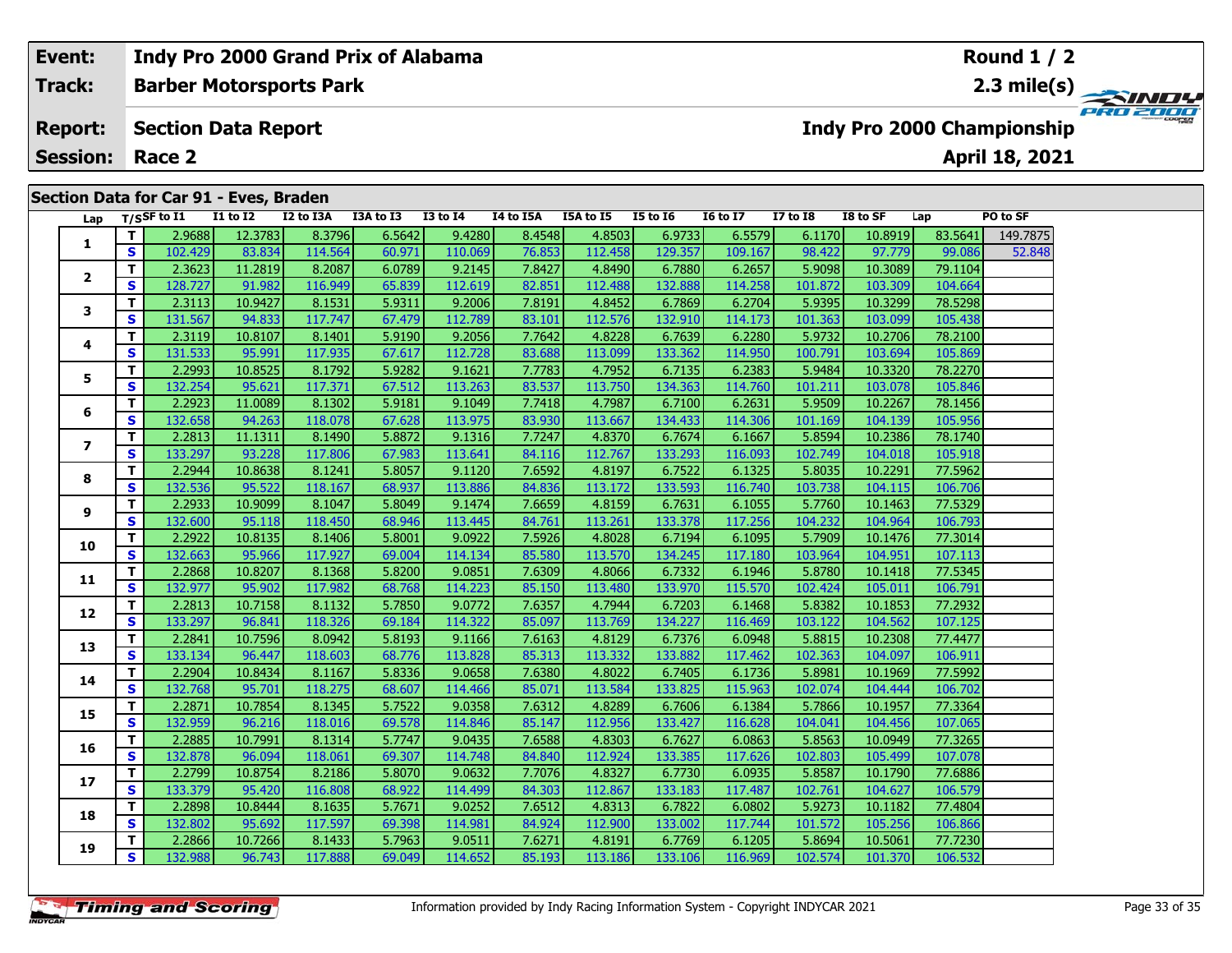# **Event: Indy Pro 2000 Grand Prix of Alabama Round 1 / 2Track:Barber Motorsports Park 2.3 mile(s)** PRO 2000 **Report: Section Data Report Indy Pro 2000 Championship April 18, 2021 Session: Race 2Section Data for Car 91 - Eves, Braden Lap T/SSF to I1 I1 to I2 I2 to I3A I3A to I3 I3 to I4 I4 to I5A I5A to I5 I5 to I6 I6 to I7 I7 to I8 I8 to SF Lap PO to SF <sup>T</sup>** 2.2921 10.7839 8.1174 5.7260 9.0320 7.5756 4.8054 6.7629 6.0941 5.9876 10.0808 77.2578 **<sup>S</sup>** 132.669 96.229 118.264 69.896 114.895 85.772 113.509 133.381 117.476 100.549 105.646 107.174**20 <sup>T</sup>** 2.2880 10.8048 8.1346 5.7685 9.0369 7.5991 4.8142 6.7503 6.1053 5.9036 10.1168 77.3221 **<sup>S</sup>** 132.907 96.043 118.014 69.382 114.832 85.507 113.301 133.630 117.260 101.979 105.270 107.085**21<sup>T</sup>** 2.2837 10.6980 8.1276 5.7645 9.0338 7.5550 4.8037 6.7041 6.1726 5.9694 10.1336 77.2460 **<sup>S</sup>** 133.157 97.002 118.116 69.430 114.872 86.006 113.549 134.551 115.982 100.855 105.096 107.190

**<sup>T</sup>** 2.2893 10.8786 8.1041 5.8328 9.0708 7.6947 4.7832 6.7168 6.3018 5.9756 10.1223 77.7700 **<sup>S</sup>** 132.831 95.392 118.459 68.617 114.403 84.444 114.035 134.297 113.604 100.751 105.213 106.468

**<sup>T</sup>** 2.2688 10.8279 8.1182 5.7845 9.0194 7.7025 4.8069 6.7277 6.1933 5.8927 10.1943 77.5362 **<sup>S</sup>** 134.032 95.838 118.253 69.190 115.055 84.359 113.473 134.079 115.594 102.168 104.470 106.789

**<sup>T</sup>** 2.2693 11.0381 8.1819 5.8384 9.0193 8.2085 4.9078 6.8656 6.2967 5.9772 10.2545 78.8573 **<sup>S</sup>** 134.002 94.013 117.332 68.551 115.056 79.159 111.140 131.386 113.696 100.724 103.857 105.000

**<sup>T</sup>** 2.2980 10.8742 8.1174 5.7816 9.0801 7.6786 4.8192 6.7685 6.1210 6.1150 10.1666 77.8202 **<sup>S</sup>** 132.329 95.430 118.264 69.224 114.286 84.621 113.184 133.271 116.959 98.454 104.755 106.399

**<sup>T</sup>** 2.2842 10.8176 8.0925 5.7450 9.0580 7.6085 4.7939 6.7055 6.1475 6.0157 10.1057 77.3741 **<sup>S</sup>** 133.128 95.930 118.628 69.665 114.565 85.401 113.781 134.523 116.455 100.079 105.386 107.013

**<sup>T</sup>** 2.2948 10.8613 8.0846 5.7559 9.0905 7.5786 4.7958 6.7146 6.1866 5.9372 10.1396 77.4395 **<sup>S</sup>** 132.513 95.544 118.744 69.533 114.155 85.738 113.736 134.341 115.719 101.402 105.034 106.922

**<sup>T</sup>** 2.2878 10.7805 8.1315 5.7665 9.0572 7.6051 4.8163 6.7475 6.0706 5.8967 10.1926 77.3523 **<sup>S</sup>** 132.918 96.260 118.059 69.406 114.575 85.439 113.252 133.686 117.931 102.099 104.488 107.043

**<sup>T</sup>** 2.2869 10.7483 8.1342 5.8024 9.0555 7.6027 4.8048 6.7403 6.1075 5.8885 10.1449 77.3160 **<sup>S</sup>** 132.971 96.548 118.020 68.976 114.596 85.466 113.523 133.829 117.218 102.241 104.979 107.093

**<sup>T</sup>** 2.5350 13.5639 10.9415 6.9554 10.7984 9.2223 5.4667 8.9002 **<sup>S</sup>** 119.957 76.507 87.739 57.542 96.100 70.457 99.778 101.351

**Timing and Scoring** 

**22**

**23**

**24**

**25**

**26**

**27**

**28**

**29**

**30**

**31**

106.468